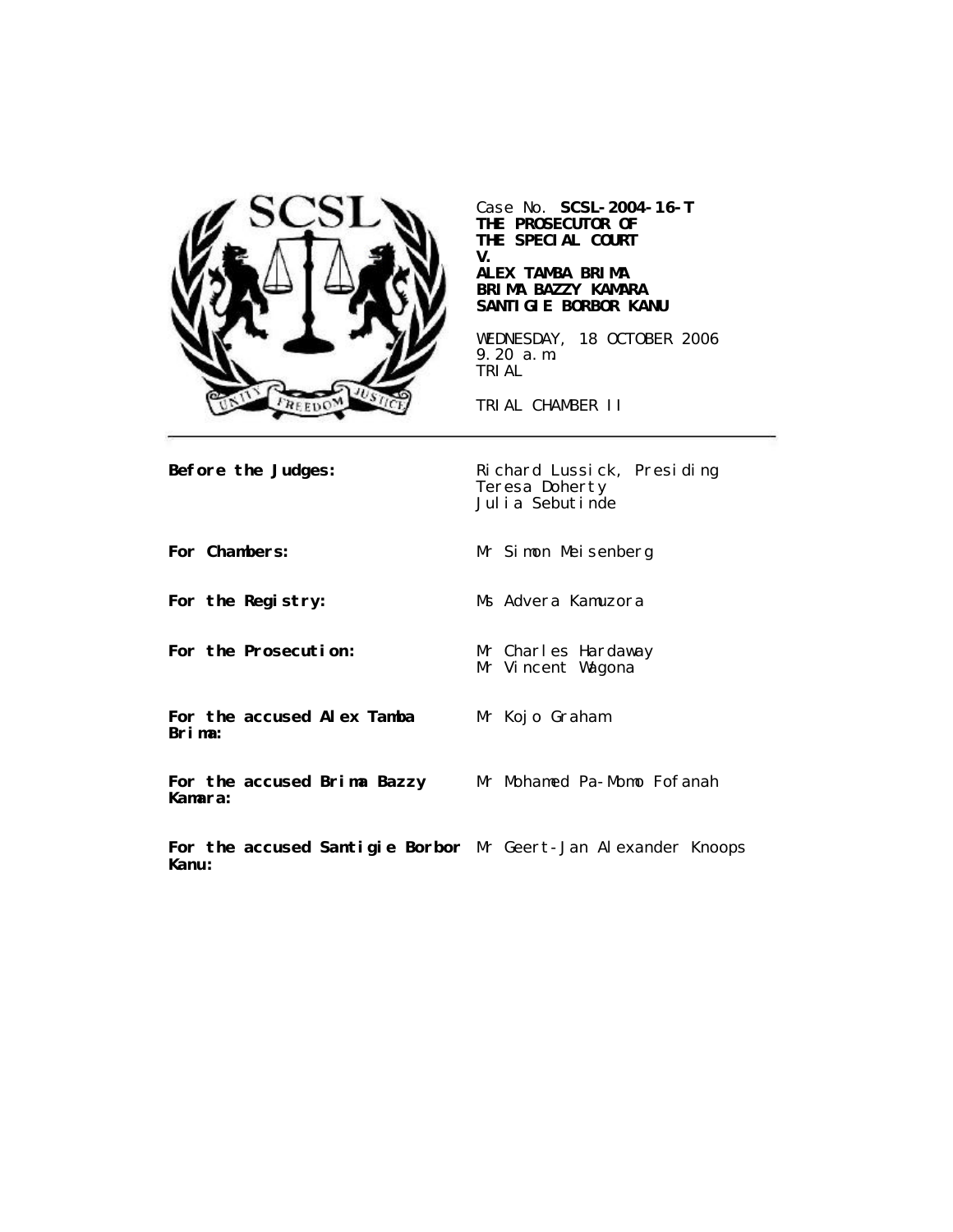1 2 3 4 5 6 7 8 9 09:20:56 10 11 12 13 14 09:22:33 15 16 17 18 19 09:23:06 20 21 22 23 24 09:23:30 25 26 27 28 29 09:20:52 [AFRC18OCT06A - CR] Wednesday, 18 October 2006 [The accused present] [The witness entered Court] [Open session] [Upon commencing at 9.20 a.m.] PRESIDING JUDGE: Yes, Mr Fofanah. MR FOFANAH: Yes, Your Honours, our witnesses are DBK-129 and 012. They are supposed to be cross-examined this morning. 012 was brought in, but I think the Prosecution preferred to start with DBK-129. That's why there was no witness when you came in. PRESIDING JUDGE: I understand. WITNESS: DBK-129 [Sworn] [The witness answered through interpreter] MR WAGONA: Good morning, Your Honours. PRESIDING JUDGE: Good morning, Mr Wagona. CROSS-EXAMINED BY MR WAGONA: Q. Good morning, Mr Witness. A. Good morning, sir. Q. Mr Witness, I have some questions for you this morning. A. Yes. Q. Where you can, please answer briefly with a yes, no or I don't know. If I need a further explanation, I will ask you for that; is that okay, Mr Witness? A. Okay. Q. Mr Witness, do you consider yourself to be a well-trained and experienced soldier? A. Yes.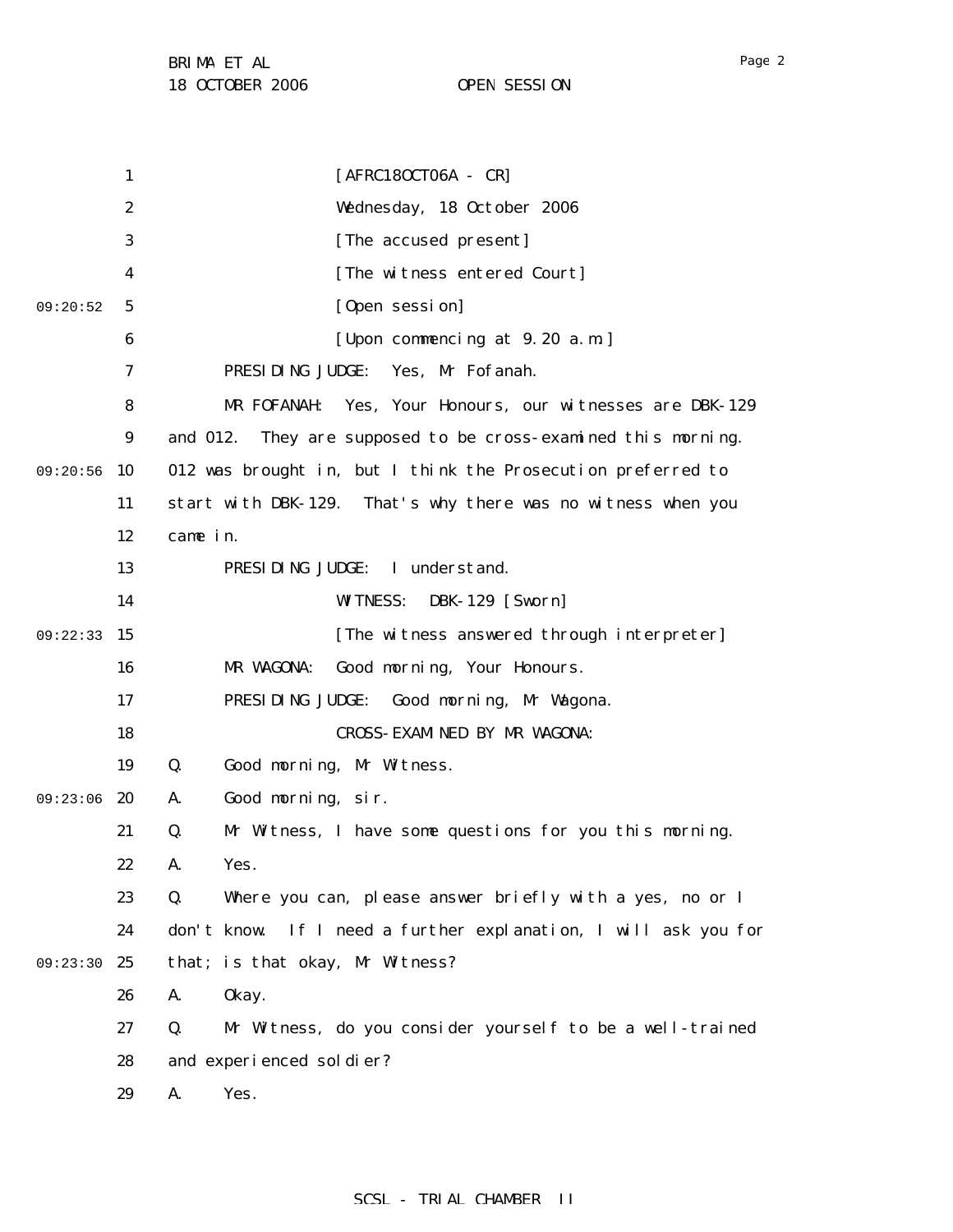1 2 3 4 5 6 7 8 9 09:24:26 10 11 12 13 14 09:24:49 15 16 17 18 19 09:25:14 20 21 22 23 24 09:25:40 25 26 27 28 29 09:24:05 Q. Did you attend military training? A. Yes. Q. As a well-trained and experienced soldier, do you know, during armed conflict, it's wrong for you to kill innocent civilians? A. I didn't kill any civilian. Q. I'm only asking you whether you know. So you can say yes or no. Do you know it is wrong for you to kill surrendered enemies? A. Yes. Q. Do you know that it's wrong for you to abduct civilians? A. Yes. Q. Do you know that it's wrong to rape civilians? A. Yes. Q. Do you know that it's wrong to burn people's houses and other properties? A. Yes. Q. Do you know that it's wrong to engage in looting? A. The question again, sir. Q. Do you know that it's wrong to engage in looting, during armed conflict, as a soldier? A. What you're trying to say, I don't actually understand, because I was a soldier and I was there to defend life and property. I was not involved in such activities that you are putting to me. Q. Sorry, witness, I'm not saying you are involved. I'm only asking you whether you know that it's wrong to do these things. A. I know it's not right. Q. Do you know that it's wrong to amputate arms of civilians?

### SCSL - TRIAL CHAMBER II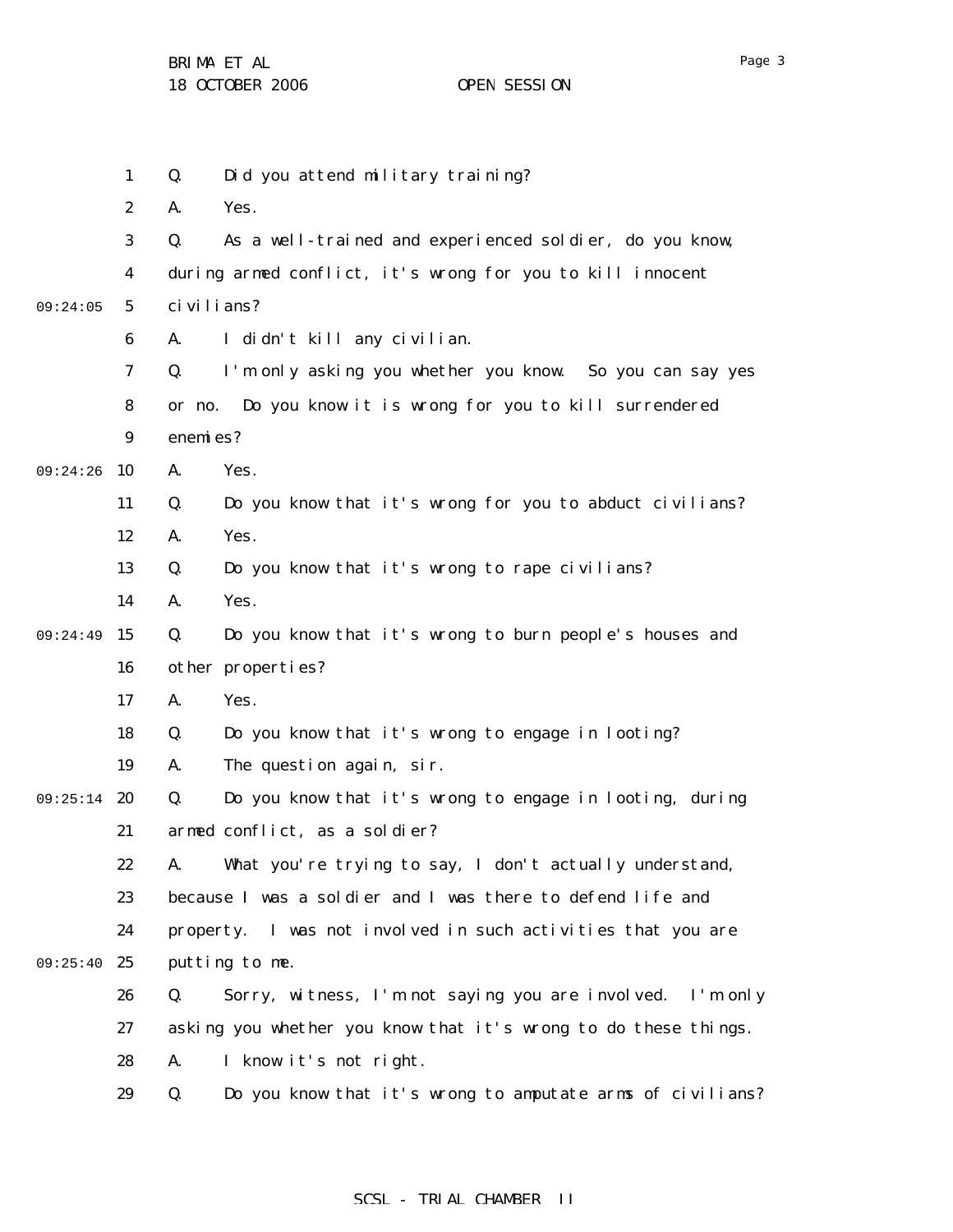1 A. I am a soldier.

2 Q. So you know it's wrong?

3 4 A. I never did such things, because I knew I never came across such a word.

5 09:26:14 Q. And you know it's wrong; is that so?

> 6 7 8 A. The question you are putting to me, I told you that I am a soldier, but because you are putting it to me in that manner, it appears as if it's something that I did.

9 09:26:37 10 11 12 13 Q. I'm not saying that you did it, Mr Witness. I'm only asking you whether you know that it's wrong. So you can just say yes or no; is that okay? And do you know that it's wrong to force civilians to work for fighters and commanders? You know it; not so?

14 09:27:12 15 A. You are putting this question directly to me as if I was i nvolved.

16 17 18 19 09:27:31 20 JUDGE SEBUTINDE: Mr Witness, the lawyer has time and time again said to you he's not accusing you of doing anything. He's just testing your knowledge of certain facts. It's easy to answer yes or no, or I don't know to the questions he's posing. Please do just that.

21 22 23 24 09:27:50 25 26 MR FOFANAH: May it please Your Honours, at this stage, without any intention of interrupting my colleague, I don't know if it has anything to do with interpretation, because the witness has consistently given the same answer to the same questions being put to him by counsel. I was trying to get on the Krio channel.

27 28 29 JUDGE SEBUTINDE: Yes, but counsel has also repeatedly said he's not accusing the witness. What is difficult to understand about that?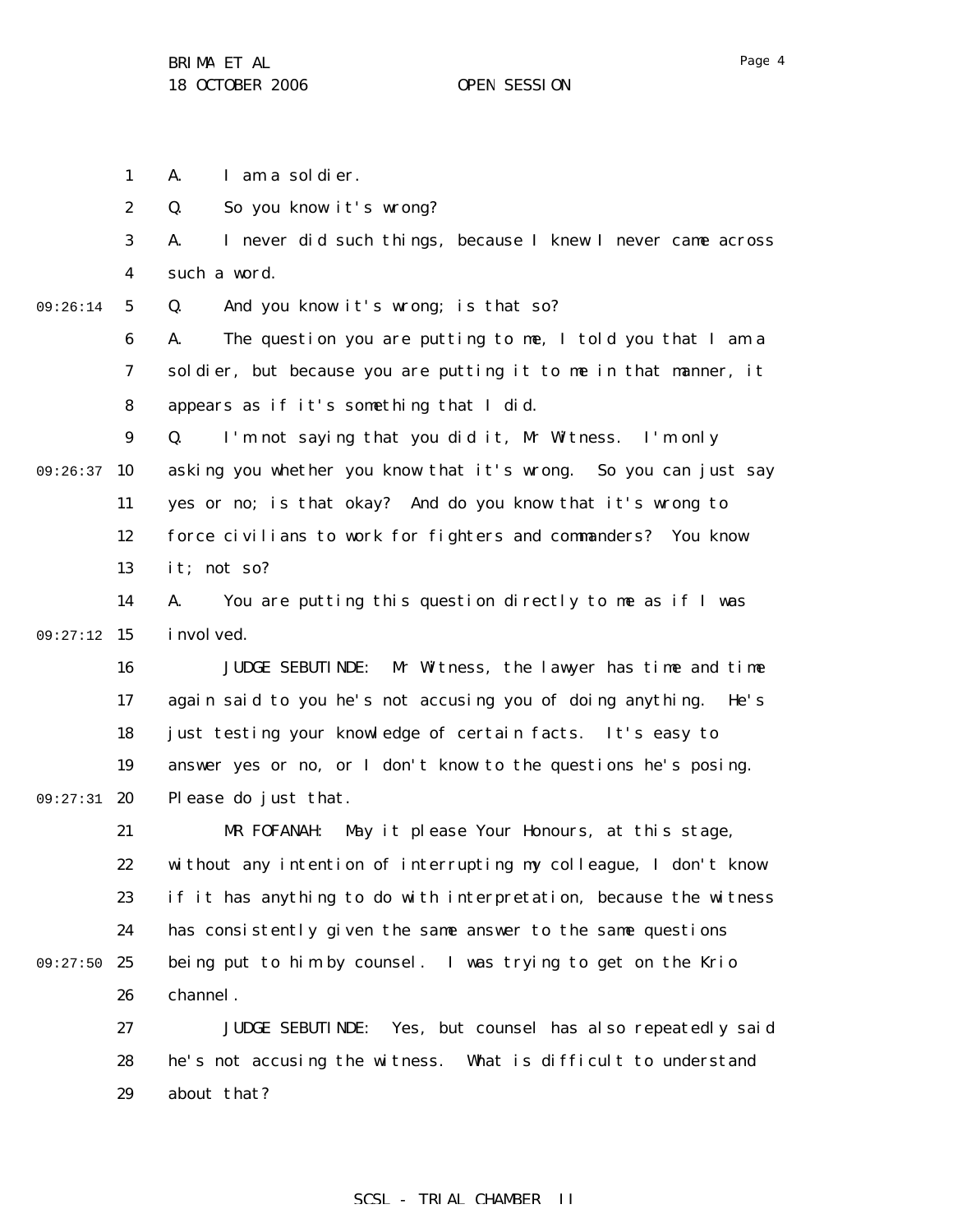1 2 3 4 5 6 7 8 9 09:28:34 10 11 12 13 14 09:28:59 15 16 17 18 19 09:29:25 20 21 22 23 24 09:29:43 25 26 27 28 29 09:28:18 MR FOFANAH: I just thought it might be an interpretation problem. PRESIDING JUDGE: Well, if it is an interpretation problem, Mr Fofanah, we certainly would not know anything about it, not speaking Krio ourselves. MR FOFANAH: Thank you, Your Honour. MR WAGONA: Q. Mr Witness, what is your answer to my last question? Do you know that it's wrong to force civilians to work for fighters and commanders? You can say yes or no, or you don't know. A. I don't know. Q. Now, as a soldier, you have been following orders of your commanders; not so? A. Yes. Q. And you have been seeing other soldiers following orders of commanders; right? A. Yes. Q. And from your evidence, when you were in the West Side you and your fellow SLAs followed orders of your commanders; not so? A. Yes. Q. And you could be punished for failing to follow orders of commanders; is that right? A. Yes. Q. And, in the army, you received orders from the top commanders through your own commander; is that right? A. Yes. Q. Now, you testified about members of the army football team around the time of the coup that brought AFRC into power, and you said you were in residential training in the village; do you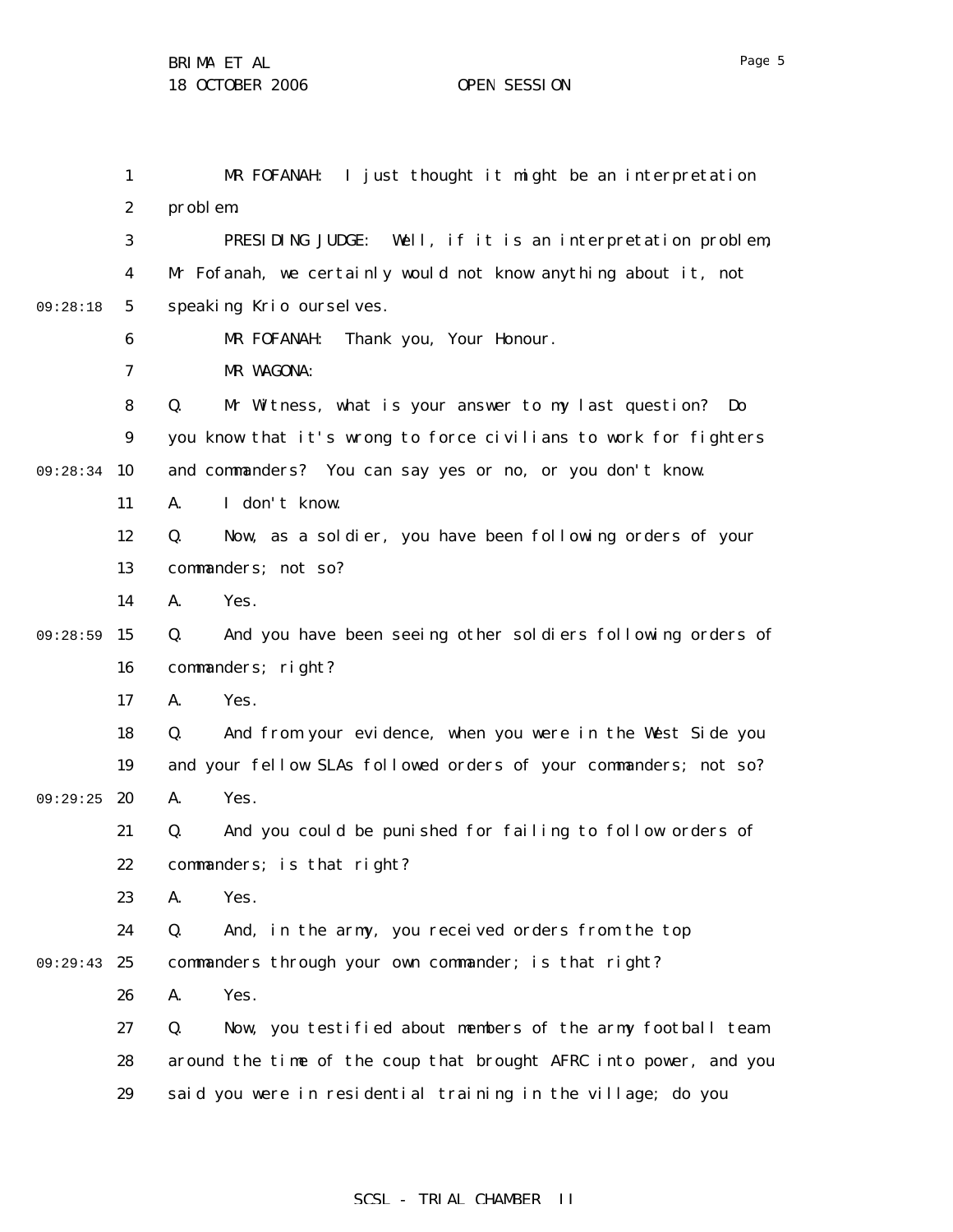1 2 3 4 5 6 7 8 9 09:30:39 10 11 12 13 14 09:30:55 15 16 17 18 19 09:31:11 20 21 22 23 24 09:31:33 25 26 27 28 29 09:30:18 remember that? A. You said I was doing something at the village. I was at the camp. Q. At the camp, yes. A. Yes, yes. Yes, yes. Q. Now, different battalions of the Sierra Leone Army had their different football teams; is that correct? A. Well, we are not different. It is just the one army team formed from the battalion. They formed a team. THE INTERPRETER: Your Honour, please, can the witness go a bit slower. PRESIDING JUDGE: Madam interpreter, did you get the whole answer? Do you want him to repeat it? THE INTERPRETER: I want him to repeat it, Your Honour. PRESIDING JUDGE: From which point? THE INTERPRETER: From the football team being formed. THE WITNESS: Go ahead, sir, repeat it. MR WAGONA: Q. I'm saying to you that each battalion had its football team; is that correct? A. Yes. Q. And you were in the 1st Battalion team; is that correct? A. No. I said I was in the army team, the army football team. The army football team. Q. That's fine. Now, you recall that you were able to mention only five members of the army football team; you recall that? A. Yes. Q. Now, one of those you mentioned was Baski Kambolai? A. Yes.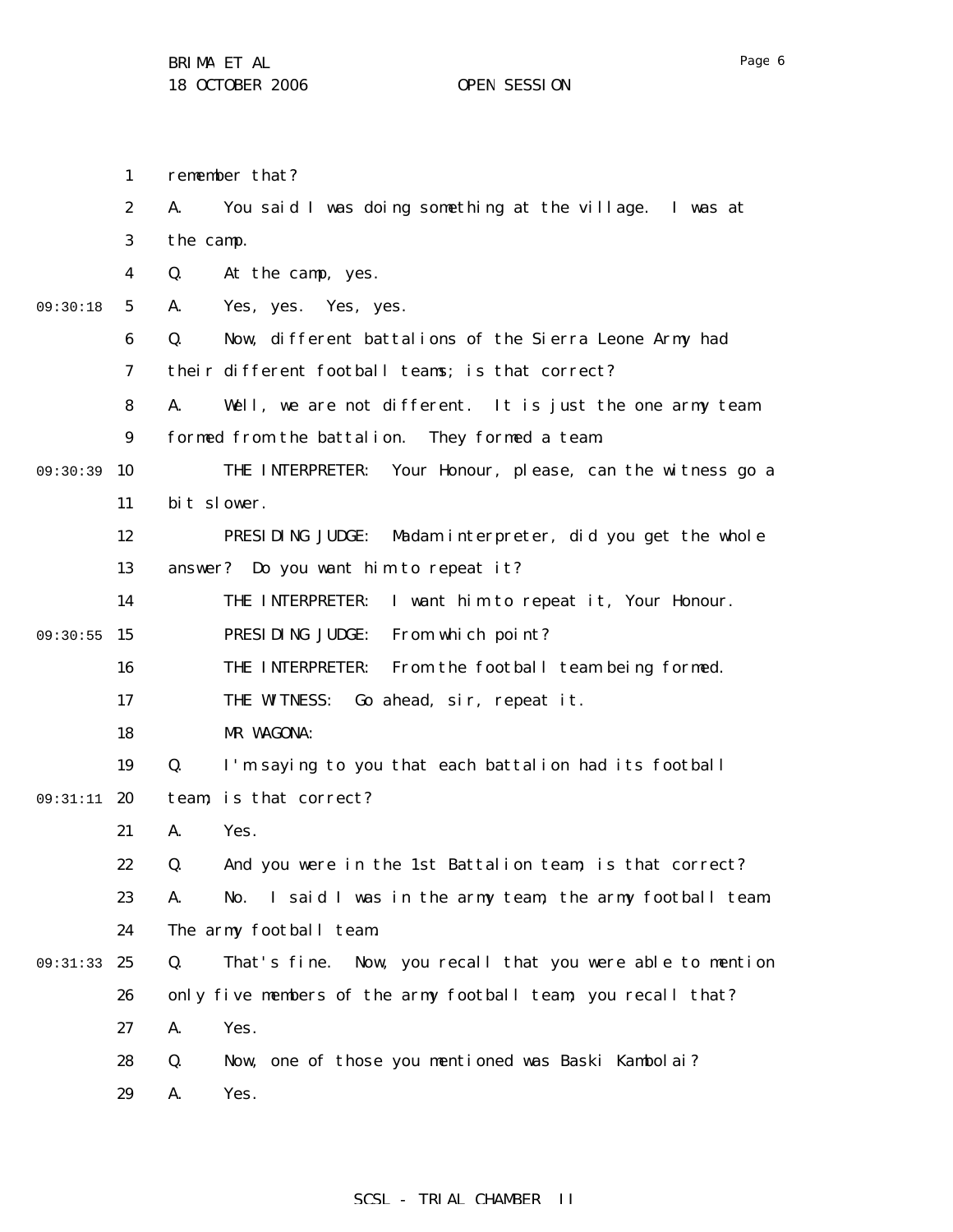BRIMA ET AL

18 OCTOBER 2006 OPEN SESSION

|          | $\mathbf{1}$     | Q.         | Was Baski Kambolai also known as Saidu?                   |
|----------|------------------|------------|-----------------------------------------------------------|
|          | $\boldsymbol{2}$ | A.         | Yes.                                                      |
|          | $\boldsymbol{3}$ | Q.         | Now, you don't remember all the members of the team, do   |
|          | 4                | you?       |                                                           |
| 09:32:18 | $\mathbf{5}$     |            | Your Honour, I did not get the answer<br>THE INTERPRETER: |
|          | 6                | correctly. |                                                           |
|          | 7                |            | MR WAGONA:                                                |
|          | 8                | Q.         | Do you recall all the members of the team?                |
|          | 9                | A.         | Yes.<br>No.                                               |
| 09:32:36 | 10               | Q.         | Now, Woyoh --                                             |
|          | 11               |            | PRESIDING JUDGE:<br>What does he mean, "No.<br>Yes''?     |
|          | 12               |            | MR WAGONA:                                                |
|          | 13               | Q.         | Can you repeat the answer for me. Do you know all the     |
|          | 14               |            | members of the team, or you don't recall all of them?     |
| 09:32:48 | 15               | A.         | I know them. Yes, I know them.                            |
|          | 16               | Q.         | But you mentioned only five here that time?               |
|          | 17               | A.         | Well, that was where I stopped, but I know all of them.   |
|          | 18               | Q.         | Woyoh was one of the members of the team, wasn't he?      |
|          | 19               | A.         | No.                                                       |
| 09:33:23 | 20               | Q.         | Was Samuel Kargbo a member of the team?                   |
|          | 21               | A.         | No.                                                       |
|          | 22               | Q.         | Was Momoh Dotti a member of the team?                     |
|          | 23               | A.         | No.                                                       |
|          | 24               | Q.         | Was Foday Kallay a member of the team?                    |
| 09:33:49 | 25               | A.         | Yes, yes. Yes.                                            |
|          | 26               | Q.         | Was CSO Rambo a member of the team?                       |
|          | 27               | A.         | No.                                                       |
|          | 28               | Q.         | Was Hassan Papa Bangura a member of the team?             |
|          | 29               | A.         | No.                                                       |
|          |                  |            |                                                           |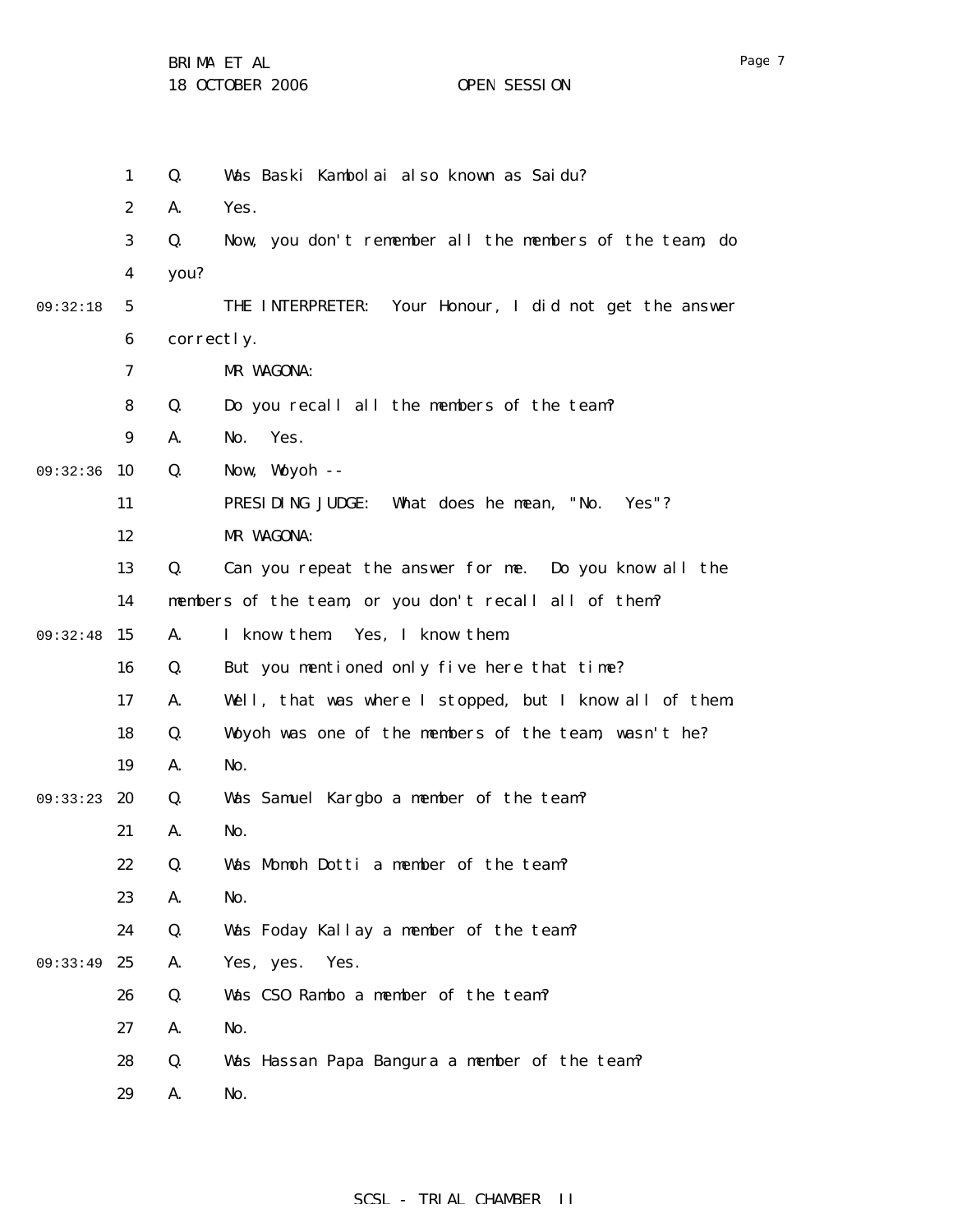1 2 3 4 5 6 7 8 9 09:34:42 10 11 12 13 14 09:34:57 15 16 17 18 19 09:35:43 20 21 22 23 24 09:36:04 25 26 27 28 29 09:34:27 Q. I put it to you that the other members you have said were not members of the team were members of the team; what do you say? A. I'm telling you that none of those you mentioned were in the team, except Kambolai. PRESIDING JUDGE: Are you referring to the battalion team, or the army team, Mr Wagona? Which is the one you're asking about? MR WAGONA: The army team, Your Honours. PRESIDING JUDGE: Well, make that clear to the witness. MR WAGONA: Q. I put it to you that the other members you have said were not part of the army team were part of the army football team; what do you say? A. I said, no, they were not part of the team. Q. Were they footballers? A. They were not playing football, those men you've mentioned. Q. Mr Witness, I put it to you that Hassan Papa Bangura was the goalkeeper of the 1st Battalion team; what do you say? PRESIDING JUDGE: Well, look, there you are. You see, you have been asking about the army team and now you're asking about the 1st Battalion team. Which one has he denied not knowing? MR WAGONA: That is correct, My Lord. I meant to ask for the question I've already put about the army team, and I meant to ask for this next question for this specific person about the battalion team. PRESIDING JUDGE: Right. Go ahead. MR WAGONA: Much obliged. Q. Zagalo was --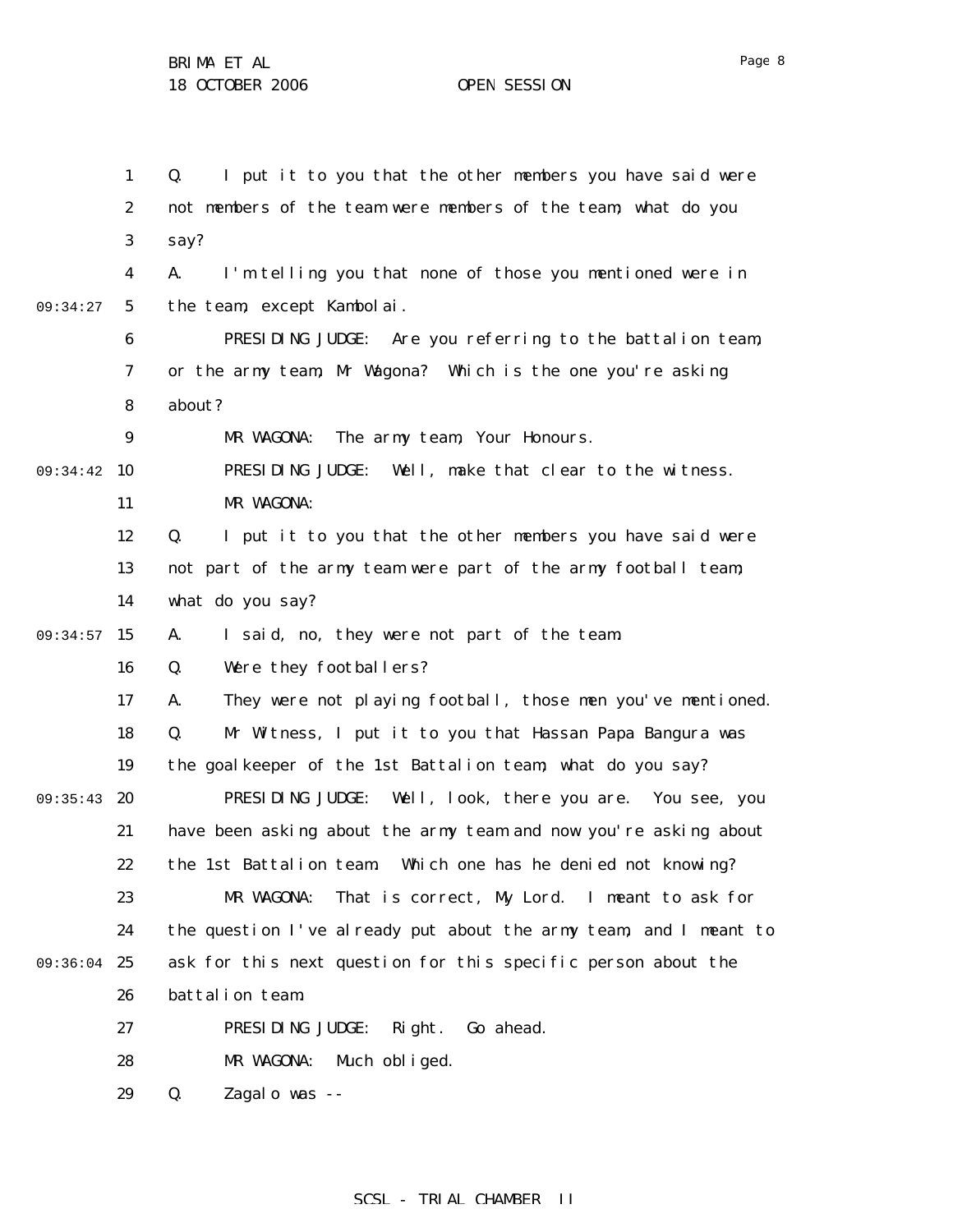|          | $\mathbf{1}$     | PRESIDING JUDGE:<br>No, go back and answer your question             |
|----------|------------------|----------------------------------------------------------------------|
|          | $\boldsymbol{2}$ | again.                                                               |
|          | 3                | JUDGE DOHERTY: I didn't hear an answer.                              |
|          | 4                | PRESIDING JUDGE: We didn't get an answer.                            |
| 09:36:24 | 5                | MR WAGONA:<br>Much obliged.                                          |
|          | 6                | Now, regarding Hassan Papa Bangura specifically, I put it<br>Q.      |
|          | 7                | to you that he was the goalkeeper of the 1st Battalion team.         |
|          | 8                | The team or the 1st Battalion team?<br>A.                            |
|          | 9                | 1st Battalion team.<br>Q.                                            |
| 09:36:41 | 10               | Well, I don't know about the 1st Battalion, but I know<br>A.         |
|          | 11               | about the army team, because I was playing for the army team.        |
|          | 12               | Because you said Papa. Papa was never a goal keeper. We have         |
|          | 13               | three goalkeepers in the army team, and I can show you their         |
|          | 14               | names.                                                               |
| 09:36:56 | 15               | Q.<br>So you don't know whether he was in the 1st Battalion team?    |
|          | 16               | A.<br>He -- no. I'm talking about the army team. I'm not             |
|          | 17               | talking about the 1st Battalion, but the army team.                  |
|          | 18               | Q.<br>0kay.<br>Thank you, Mr Witness.                                |
|          | 19               | <b>JUDGE SEBUTINDE:</b><br>Mr Witness, usually the answer is I don't |
| 09:37:15 | 20               | know. You don't have to go into running explanations of what         |
|          | 21               | you're not asked.                                                    |
|          | 22               | THE WITNESS: 0kay.                                                   |
|          | 23               | MR WAGONA:                                                           |
|          | 24               | Q.<br>Was Zagalo a member of the army team?                          |
| 09:37:28 | 25               | A.<br>Yes.<br>Yes.                                                   |
|          | 26               | Q.<br>Now, you testified that you don't know the people who led      |
|          | 27               | the coup that brought in the AFRC government; you remember that?     |
|          | 28               | A.<br>The question again.                                            |
|          | 29               | Q.<br>Do you know the people who overthrew the SLPP government?      |

# SCSL - TRIAL CHAMBER II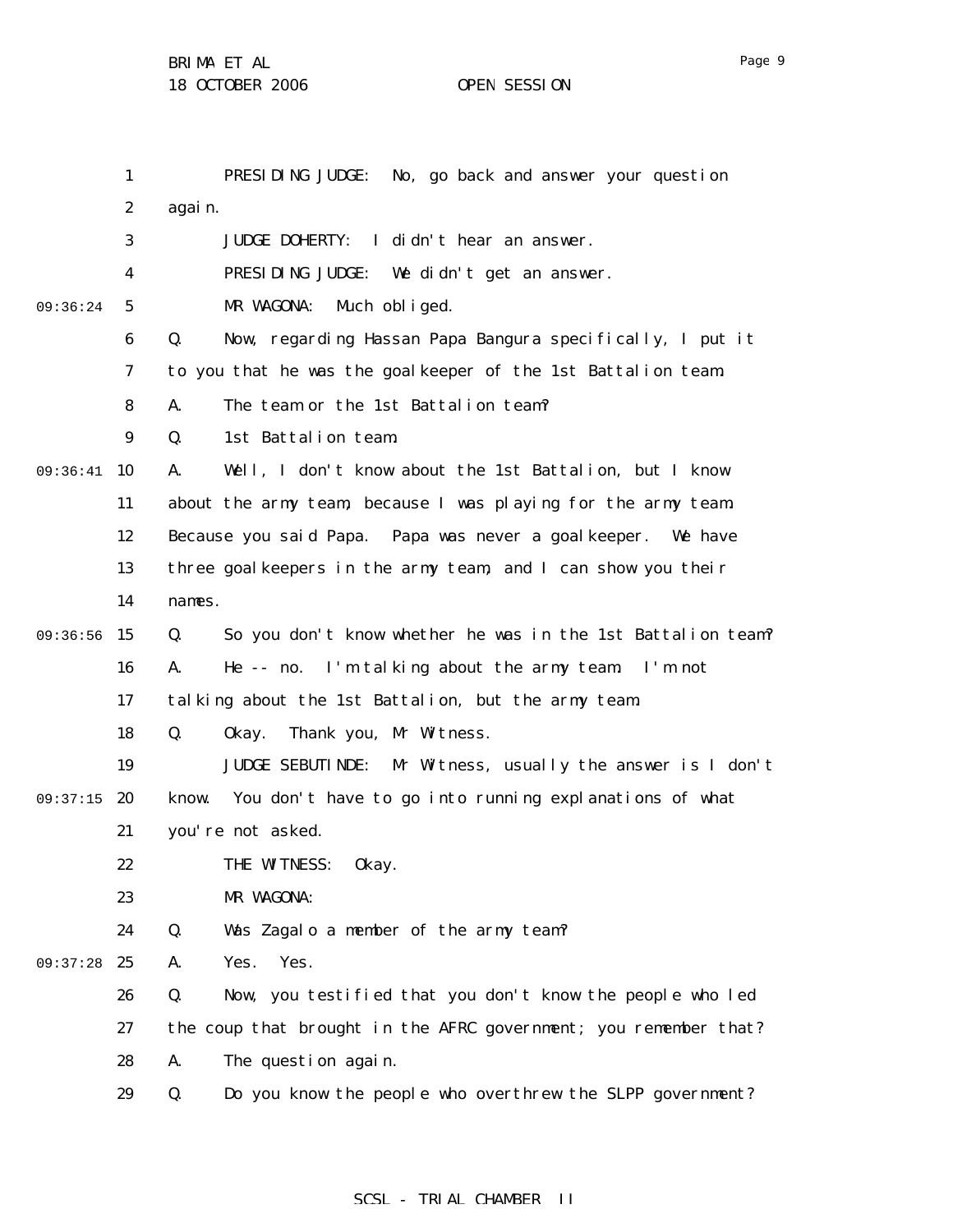1 2 3 4 5 6 7 8 9 09:38:53 10 11 12 13 14 09:39:14 15 16 17 18 19 09:39:44 20 21 22 23 24 25 26 27 28 29 09:38:21 09:40:09 A. I don't know them, but I only heard an announcement. That was how I came to know them, but I've never known them. Q. I put it to you that Zagalo, who was in the army football team, was one of those involved in the overthrow of the SLPP government; what do you say? A. Well, I don't know about that. Q. I put it to you that the three accused persons, Alex Tamba Brima, Ibrahim Bazzy Kamara and Santigie Borbor Kanu were also involved in overthrowing the SLPP government; what do you say? A. Well, I don't know. Q. You testified that, during the AFRC government, you accompanied your boss, SAJ Musa, to attend meetings with Johnny Paul Koroma; you remember that? A. Yes. Q. Do you know of other officials of the AFRC who were attending those meetings with Johnny Paul Koroma? A. No. Q. I put it to you that the three accused persons, Alex Tamba Brima, Ibrahim Bazzy Kamara and Santigie Borbor Kanu also attended those meetings; what do you say? A. I don't know. Q. You testified about a pull-out from Freetown when the AFRC government was removed, and you said that, at Masiaka, Johnny Paul Koroma held a meeting; you remember that? A. Yes. Q. Do you remember that, in that meeting, Johnny Paul Koroma declared Operation Pay Yourself? A. I don't know. Q. I put it to you that he did declare Operation Pay Yourself;

#### SCSL - TRIAL CHAMBER II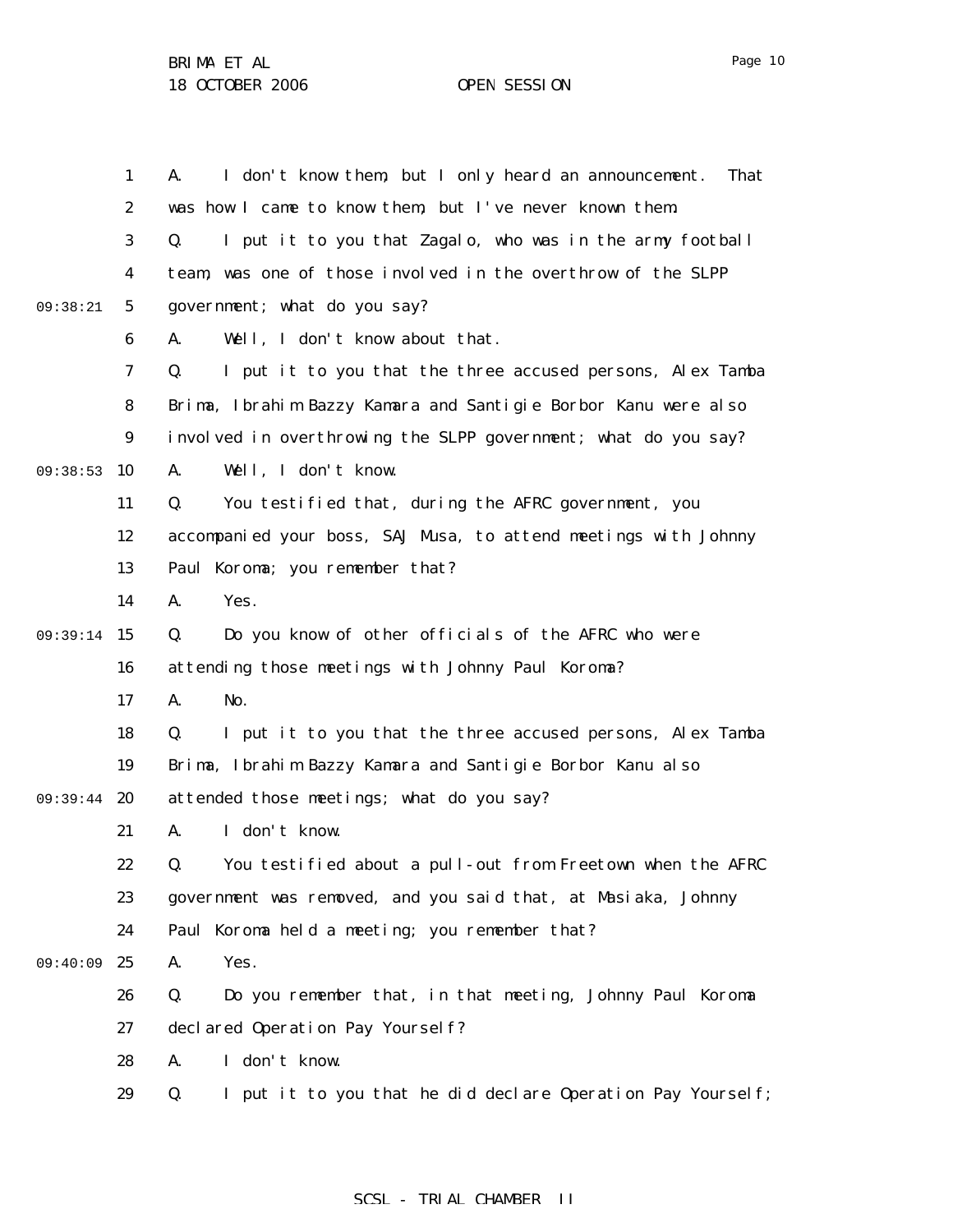|          | 1                | what is your answer?   |                                                                     |
|----------|------------------|------------------------|---------------------------------------------------------------------|
|          | $\boldsymbol{2}$ | A.                     | No, I don't know.                                                   |
|          | 3                |                        | <b>JUDGE SEBUTINDE:</b><br>Mr Witness, you cannot answer twice. You |
|          | 4                |                        | can't say no, and you can't say I don't know at the same time.      |
| 09:40:47 | $\sqrt{5}$       | Which is it?           |                                                                     |
|          | 6                |                        | I said, no. I don't know about that.<br>THE WITNESS:                |
|          | 7                |                        | <b>JUDGE SEBUTINDE:</b><br>So your answer is you don't know.        |
|          | 8                |                        | THE WITNESS:<br>I don't know.<br>Yes.                               |
|          | $\boldsymbol{9}$ | MR WAGONA:             |                                                                     |
| 09:41:07 | 10               | Q.                     | Now, I'll ask you about -- you said Ibrahim Bazzy Kamara,           |
|          | 11               |                        | the second accused, told you that he was going to Port Loko to      |
|          | 12               |                        | leave his family there, his family or wife; you remember that?      |
|          | 13               | Yes.<br>A.             |                                                                     |
|          | 14               | Q.                     | Did he say it was his family or his wife that he was going          |
| 09:41:31 | 15               |                        | to leave in his village? Did he say it was his wife or the          |
|          | 16               | family?                |                                                                     |
|          | 17               | Family.<br>A.          |                                                                     |
|          | 18               | Q.                     | Were you at Masiaka when he told you this?                          |
|          | 19               | Yes.<br>A.             |                                                                     |
| 09:41:50 | 20               | Q.                     | And you left Ibrahim Bazzy Kamara at Masiaka and went to            |
|          | 21               |                        | Kabala; is that correct?                                            |
|          | 22               | A.<br>Yes.             |                                                                     |
|          | 23               | Q.                     | Now, while you went to Kabala, some of the troops went to           |
|          | 24               | Makeni; is that right? |                                                                     |
| 09:42:14 | 25               | Yes.<br>A.             |                                                                     |
|          | 26               | Q.                     | I put it to you that Ibrahim Bazzy Kamara later continued           |
|          | 27               |                        | with the other troops to Makeni; what do you say?                   |
|          | 28               | A.                     | Well, I don't know.                                                 |
|          | 29               | Q.                     | While you had gone to Kabala, you don't know what was               |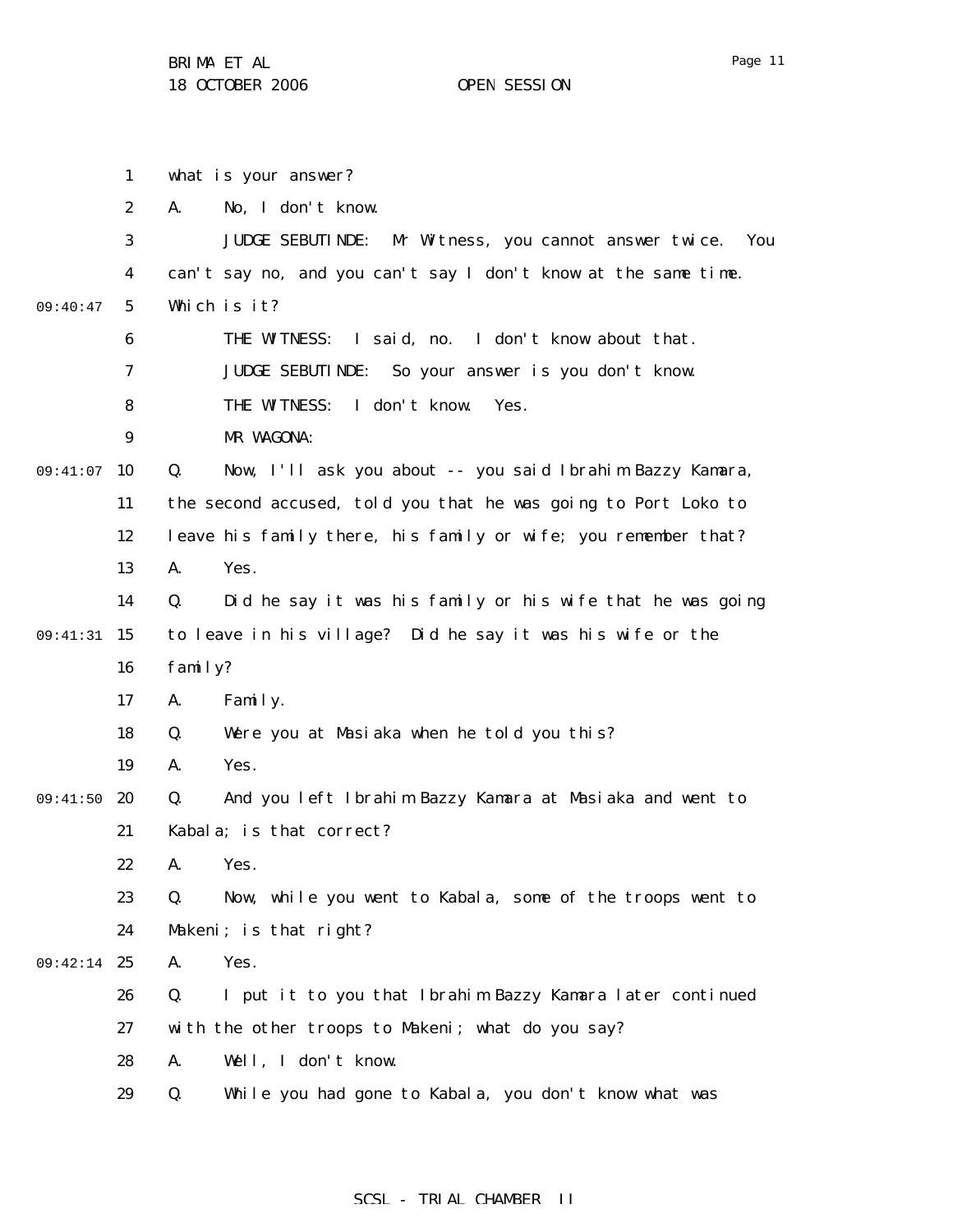|          | $\mathbf{1}$     | happening between Masiaka and Makeni, do you?                    |
|----------|------------------|------------------------------------------------------------------|
|          | $\boldsymbol{2}$ | No.<br>A.                                                        |
|          | 3                | Now, I'll now ask you about Kono District. You testified<br>Q.   |
|          | $\boldsymbol{4}$ | you moved with Johnny Paul Koroma from Kabala to Kono and left   |
| 09:43:10 | $5\overline{ }$  | him in Kono; you remember that?                                  |
|          | 6                | A.<br>Yes.                                                       |
|          | 7                | So that means when you left Kono and went back to Kabala,<br>Q.  |
|          | 8                | Johnny Paul Koroma was still in Kono; not so?                    |
|          | $\boldsymbol{9}$ | Well, I don't know.<br>A.                                        |
| 09:43:29 | 10               | Q.<br>But you left him in Kono?                                  |
|          | 11               | Yes.<br>A.                                                       |
|          | 12               | And you said you were in Kono for less than a month; you<br>Q.   |
|          | 13               | remember that?                                                   |
|          | 14               | A.<br>No.                                                        |
| 09:43:43 | 15               | How long were you in Kono?<br>Q.                                 |
|          | 16               | Just a week.<br>A week.<br>A.                                    |
|          | 17               | Q.<br>Okay. You were actually there for only three days or less; |
|          | 18               | what do you say?                                                 |
|          | 19               | A.<br>I said, I spent a week.                                    |
| 09:44:08 | 20               | Because Johnny Paul Koroma himself was in Kono for only<br>Q.    |
|          | 21               | three days. So if you left him there, then you yourself were     |
|          | 22               | there for three days or less; what do you say?                   |
|          | 23               | Objection. Your Honours, I don't know if he's<br>MR FOFANAH:     |
|          | 24               | putting a factual statement to the witness. The witness has not  |
| 09:44:33 | 25               | said that Johnny Paul was in Kono for three days, except if my   |
|          | 26               | learned colleague is trying to put that to the witness.          |
|          | 27               | I'm putting that, Your Honours.<br>MR WAGONA:                    |
|          | 28               | PRESIDING JUDGE:<br>Well, you better rephrase that question,     |
|          | 29               | Mr Wagona.                                                       |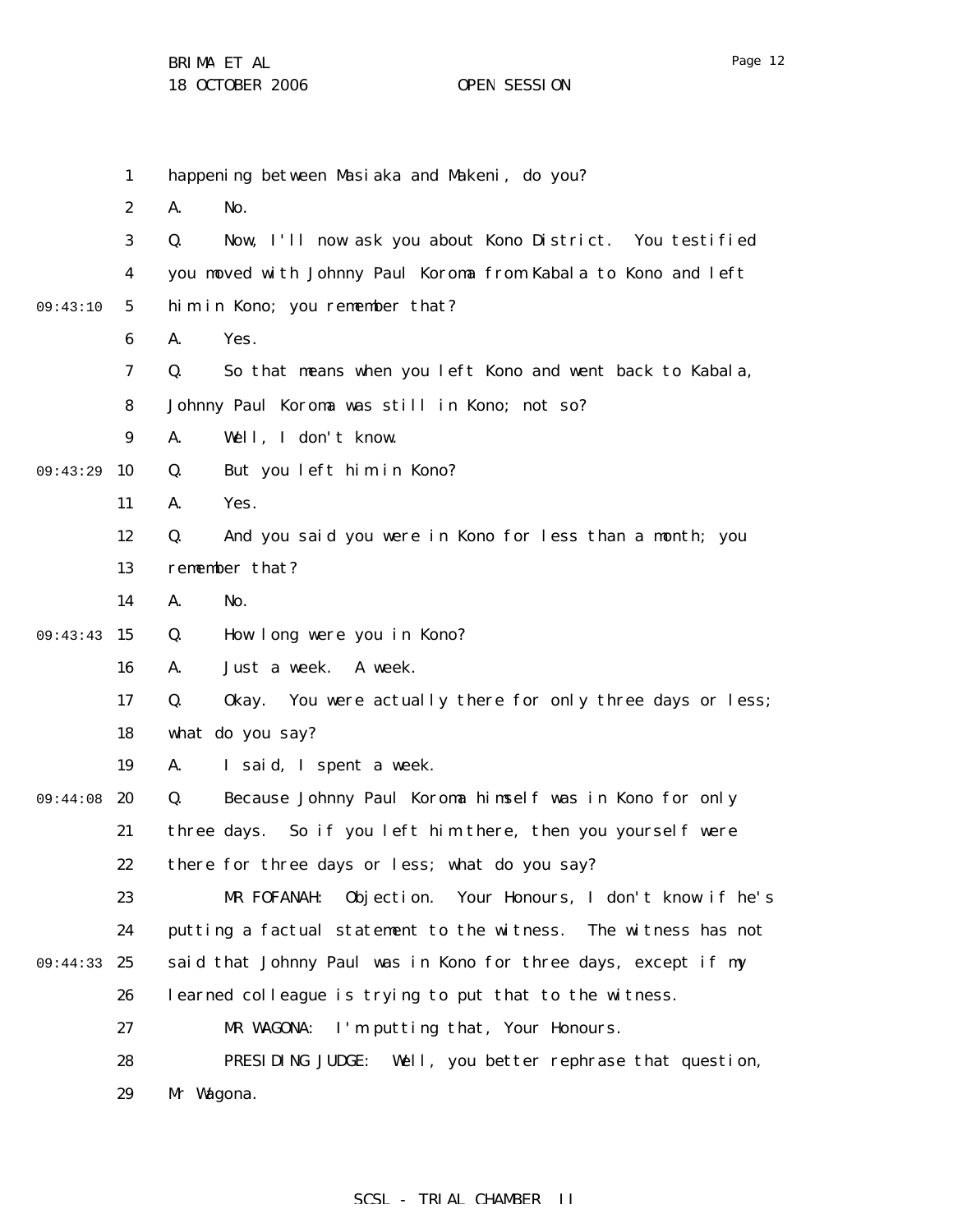BRIMA ET AL

18 OCTOBER 2006 OPEN SESSION

|          | 1                | MR WAGONA:<br>Thank you, Your Honours.                            |
|----------|------------------|-------------------------------------------------------------------|
|          | $\boldsymbol{2}$ | Mr Witness, I put it to you that Johnny Paul Koroma was in<br>Q.  |
|          | 3                | Kono for only three days. So if you left him there, then you      |
|          | 4                | yourself were there for --                                        |
| 09:45:01 | 5                | PRESIDING JUDGE:<br>No, no, no.                                   |
|          | 6                | Double-barrelled.<br>MR FOFANAH:                                  |
|          | 7                | MR WAGONA:<br>I'll first -- I'll break it down, Your Honours.     |
|          | 8                | I put it to you, Mr Witness, that Johnny Paul Koroma was in<br>Q. |
|          | 9                | Kono for only three days; what do you say?                        |
| 09:45:15 | 10               | Because I spent a week in Kono and I left him there.<br>A.<br>No. |
|          | 11               | I went to Kabala.                                                 |
|          | 12               | I put it to you that if you left him there, you were there<br>Q.  |
|          | 13               | only for three days or less; what do you say?                     |
|          | 14               | The question again.<br>A.                                         |
| 09:45:44 | 15               | I put it to you, Mr Witness, that if you left Johnny Paul<br>Q.   |
|          | 16               | Koroma in Kono, then you were there for only three days or less;  |
|          | 17               | what do you say?                                                  |
|          | 18               | No.<br>A.                                                         |
|          | 19               | Where was Johnny Paul Koroma coming from when he came to<br>Q.    |
| 09:46:11 | 20               | Kono?                                                             |
|          | 21               | From Makeni.<br>A.                                                |
|          | 22               | And before he came to Makeni, where was he coming from?<br>Q.     |
|          | 23               | From Freetown.<br>A.                                              |
|          | 24               | I put it to you that Johnny Paul Koroma was not coming from<br>Q. |
| 09:46:39 | 25               | Makeni when he came to Kono; he was coming from Magbonkineh.      |
|          | 26               | What do you say?                                                  |
|          | 27               | THE INTERPRETER:<br>Your Honours, the witness is not audible.     |
|          | 28               | PRESIDING JUDGE:<br>Can you speak up, Mr Witness? The             |
|          | 29               | interpreter did not hear what you were saying, so can you repeat  |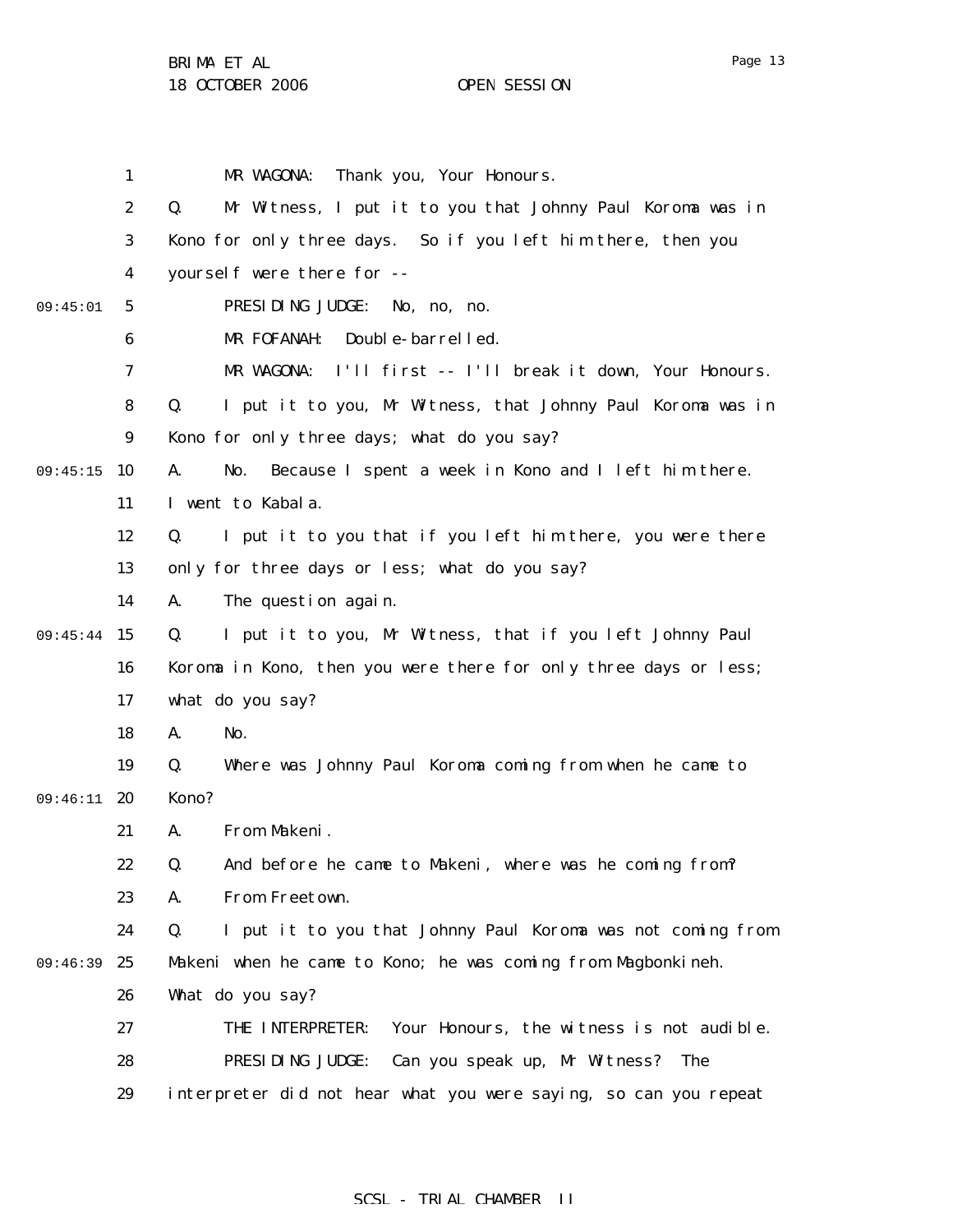1 2 3 4 5 6 7 8 9 09:47:37 10 11 12 13 14 09:48:24 15 16 17 18 19 09:48:56 20 21 22 23 24 09:49:28 25 26 27 28 29 09:47:20 your answer, please, and speak up? THE WITNESS: Repeat the question, sir. MR WAGONA: Q. I'm saying to you, Mr Witness, that Johnny Paul Koroma was coming from Magbonkineh when he came to Kono; what do you say about that? A. Yes. Q. But when you testified, you remember you told the Court that you came with him from Kabala; do you remember that? A. No, I'm not sure I told the Court that. Q. It's fine. Now, when Johnny Paul Koroma came to Kono, where did he base himself? A. I cannot recall where he settled, sir. Q. Now, do you remember making a statement to people from the Special Court in connection with your testimony? A. Repeat the question, sir. Q. You remember a statement being recorded from you by people from the Special Court concerning your testimony? A. Yes. Q. Now, what I have here is a summary. I'm going to read to you what you are supposed to have said as part of your statement. It reads, and it is referring to you: "He went to Guinea with his family and was there for about two months. From there, he went to Liberia. From Liberia, he went to Kailahun and joined the RUF under Mosquito." Now, I need to ask you a few questions based on this. Did you mention in your statement that you went to Guinea with your family and you were there for about two months? A. Yes, I said that I went to Guinea.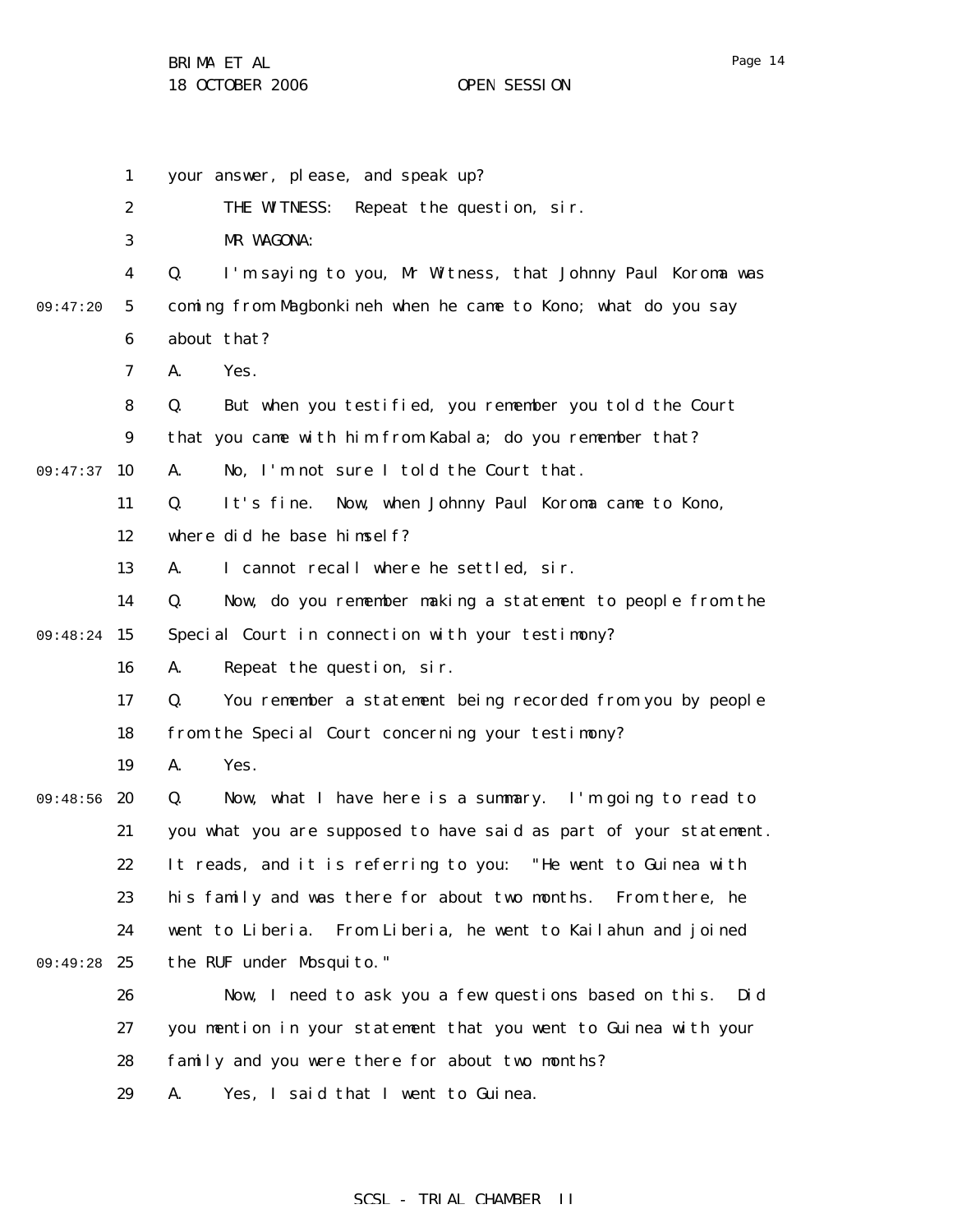BRIMA ET AL

18 OCTOBER 2006 OPEN SESSION

|          | $\mathbf{1}$     | When did you go to Guinea?<br>Q.                                 |
|----------|------------------|------------------------------------------------------------------|
|          | $\boldsymbol{2}$ | I can recall, but I cannot recall the month.<br>A.               |
|          | 3                | Q.<br>Which year was it?                                         |
|          | $\boldsymbol{4}$ | '98.<br>A.                                                       |
| 09:50:18 | 5                | And did you also mention that you went to Liberia?<br>Q.         |
|          | 6                | Yes.<br>A.                                                       |
|          | $\boldsymbol{7}$ | When did you go to Liberia?<br>Q.                                |
|          | 8                | It was the time that I came from Guinea, that was the time<br>A. |
|          | 9                | I went to Liberia.                                               |
| 09:50:36 | 10               | For how long did you stay in Liberia?<br>Q.                      |
|          | 11               | Well, I did not stay in Liberia up to a month; it was a<br>A.    |
|          | 12               | week.                                                            |
|          | 13               | Now, I put it to you that you never went to Kono; what do<br>Q.  |
|          | 14               | you say?                                                         |
| 09:51:02 | 15               | I went to Kono.<br>A.                                            |
|          | 16               | I put it to you that, from Kabala, you went directly to<br>Q.    |
|          | 17               | Guinea; what do you say about that?                              |
|          | 18               | No.<br>A.                                                        |
|          | 19               | Now, you testified about Kono. Who was the overall<br>Q.         |
| 09:51:30 | 20               | commander of SLAs in Kono?                                       |
|          | 21               | If you're talking about the overall commander, it was<br>А.      |
|          | 22               | He was the overall commander, in Kono.<br>Superman.              |
|          | 23               | I put it to you that the second accused, Ibrahim Bazzy<br>Q.     |
|          | 24               | Kamara, was the overall commander of the SLAs in Kono; what do   |
| 09:52:01 | 25               | you say?                                                         |
|          | 26               | No, I did not see him.<br>A.                                     |
|          | 27               | And where were you based while in Kono?<br>Q.                    |
|          | 28               | I was at Five-Five. I was at Five-Five Spot.<br>A.               |
|          | 29               | Did you go to Masingbi Road?<br>Q.                               |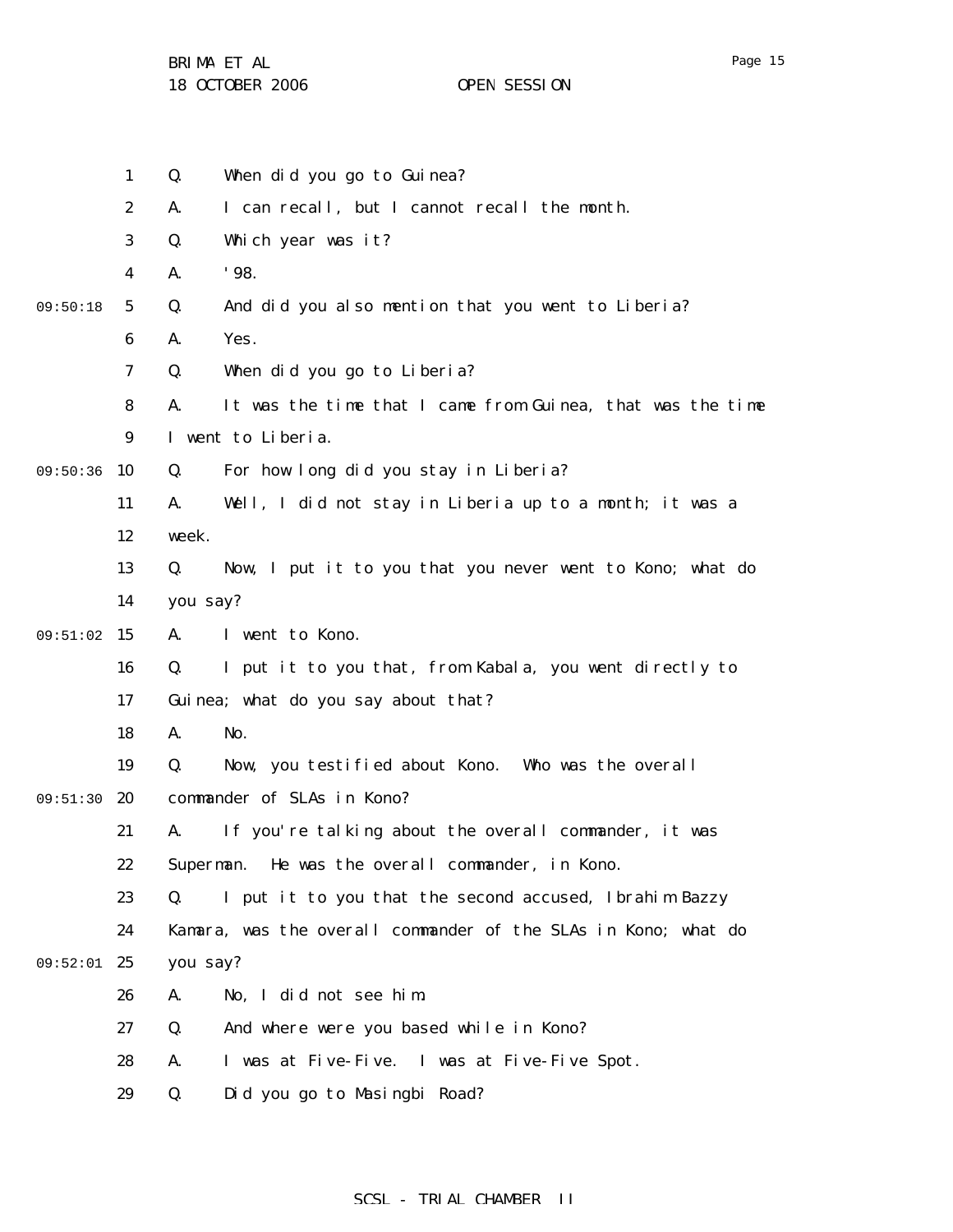A. No.

1

2 3 4 5 6 7 8 9 09:53:18 10 11 12 13 14 09:53:32 15 16 17 18 19 09:53:47 20 21 22 23 24 09:54:08 25 26 27 28 29 09:52:44 Q. I put it to you that, while in Kono, the second accused, Ibrahim Bazzy Kamara, was based at Masingbi Road; what do you say? A. I don't know. Q. Do you know whether, in Kono, in Kono District, different army units or battalions were deployed in different villages in Kono District; do you know or you don't know? A. I knew that. THE INTERPRETER: Your Honours, would the witness go over the last bit of his testimony. I didn't get it properly. MR FOFANAH: That's not the answer I got. PRESIDING JUDGE: That's what you were going to comment about, the interpretation? MR FOFANAH: Yes, Your Honour. PRESIDING JUDGE: We'll get that done again, Mr Fofanah. Ask the question again, please. MR WAGONA: Much obliged, Your Honour. Q. Mr Witness, do you know whether, in Kono District, there were different battalions or units deployed in different villages of Kono District? A. No. JUDGE DOHERTY: I'm not sure if the answer is I don't know, or they were not. MR WAGONA: Q. Is it no, you don't know? A. I don't know. Q. Thank you. Is that because you were there for only a short time?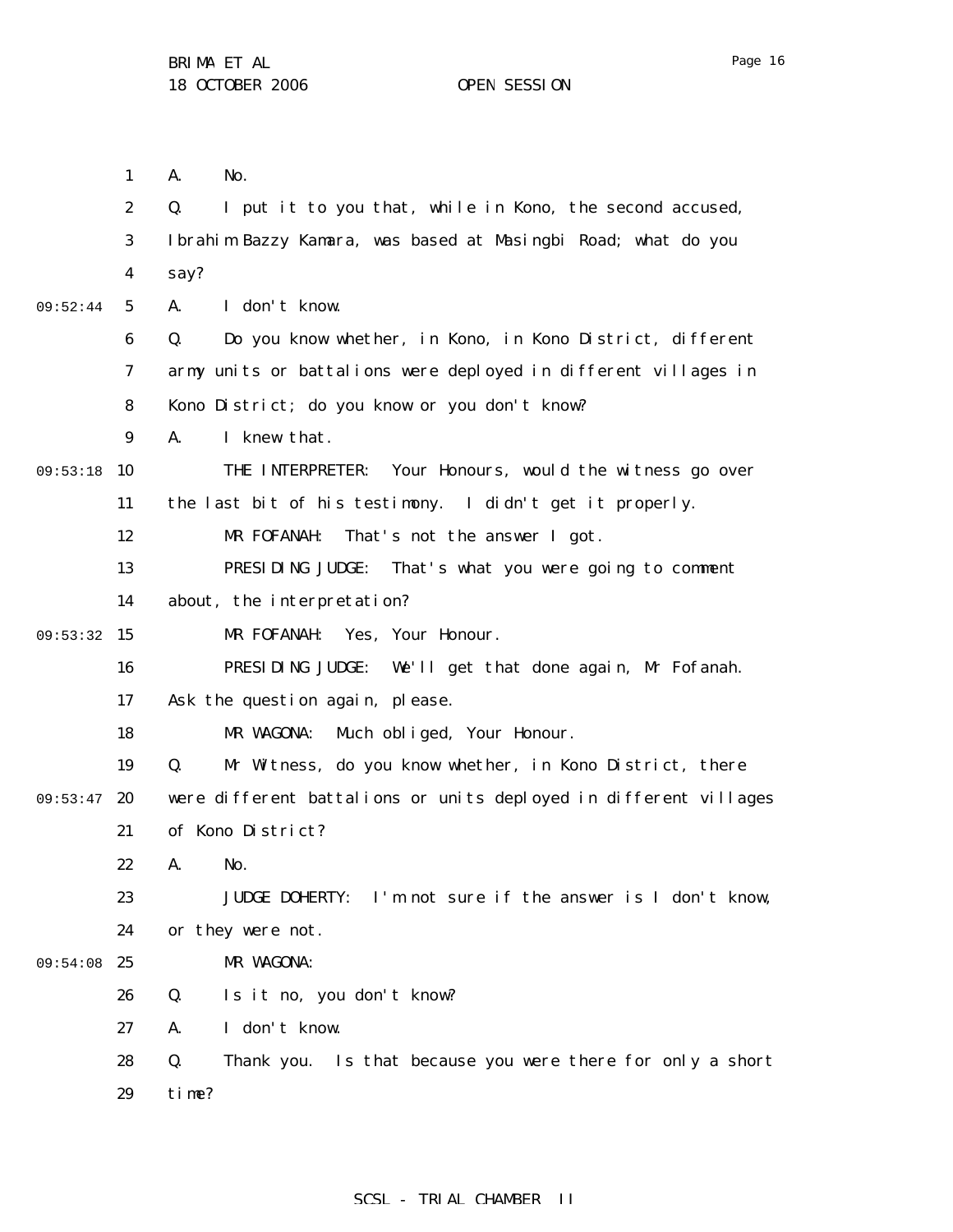1 2 3 4 5 6 7 8 9 09:55:26 10 11 12 13 14 09:55:45 15 16 17 18 19 09:56:11 20 21 22 23 24 09:56:29 25 26 27 28 29 09:54:37 A. Yes. Q. And so you don't know most of the things that happened in Kono during that period, do you? A. No. Q. I will now take you to the West Side, Mr Witness. You testified about various operations that took place, right from the time you joined the SLAs at Four Mile; you remember that? A. Yes. Q. Now your overall commander ordered these operations, didn't he? A. Yes. Q. And your overall commander received reports of results of those operations, didn't he? A. Yes. Q. And who was overall commander? A. Junior Lion. Q. I put it to you that it was the second accused, Ibrahim Bazzy Kamara; what do you say about that? A. No. Q. You testified at Mile Four [sic] you fought with ECOMOG and had casualties; you remember that? A. Say again. PRESIDING JUDGE: It was Four Mile. You said Mile Four. MR WAGONA: Much obliged. Q. Witness, it's Four Mile. Four Mile. You said you fought with ECOMOG and sustained casualties; you remember that? A. Yes, at Four Mile. Q. How many casualties were there? A. There were not many.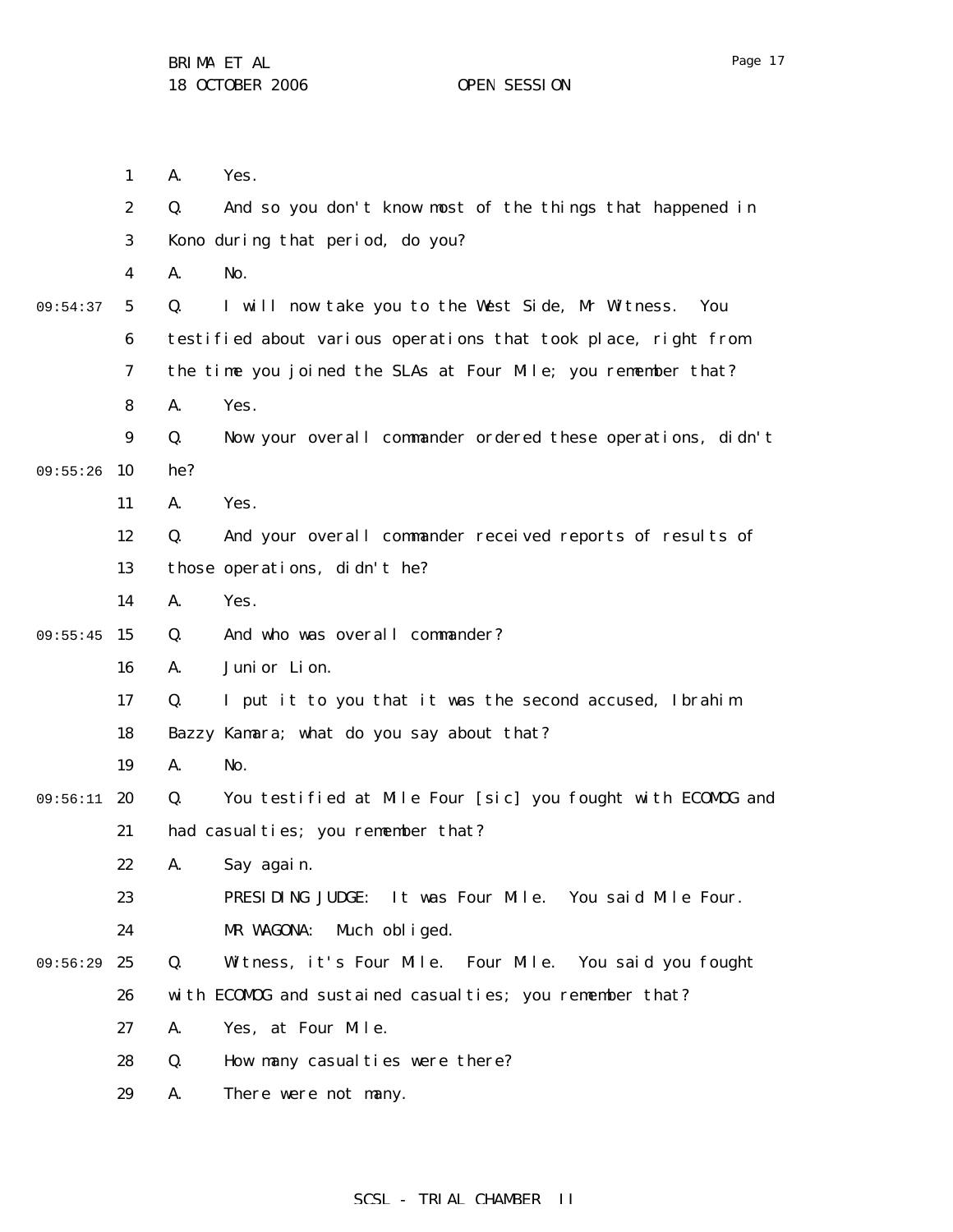1 2 3 4 5 6 7 8 9 09:57:34 10 11 12 13 14 09:58:02 15 16 17 18 19 09:58:24 20 21 22 23 24 09:58:52 25 26 27 28 29 09:57:24 Q. And these were attended to by your medical team; is that right? A. Yes. Q. Who ordered you to dig holes at Mamamah so as to stop ECOMOG? A. Junior Lion. Q. I put it to you it was the second accused, Ibrahim Bazzy Kamara; what do you say? A. No. Q. Who ordered a soldier called Kankada to kill and display bodies of civilians at Mamamah? A. It was Junior Lion. Q. I say to you it was the second accused, Ibrahim Bazzy Kamara, who made the order; what do you say? A. No. Q. How many people were killed? A. It was three to four. Q. I put it to you there were at least 15; what do you say? A. No. Q. I put it to you that, after the killings, the area was inspected by Ibrahim Bazzy Kamara; what do you say? A. No. Q. Who ordered you to burn houses in Mamamah? A. It was Junior Lion. Q. I say to you it was the second accused who made the order; what do you say? A. No. Q. I put it to you that Ibrahim Bazzy Kamara, himself, participated in the burning; what do you say?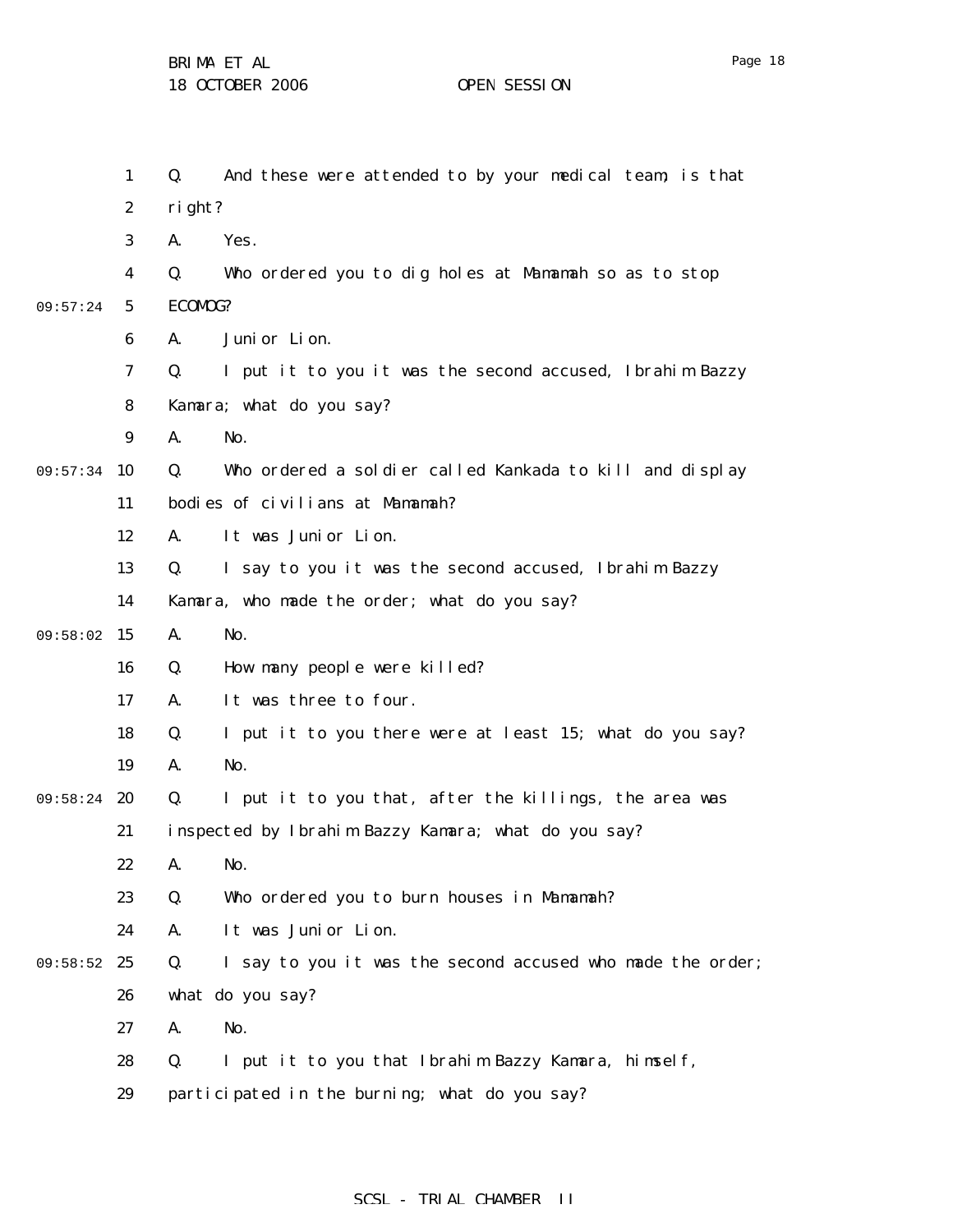1 2 3 4 5 6 7 8 9 09:59:57 10 11 12 13 14  $10:00:17$  15 16 17 18 19  $10:00:39$  20 21 22 23 24  $10:01:18$  25 26 27 28 29 09:59:31 A. No. Q. Who ordered you to burn houses at Mile 38? A. Junior Lion. Q. I put it to you that it was the second accused, Ibrahim Bazzy Kamara, who made the order; what do you say? A. No. Q. Who led the attack on Port Loko? A. Junior Lion. Q. And who ordered the attack? A. It was Junior Lion who was in lead of the operation; he was the commander. Q. I put it to you that it was the second accused, Ibrahim Bazzy Kamara, who ordered the attack; what do you say? A. No. Q. Who made you the commander for the Makolo Village attack? A. It was Junior Lion. Q. I put it to you that it was the second accused, Ibrahim Bazzy Kamara, who made you commander for that operation; what do you say? A. No. Q. I also put it to you that, during that attack on Makolo, you and your troops burnt down the village; what do you say? A. No. Q. I put it to you that you are lying when you say that you never burnt down the village; what do you say? A. You said that we burnt all the village, the whole of Makolo. We did not burn the whole of Makolo. Q. I put it to you that your troops even killed civilians in Makolo Village; what do you say about that?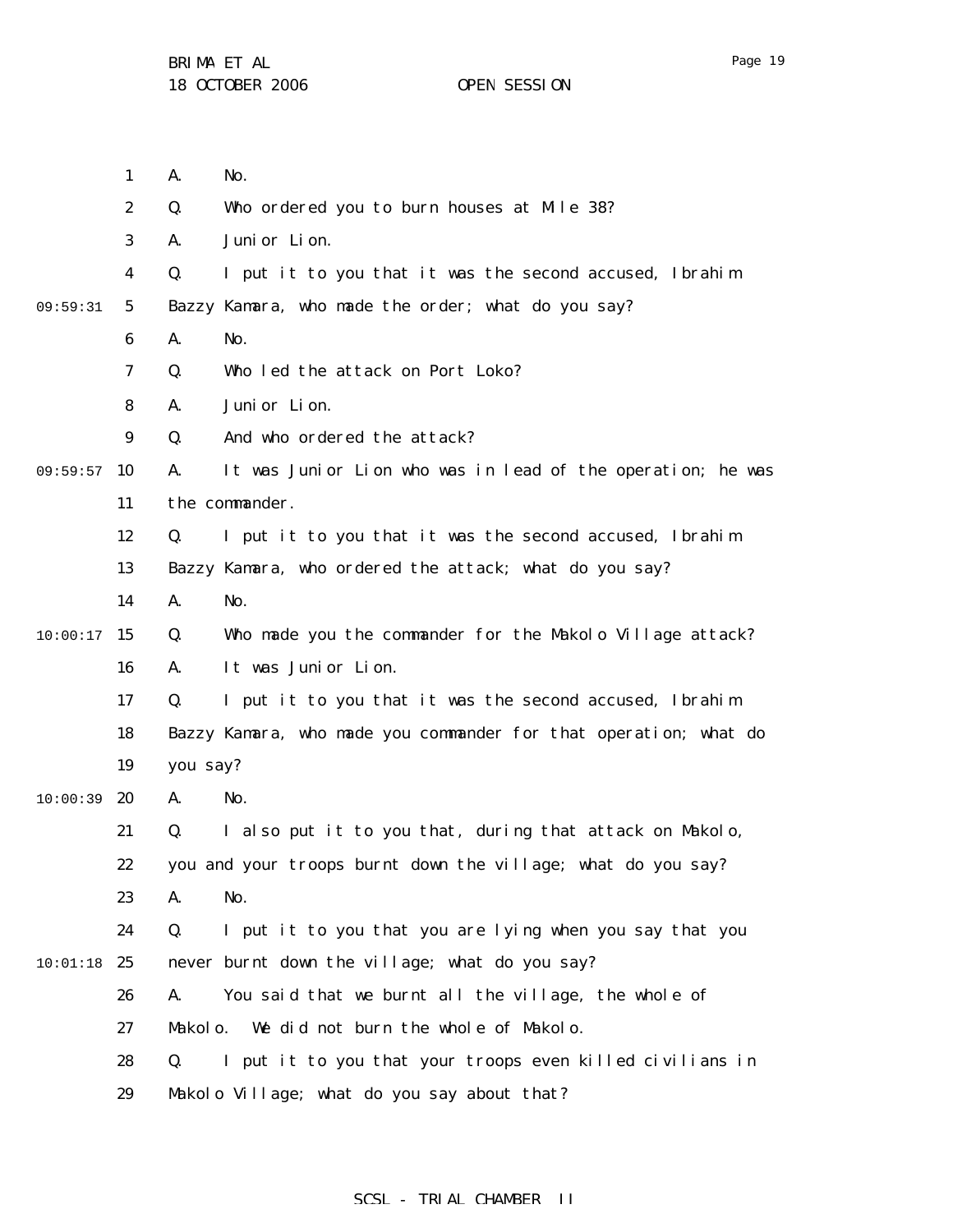1 2 3 4 5 6 7 8 9  $10:02:37$  10 11 12 13 14  $10:02:58$  15 16 17 18 19  $10:03:28$  20 21 22 23 24 10:03:38 25 26 27 28 29 10:02:03 A. No. We hit the ECOMOG headquarter. We did not hit any civilian base. Q. Who ordered the Mansumana attack? A. Junior Lion. Q. I put it to you that it was the second accused, Ibrahim Bazzy, who ordered the Mansumana attack; what do you say? A. No. Q. Mr Witness, I put it to you that you have lied to this Court regarding who was the overall commander in the West Side; what do you say? A. I have not lied to the Court. It was Junior Lion who was the overall commander at the West Side. Q. I put it to you that the second accused, Ibrahim Bazzy Kamara, ordered all the operations that you testified about in the West Side; what do you say? A. No. MR WAGONA: Your Honours, that will conclude my cross-examination. PRESIDING JUDGE: Thank you, Mr Wagona. Any re-examination? MR FOFANAH: Yes, Your Honours, just a few questions for the witness. RE-EXAMINED BY MR FOFANAH: Q. Mr Witness, in answer to many of the questions put by my learned colleague on the other side, you were just saying no. So I'm going to ask you a few questions just to clarify certain things. Mr Witness, throughout the movement of the troops from Four Mile to West Side, was Ibrahim Bazzy Kamara with the troops at all during the movement?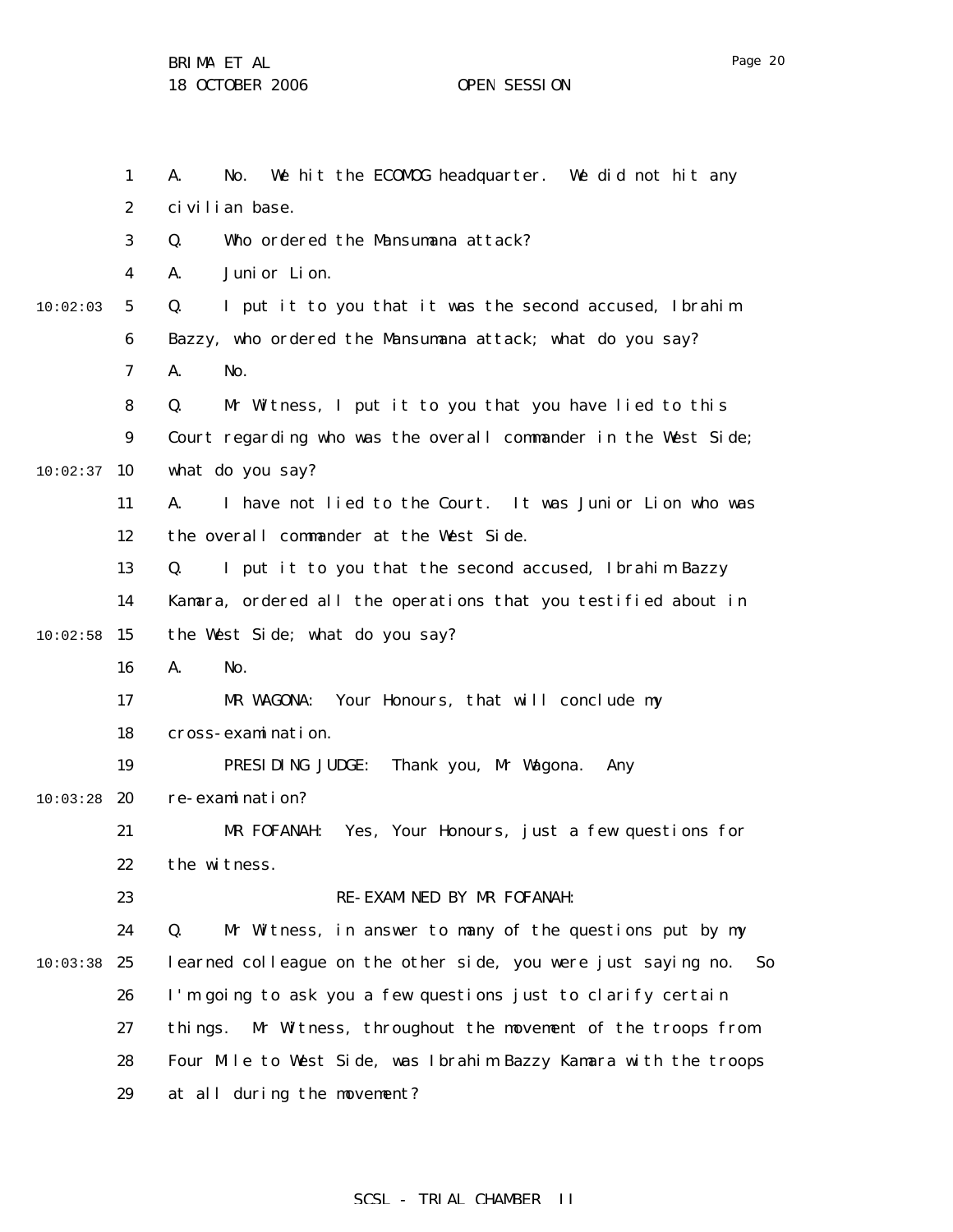1 2 3 4 5 6 7 8 9 10:04:44 10 11 12 13 14  $10:05:03$  15 16 17 18 19  $10:05:31$  20 21 22 23 24  $10:05:54$  25 26 27 28 29 10:04:24 A. No, he wasn't there. Q. Do you know if he gave any orders to anyone, from anywhere, throughout your movement of the West Side? A. No. Q. Do you also know if he gave orders to anyone, from anywhere, throughout your stay at the West Side? A. No. MR FOFANAH: That is all for the witness. Thank you. QUESTIONED BY JUDGE DOHERTY: Q. Mr Witness, in answer to one of the questions by counsel for the Prosecution that you burnt the village of Makolo, you said you didn't burn all of it; does that mean you burnt part of it? A. No, we did not burn any house at Makolo. We hit ECOMOG target. QUESTIONED BY JUDGE SEBUTINDE: Q. Mr Witness, I'm going to ask you one question that relates to the West Side. You gave your earlier testimony, not today, but previously; you told Court that, at the West Side, there were a lot of children with you from Freetown, and that these children were not used by your forces to fight. You described the children as being, some of them, below 15 years, and others above 15; you also said there were girls as well as boys amongst these children. Do you remember that? A. Yes. Q. Now, the question I want you to answer for me is: Who were these children? A. These children, when they came from Freetown, I met them at Four Mile. All of us moved to West Side.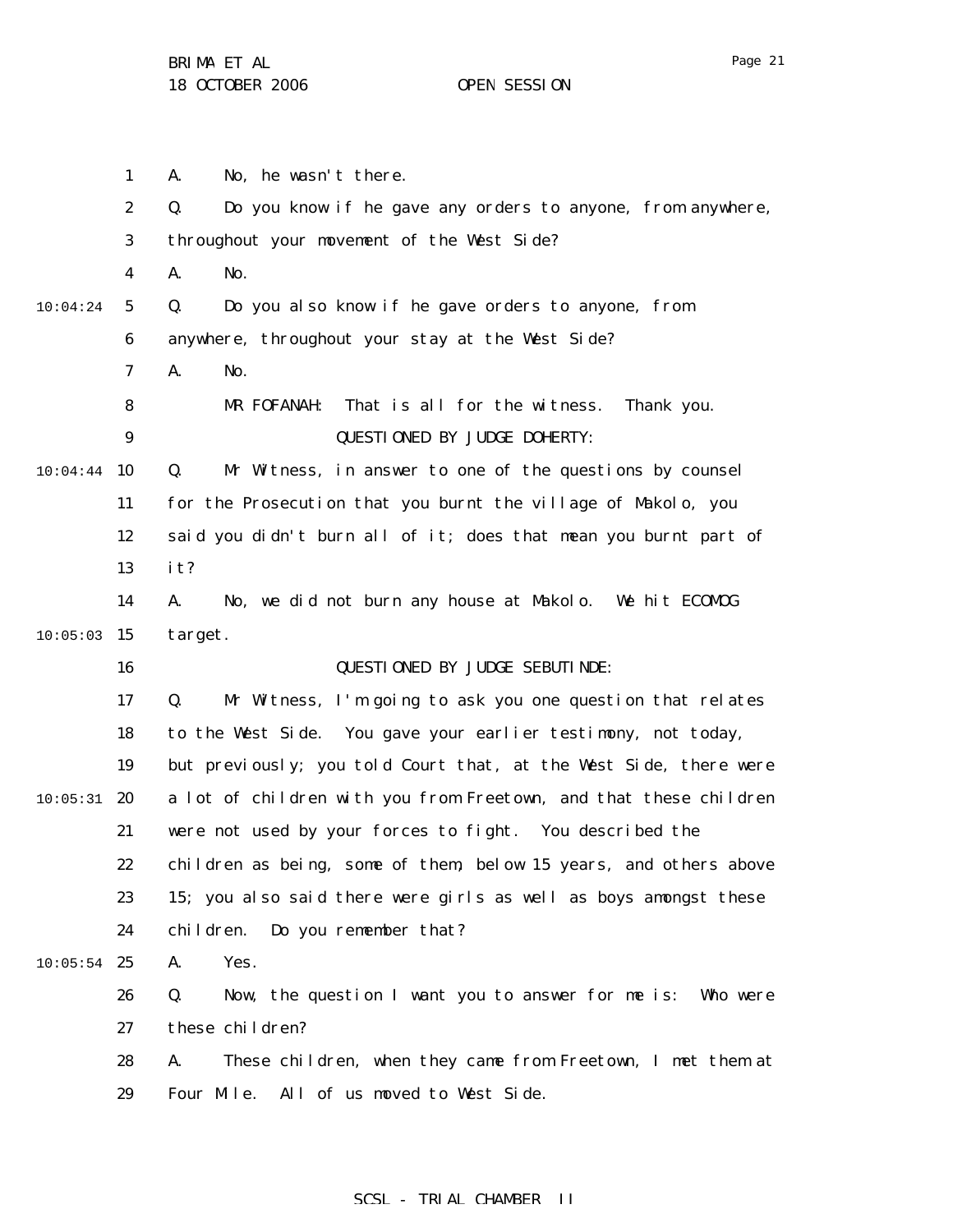|          | $\mathbf{1}$     | So you are saying they were children from Freetown?<br>Q.          |
|----------|------------------|--------------------------------------------------------------------|
|          | $\boldsymbol{2}$ | Yes.<br>A.                                                         |
|          | 3                | How did they come to be with you at the West Side, or with<br>Q.   |
|          | 4                | the troops at West Side?                                           |
| 10:06:28 | 5                | They were not with me. They were with the commander, who<br>A.     |
|          | 6                | was the boss, Junior Lion.                                         |
|          | 7                | I asked: How did they come to be with the troops at West<br>Q.     |
|          | 8                | Si de; do you know?                                                |
|          | $\boldsymbol{9}$ | Well, I met them there. I met them there from Four Mile.<br>A.     |
| 10:06:44 | 10               | That's not what I asked you, sir. Do you know how they<br>Q.       |
|          | 11               | came to be, or the reason why they were at the West Side with the  |
|          | 12               | troops?                                                            |
|          | 13               | What I'm trying to -- when I wanted to explain, he said,<br>A.     |
|          | 14               | Because I met them at West Side from Freetown, all of us<br>no.    |
| 10:07:10 | 15               | that came to West Side.                                            |
|          | 16               | Do you know why they were at West Side, or you don't know?<br>Q.   |
|          | 17               | I don't know.<br>A.                                                |
|          | 18               | Now, you said, again, these children, they were released to<br>Q.  |
|          | 19               | the United Nations while some of them remained with you; is that   |
| 10:07:36 | 20               | correct?                                                           |
|          | 21               | They were not with me. I did not say they were with me.<br>A.      |
|          | 22               | Let me rephrase the question. Your earlier testimony was<br>Q.     |
|          | 23               | that some of these children were released to the United Nations    |
|          | 24               | whilst others remained with their troops; is that correct?         |
| 10:07:52 | 25               | Yes.<br>A.                                                         |
|          | 26               | Q.<br>Were you part of the troops at the West Side?                |
|          | 27               | Yes.<br>Yes.<br>A.                                                 |
|          | 28               | So I'm going to ask you:<br>Why did the troops release these<br>Q. |
|          | 29               | children to the United Nations?                                    |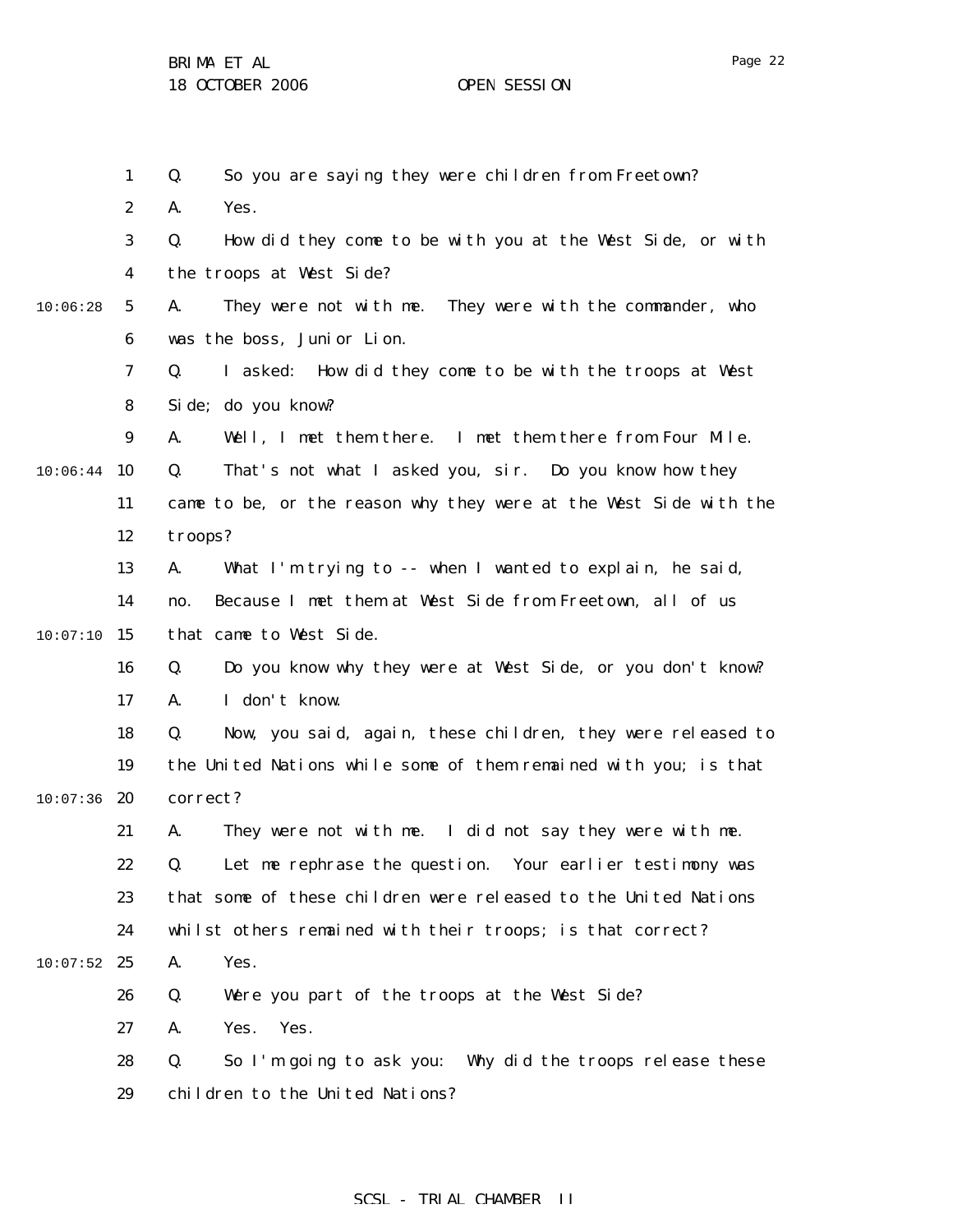1 2 3 4 5 6 7 8 9  $10:08:53$  10 11 12 13 14  $10:09:07$  15 16 17 18 19  $10:09:23$  20 21 22 23 24  $10:09:38$  25 26 27 28 29 10:08:31 A. Well, I don't know. It was through the commander that I had, Junior Lion, he was the one who handed over these children. I do not know what his reason was. Q. Why did some remain behind? Why were some not handed over to the United Nations? A. Well, those are the few ones that they released. Q. And I'm asking why. Why did some of them remain with the troops and not go with the United Nations? A. Well, I don't know. All was with the commander to decide, who was Junior Lion. Q. Were these children free to choose whether to go with the United Nations or whether to stay? Were the children free to choose, or was it up to the commander? A. It was up to the commander. Q. So the children were not free; they didn't have any choice in the matter? A. It was the commander that had a choice, Junior Lion. Anything that he said is what was operated on. JUDGE SEBUTINDE: Thank you. That will be all from me. PRESIDING JUDGE: Anything arising from that, Mr Fofanah? MR FOFANAH: None, Your Honours. PRESIDING JUDGE: Prosecution? MR WAGONA: None, Your Honours. PRESIDING JUDGE: Mr Witness, that completes your testimony. Thank you for coming to Court. Just sit there for the moment. We'll have those curtains drawn across and you will be able to leave the courtroom. [The witness withdrew] MR KNOOPS: Your Honour, is the third accused excused to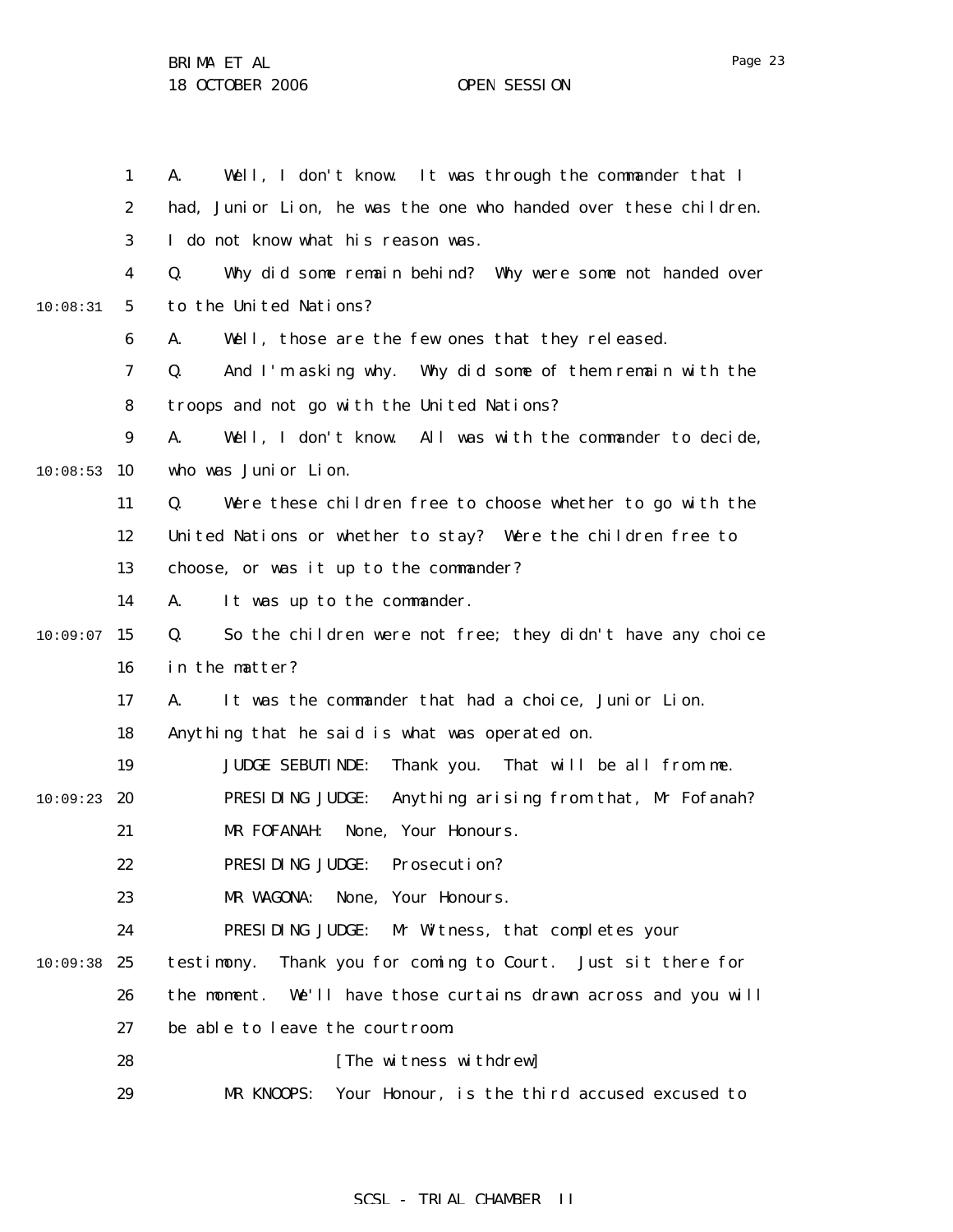1 2 3 4 5 6 7 8 9 10:14:29 10 11 12 13 14  $10:14:51$  15 16 17 18 19  $10:15:12$  20 21 22 23 24  $10:15:34$  25 26 27 28 29 10:14:16 use the men's room? PRESIDING JUDGE: Yes, Mr Kanu can leave the courtroom. WITNESS: DBK-012 [Sworn] [The witness answered through interpreter] PRESIDING JUDGE: Mr Hardaway. MR HARDAWAY: Thank you, Your Honours, good morning. CROSS-EXAMINED BY MR HARDAWAY: Q. Mr Witness, good morning, sir. A. Morning, sir. Q. I have some questions for you today, sir. A lot of the time the answer can be yes, no, or I don't know; do you understand? A. Yes, sir. Q. If I require an explanation from you, I will ask you for one. Are we agreed? A. Yes, sir. Q. To start off with, Mr Witness, are you able to read and write? A. Well, I can try. Q. All right. I want to take you back to your military training, sir. Now, you had stated that you had received no training on the laws of war; is that correct? A. Yes, sir. Q. Now, you were never taught, during your training, to kill unarmed civilians, were you? A. Yes, sir. Q. And you would agree with me when I say that you were never taught to -- PRESIDING JUDGE: Just a minute, Mr Hardaway. Was he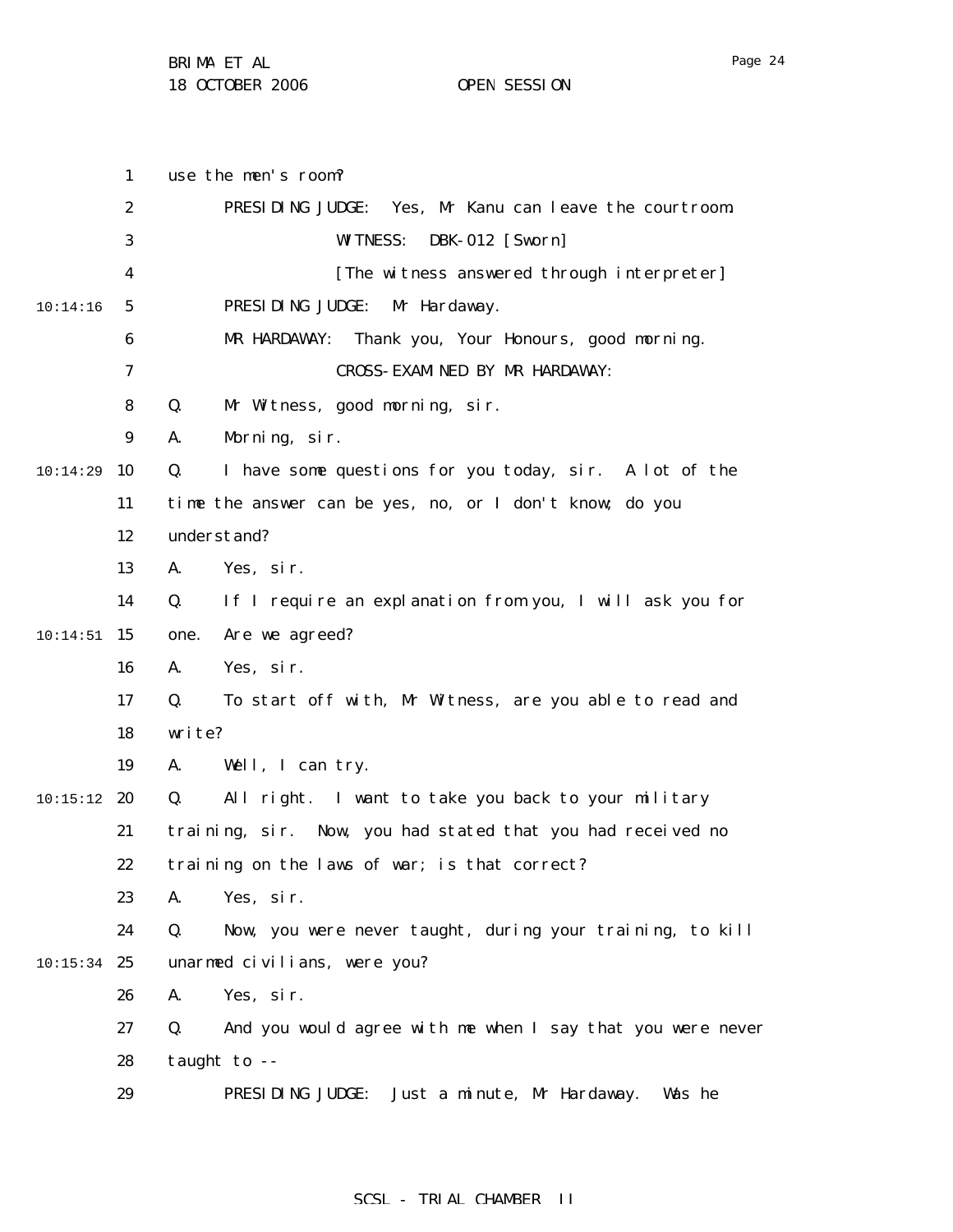|          | 1                | saying yes, I was trained to kill unarmed civilians?              |
|----------|------------------|-------------------------------------------------------------------|
|          | $\boldsymbol{2}$ | MR HARDAWAY: I will clarify, Your Honour.                         |
|          | 3                | By yes, does that mean you were trained to kill unarmed<br>Q.     |
|          | 4                | civilians, or you were not trained to kill unarmed civilians?     |
| 10:16:05 | $\sqrt{5}$       | No, I was not trained to kill civilians. See, I signed for<br>A.  |
|          | $\boldsymbol{6}$ | life and property, for civilian life and property. That is what   |
|          | 7                | I signed for.                                                     |
|          | 8                | And your were not taught to rape women during your military<br>Q. |
|          | 9                | training, were you?                                               |
| 10:16:44 | 10               | Yes, sir. I was not trained for that, sir.<br>A.                  |
|          | 11               | And you would agree with me, during your military training,<br>Q. |
|          | 12               | you were not taught to burn down houses, were you?                |
|          | 13               | Yes, sir. I was not trained, sir.<br>A.                           |
|          | 14               | And you would agree with me you were not taught, in your<br>Q.    |
| 10:17:04 | 15               | military training, to abduct civilians and force them to carry    |
|          | 16               | loads for you; correct?                                           |
|          | 17               | Yes, sir.<br>A.                                                   |
|          | 18               | And by yes, you mean you were not taught to do that?<br>Q.        |
|          | 19               | Yes. I was not taught to do that, sir.<br>A.                      |
| 10:17:26 | 20               | And you would agree with me that, during your military<br>Q.      |
|          | 21               | training, you were not taught to use children in combat           |
|          | 22               | situations, were you?                                             |
|          | 23               | Yes, sir.<br>A.                                                   |
|          | 24               | I now want to move forward a bit, Mr Witness, to the period<br>Q. |
| 10:17:48 | 25               | of the AFRC coup, okay?                                           |
|          | 26               | Yes, sir.<br>A.                                                   |
|          | 27               | Q.<br>Now, during the time that you were in Freetown, you were    |
|          | 28               | able to listen to the radio and read newspapers, weren't you?     |
|          | 29               | Yes, sir.<br>A.                                                   |
|          |                  |                                                                   |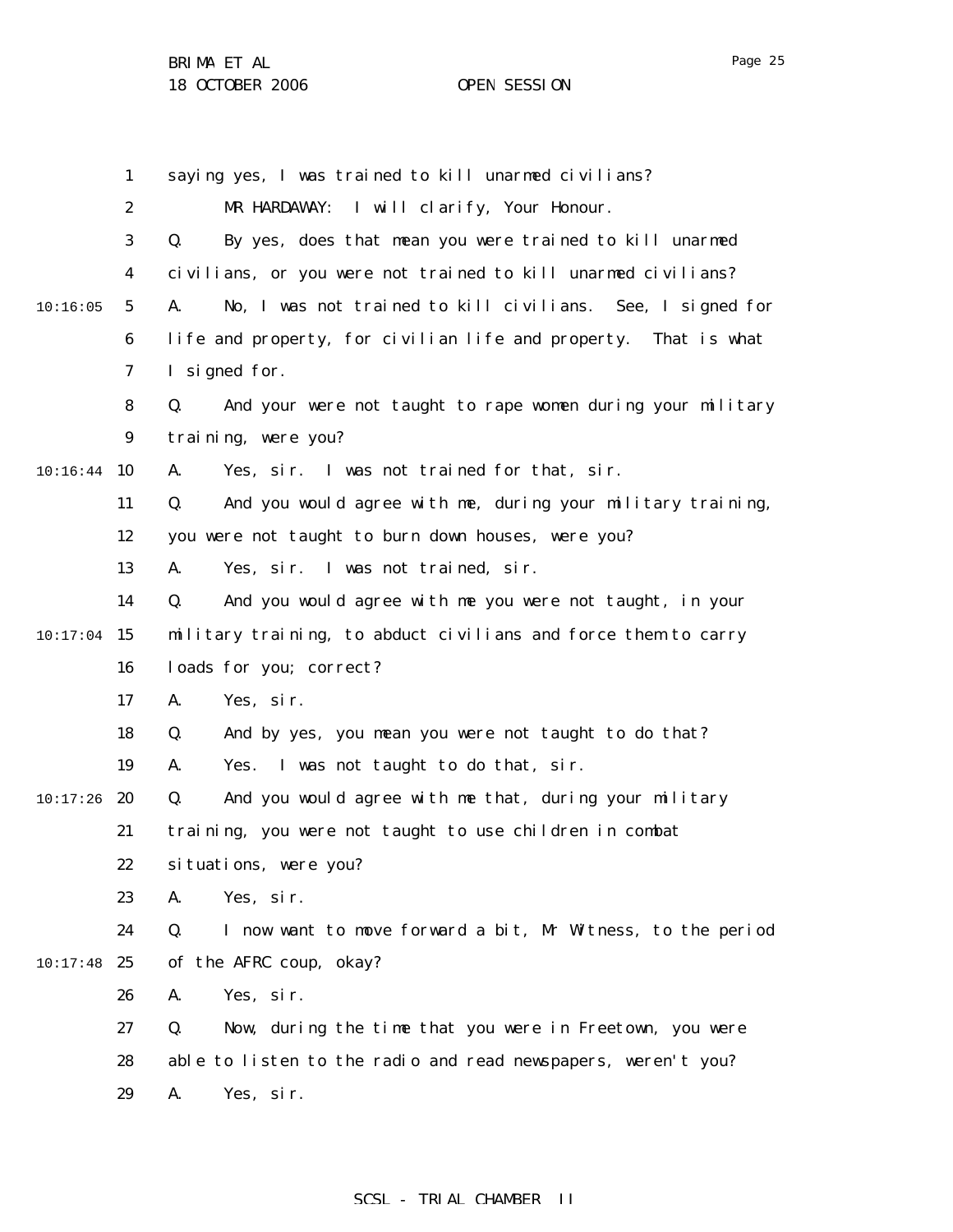1 2 3 4 5 6 7 8 9 10:18:47 10 11 12 13 14  $10:19:18$  15 16 17 18 19  $10:19:37$  20 21 22 23 24  $10:19:53$  25 26 27 28 29 10:18:25 Q. And you were in Freetown when you heard about the coup that overthrew the SLPP government; is that correct? A. Yes, sir. Q. After you heard about the coup, you reported to 1st Battalion at Wilberforce; is that your evidence? A. Yes, sir. Yes, sir. Q. And it was at Wilberforce that you were instructed, and please correct me if I am wrong, to stand firm so that you did the military work at that time; is that correct? A. Yes, sir. Yes, sir. Q. What did you mean by military work? A. Well, what I met by military work, the work that was in the military, like standby guard, et cetera. Q. What do you mean by et cetera, sir? We have standby, we have guard, and then there is et cetera. What do you mean by et cetera? A. Standby. Well, what I meant by et cetera, there were other things that I could have talked about. That is what I meant by et cetera. There are so many words in the military. Q. Such as? A. That was why I said et cetera. Q. Such as, sir? A. Like, the guard, the detail, the fatigue. Q. What do you mean by fatigue? A. Hard work. Q. What was this work you were doing at 1st Battalion and Wilberforce during the coup itself? A. Well, after -- it was after the coup I went to Wilberforce. It was not before the coup, it was after the coup.

### SCSL - TRIAL CHAMBER II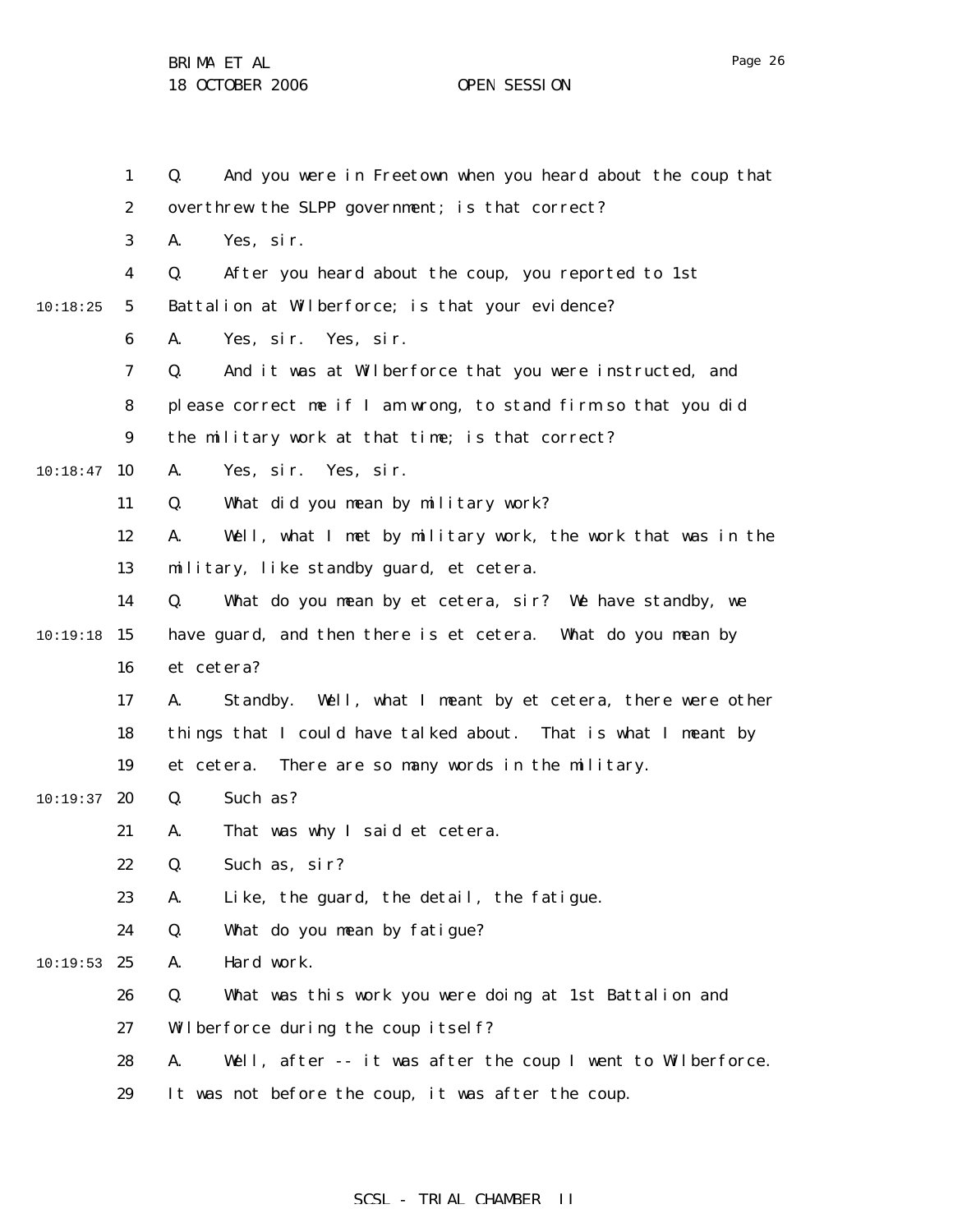1 2 3 4 5 6 7 8 9 10:21:07 10 11 12 13 14 10:21:34 15 16 17 18 19  $10:22:03$  20 21 22 23 24 10:22:32 25 26 27 28 29 10:20:36 Q. I did not say before the coup, sir, I said during the coup. But when you were at Wilberforce, what hard work did you do during the period of the coup and afterwards? PRESIDING JUDGE: He may be a little confused there. Do you mean the period of the coup or the period of AFRC government? MR HARDAWAY: I will clarify, Your Honour. Q. How soon after the coup that overthrew the SLPP government did you report to 1st Battalion at Wilberforce? A. I did not get you well. Please repeat. Q. All right. How soon after you heard about the overthrow of the SLPP government did you report to 1st Battalion at Wilberforce? A. Well, it was the same day when the coup take place. That was the time I went and reported, after some hours. Q. Okay. Now, while you were at Wilberforce, when you reported hours after the coup, what hard work did you do? A. Well, the hard work that I did was guard. Guard. Security guard. That was the hard work. Q. And what were you guarding? A. I was guarding the barracks. Q. Thank you, Mr Witness. Now, how long after the coup did you stay in the Freetown area? A. Well, I spent some time in Freetown up to -- when I came from Daru, I spent one week before the coup, and I spent some time in Freetown. I was in Freetown up to the time of the intervention. Q. Okay. So we have established you were in Freetown from the coup to the intervention; correct? A. No, no, I did not say so. They gave me a pass, one-week

#### SCSL - TRIAL CHAMBER II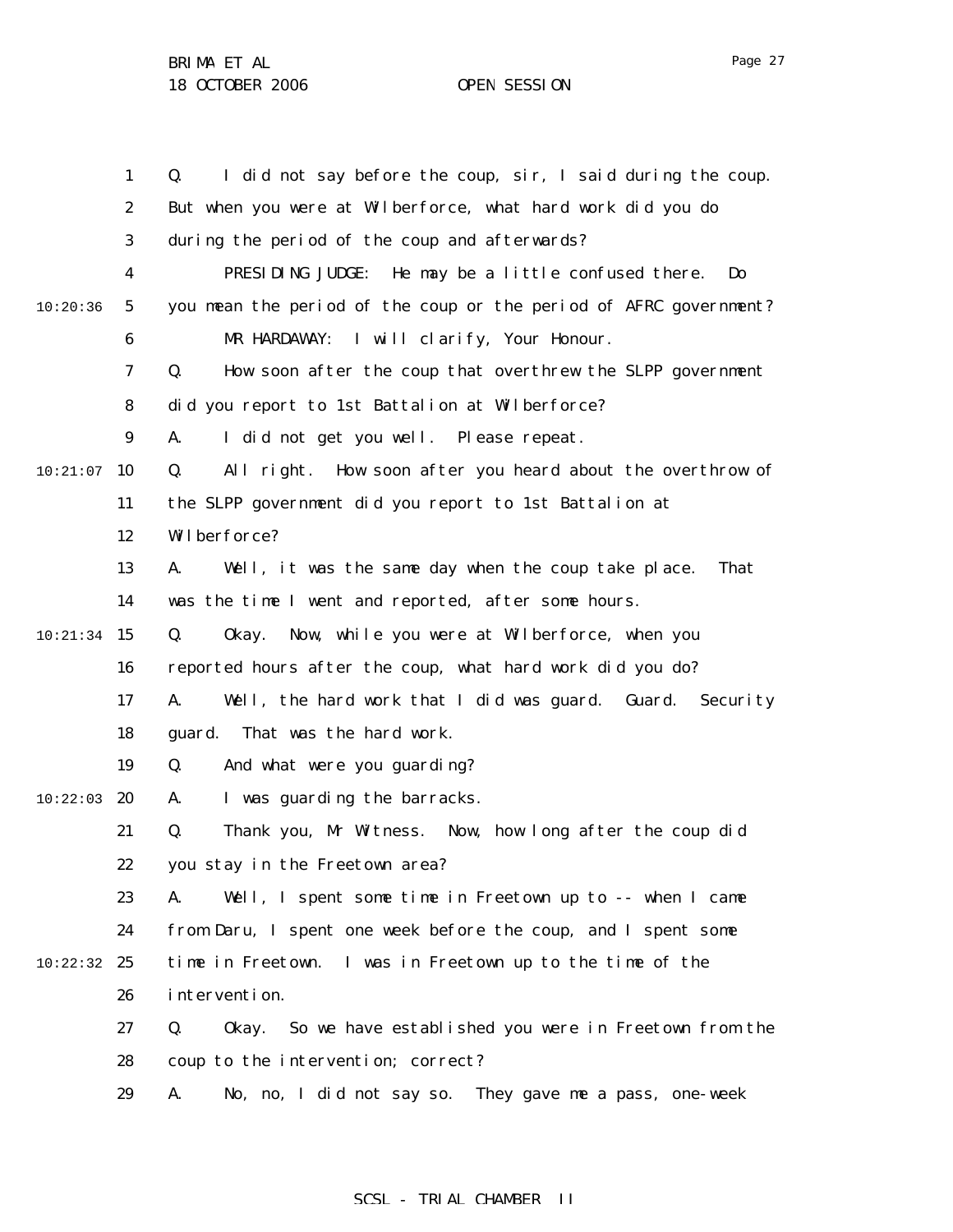|          | $\mathbf{1}$     | I came to the house. When I was in the house, I heard<br>pass.   |
|----------|------------------|------------------------------------------------------------------|
|          | $\boldsymbol{2}$ | about the firing. When -- I, as a soldier, when I heard the      |
|          | 3                | firing, so I went to the nearest police station, the nearest     |
|          | 4                | barracks, sol di er barracks.                                    |
| 10:23:02 | $5\overline{)}$  | Mr Witness, remember what I told you about explanations.<br>Q.   |
|          | 6                | Now, you were in Freetown a week before the coup up until the    |
|          | 7                | intervention; is that correct? Yes or no?                        |
|          | 8                | Yes.<br>A.                                                       |
|          | $\boldsymbol{9}$ | Thank you, Mr Witness. Now, you had earlier mentioned in<br>Q.   |
| 10:23:27 | 10               | your evidence that you heard over the radio that Corporal Gborie |
|          | 11               | and Adams had taken over the government; is that correct?        |
|          | 12               | Yes, sir. Yes, sir.<br>A.                                        |
|          | 13               | During your time in Freetown after the coup, did you ever<br>Q.  |
|          | 14               | hear the name Zagalo?                                            |
| 10:23:41 | 15               | A.<br>Yes, sir.                                                  |
|          | 16               | Zagalo was one of those who overthrew the SLPP government,<br>Q. |
|          | 17               | wasn't he?                                                       |
|          | 18               | Well, it was later on that I came to know that he was one<br>A.  |
|          | 19               | of the men.                                                      |
| 10:24:02 | 20               | Thank you, Mr Witness. Now, Mr Witness, during your time<br>Q.   |
|          | 21               | in Freetown, did you ever hear the term honourable?              |
|          | 22               | A.<br>Yes, sir.                                                  |
|          | 23               | Q.<br>Honourables were those people who overthrew the SLPP       |
|          | 24               | government, weren't they?                                        |
| 10:24:28 | 25               | Well, yes.<br>A.                                                 |
|          | 26               | Q.<br>Thank you, Mr Witness. I put it to you -- before I do      |
|          | 27               | that, Alex Tamba Brima, the first accused, was an honourable,    |
|          | 28               | wasn't he?                                                       |
|          | 29               | Well, I did not know about this one honourable.<br>A.<br>No.     |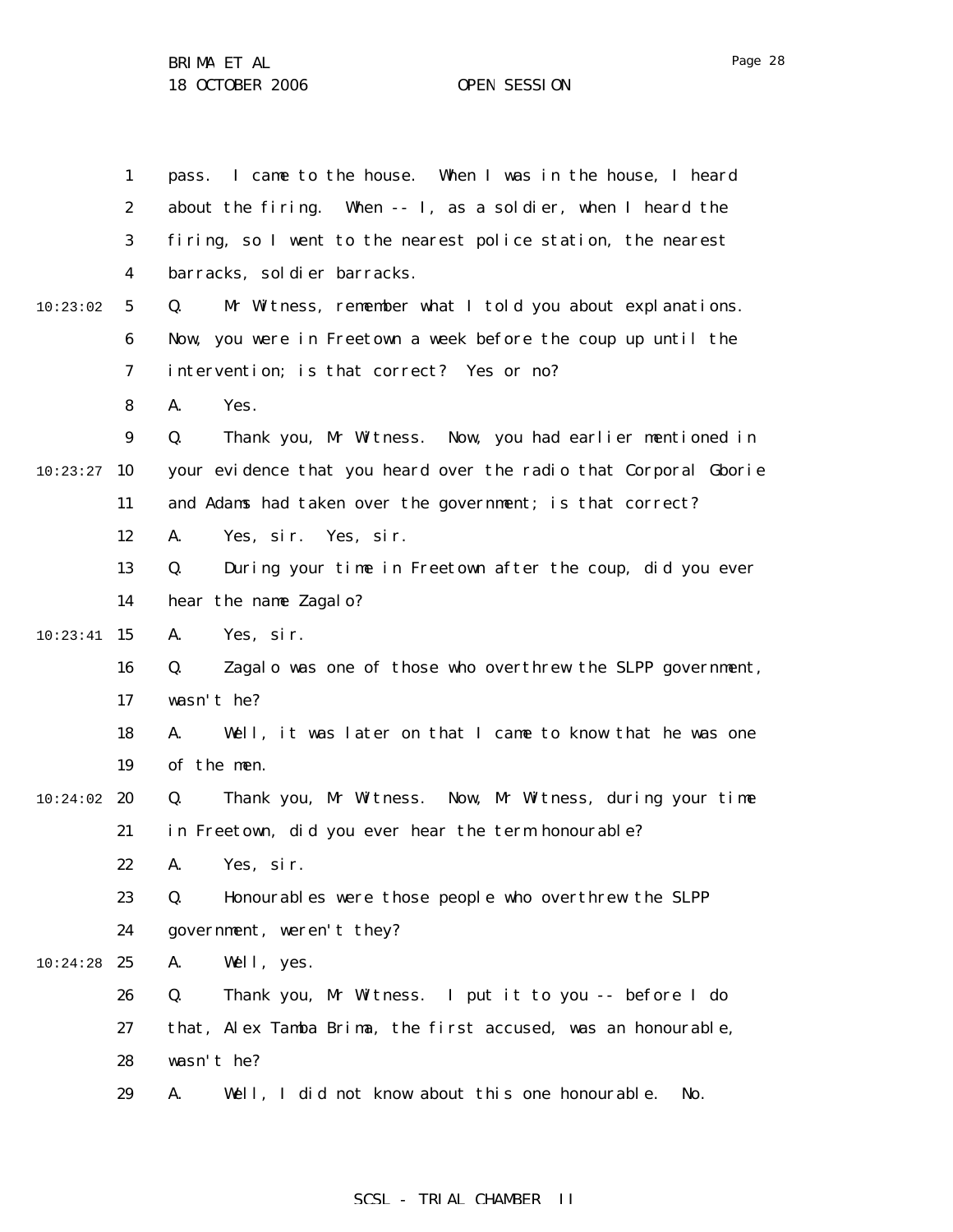|          | $\mathbf{1}$     | So is it no, he wasn't, or no, you don't know?<br>Q.                |
|----------|------------------|---------------------------------------------------------------------|
|          | $\boldsymbol{2}$ | He wasn't an honourable.<br>A.                                      |
|          | 3                | I put it to you, sir, that the first accused, Alex Tamba<br>Q.      |
|          | $\boldsymbol{4}$ | Brima, also known as Gullit, was an honourable; do you agree or     |
| 10:25:20 | $\mathbf 5$      | di sagree?                                                          |
|          | $\boldsymbol{6}$ | I don't agree.<br>A.                                                |
|          | 7                | I put it to you, Mr Witness, that you're lying; what is<br>Q.       |
|          | 8                | your response?                                                      |
|          | $\boldsymbol{9}$ | Well, if I'm lying, I, that was in the field -- you were<br>A.      |
| 10:25:40 | 10               | not in the field, and you know about pen and paper. Who is          |
|          | 11               | lying? You and I. Who is lying? I say that I am saying the          |
|          | 12               | right thing.                                                        |
|          | 13               | If I may have the Court's indulgence for just<br>MR HARDAWAY:       |
|          | 14               | one moment, please. I thank the Court for its indulgence. I         |
| 10:26:36 | 15               | apologise for the delay.                                            |
|          | 16               | Mr Witness, the second accused, Ibrahim Baza Kamara, he was<br>Q.   |
|          | 17               | an honourable, wasn't he?                                           |
|          | 18               | No, sir.<br>No, sir.<br>A.                                          |
|          | 19               | Q.<br>I put to you that Ibrahim Bazzy Kamara, the second accused,   |
| 10:26:56 | 20               | was an honourable; do you agree or disagree?                        |
|          | 21               | A.<br>I don't agree, sir.                                           |
|          | 22               | Q.<br>Again, Mr Witness, you're lying; what is your response?       |
|          | 23               | Well, see, I've come to say the truth here. See, to me,<br>A.       |
|          | 24               | I'm saying the truth because I was in the field.<br>What I saw with |
| 10:27:19 | 25               | my eyes, this is what I'm saying. See, I was in the field.<br>So    |
|          | 26               | if you say that I'm lying, how about you, who has just come down    |
|          | 27               | to explain? I know that I'm saying the truth.                       |
|          | 28               | Q.<br>I'll move on, Mr Witness. You would agree with me that        |
|          | 29               | Major Johnny Paul Koroma was the commander in chief in the          |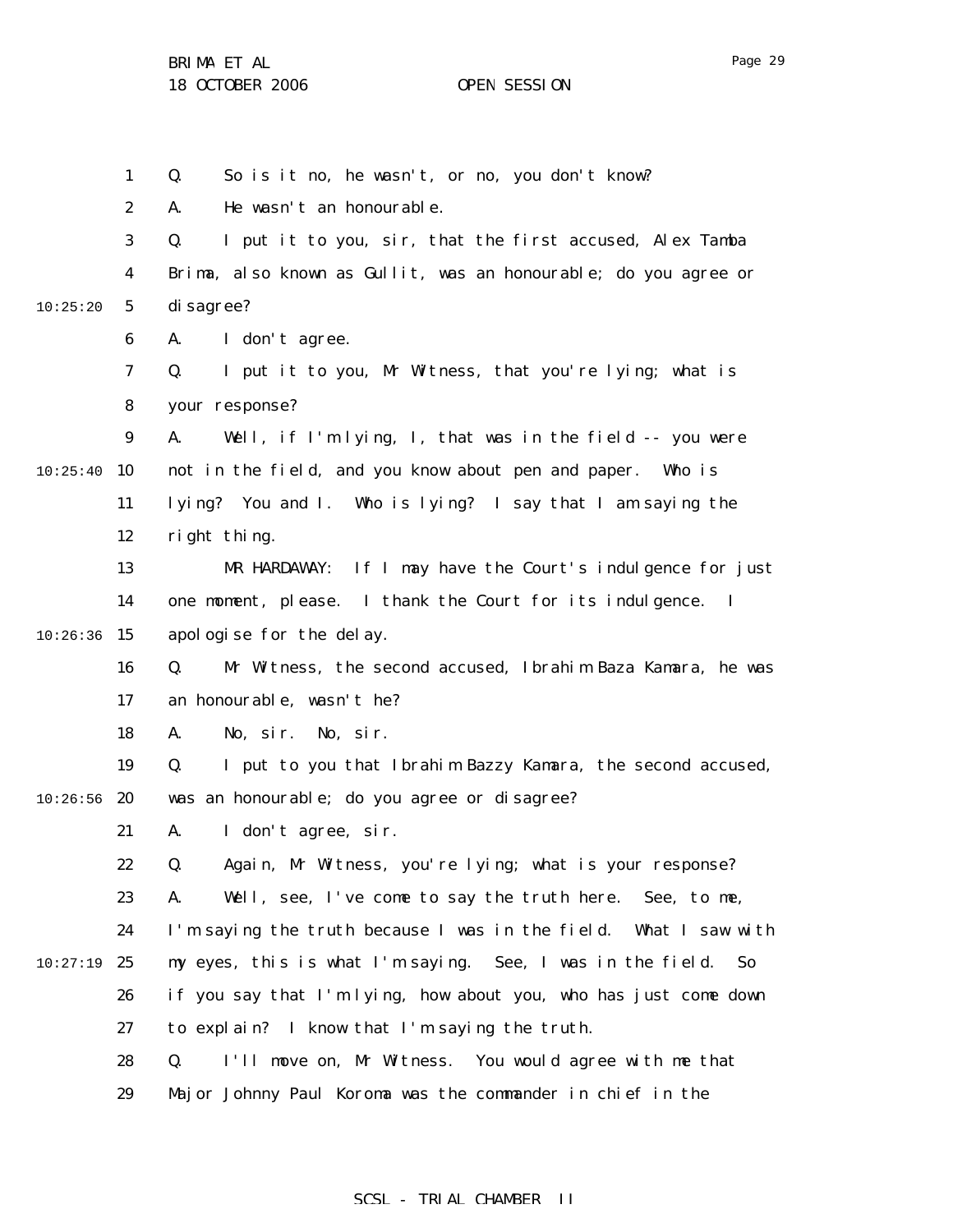1 2 3 4 5 6 7 8 9  $10:28:25$  10 11 12 13 14  $10:28:53$  15 16 17 18 19  $10:29:37$  20 21 22 23 24  $10:29:53$  25 26 27 28 29 10:28:00 military during the AFRC government; you would agree with me on that? A. Well, what do you mean when you say commander in chief? Q. Johnny Paul Koroma was in charge -- was the overall commander of the armed forces of the AFRC, wasn't he? A. Yes, sir. Yes, sir. Q. And you would agree with me that, as the commander in chief of the AFRC armed forces, he would make decisions concerning the military, based upon the advice he received from members of the AFRC government, wouldn't he? A. Yes, sir. Yes, sir. Q. Now, the key decision-making body -- let me rephrase. The key decision-making power in the AFRC government was the AFRC Supreme Council, wasn't it, sir? A. Yes, sir. Q. Zagalo was a member of the Supreme Council, wasn't he? A. Well, I only knew that he was PLO 1. I do not know him to be a member of the Supreme Council. I knew that he was PLO 1. Q. Okay. Who did you know to be PLO 2? A. It was Tamba Brima. Q. That's the first accused, Alex Tamba Brima; correct? A. Yes, sir. Q. He's also known as Gullit, isn't he? A. Well, I don't know that. I knew him to be Tamba Brima. Q. Now, who was PLO 3? A. Ibrahim Kamara. Ibrahim Kamara was the PLO 3. Q. I put it to you, sir, that Alex Tamba Brima -- well, let me rephrase that. Alex Tamba Brima, aka Gullit, was a member of the Supreme Council, wasn't he?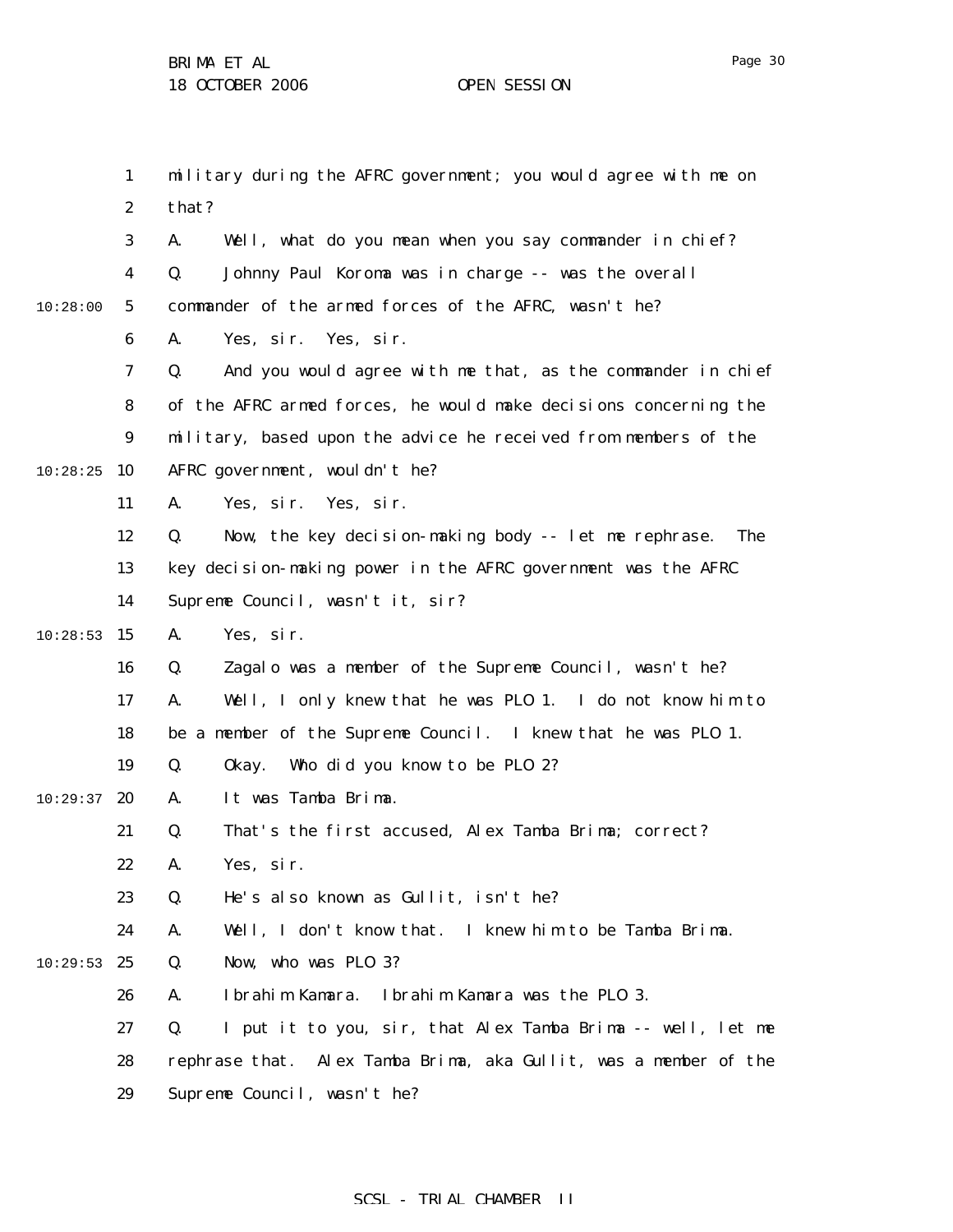1 2 3 4 5 6 7 8 9 10:31:08 10 11 12 13 14 10:31:22 15 16 17 18 19  $10:31:55$  20 21 22 23 24 10:32:22 25 26 27 28 29 10:30:45 A. Well, I don't know about that. Q. I put it to you, sir, that Alex Tamba Brima, aka Gullit, the first accused, was a member of the AFRC Supreme Council; do you agree, disagree or don't know? A. I don't know. Q. I put it to you, Mr Witness, that the second accused, Ibrahim Bazzy Kamara was also a member of the AFRC Supreme Council; do you agree, disagree or don't know? A. No, no, no. Q. So you disagree? A. I don't agree. Q. I put it to you, Mr Witness, that you're lying, that Ibrahim Bazzy Kamara was a member of the AFRC Supreme Council; what is your response? A. No. It wasn't so. Q. The third accused, Santigie Borbor Kanu, alias Five-Five, was a member of the AFRC Supreme Council, wasn't he? A. No, sir. Q. I put it to you that the third accused, Santigie Borbor Kanu, also known as Five-Five, was also a member of the Supreme Council; do you agree, disagree or don't know? A. I don't know about that. Q. I'll move on, Mr Witness. You said you stayed in Freetown until the intervention; is that correct? A. Yes, sir. Q. And from the intervention, you also went to Masiaka; is that also correct? A. Yes, sir. Q. Now, it's in your evidence that, at Masiaka, Johnny Paul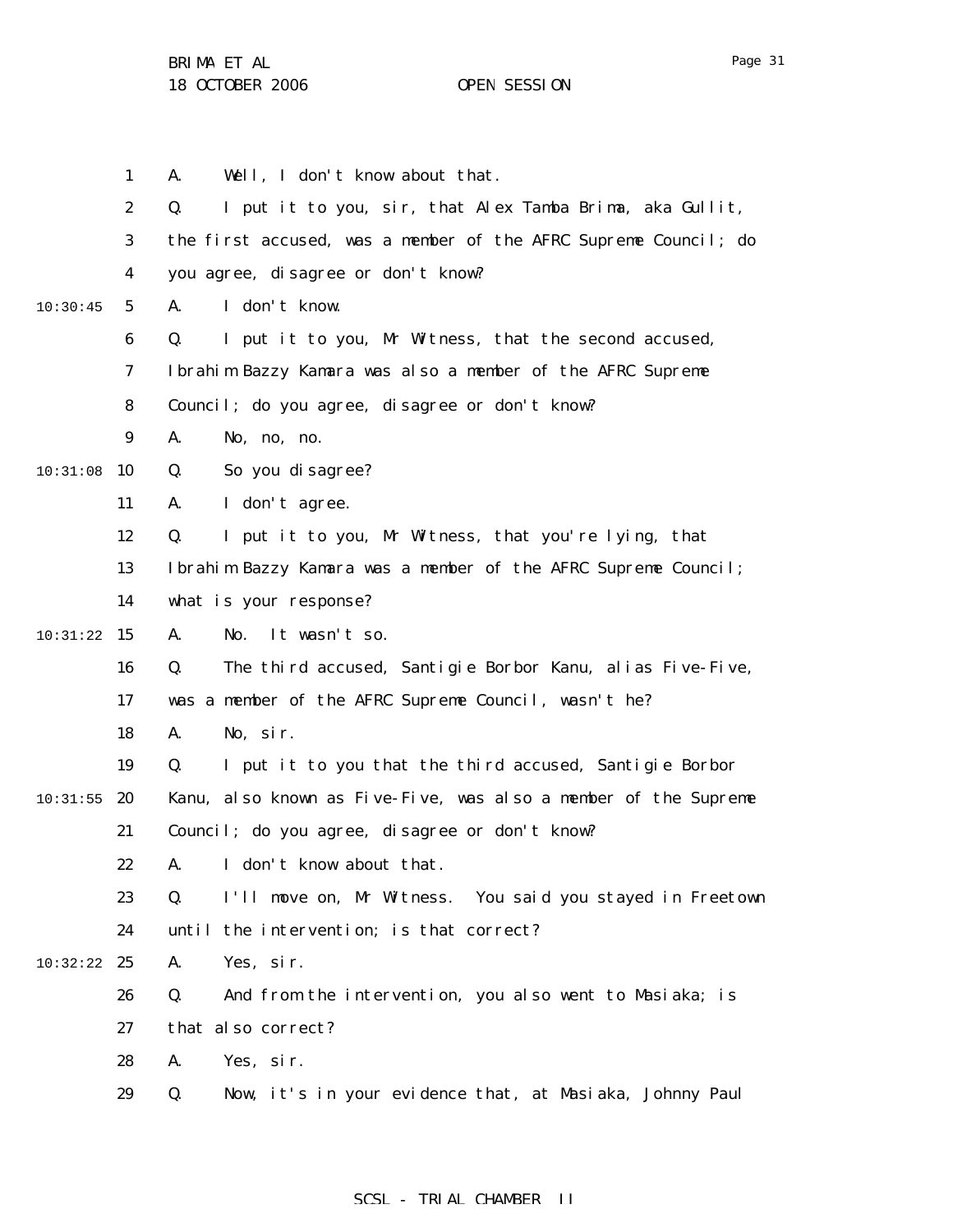Page 32

|          | $\mathbf{1}$     | Koroma made a speech to the international media; is that correct? |
|----------|------------------|-------------------------------------------------------------------|
|          | $\boldsymbol{2}$ | A.<br>Yes, sir. Yes, sir.                                         |
|          | 3                | And, it was in this speech that Johnny Paul Koroma<br>Q.          |
|          | 4                | announced Operation Pave Your Way to the Rear, didn't he?         |
| 10:32:50 | $5\overline{ }$  | Well, let me say yes, sir.<br>A.                                  |
|          | 6                | Q.<br>Mr Witness, what is Operation Pave Your Way to the Rear?    |
|          | 7                | Well, Operation Pave Your Way to the Rear means to retreat,<br>A. |
|          | 8                | tactfully, skilfully, without any firing. The that was what was   |
|          | $\boldsymbol{9}$ | meant by Operation Pave Your Way to the Rear.                     |
| 10:33:29 | 10               | And who did he address Operation Pave Your Way to the Rear<br>Q.  |
|          | 11               | to?                                                               |
|          | 12               | A.<br>It was us.                                                  |
|          | 13               | And by "us, " you mean the soldiers?<br>Q.                        |
|          | 14               | The SLA soldiers.<br>A.                                           |
| 10:33:50 | 15               | And the SLA soldiers were in Masiaka; correct?<br>Q.              |
|          | 16               | Yes, sir. Yes, sir.<br>A.                                         |
|          | 17               | I put it to you, Mr Witness, that Johnny Paul Koroma never<br>Q.  |
|          | 18               | announced Operation Pave Your Way to the Rear; do you agree or    |
|          | 19               | di sagree?                                                        |
| 10:34:11 | 20               | Johnny Paul said we were to pave our way to<br>I di sagree.<br>A. |
|          | 21               | the rear.                                                         |
|          | 22               | Q. I put it to you, Mr Witness, that, again, you're lying;        |
|          | 23               | what is your response?                                            |
|          | 24               | A.<br>Well, I know that I'm saying the truth and I was on the     |
| 10:34:36 | 25               | ground. I'm saying the truth. You, that were not on the ground,   |
|          | 26               | if you said that I'm lying, how about you, to whom they came and  |
|          | 27               | explained? I know that I'm saying the truth.                      |
|          | 28               | Mr Witness, I put it to you that, in Masiaka, Johnny Paul<br>Q.   |
|          | 29               | Koroma declared Operation Pay Yourself; do you agree or disagree? |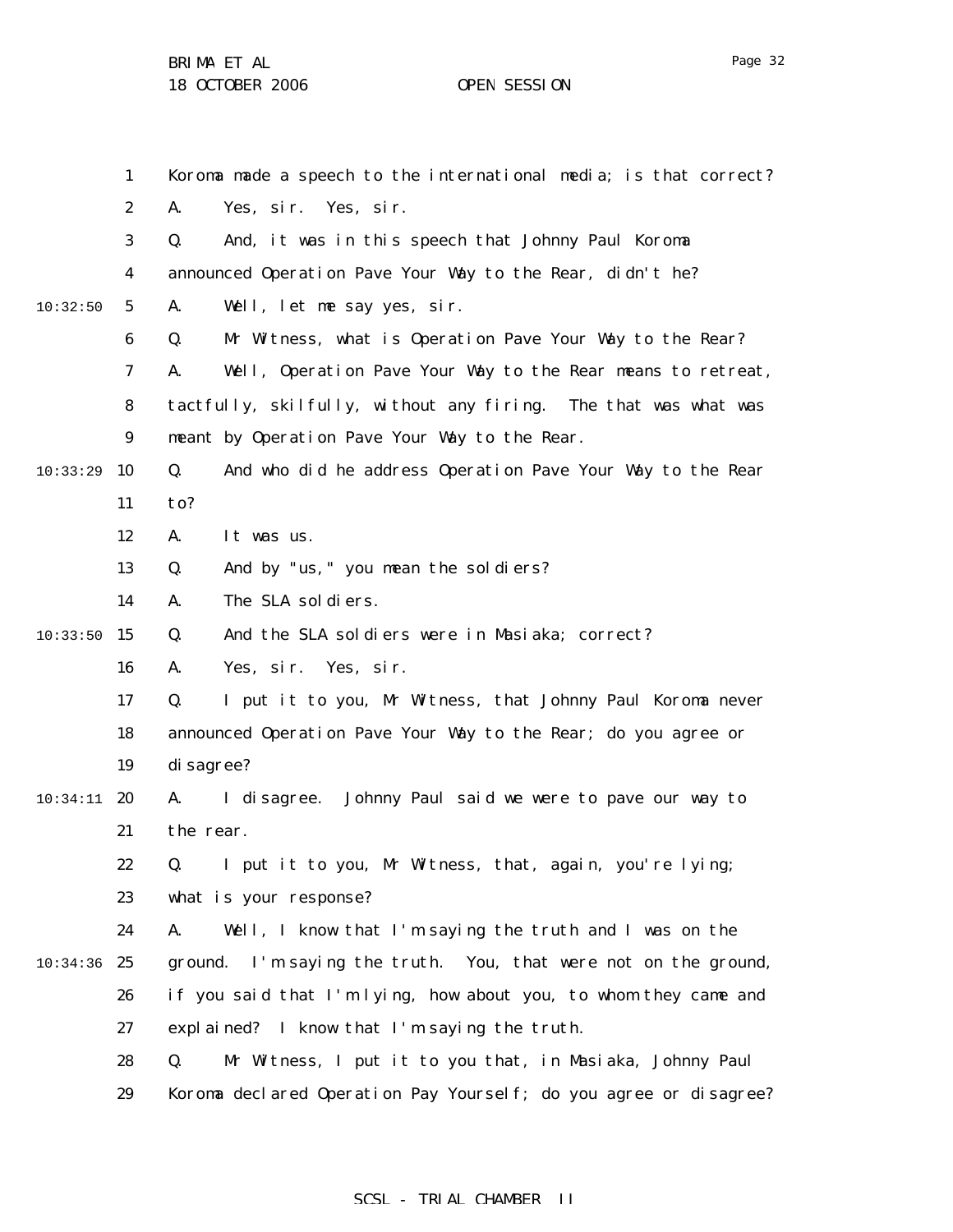|          | $\mathbf{1}$     | I di sagree.<br>A.                                               |
|----------|------------------|------------------------------------------------------------------|
|          | $\boldsymbol{2}$ | Again, Mr Witness, I say that you're lying; what is your<br>Q.   |
|          | 3                | response?                                                        |
|          | 4                | Well, I'm saying the truth. I'm saying the right thing.<br>A.    |
| 10:35:19 | $5\phantom{.0}$  | Because I was on the ground, I was in the field, and I saw with  |
|          | 6                | my own naked eyes, and I heard.                                  |
|          | 7                | We'll move on, Mr Witness. Now, from Masiaka, you said you<br>Q. |
|          | 8                | went to Kabala; is that correct?                                 |
|          | $\boldsymbol{9}$ | A.<br>From Masiaka, we went to Makeni.<br>No.                    |
| 10:35:41 | <b>10</b>        | At some point you did end up in Kabala, though; correct?<br>Q.   |
|          | 11               | Repeat, sir.<br>A.                                               |
|          | 12               | You started off in Masiaka; yes?<br>Q.                           |
|          | 13               | Yes.<br>A.                                                       |
|          | 14               | Q.<br>You ultimately ended up in Kabala; is that also true?      |
| 10:36:05 | 15               | It was not like that. From Masiaka, we went to Makeni<br>A.      |
|          | 16               | first.                                                           |
|          | 17               | I'm not asking where you went first, Mr Witness. I'm<br>Q.       |
|          | 18               | asking, ultimately, your final destination from Masiaka was      |
|          | 19               | Kabala; yes or no?                                               |
| 10:36:25 | 20               | Yes.<br>A.                                                       |
|          | 21               | Now, you had testified that, while in Kabala, the second<br>Q.   |
|          | 22               | accused, Ibrahim Bazzy Kamara, was involved in a road accident;  |
|          | 23               | is that correct?                                                 |
|          | 24               | Well, yes. Yes, sir.<br>A.                                       |
| 10:36:52 | 25               | And you had also testified that the car that the second<br>Q.    |
|          | 26               | accused was in had somersaulted; is that also not true?          |
|          | 27               | Yes, sir.<br>A.                                                  |
|          | 28               | And is your further evidence that Junior Lion was also<br>Q.     |
|          | 29               | involved in that car accident, wasn't he?                        |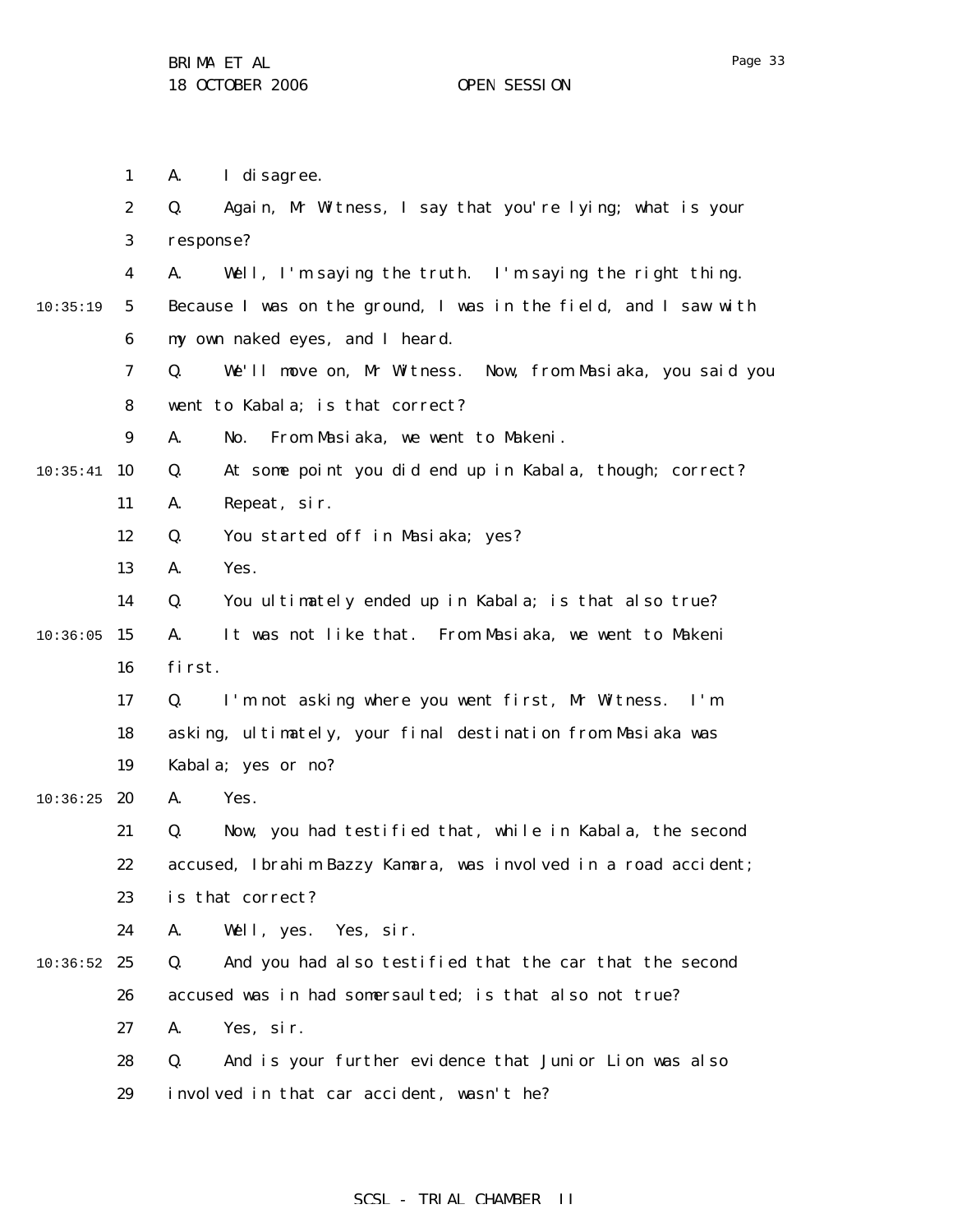1

2 3 4 5 6 7 8 9  $10:37:59$  10 11 12 13 14  $10:38:20$  15 16 17 18 19  $10:38:45$  20 21 22 23 24 10:39:08 25 26 27 28 29 10:37:34 A. Yes, sir. Q. After Kabala, you made your way to Mongo Bendugu with SAJ Musa; is that correct? A. Yes, sir. Yes, sir. Q. And you had testified, I believe, in reference to one of the cross-examination questions from one of my learned friends across the aisle that it was not in your knowledge that the first accused, Alex Tamba Brima, also known as Gullit, had a closed-door meeting with SAJ Musa and other officers concerning his treatment in Kailahun and the condition of Johnny Paul Koroma; is that correct? A. I don't know about that, sir. Q. I put it to you, sir, that Alex Tamba Brima, the first accused, also known as Gullit, did, in fact, have a closed-door meeting with SAJ Musa and other officers concerning his treatment in Kailahun and the condition of Johnny Paul Koroma; do you agree, disagree or don't know? A. I don't know. Q. You had also testified, I believe, in cross-examination from one of my learned friends that you were not aware of SAJ Musa, Five-Star General SAJ Musa, sending the first accused, Alex Tamba Brima, also known as Gullit, to move his troops to the north to build a strong defensive; is that correct? A. No, sir, I don't know about that. No, sir. Q. I put it to you, Mr Witness, that, in fact, Five-Star General SAJ Musa did send the first accused, Alex Tamba Brima, also known as Gullit, to move his troops to the north to build a strong defensive; do you agree, disagree or don't know? A. I don't know.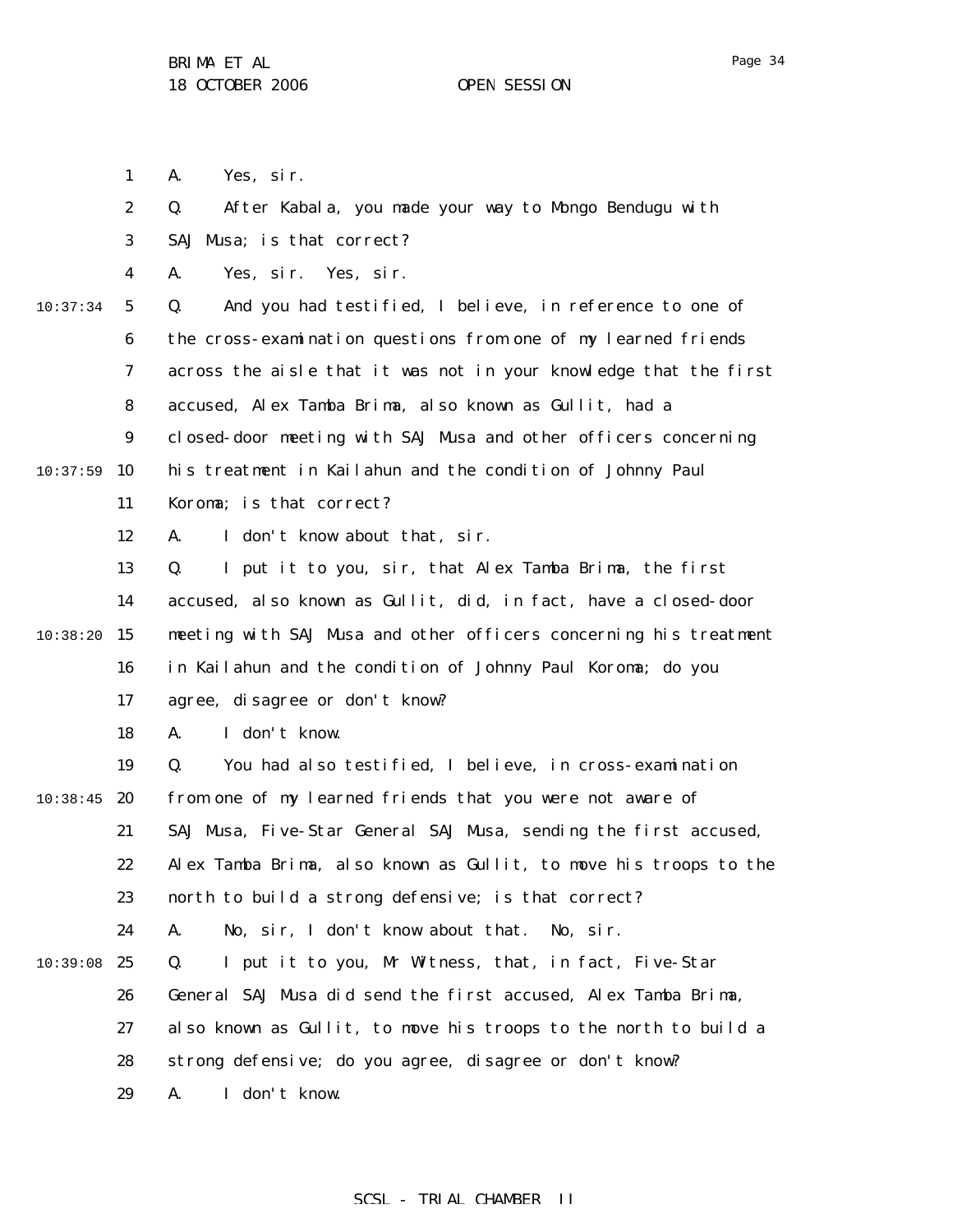1 2 3 4 5 6 7 8 9 10:40:21 10 11 12 13 14  $10:40:50$  15 16 17 18 19  $10:41:05$  20 21 22 23 24 10:41:18 25 26 27 28 29 10:39:56 Q. Thank you, Mr Witness. Now, you had testified that you had stayed in Mongo Bendugu until the ECOMOG air attacks; is that correct? A. Yes, sir. Q. And from Mongo Bendugu, you went to Kalfaya with Brigadier Mani; is that also correct? A. Yes, sir. Yes, sir. Q. And it was during this time that Five-Star General SAJ Musa went to Kurubonla; is that correct? A. Yes, sir. Q. How long did you stay with Brigadier Mani before you met up with Five-Star General SAJ Musa at Kurubonla? A. Well, we spent up to three to four months when I was with Brigadier Mani before we met Five-Star General SAJ Musa. MR HARDAWAY: Your Honour, I know we have a little bit of time, but I'm getting ready to go into a new area. I don't know if this would be an appropriate time for the morning break. PRESIDING JUDGE: We'll take the break a few minutes early if that's more convenient. MR HARDAWAY: Thank you. PRESIDING JUDGE: We'll come back at five minutes to 11. Mr Witness, you're probably used to this warning by now, but I have to tell you. You're not permitted to discuss this evidence, or the case, with any other person. [Break taken at 10.40 a.m.] [Upon resuming at 11.00 a.m.] PRESIDING JUDGE: Where are your colleagues, Mr Fofanah. MR FOFANAH: Respectfully, Your Honours, they are on their way. I don't know if they mistook the time for 11.00 but, I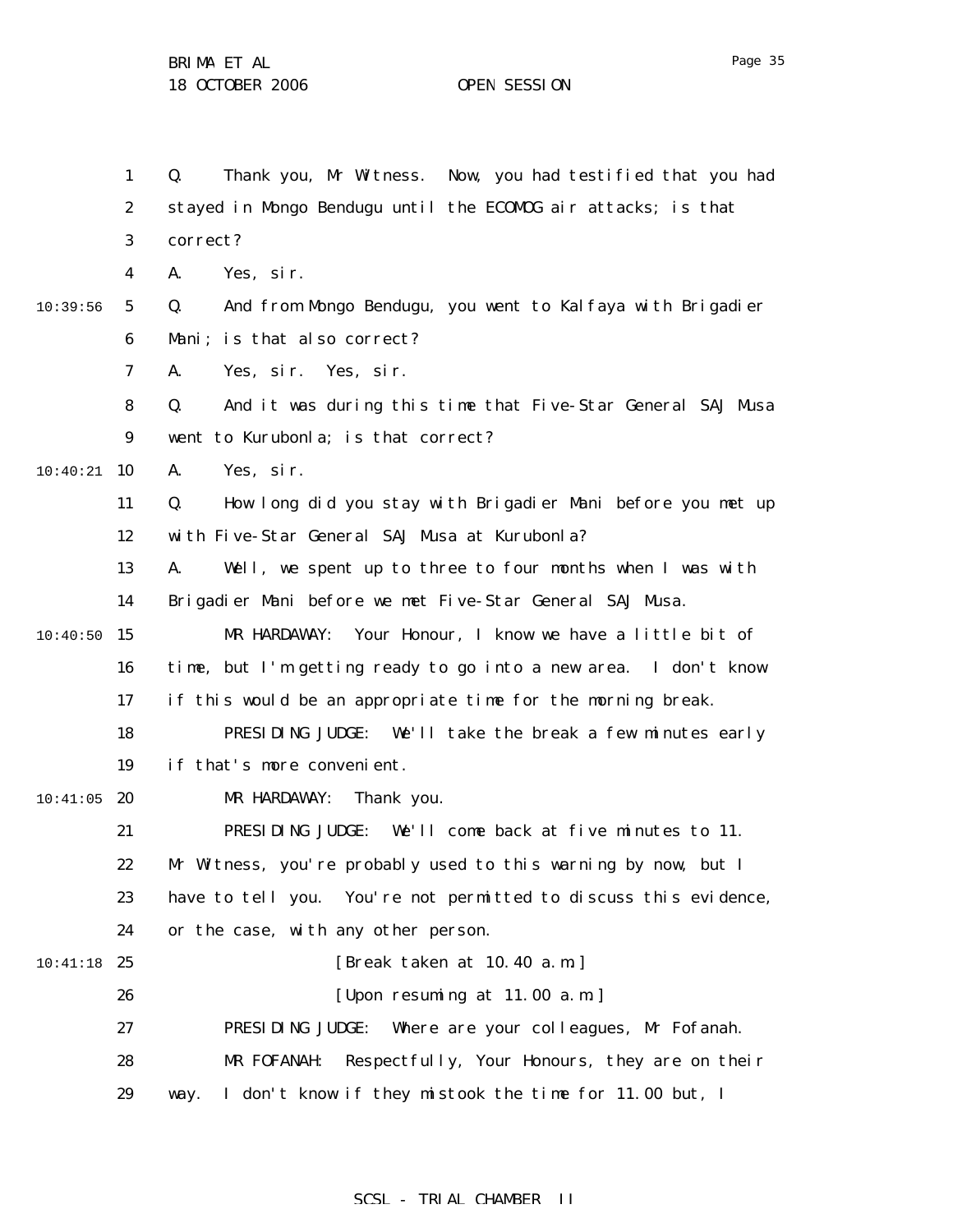|          | 1  | mean, I think they -- they should be here in a moment.           |
|----------|----|------------------------------------------------------------------|
|          | 2  | PRESIDING JUDGE:<br>Right. Go ahead, Mr Hardaway.                |
|          | 3  | MR HARDAWAY: Thank you, Your Honours.                            |
|          | 4  | Mr Witness, before the break we were discussing how long<br>Q.   |
| 11:00:42 | 5  | you were with Brigadier Mani before you joined up with Five-Star |
|          | 6  | General SAJ Musa at Kurubonla; do you remember that?             |
|          | 7  | I can recall that, sir.<br>A.<br>Yes, sir.                       |
|          | 8  | Now, when you arrived at Kurubonla SAJ Musa had told you<br>Q.   |
|          | 9  | that he had sent some troops ahead to open up a base; is that    |
| 11:00:42 | 10 | correct?                                                         |
|          | 11 | Yes, sir.<br>A.                                                  |
|          | 12 | And this base was going to be at Rosos and<br>Q.                 |
|          | 13 | Colonel Eddie Town; is that correct?                             |
|          | 14 | Yes, sir. Yes, sir.<br>A.                                        |
| 11:00:48 | 15 | Now, who was in command of that advance troop to find, to<br>Q.  |
|          | 16 | open a base at Rosos and Colonel Eddie Town?                     |
|          | 17 | FAT.<br>He was in command. He was the overall commander.<br>A.   |
|          | 18 | I put it to you, Mr Witness --<br>Q.                             |
|          | 19 | FAT Sesay.<br>A.                                                 |
| 11:01:12 | 20 | -- I put it to you, Mr Witness, that it was the first<br>Q.      |
|          | 21 | accused, Alex Tamba Brima, aka Gullit, who was the overall       |
|          | 22 | commander of the advance troop to open a base at Rosos and       |
|          | 23 | Colonel Eddie Town; do you agree, disagree or don't know?        |
|          | 24 | No.<br>A.                                                        |
| 11:01:33 | 25 | You di sagree?<br>Q.                                             |
|          | 26 | Yes, sir.<br>A.                                                  |
|          | 27 | I put it to you, Mr Witness, that you are lying; what is<br>Q.   |
|          | 28 | your response?                                                   |
|          | 29 | I know that I'm saying the truth.<br>A.                          |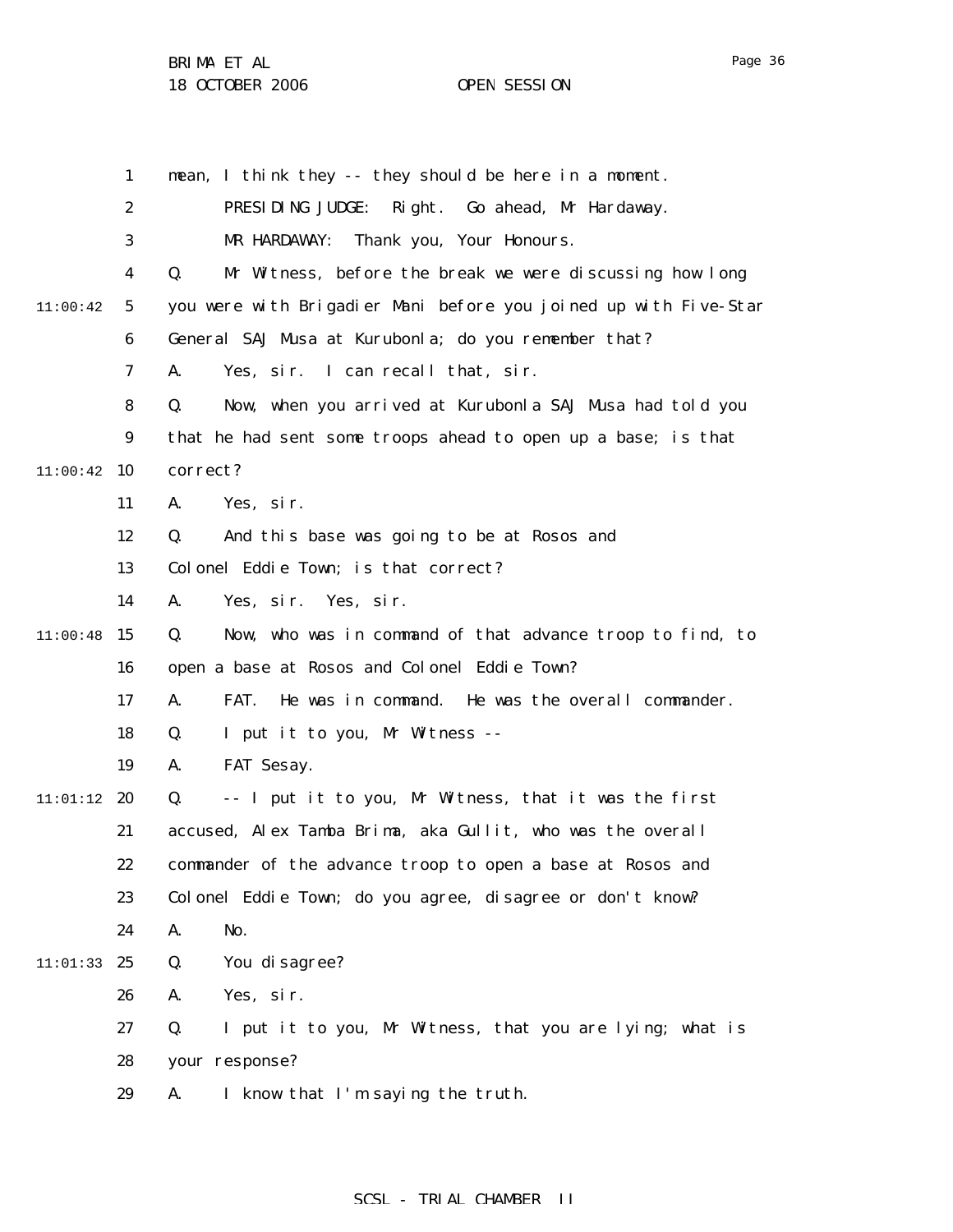11:02:07

1 2 3 4 5 6 7 8 9  $11:02:30$  10 11 12 13 14  $11:02:53$  15 16 17 18 19  $11:03:11$  20 21 22 23 24 11:03:38 25 26 Q. Who was the second in command of that advance troop to find a forward base? A. Well, the second in command was Captain Eddie. Q. I put it to you, Mr Witness, that it was the second accused, Ibrahim Bazzy Kamara, who was the second in command on the advance troop to find a base in Rosos and Eddie Town; do you agree, disagree or don't know? A. I disagree. Q. Again, Mr Witness, you are lying; what is your response? A. I'm saying the truth. Q. Now, who was third in command of that advance troop? A. It was Captain King. Q. I put it to you, Mr Witness, that it was the third accused, Santigie Borbor Kanu, alias Five-Five, who was third in command of that advance troop; do you agree, disagree or don't know? A. I disagree. Q. And again, Mr Witness, you are lying; what is your response? A. I'm saying the truth. Q. Now, you had testified, Mr Witness, that you went with the second troop to go find the advance team, the advance troop, who went to open a base; is that correct? A. Yes. Yes, sir. Q. And, correct me if I am wrong, but you found this group at Colonel Eddie Town, didn't you? A. Yes, sir. Yes, sir.

> 27 Q. When you arrived at Colonel Eddie Town, who was the

- 28 commander of the troops there?
- 29 A. It was FAT Sesay.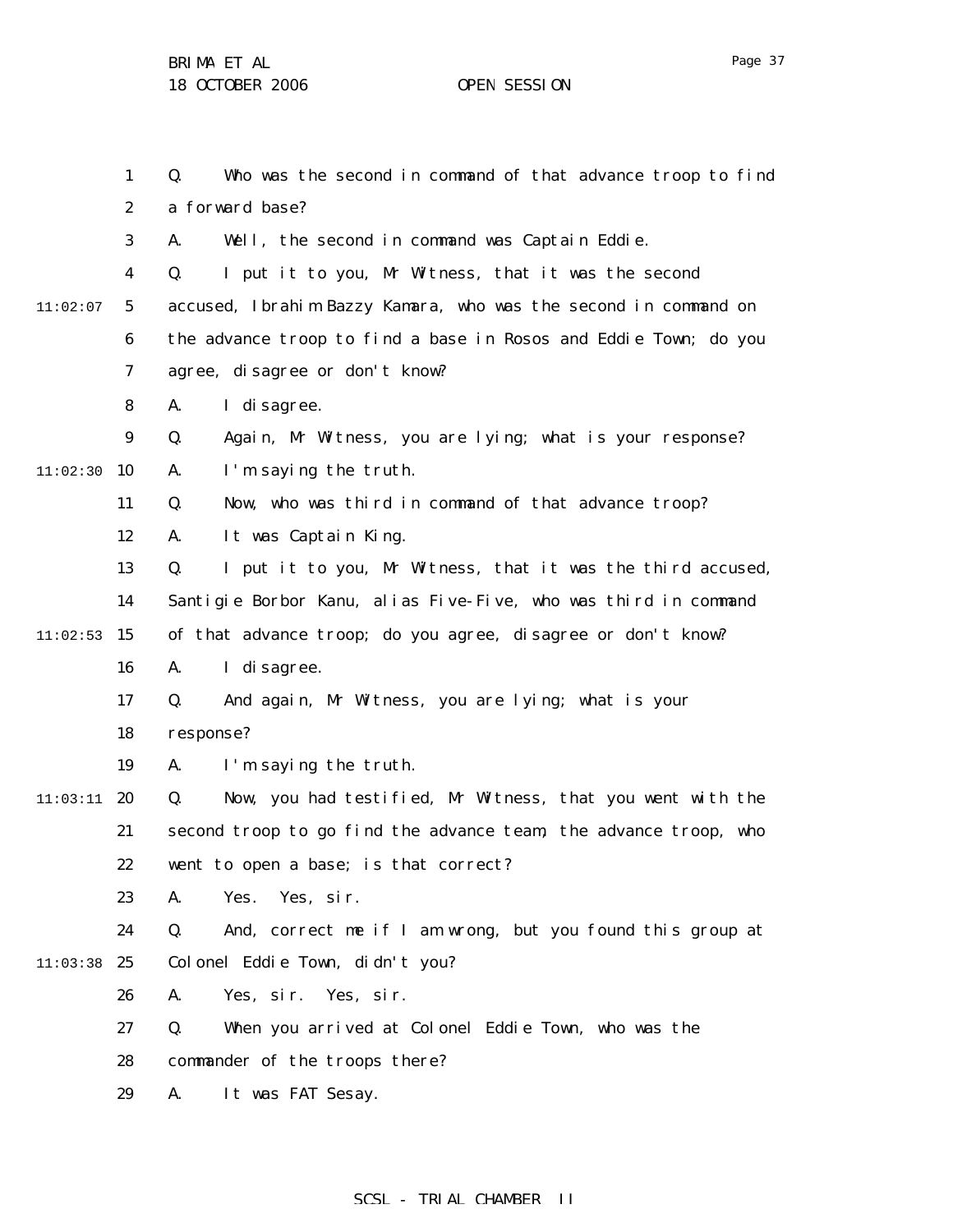1 2 3 4 5 6 7 8 9  $11:04:30$  10 11 12 13 14  $11:04:47$  15 16 17 18 19  $11:05:00$  20 21 22 23 24  $11:05:31$  25 26 27 28 29 11:04:11 Q. I put it to you, Mr Witness, that it was the first accused, Alex Tamba Brima, also known as Gullit, who was in command of the troops at Colonel Eddie Town upon your arrival; do you agree, disagree or don't know? A. I disagree. Q. And again, Mr Witness, I say that you are lying; what is your response? A. Well, I'm saying the truth. Q. Who was second in command of the troops at Eddie Town when you arrived? A. Well, the second in command was Captain Eddie. He was the second in command. Q. I put it to you, Mr Witness, that it was the second accused, Ibrahim Bazzy Kamara, who was second in command of the troops at Eddie Town when you arrived; do you agree, disagree or don't know? A. I disagree. Q. And again, Mr Witness, I say that you are lying; what is your response? A. Well, I'm saying the truth. Q. I'll move on, Mr Witness. You had testified that when SAJ Musa arrived at Eddie Town that FAT handed over the troops to him in a muster parade; is that correct? A. Yes, sir. It's correct. Q. I put it to you that it was the first accused, Alex Tamba Brima, also known as Gullit, who handed over the troops to SAJ Musa at that muster parade; do you agree, disagree or don't know? A. Well, I disagree. Q. I put it to you again, Mr Witness, that you are lying; what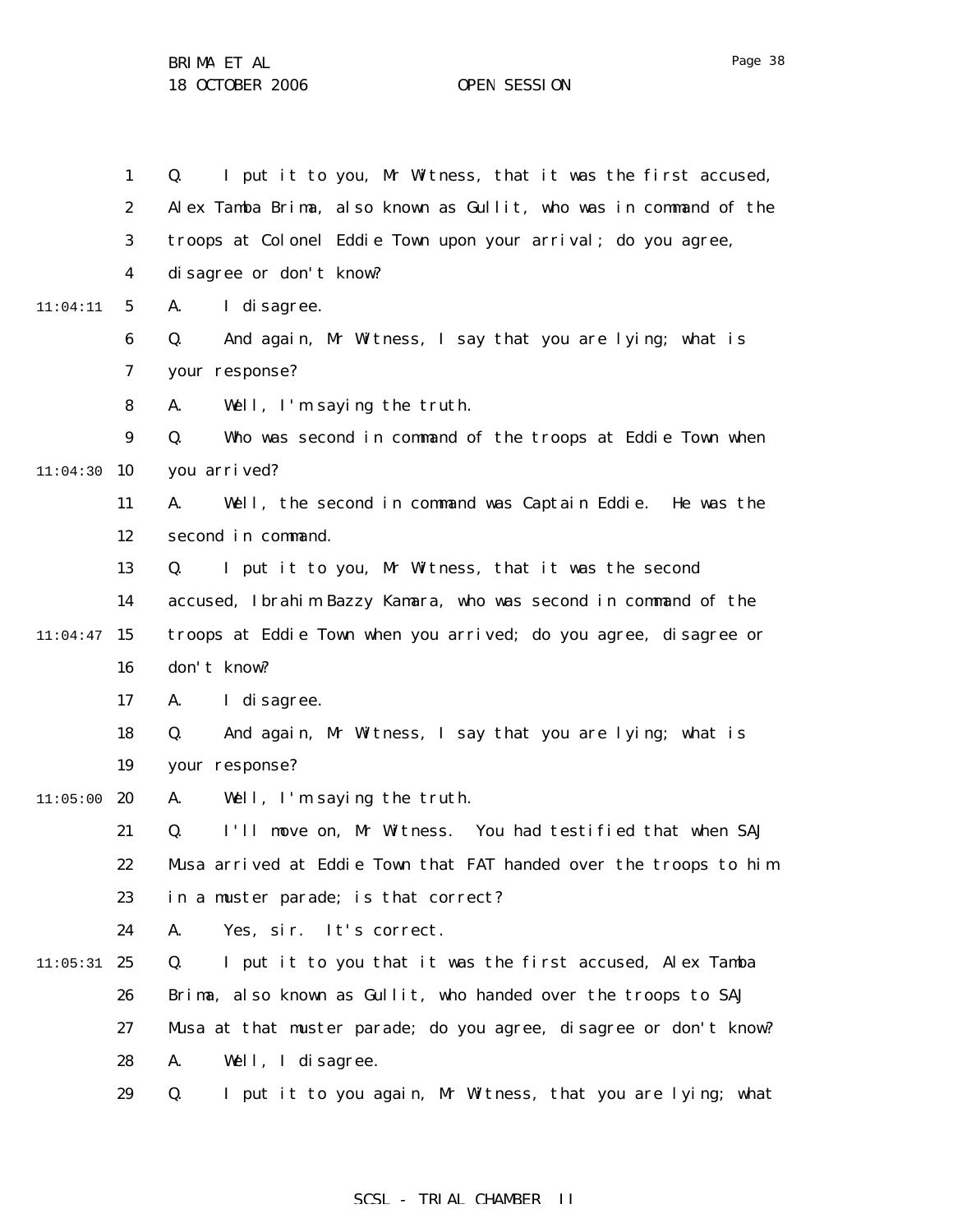1 is your response?

|          | $\boldsymbol{2}$ | Well, I was at the field, you were not at the field so<br>A.      |
|----------|------------------|-------------------------------------------------------------------|
|          | 3                | between us let's see who is saying the truth. I know I am saying  |
|          | 4                | the truth. I was in the field. You were only explained to.        |
| 11:06:12 | $\mathbf 5$      | Now, after SAJ Musa had taken command of the troops at<br>Q.      |
|          | 6                | Eddie Town, sir, who was the second in command?                   |
|          | 7                | It was FAT. He was the second in command.<br>A.                   |
|          | 8                | I put it to you, Mr Witness, that it was the first accused,<br>Q. |
|          | $\boldsymbol{9}$ | Alex Tamba Brima, also known as Gullit, who was second in command |
| 11:06:36 | 10               | to SAJ Musa upon his arrival in Eddie Town; do you agree,         |
|          | 11               | disagree or don't know?                                           |
|          | 12               | I di sagree.<br>A.                                                |
|          | 13               | And I put it to you again, Mr Witness, that you are lying;<br>Q.  |
|          | 14               | what is your response?                                            |
| 11:06:51 | 15               | Well, if he is telling me that I am lying when I was at --<br>A.  |
|          | 16               | in the field, I was in the battlefield, you don't know.<br>They   |
|          | 17               | only told you. I am saying the truth. I know that.                |
|          | 18               | Who was third in command to Five-Star General SAJ Musa at<br>Q.   |
|          | 19               | Eddie Town?                                                       |
| 11:07:15 | 20               | Well, it was Captain King. He was the third in command.<br>A.     |
|          | 21               | I put it to you that it was Ibrahim Bazzy Kamara, the<br>Q.       |
|          | 22               | second accused, who was third in command to Five-Star General SAJ |
|          | 23               | Musa at Eddie Town; what is -- do you agree, disagree or don't    |
|          | 24               | know?                                                             |
| 11:07:43 | 25               | I di sagree.<br>A.                                                |
|          | 26               | And again, Mr Witness, I say that you are lying; what is<br>Q.    |
|          | 27               | your response?                                                    |
|          | 28               | Well, if you say I'm lying, I have taken an oath on the<br>A.     |
|          | 29               | I've come here to say the truth at the Special Court.<br>Bible.   |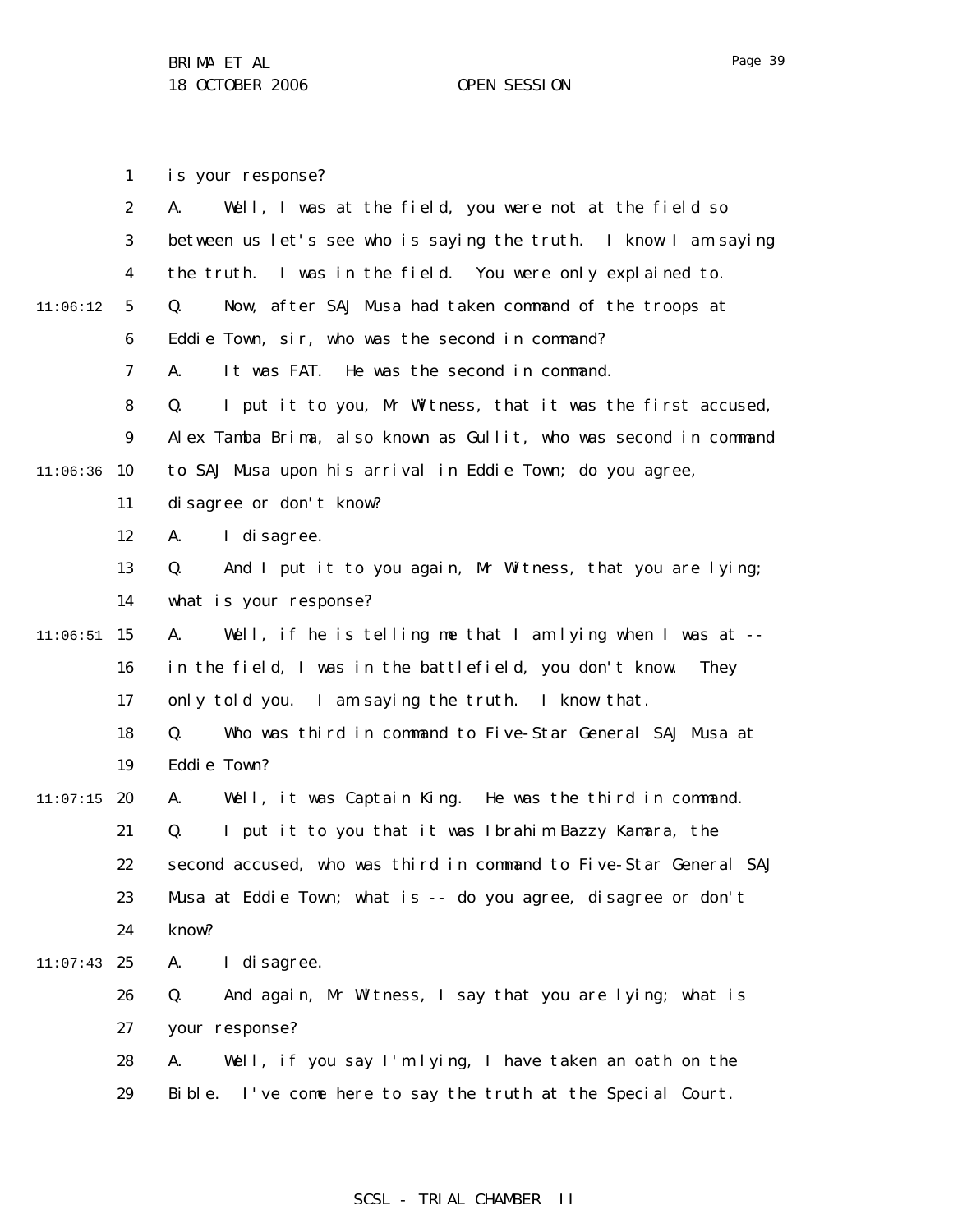1 2 3 4 5 6 7 8 9  $11:08:50$  10 11 12 13 14  $11:09:09$  15 16 17 18 19  $11:09:37$  20 21 22 23 24  $11:10:05$  25 26 27 28 29 11:08:26 You were not at the field. I know I am saying the truth. Q. Now, Mr Witness, at Eddie Town, who was the G5 commander? A. The G5 commander was Six Finger, Ayo Cole. Q. And that's your uncle, isn't he? A. No. Q. Okay. I put it to you, Mr Witness, that it was the third accused, Santigie Borbor Kanu, alias Five-Five, who was the G5 commander at Eddie Town; do you agree, disagree or don't know? A. I disagree. Q. And again, Mr Witness, I say that you are lying; what is your response? A. I'm saying the truth. Because you have to say the truth in the Court and I am saying the truth. You were not in the field, just as I've explained to you, and I know I am saying the truth. I was in the field. You were not in the field. You know about pen and book. I was in the field; I'm saying the right thing. Q. Mr Witness, you had testified on one of the questions from my learned friends across the way that the first accused, Alex Tamba Brima, alias Gullit, did not form a Red Lion Battalion composed mostly of STF soldiers; is that the evidence you gave? A. I did not say that, no. Q. You did not say that Alex Tamba Brima did not form a Red Lion Battalion composed mostly of STF soldiers? A. No, I did not say that, no. Q. I put it to you, Mr Witness, that the first accused, Alex Tamba Brima, also known as Gullit, did, in fact, form Red Lion Battalion composed mostly of STF soldiers; do you agree, disagree or don't know? A. I disagree.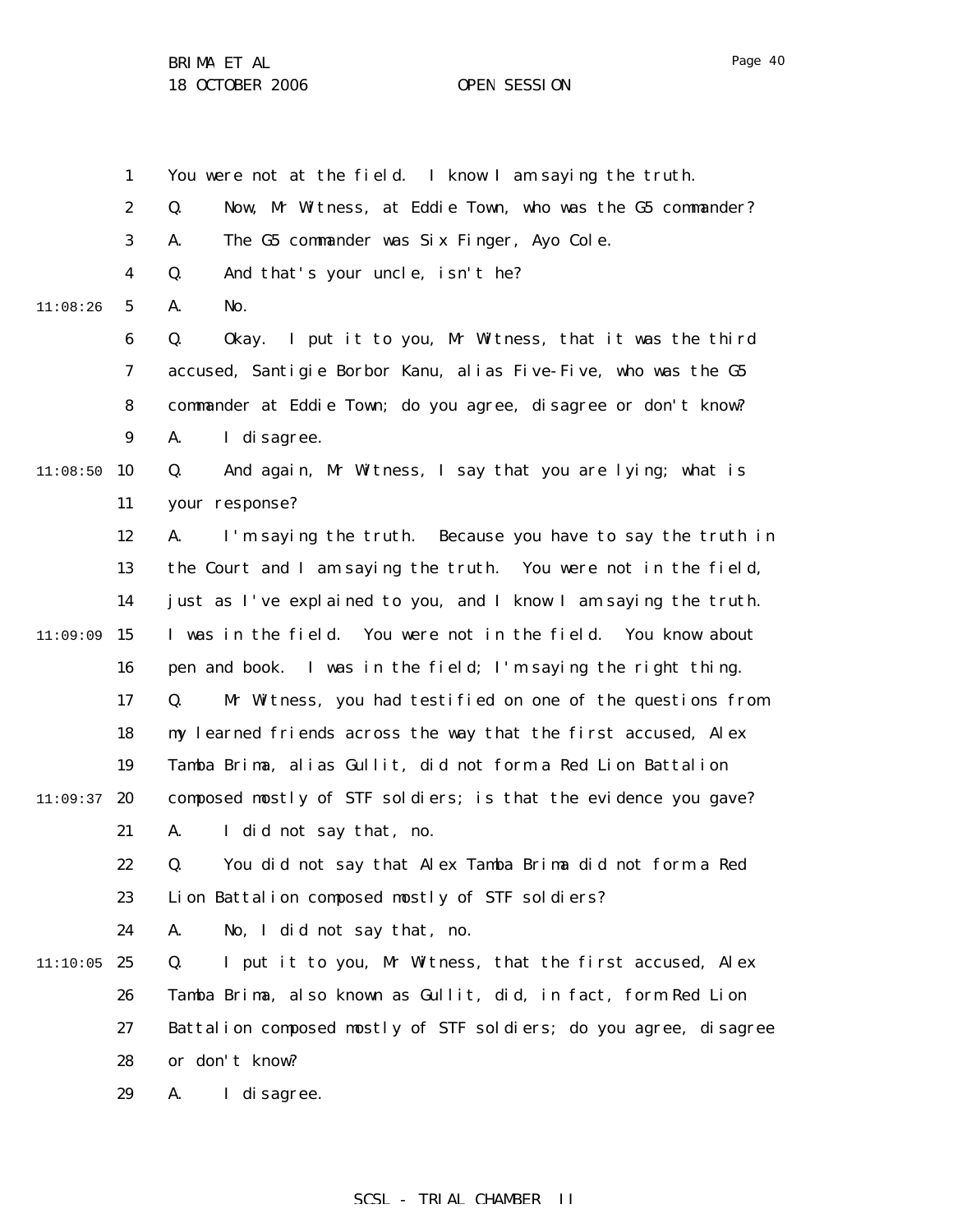11:10:48

1 2 3 4 5 6 7 8 9 11:11:12 **10** 11 12 13 14 11:11:42 15 16 17 18 19 11:12:10 20 21 22 23 24 11:12:34 25 26 27 28 29 Q. And again, Mr Witness, I say that you are lying; what is your response? A. Well, if you say I'm lying, I am saying the truth. Q. Now, Mr Witness, you had also testified that it was not true that while at Eddie Town the first accused, Alex Tamba Brima, ordered an attack on Kukuna that was headed by the second accused -- ordered by the third accused, excuse me, Santigie Borbor Kanu; do you understand the question? A. Repeat it. Q. Very well. You had given evidence earlier that it was not true that while in Eddie Town, the first accused, Alex Tamba Brima, ordered an attack on Kukuna that was led by the third accused, Santigie Borbor Kanu; do you remember that? A. I don't remember that, sir. Q. I put it to you that, in fact, the first accused, Alex Tamba Brima, also known as Gullit, ordered an attack on Kukuna that was headed by the third accused, Santigie Borbor Kanu, also known as Five-Five; do you agree, disagree or don't know? A. I disagree. Q. And once, again, Mr Witness, you are lying; what is your response? A. I am saying the truth. Q. You had also testified that while at Eddie Town, the first accused, Alex Tamba Brima, never had communications with General Mosquito; is that correct? A. Yes, that is correct. He never had communication with him. Q. I put it to you, Mr Witness, that, in fact, Alex Tamba Brima, the first accused, did have communications with General Mosquito while at Eddie Town; do you agree, disagree or don't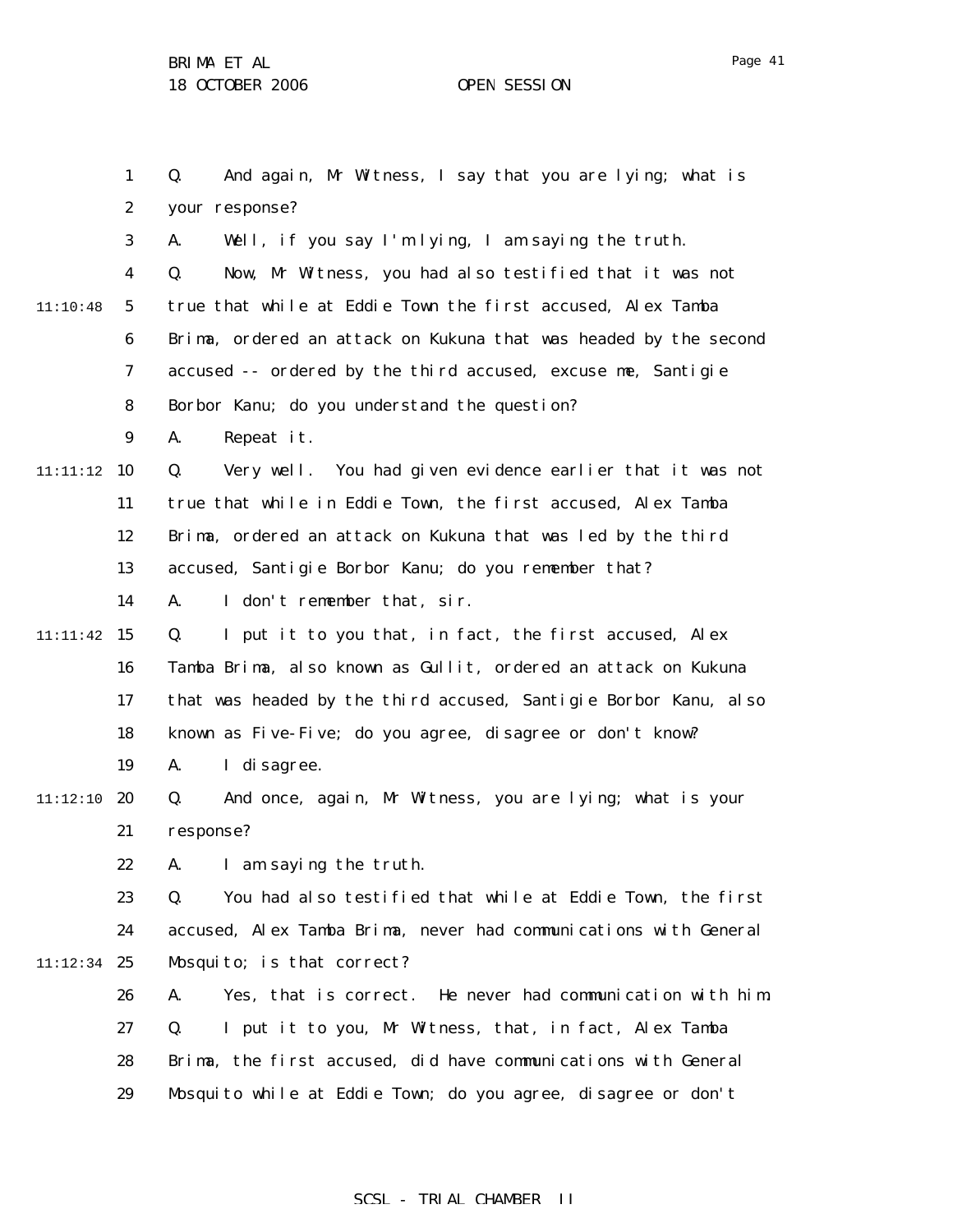1

know?

|          | $\boldsymbol{2}$ | I di sagree.<br>A.                                                |
|----------|------------------|-------------------------------------------------------------------|
|          | 3                | Again, Mr Witness, I put it to you that you are lying; what<br>Q. |
|          | 4                | is your response?                                                 |
| 11:13:08 | $\mathbf{5}$     | I've come here to say the truth to the Court, the Special<br>A.   |
|          | $\boldsymbol{6}$ | Court. I'm saying the truth.                                      |
|          | 7                | Mr Witness, you have further testified that while at Eddie<br>Q.  |
|          | 8                | Town, the third accused, Santigie Borbor Kanu, alias Five-Five,   |
|          | $\boldsymbol{9}$ | never communicated with Issa Sesay and Morris Kallon; is that     |
| 11:13:36 | 10               | correct?                                                          |
|          | 11               | It's the truth.<br>A.                                             |
|          | 12               | I put it to you, Mr Witness, that in fact Santigie Borbor<br>Q.   |
|          | 13               | Kanu, alias Five-Five, did communicate with both Issa Sesay and   |
|          | 14               | Morris Kallon at Eddie Town; do you agree, disagree or don't      |
| 11:13:55 | 15               | know?                                                             |
|          | 16               | I di sagree.<br>A.                                                |
|          | 17               | And again, Mr Witness, I put it to you that you are lying;<br>Q.  |
|          | 18               | what is your response?                                            |
|          | 19               | I am saying the truth. I am saying the truth. I have come<br>A.   |
| 11:14:13 | 20               | here to say the truth in the Special Court of Sierra Leone and I  |
|          | 21               | am saying the truth.                                              |
|          | 22               | I'll move on, Mr Witness. I want to take you now to the<br>Q.     |
|          | 23               | time of the death of Five-Star General SAJ Musa; all right?       |
|          | 24               | Yes.<br>A.                                                        |
| 11:14:33 | 25               | Now, it is your evidence that after the death of SAJ Musa<br>Q.   |
|          | 26               | that the first accused, Alex Tamba Brima, also known as Gullit,   |
|          | 27               | did not make contact with Mosquito; is that correct?              |
|          | 28               | It's correct, sir. He never contacted Mosquito.<br>The man<br>A.  |
|          | 29               | was in detention.                                                 |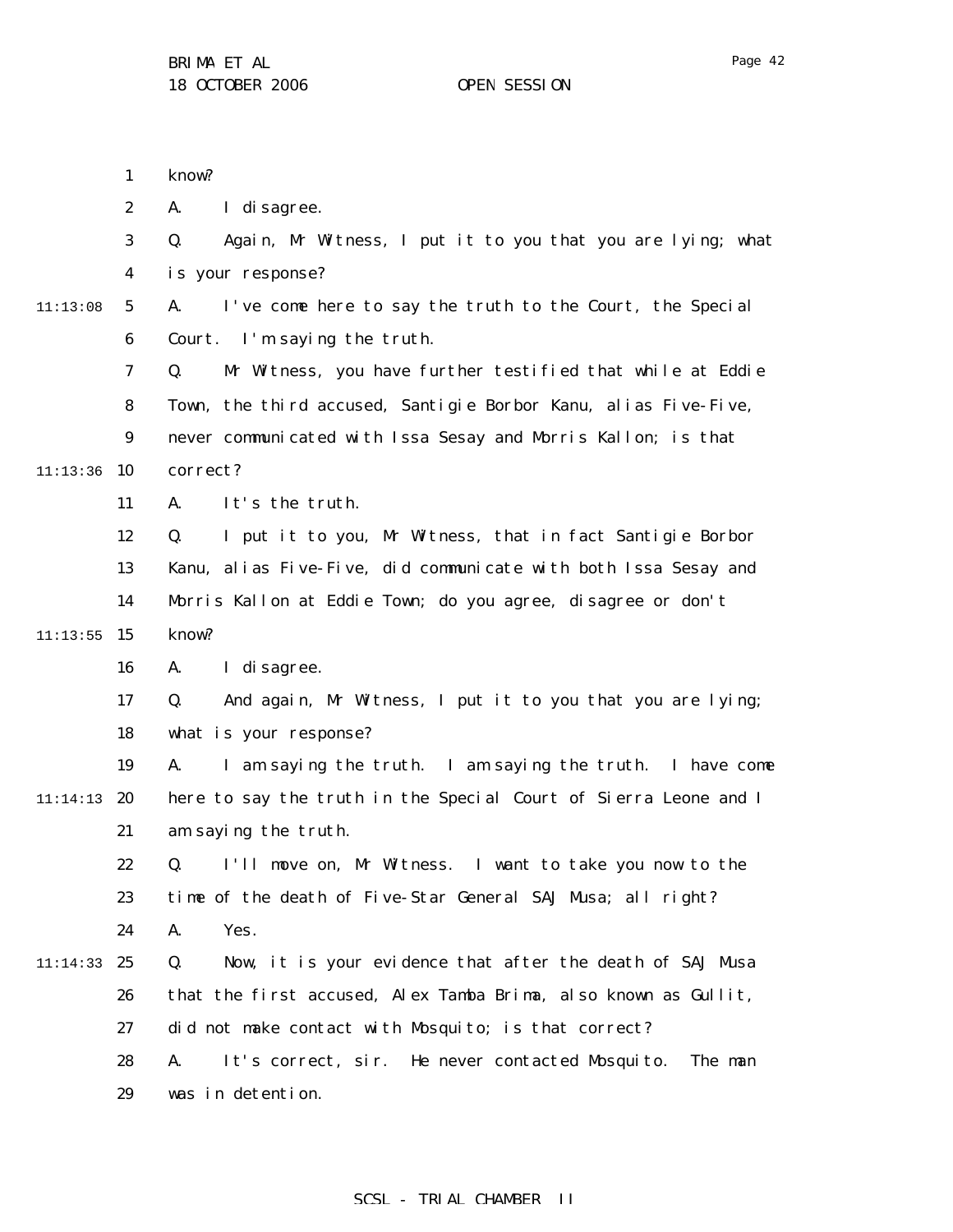|          | $\mathbf{1}$     | I didn't ask you for an explanation, Mr Witness.<br>Q.            |
|----------|------------------|-------------------------------------------------------------------|
|          | $\boldsymbol{2}$ | How can he --<br>A.                                               |
|          | 3                | Remember, if I want an explanation I will ask one of you;<br>Q.   |
|          | 4                | all right?                                                        |
| 11:15:06 | $5\phantom{.0}$  | Yes.<br>A.                                                        |
|          | $\bf 6$          | I put it to you, Mr Witness, that, in fact, Alex Tamba<br>Q.      |
|          | 7                | Brima, aka Gullit, the first accused, did make contact with       |
|          | 8                | Mosquito after the death of Five-Star General SAJ Musa; do you    |
|          | 9                | agree, disagree or don't know?                                    |
| 11:15:26 | 10               | I di sagree.<br>A.                                                |
|          | 11               | I put it to you once more, Mr Witness, that you are lying;<br>Q.  |
|          | 12               | what is your response?                                            |
|          | 13               | I am saying the truth, in the Special Court. I've come<br>A.      |
|          | 14               | here to say the truth and I'm saying the truth.                   |
| 11:15:51 | 15               | Mr Witness, after the death of Five-Star General SAJ Musa<br>Q.   |
|          | 16               | at Benguema, who took overall command of the troops?              |
|          | 17               | It was the second in command, FAT Sesay. He took over the<br>A.   |
|          | 18               | troop.                                                            |
|          | 19               | I put it to you, Mr Witness, that it was the first accused,<br>Q. |
| 11:16:17 | 20               | Alex Tamba Brima, also known as Gullit, that took overall command |
|          | 21               | of the troops after the death of Five-Star General SAJ Musa; do   |
|          | 22               | you agree, disagree or don't know?                                |
|          | 23               | I di sagree.<br>A.                                                |
|          | 24               | And once again, Mr Witness, I put it to you that you are<br>Q.    |
| 11:16:38 | 25               | lying; how do you respond?                                        |
|          | 26               | I am saying the truth.<br>A.                                      |
|          | 27               | Q.<br>You had also testified that after the death of Five-Star    |
|          | 28               | General SAJ Musa that the first accused, Alex Tamba Brima, also   |
|          | 29               | known as Gullit, did not make promotions and appointments within  |
|          |                  |                                                                   |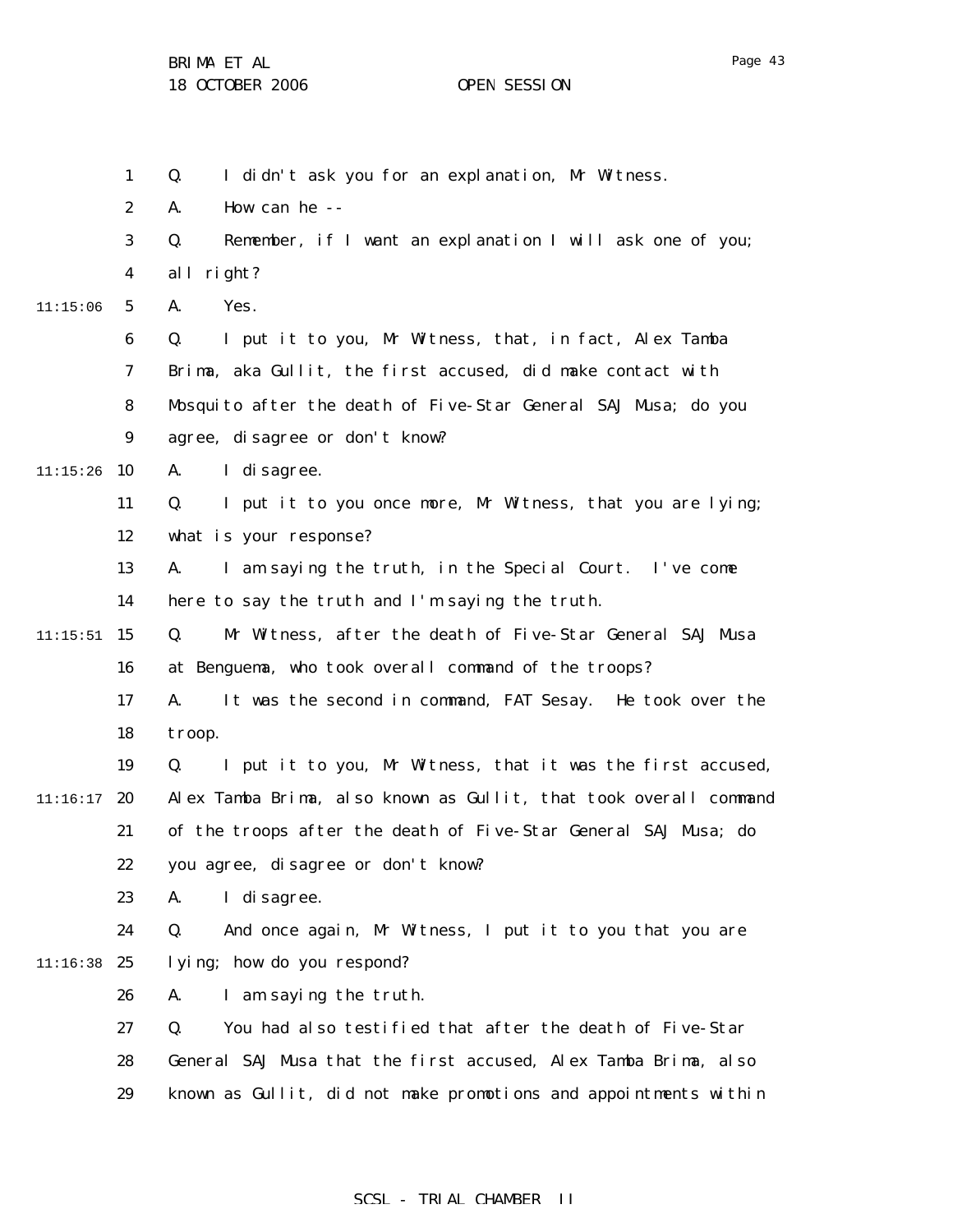- 1 2 3 4 5 6 7 8 9  $11:17:49$  10 11 12 13 14 11:18:13 15 16 17 18 19 11:18:34 20 21 22 23 24 11:18:58 25 26 27 28 11:17:18 the fighting forces; is that correct? A. No. Q. No, it's not correct that you said that? A. No, it's not correct. Q. I put it to you -- no, I will move on. After the death of Five-Star General SAJ Musa, who was the second in command? A. FAT Sesay. FAT Sesay. Q. He was the second in command after the death of SAJ Musa? A. No, he took over the command, first in command. Q. Who, my question, sir, who was second in command after the death of SAJ Musa? A. O-Five, O-Five. Q. I put it to you, Mr Witness, that it was the second accused, Ibrahim Bazzy Kamara, who was second in command after the death of SAJ Musa; do you agree, disagree or don't know? A. I disagree. Q. And once more, Mr Witness, I say that you are lying in your evidence; how do you respond? A. I am saying the truth. Q. After the death of Five-Star General SAJ Musa, who was the third in command? A. Well, when -- after the death of SAJ Musa, FAT was the second to O-Five, third to Junior Lion. Junior Lion was the third in command. Q. I put it to you, Mr Witness, that it was the third accused, Santigie Borbor Kanu, alias Five-Five, who was the third in command after the death of Five-Star General SAJ Musa; do you agree, disagree or don't know?
	- 29 A. I disagree.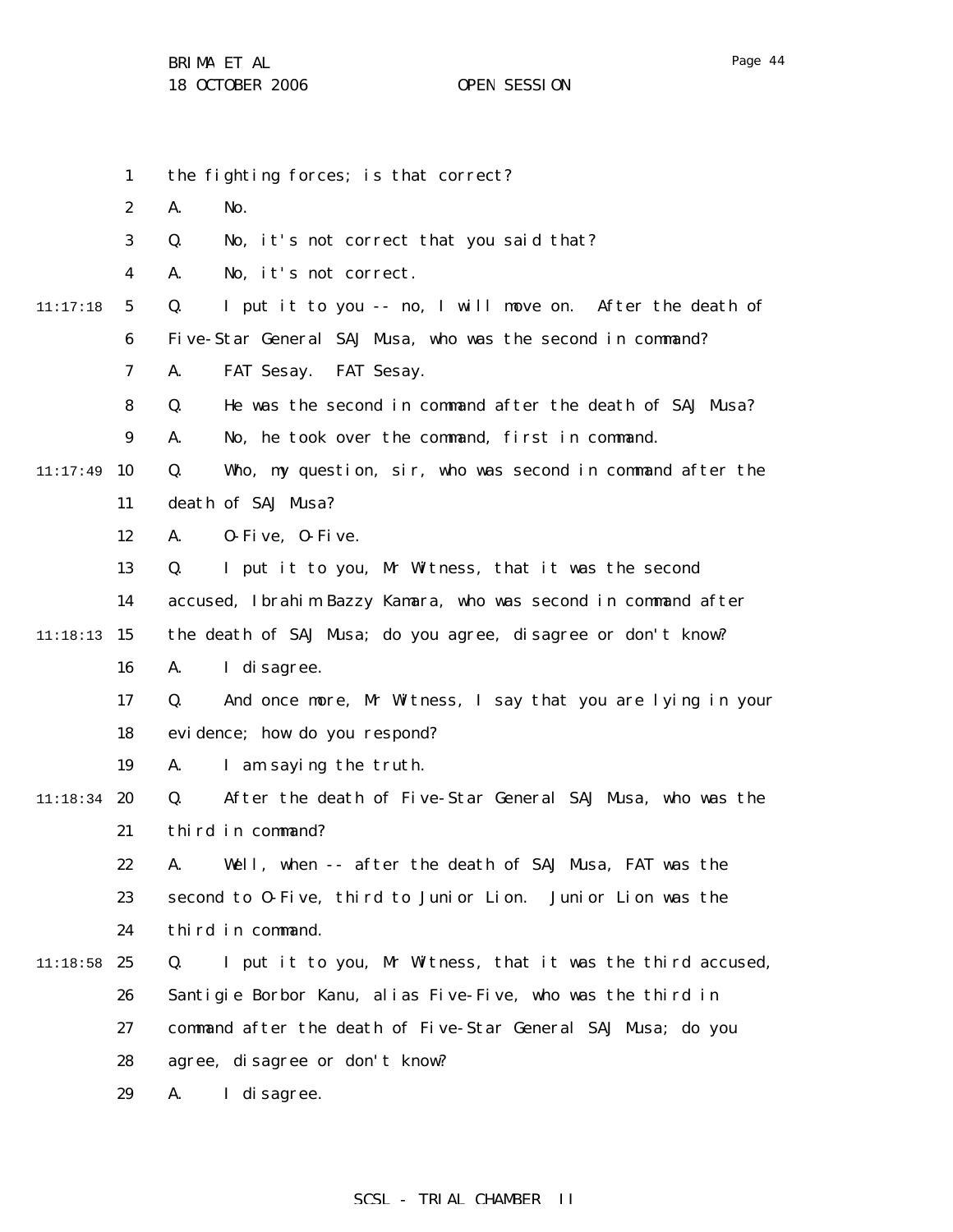1 2 3 4 5 6 7 8 9  $11:20:05$  10 11 12 13 14  $11:20:28$  15 16 17 18 19  $11:20:47$  20 21 22 23 24 11:21:04 25 26 27 28 11:19:45 Q. I put it to you once more, Mr Witness, that you are lying in your evidence; what is your response? A. I am saying the truth. Q. After you left Eddie Town, after you left Benguema, Mr Witness, one of the places that you and the troops moved through, on your way to Freetown, was Hastings, wasn't it? A. Yes, sir. Q. During this march through Hastings, Hastings was burned and looted, wasn't it? A. No, sir. Q. I put it to you, sir, that during your march through -- to Freetown, when you stopped in Hastings, that Hastings was burned and looted by you and your fellow soldiers; do you agree, disagree or don't you know? A. I disagree. Q. Once more, Mr Witness, I put it to you that you are lying in your evidence; what is your response? A. I'm saying the truth. Q. You had also testified that you received a bush rank of major; is that correct? A. Yes, sir. Q. And you stated that you received this rank from Five-Star General SAJ Musa; is that also correct? A. Yes, sir. Q. I put it to you, sir, that you received your bush rank of major from the first accused, Alex Tamba Brima, also known as Gullit. Do you agree, disagree or don't you know? A. I disagree.

> 29 Q. And I say to you once more, Mr Witness, that you are lying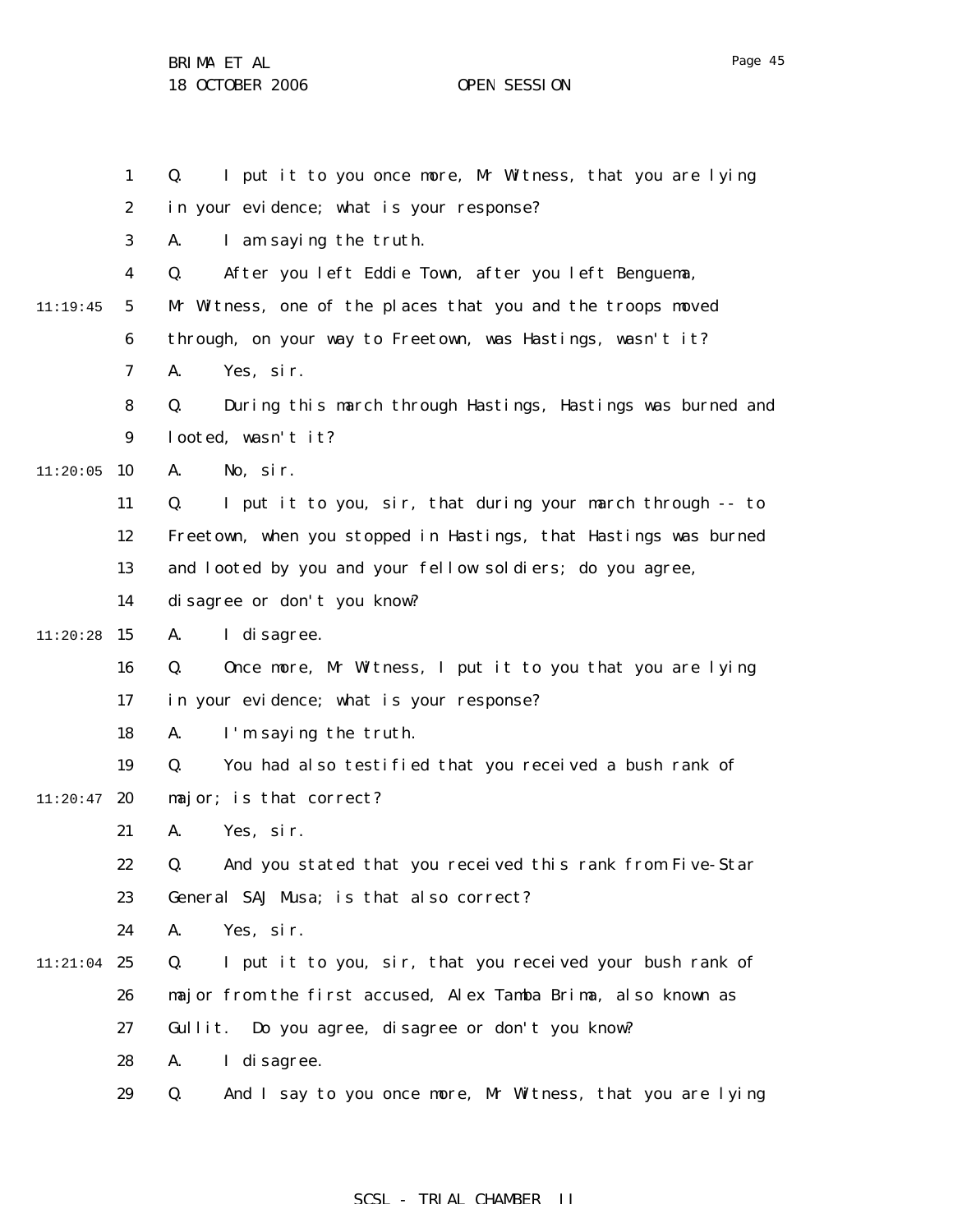|          | $\mathbf{1}$     | in your evidence; what is your response?                         |
|----------|------------------|------------------------------------------------------------------|
|          | $\boldsymbol{2}$ | I am saying the truth.<br>A.                                     |
|          | 3                | I will move on, Mr Witness. I want to now take you into<br>Q.    |
|          | 4                | Freetown during the invasion itself; all right?                  |
| 11:21:37 | $5\phantom{.0}$  | A.<br>Yes.                                                       |
|          | $\boldsymbol{6}$ | Q.<br>Now, you had mentioned that there were a lot of names that |
|          | 7                | took part in the Freetown invasion, such as Junior Lion, 0-Five; |
|          | 8                | is that correct?                                                 |
|          | 9                | A.<br>Yes, sir.                                                  |
| 11:21:53 | 10               | Woyoh was one of those who took part in the Freetown<br>Q.       |
|          | 11               | invasion, wasn't he?                                             |
|          | 12               | I don't know.<br>A.                                              |
|          | 13               | Woyoh died during the Freetown invasion, didn't he?<br>Q.        |
|          | 14               | I don't know.<br>A.                                              |
| 11:22:21 | 15               | Q.<br>I put it to you, Mr Witness, that Woyoh did take part in   |
|          | 16               | the Freetown invasion; do you agree, disagree or don't know?     |
|          | 17               | I don't know.<br>A.                                              |
|          | 18               | I put it to you, Mr Witness, that Woyoh died during the<br>Q.    |
|          | 19               | Freetown invasion; do you agree, disagree or don't know?         |
| 11:22:40 | 20               | I don't know. I don't know.<br>A.                                |
|          | 21               | Thank you, Mr Witness. Now, when you were involved in the<br>Q.  |
|          | 22               | Freetown invasion which weapons, what weapons did you personally |
|          | 23               | have when you went into Freetown?                                |
|          | 24               | I -- I had SMG, submachine gun. SMG, submachine gun.<br>A.       |
| 11:23:10 | 25               | Is that the only weapon you had?<br>Q.                           |
|          | 26               | A.<br>Yes, sir.                                                  |
|          | 27               | No side arm?<br>Q.                                               |
|          | 28               | A.<br>Well, that was -- that was all I had.                      |
|          | 29               | You were involved in the killing and amputations of<br>Q.        |
|          |                  |                                                                  |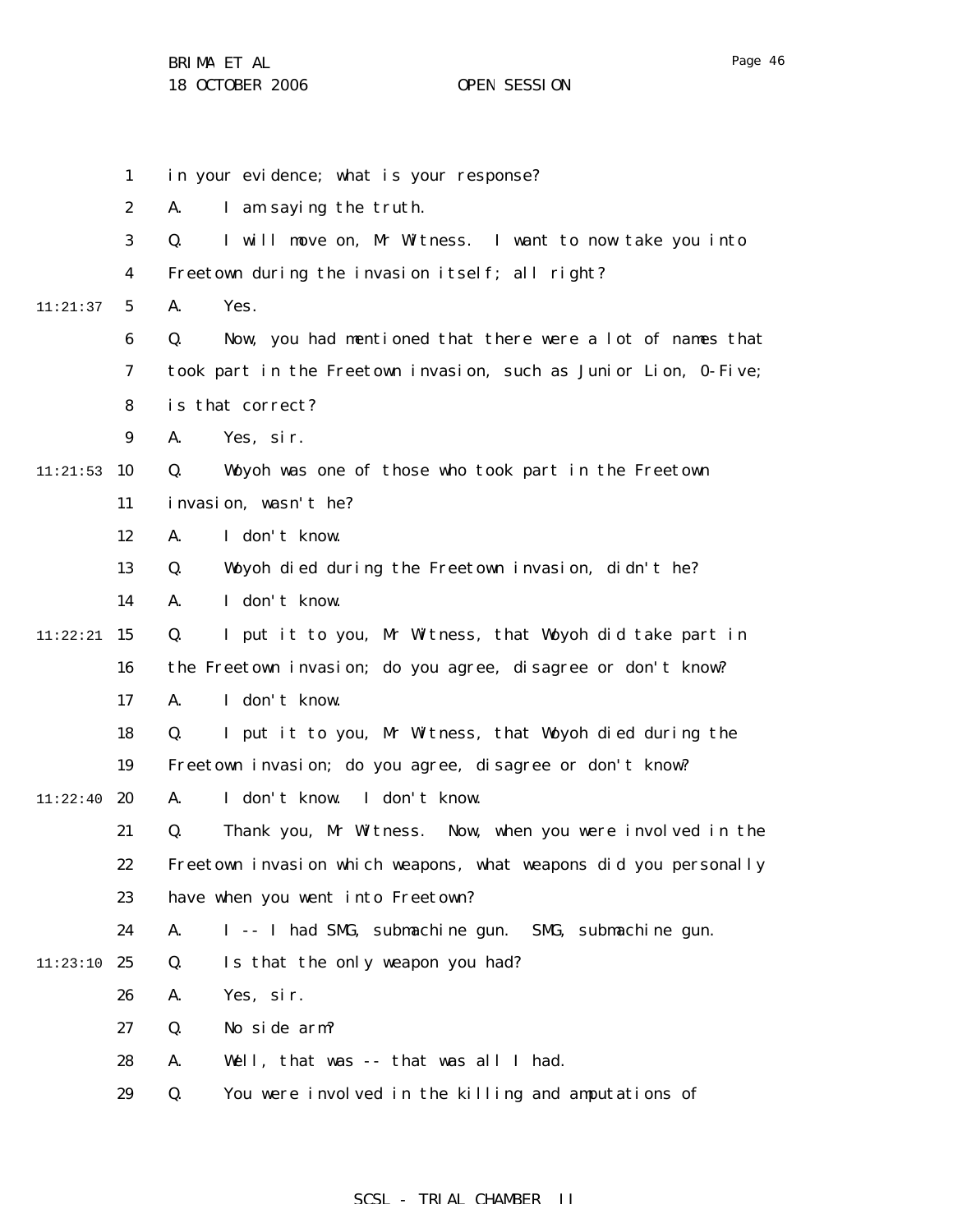|          | 1                | civilians during the Freetown invasion, weren't you?               |
|----------|------------------|--------------------------------------------------------------------|
|          | $\boldsymbol{2}$ | A.<br>No.                                                          |
|          | 3                | I put it to you, sir, that you were personally involved in<br>Q.   |
|          | $\boldsymbol{4}$ | the killing and amputations of civilians during the Freetown       |
| 11:23:45 | $5\overline{)}$  | invasion of 1999; do you agree, disagree or don't you know?        |
|          | 6                | I di sagree.<br>A.                                                 |
|          | 7                | I put it to you once more, Mr Witness, that you are lying<br>Q.    |
|          | 8                | in your evidence; what is your response?                           |
|          | 9                | I am saying the truth.<br>A.                                       |
| 11:24:05 | 10               | You were also involved in the burning of houses during the<br>Q.   |
|          | 11               | Freetown invasion, weren't you, sir?                               |
|          | 12               | No.<br>A.                                                          |
|          | 13               | I put it to you, Mr Witness, that you were personally<br>Q.        |
|          | 14               | involved in the burning of houses in Freetown during the invasion  |
| 11:24:19 | 15               | of 1999; do you agree, disagree or don't you know?                 |
|          | 16               | I di sagree.<br>A.                                                 |
|          | 17               | Now, you had testified that when you came into Freetown you<br>Q.  |
|          | 18               | were part of the troop that went through Old Road; is that         |
|          | 19               | correct?                                                           |
| 11:24:42 | 20               | Yes, sir. Yes, sir.<br>A.                                          |
|          | 21               | And it was your group that went to Pademba Road Prison; is<br>Q.   |
|          | 22               | that correct?                                                      |
|          | 23               | Well, it was not my group only that went to Pademba Road<br>A.     |
|          | 24               | That is not correct.<br>Pri son.                                   |
| 11:25:02 | 25               | So other, so other than your group, what other group went<br>Q.    |
|          | 26               | to Pademba Road Prison?                                            |
|          | 27               | Juni or Lion's group. Juni or Lion's group. Juni or Johnson,<br>A. |
|          | 28               | alias Lion's groups.                                               |
|          | 29               | Now both of your groups were at Pademba Road prison at the<br>Q.   |
|          |                  |                                                                    |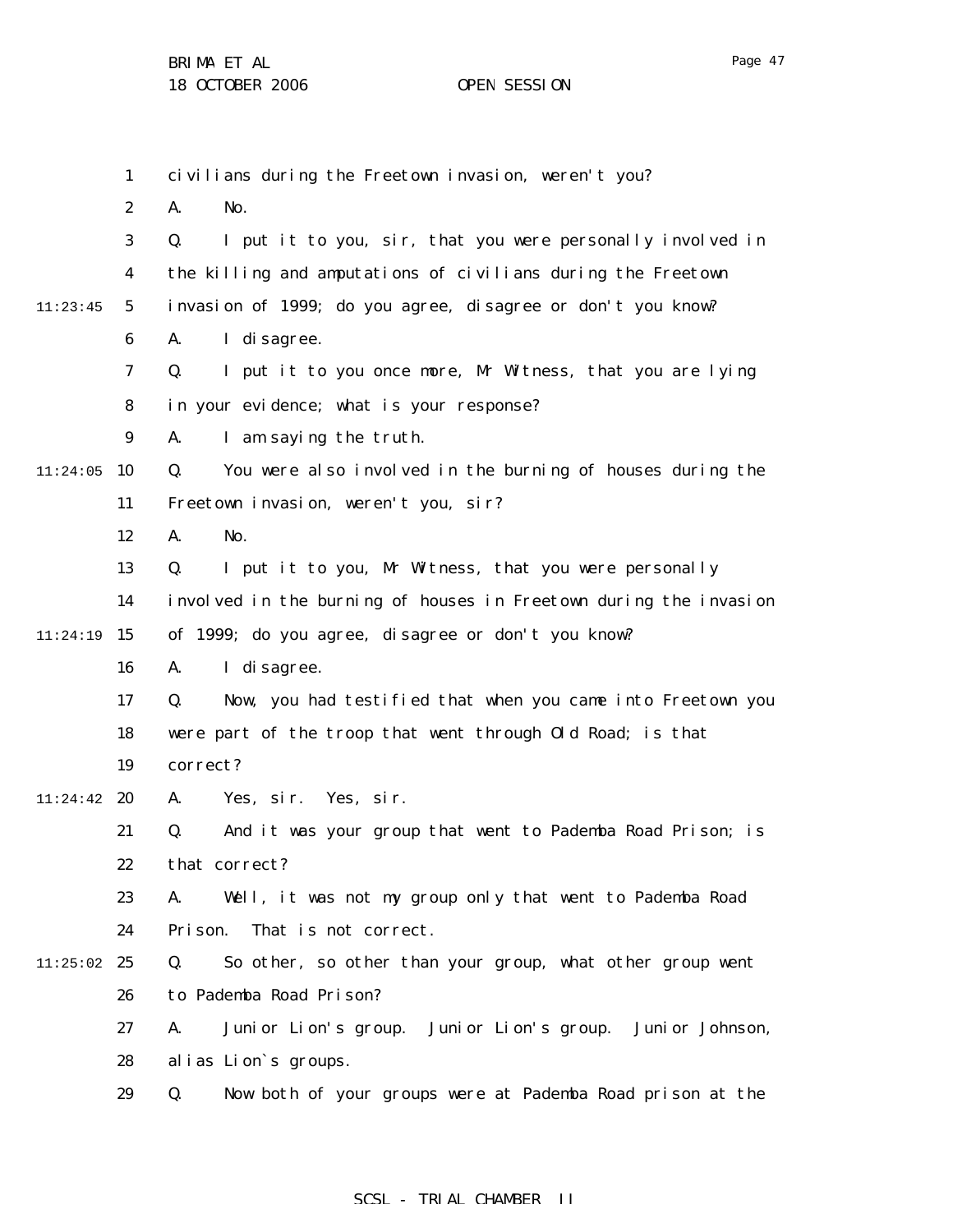Page 48

|          | 1                | same time; is that correct?                                     |
|----------|------------------|-----------------------------------------------------------------|
|          | $\boldsymbol{2}$ | Yes, sir.<br>A.                                                 |
|          | 3                | And with the two groups at the Pademba Road Prison Junior<br>Q. |
|          | 4                | Lion was the overall commander at that point, wasn't he?        |
| 11:25:38 | 5                | Yes, sir.<br>A.                                                 |
|          | 6                | Now, how many of you, from both groups, were there at<br>Q.     |
|          | 7                | Pademba Road Prison?                                            |
|          | 8                | Repeat it.<br>A.                                                |
|          | 9                | How many troops did you have with you, and by troops, I<br>Q.   |
| 11:26:01 | 10               | mean your group and Junior Lion's group, how many troops were   |
|          | 11               | with you when you went, when you were at Pademba Road Prison?   |
|          | 12               | A.<br>Well, we were not up to 200, my group and Junior Lion's   |
|          | 13               | group.                                                          |
|          | 14               | And how were all of these troops armed, sir?<br>Q.              |
| 11:26:26 | 15               | Well, yes, they were armed. They had rifles.<br>A.              |
|          | 16               | Q.<br>Now, who had ordered that you go to Pademba Road<br>0kay. |
|          | 17               | Prison to free the prisoners?                                   |
|          | 18               | Well, it was Five-Star who had worked on his plan that we<br>A. |
|          | 19               | should --                                                       |
| 11:26:57 | 20               | Your Honour, please can the witness go<br>THE INTERPRETER:      |
|          | 21               | over that last bit.                                             |
|          | 22               | PRESIDING JUDGE:<br>Mr Witness, could you please repeat your    |
|          | 23               | answer? The interpreter didn't pick it up.                      |
|          | 24               | THE WITNESS:<br>Five-Star General SAJ Musa, he had given the    |
| 11:27:20 | 25               | order at that time before his death, he was alive, he had made  |
|          | 26               | his plan so we worked on his plan, so it was Five-Star General  |
|          | 27               | SAJ Musa.                                                       |
|          | 28               | MR HARDAWAY:                                                    |
|          | 29               | So after the death of Five-Star General SAJ Musa who<br>Q.      |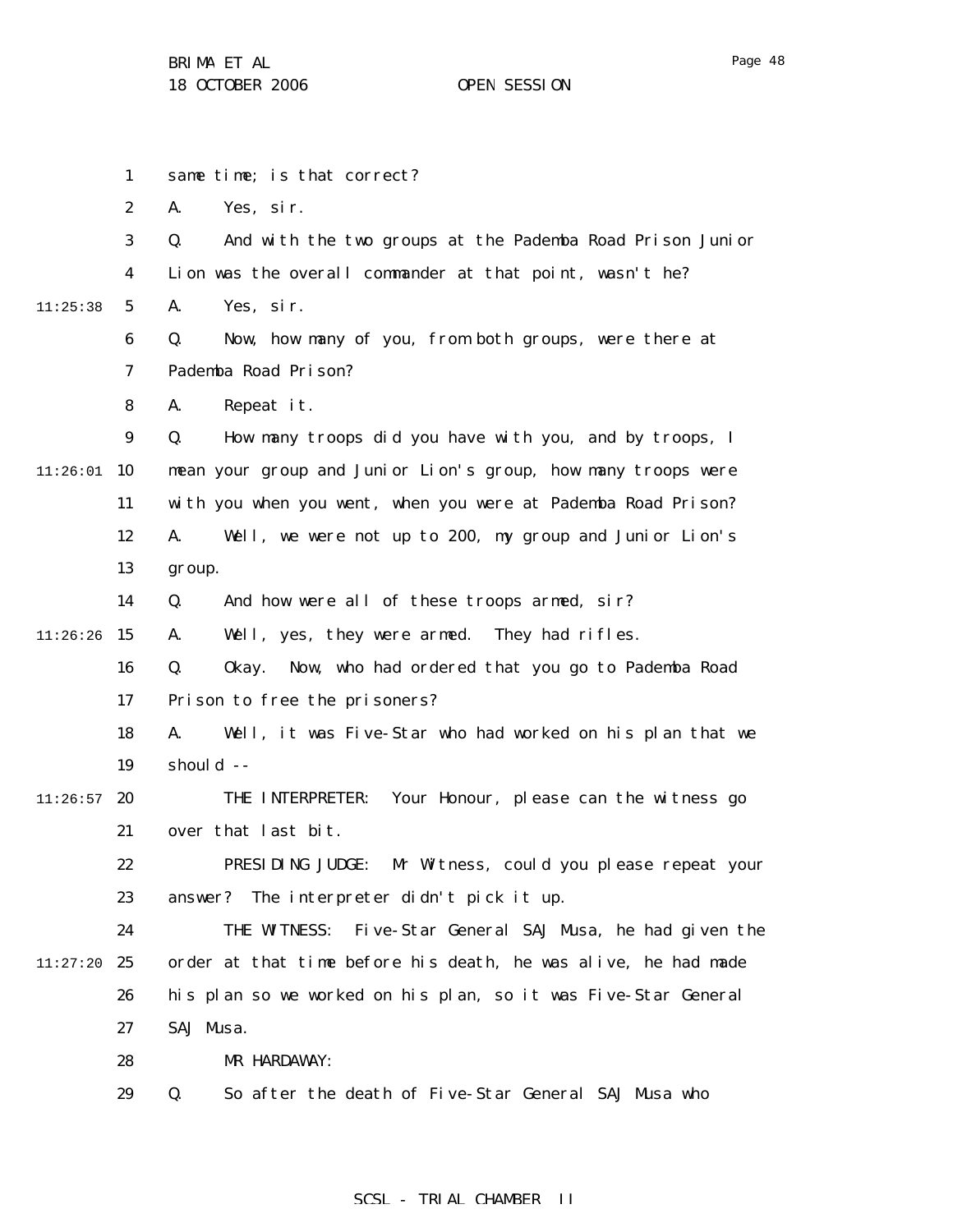|          | 1                | further carried -- who ordered the break-in of Pademba Road       |
|----------|------------------|-------------------------------------------------------------------|
|          | $\boldsymbol{2}$ | Prison?                                                           |
|          | 3                | FAT Sesay.<br>A.                                                  |
|          | 4                | I put it to you, Mr Witness, that it was the first accused,<br>Q. |
| 11:27:56 | $\mathbf{5}$     | Alex Tamba Brima, also known as Gullit, who had ordered the       |
|          | 6                | mission on Pademba Road Prison; do you agree, disagree or don't   |
|          | 7                | you know?                                                         |
|          | 8                | I di sagree.<br>A.                                                |
|          | 9                | I put it to you once more, Mr Witness, that you are lying<br>Q.   |
| 11:28:13 | 10               | in your evidence; how do you respond?                             |
|          | 11               | I am saying the truth.<br>A.                                      |
|          | 12               | Now, when you opened up Pademba Road Prison, you stated<br>Q.     |
|          | 13               | there were around 4,000 soldiers inside; is that correct?         |
|          | 14               | Yes, sir.<br>A.                                                   |
| 11:28:35 | 15               | And Junior Lion, being in overall command at that time,<br>Q.     |
|          | 16               | ordered all of the soldiers in the prison to report to State      |
|          | 17               | House, didn't he?                                                 |
|          | 18               | He told them to report.<br>Yes.<br>A.                             |
|          | 19               | Now, Mr Witness, you had testified that the soldiers you<br>Q.    |
| 11:29:02 | 20               | found in the prison were disgruntled; is that correct?            |
|          | 21               | A.<br>Yes, sir.                                                   |
|          | 22               | And you also testified that these soldiers were burning<br>Q.     |
|          | 23               | houses as a form of revenge; is that correct?                     |
|          | 24               | Yes, sir.<br>A.                                                   |
| 11:29:25 | 25               | Q.<br>And it was the vast majority of these soldiers that were    |
|          | 26               | going on this rampage, weren't they?                              |
|          | 27               | Yes. Yes, sir.<br>A.                                              |
|          | 28               | You also stated that these soldiers were shooting at people<br>Q. |
|          | 29               | and cutting people's hands; do you remember that?                 |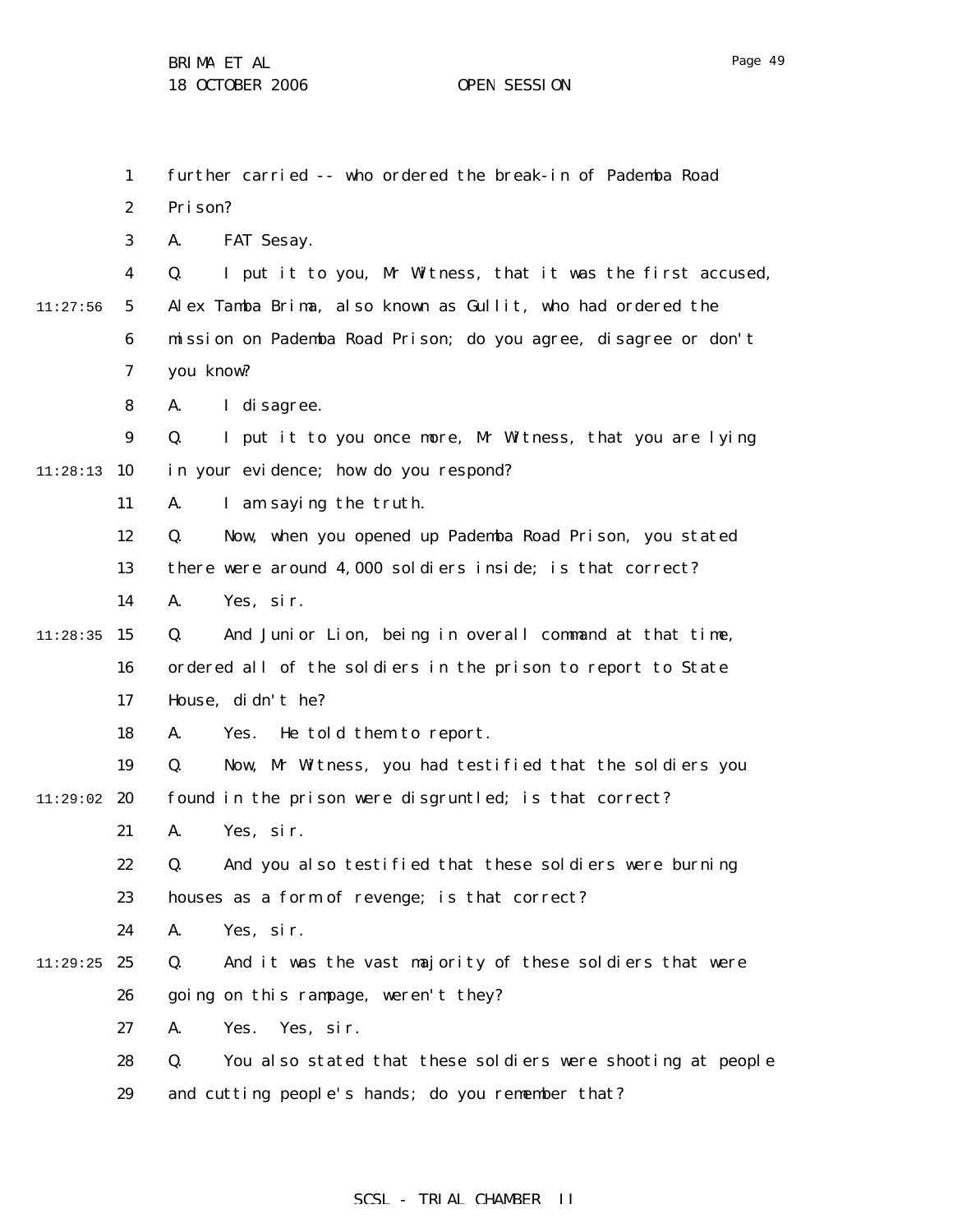|          | $\mathbf{1}$     | Well, I don't remember that.<br>A.                                  |
|----------|------------------|---------------------------------------------------------------------|
|          | $\boldsymbol{2}$ | MR HARDAWAY: With the Court's indulgence for one moment,            |
|          | $\boldsymbol{3}$ | please. I thank the Court. I want to refer you back to a piece      |
|          | $\boldsymbol{4}$ | of your testimony if I may, sir. And, Your Honours, specifically    |
| 11:30:30 | $5\overline{ }$  | I will refer to the transcript of 6 October of 2006, pages 34 and   |
|          | 6                | I don't have a copy. I don't know if the Court can print it<br>35.  |
|          | 7                | out, I am sorry.                                                    |
|          | 8                | PRESIDING JUDGE: We will get some, if you just pause for a          |
|          | 9                | moment, we will have some printed out.                              |
| 11:30:58 | <b>10</b>        | Yes. I apologise, Your Honours. I meant<br>MR HARDAWAY:             |
|          | 11               | pages 35 and 36 from 6 October.                                     |
|          | 12               | PRESIDING JUDGE: Yes, Mr Hardaway.                                  |
|          | 13               | Thank you, Your Honours.<br>MR HARDAWAY:                            |
|          | 14               | Q.<br>Mr Witness, I want to read back a part of your evidence       |
| 11:32:45 | 15               | that you gave and then I will ask you some questions on that; all   |
|          | 16               | right?                                                              |
|          | 17               | No problem.<br>A.                                                   |
|          | 18               | I'm going to be reading you your evidence from 6 October<br>Q.      |
|          | 19               | 2006.<br>I will start from line 16 and then go to line 18.<br>It    |
| 11:33:03 | -20              | begins as follows:                                                  |
|          | 21               | "Q.<br>What problems did they cause?                                |
|          | 22               | "A.<br>Well, they were burning houses, they were shooting           |
|          | 23               | unnecessarily."                                                     |
|          | 24               | That is the end of the reading from page 35. So they were           |
| 11:33:19 | 25               | shooting, the troops released from the prison, weren't they?        |
|          | 26               | No.<br>They were not shooting. They had no guns so how<br>A.<br>No. |
|          | 27               | could they shoot?                                                   |
|          | 28               | If they had no guns, why did you say on 6 October that they<br>Q.   |
|          | 29               | were shooting houses, if they didn't have guns?                     |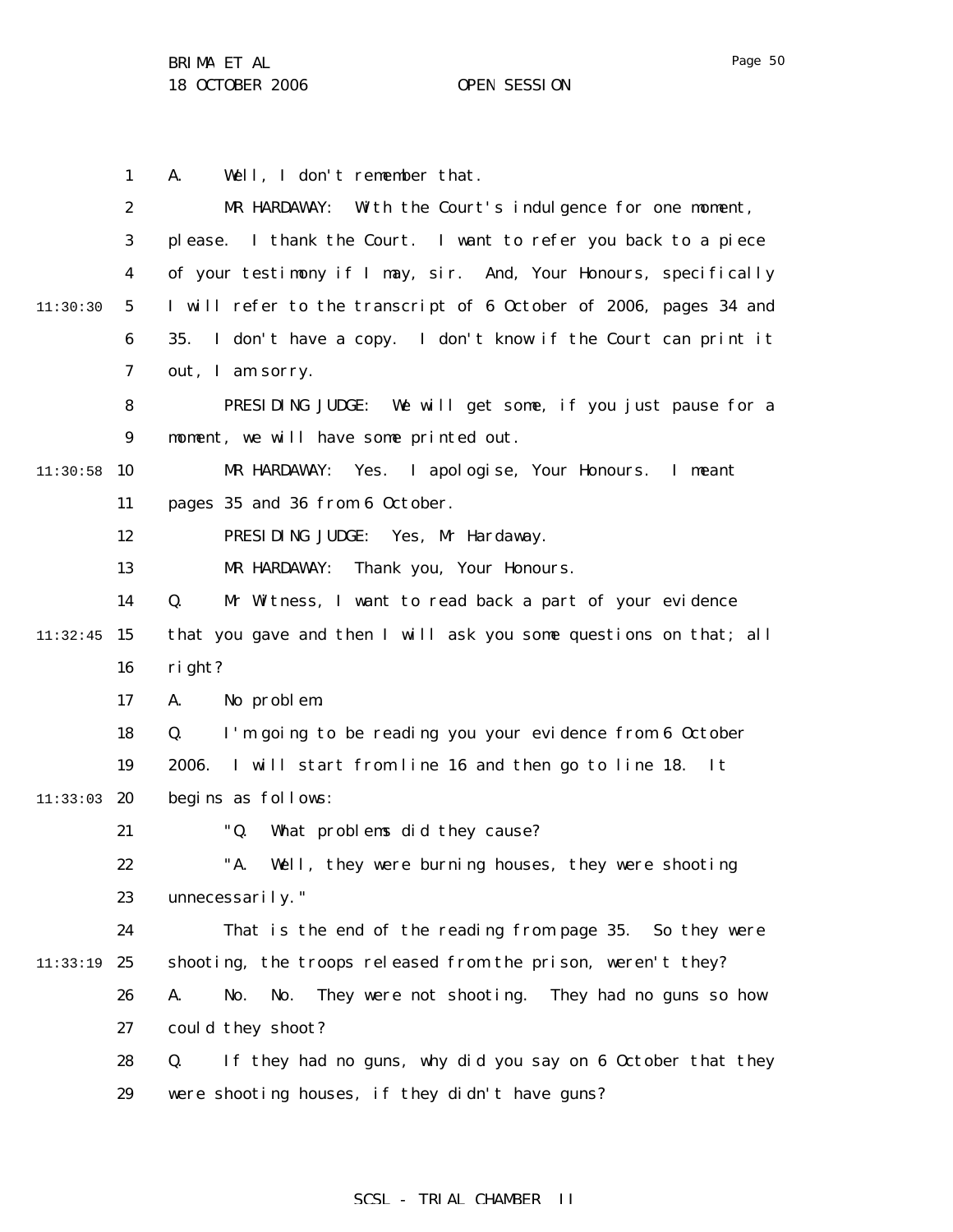|          | 1                | PRESIDING JUDGE:<br>Shooting houses?                                |
|----------|------------------|---------------------------------------------------------------------|
|          | $\boldsymbol{2}$ | MR HARDAWAY: Shooting unnecessarily, I apologise.                   |
|          | $\boldsymbol{3}$ | How can you say they were shooting unnecessarily on 6<br>Q.         |
|          | $\boldsymbol{4}$ | October if you are testifying today they didn't have guns?          |
| 11:33:53 | $\mathbf 5$      | A.<br>Well, when we, when we took them out from the prison they     |
|          | 6                | They had no guns. I was at the front. They were<br>had no guns.     |
|          | 7                | So what I knew, that's what I have told you.<br>at the rear.        |
|          | 8                | So your evidence in which you say they were shooting<br>Q.          |
|          | $\boldsymbol{9}$ | unnecessarily is wrong? Is that what you are saying?                |
| 11:34:20 | 10               | A.<br>That is not what I am trying to tell you, Mr Lawyer. I am     |
|          | 11               | trying to tell you that we freed those men. They didn't have any    |
|          | 12               | guns. We -- I was at the front, at the combatant camp.<br>They      |
|          | 13               | were at the rear.                                                   |
|          | 14               | Q.<br>Mr Witness --                                                 |
| 11:34:38 | 15               | So I don't know.<br>A.                                              |
|          | 16               | -- if you don't know why did you state, on 6 October, that<br>Q.    |
|          | 17               | they were shooting unnecessarily? If you didn't know, why did       |
|          | 18               | you say it?                                                         |
|          | 19               | Well, I didn't see that personally. I got the information.<br>A.    |
| 11:34:59 | 20               | I did not see that personally. I was in the front.                  |
|          | 21               | I will move on to the next reference, Your Honour.<br>Q.<br>This is |
|          | 22               | page 36 and I will be starting from line 6 and going to line 11.    |
|          | 23               | This is just on the following page, Mr Witness; are you             |
|          | 24               | listening?                                                          |
| 11:35:23 | 25               | Yes, I'm listening.<br>A.                                           |
|          | 26               | It reads as follows.<br>Q.                                          |
|          | 27               | "Q.<br>Apart from killing and burning of houses did they do         |
|          | 28               | anything else?                                                      |
|          | 29               | "A.<br>Well, they were cutting people's hands and doing some        |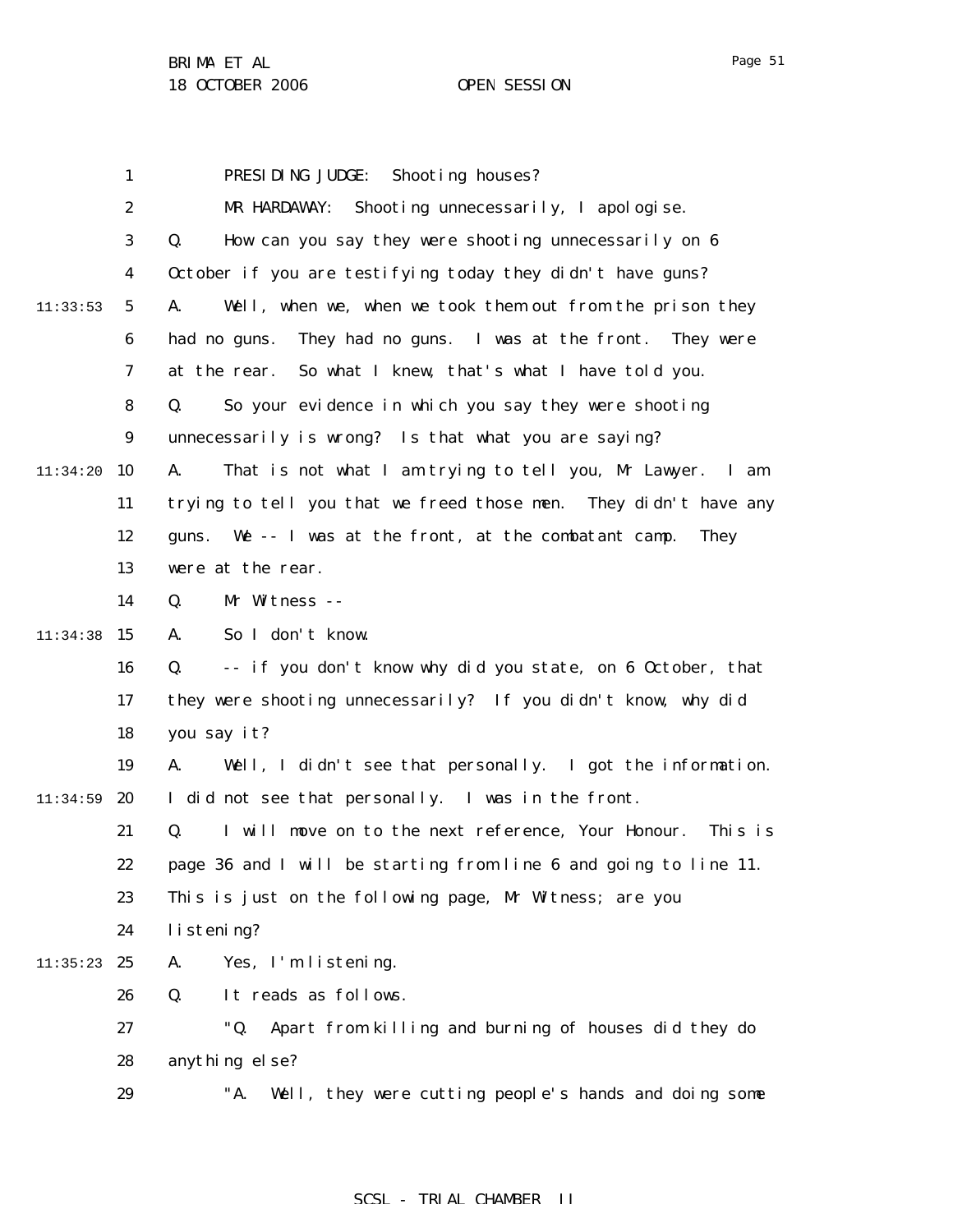1 2 3 4 5 6 7 8 9  $11:36:17$  10 11 12 13 14  $11:36:32$  15 16 17 18 19  $11:37:08$  20 21 22 23 24 11:37:30 25 26 27 28 29 11:35:57 other things that wasn't necessarily in our movement when Five Star General had called a muster parade and explained to us so they were just going about doing things". So the soldiers you released from Pademba Road Prison were also cutting people's hands, weren't they? A. No, I did not see that personally. I was in the front. They were at the rear. Junior Lion told them that they should go to the rear. I was at the front so I did not see anything. Anything that was happening at the rear I would get information through signal set. MR HARDAWAY: Those conclude the readings for those notes of the testimony, Your Honour. I will move on. Q. I put it to you, Mr Witness, that you were lying in your evidence on 6 October as it relates to the soldiers killing, shooting unnecessarily and cutting hands; what is your response? A. No, I disagree with this. Q. Assuming what you say is true, Mr Witness, and you get this through information, where did these prisoners get the weapons to commit the rampages that you are testifying about? MR FOFANAH: Your Honours, just before the witness answers the question, if my learned colleague is reading from the transcript, and he is putting assumptions to the witness then, in all fairness, as it happened in the case when the Prosecution was presenting their case, I will respectfully implore my colleague to also refer the witness to page 36 of his transcript, where he said he received an information about what he has just testified, instead of just saying it was an assumption. MR HARDAWAY: I will -- MR FOFANAH: This is to give completeness to the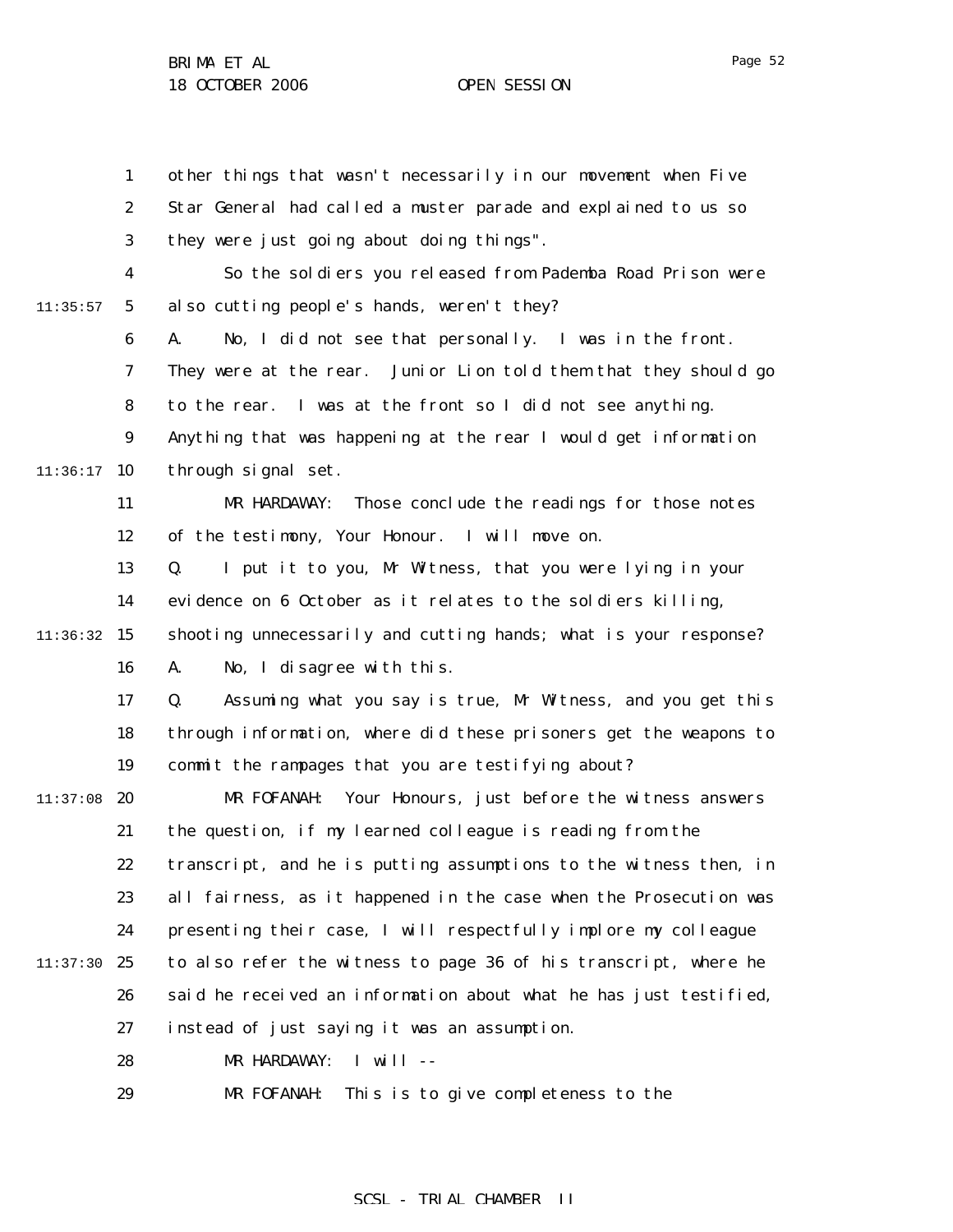Page 53

1 transcript, I mean.

|          | $\boldsymbol{2}$ | I would say, Your Honour, that if there is an<br>MR HARDAWAY:     |
|----------|------------------|-------------------------------------------------------------------|
|          | $\boldsymbol{3}$ | issue as it relates to the transcript, that can be cleaned up on  |
|          | $\boldsymbol{4}$ | redirect by my learned friend for the second accused.             |
| 11:38:04 | $\sqrt{5}$       | PRESIDING JUDGE:<br>No, I don't think that is what Mr Fofanah     |
|          | 6                | was saying. I think it's evident from page 36 of the transcript   |
|          | 7                | that the witness did not see these events but he heard them over  |
|          | 8                | the radio.<br>He received some information. That is what you      |
|          | $\boldsymbol{9}$ | wanted put to the witness, Mr Fofanah?                            |
| 11:38:25 | 10               | Exactly, Your Honours.<br>MR FOFANAH:                             |
|          | 11               | I will clarify that, Your Honour.<br>That is<br>MR HARDAWAY:      |
|          | 12               | fine.                                                             |
|          | 13               | Mr Witness, the information you had concerning the soldiers<br>Q. |
|          | 14               | from Pademba Road Prison, killing, shooting unnecessarily,        |
| 11:38:37 | 15               | burning houses and cutting hands, you received over the radio; is |
|          | 16               | that your evidence?                                               |
|          | 17               | Well, the information that I got through the radio, I got<br>A.   |
|          | 18               | information that the soldiers were released from Pademba Road     |
|          | 19               | were burning houses.                                              |
| 11:38:56 | 20               | Did you also hear over the radio that they were cutting<br>Q.     |
|          | 21               | hands?                                                            |
|          | 22               | Well, they did not give me that information.<br><b>The</b><br>A.  |
|          | 23               | information that I was given was about houses.                    |
|          | 24               | So where did you get the information that the soldiers from<br>Q. |
| 11:39:14 | 25               | Pademba Road Prison were cutting people's hands?                  |
|          | 26               | Well, the information I got is through Junior Lion, through<br>A. |
|          | 27               | communication set, that the soldiers that we had released were    |
|          | 28               | putting fire to houses.                                           |
|          | 29               | Q.<br>Mr Witness --                                               |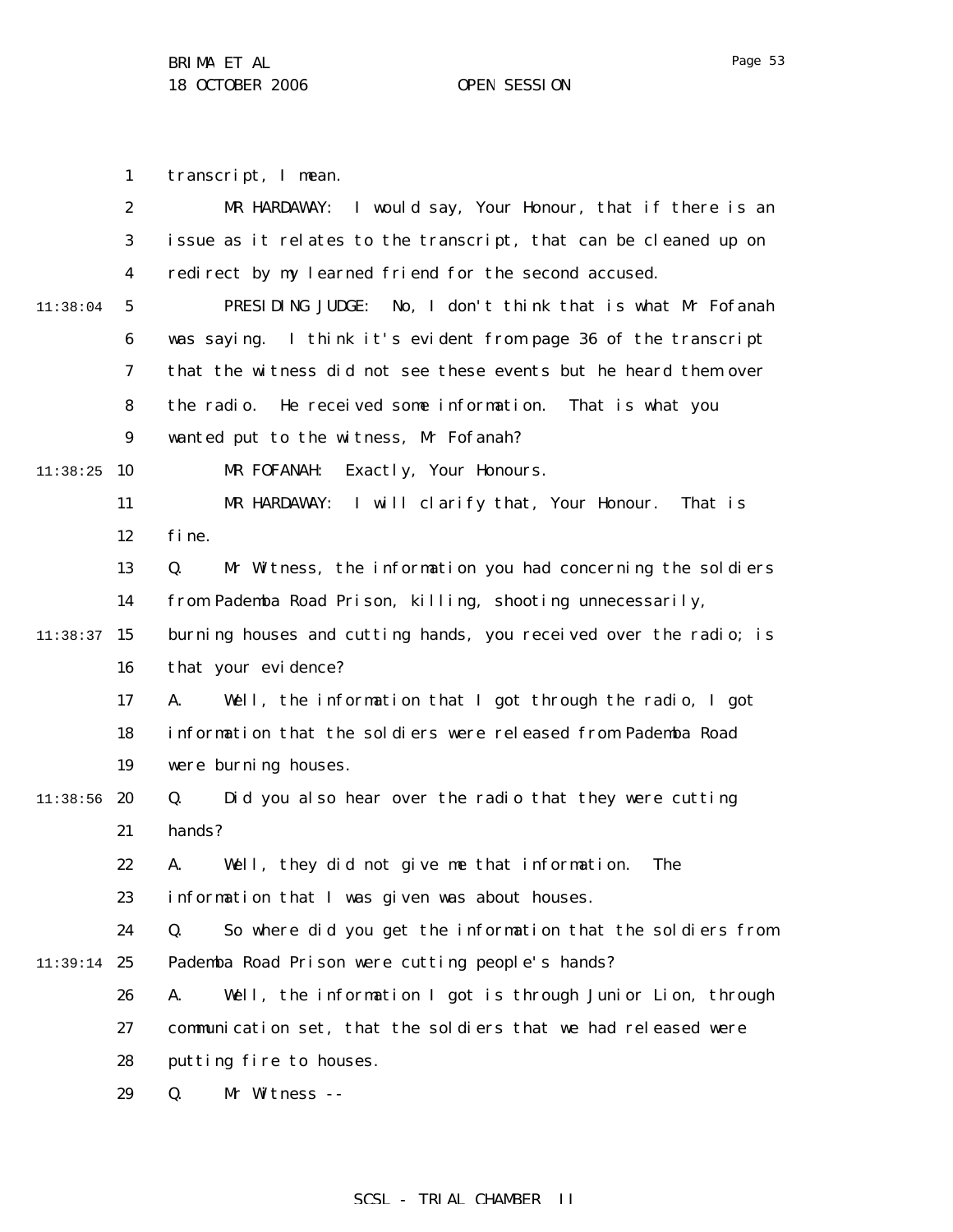1 2 3 4 5 6 7 8 9  $11:40:13$  10 11 12 13 14  $11:40:25$  15 16 17 18 19  $11:40:50$  20 21 22 23 24 11:41:12 25 26 27 28 29 11:39:52 A. Junior Lion gave me that information through signal set. Q. -- Mr Witness my question was not about burning houses. Listen. The question is: Where did you get your information that the soldiers from Pademba Road Prison, that you released, were cutting people's hands? A. I got the information through King Harman Road by the light, U building. That was where I got the information, through communication. Q. What communication? Was it radio, was it newspaper? How did you get that information? A. I got the information through military signal set. Military signal set. Q. Thank you. A. Which is a communication set. Q. And where did you get the information that the people you released from Pademba Road Prison were shooting unnecessarily? A. I was at King Harman Road, U building, that was our combatant camp. That was where I was when I got the information. Q. How did you get this information? A. It was through military communication set, signal set; I got the information through that. Q. Thank you, Mr Witness. Now that we are clarified as to how you got the information, I will ask you this: Did you receive information on where these prisoners, these soldiers from Pademba Road Prison, got the weapons to burn houses, to cut people's hands and to shoot unnecessarily? A. No, I did not get that information. Q. At any point during the Freetown invasion, did you come to know how these soldiers from Pademba Road Prison got the weapons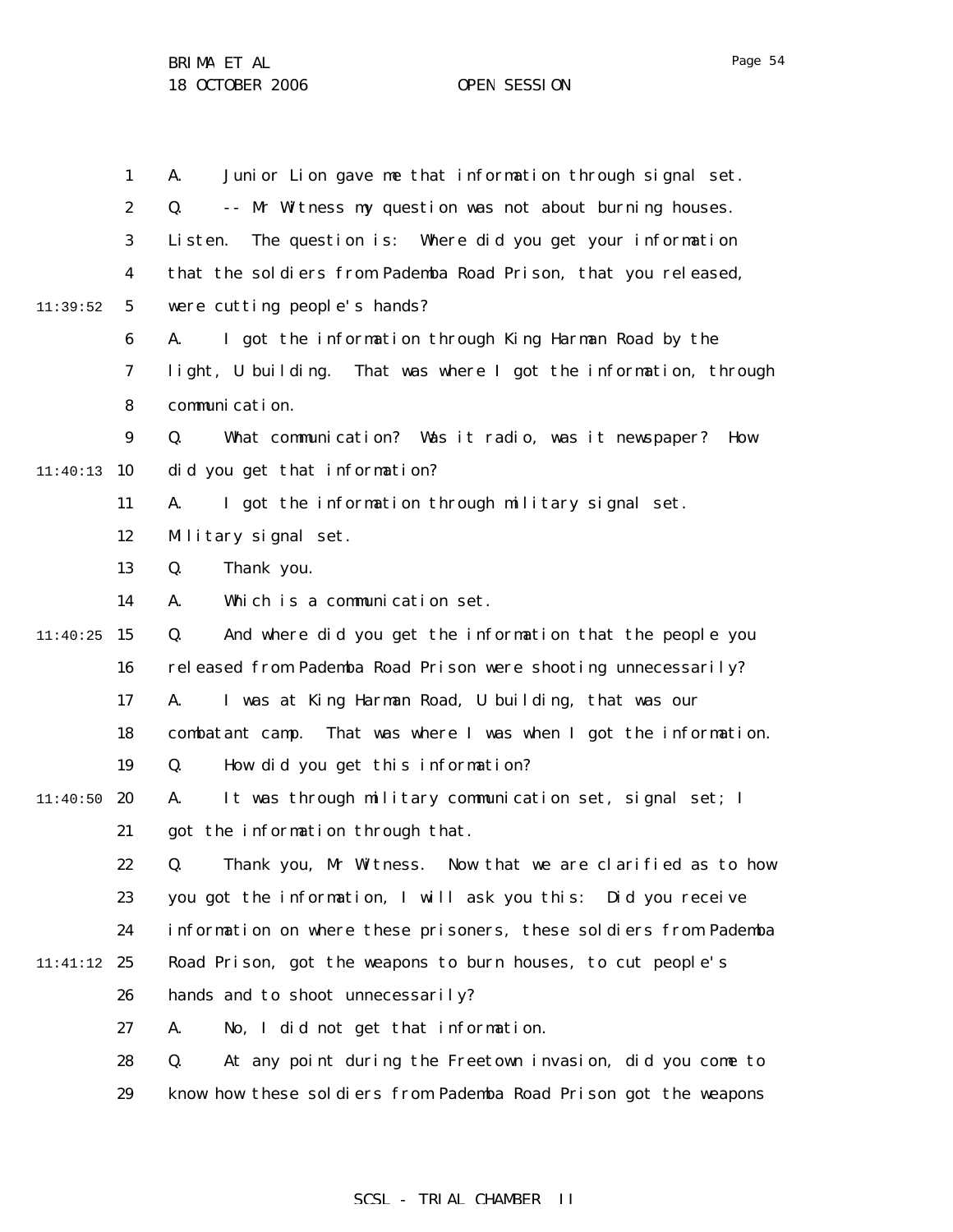1 2 3 4 5 6 7 8 9 11:42:14 10 11 12 13 14 11:42:41 15 16 17 18 19 11:42:56 20 21 22 23 24 11:43:23 25 26 27 28 29 11:41:53 they used to kill, burn and cut people's hands? A. Well, the information that I got about burning of houses, and I went to the place. I saw it personally and I put a stop to them. Q. Mr Witness, that is not the question. The question, listen carefully: Did you learn at any point where these soldiers from Pademba Road got the weapons that they used to cut people's hands, to burn houses and to shoot? Either you know or you don't know? A. I don't know about that. Q. Now, Mr Witness, you have given a statement to the Defence attorneys in this case prior to your giving evidence; is that correct? A. Yes, I had given my statement to the investigator, and the Defence. Q. And you wanted to be as complete as possible; is that correct? A. Repeat it, sir. Q. You wanted it, you wanted to give all the information that you knew to the investigators in the statement; is that correct? A. No, no. It's not correct. Q. So you didn't tell them everything? A. Well, I did not tell them everything because the investigator, they didn't know deeply about the movement. What -- he did not ask me to explain what I knew. He was asking me and what I knew, he didn't know, and I knew more than him. He didn't ask me. Q. But you did not volunteer other information; is that correct?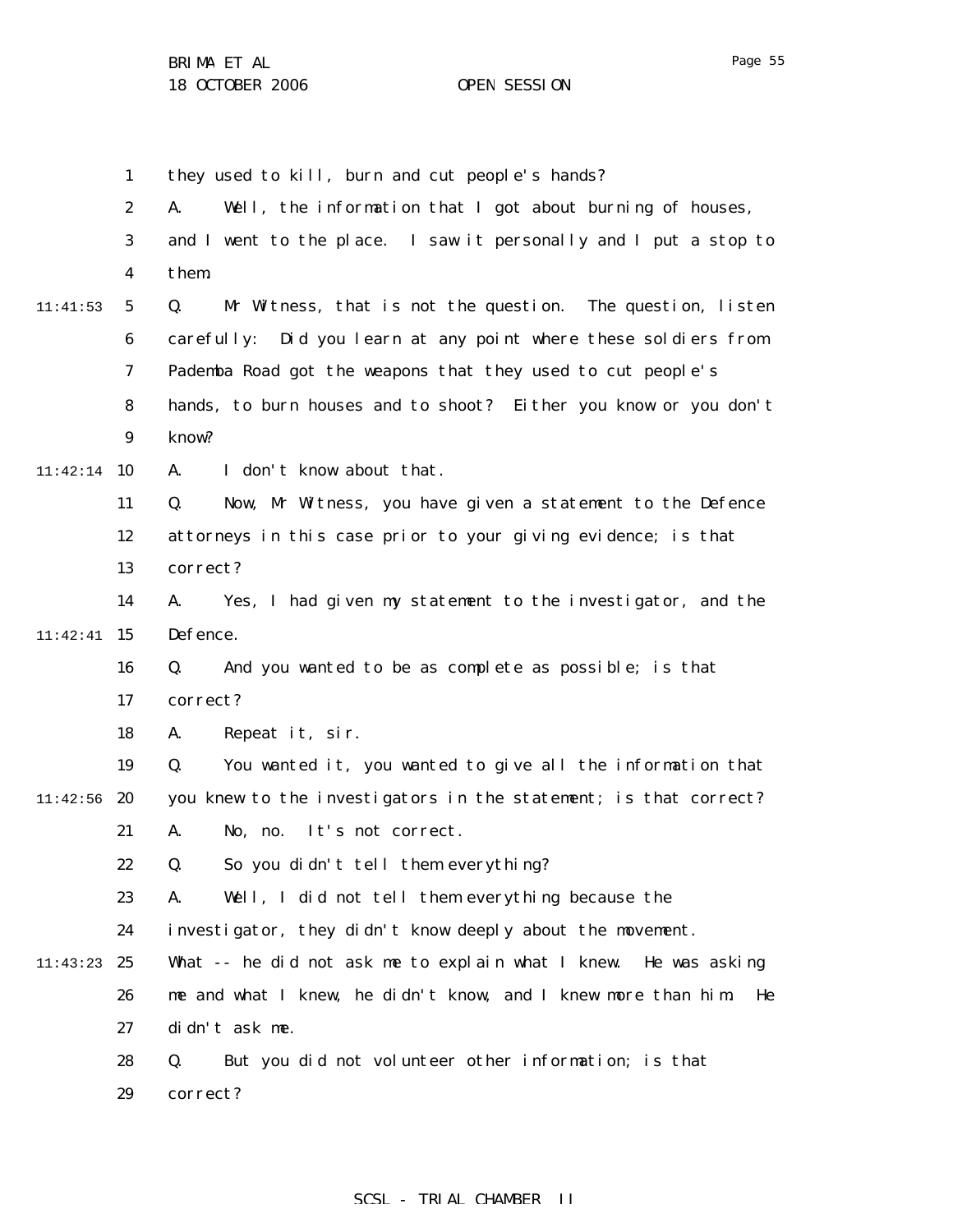1 2 3 4 5 6 7 8 9 11:44:18 10 11 12 13 14 11:44:42 15 16 17 18 19  $11:45:07$  20 21 22 23 24 11:45:30 25 26 27 28 29 11:43:56 A. Well, I didn't give him all the information because he didn't ask me everything. He was only asking me on the surface, so I explained to him what he asked me, and I knew more about the movement. Q. I will ask you this, Mr Witness: In your statement that you've given to the investigator and to the Defence, did you tell them about the soldiers from Pademba Road Prison burning houses, cutting people's hands and shooting unnecessarily? A. No. Q. Why didn't you tell them that? A. Well, he was the investigator. He was asking me questions and I would answer, you see? He was asking and I would answer. What he asked me was what I answered to, so he didn't ask me the details. He was not at the -- in the field so he didn't know how to go into details. He only asked me on surface. Q. So the first time anyone has ever heard about the prisoners in Pademba Road committing all of these crimes is on 6 October when you testified to it; is that your evidence? A. Well, I want you to repeat this; it's not clear. Q. You said that you never, perhaps I will rephrase. You said that you did not tell the investigators, or the defence team, that the prisoners from Pademba Road Prison, the soldiers, committed crimes such as burning, cutting people's hands or shooting; is that correct? A. Yes. Q. So I'm asking you, the first time that this Court is hearing about it -- perhaps I will rephrase that question, Your Honour. So the first time we know about this is from your evidence given on 6 October; is that correct?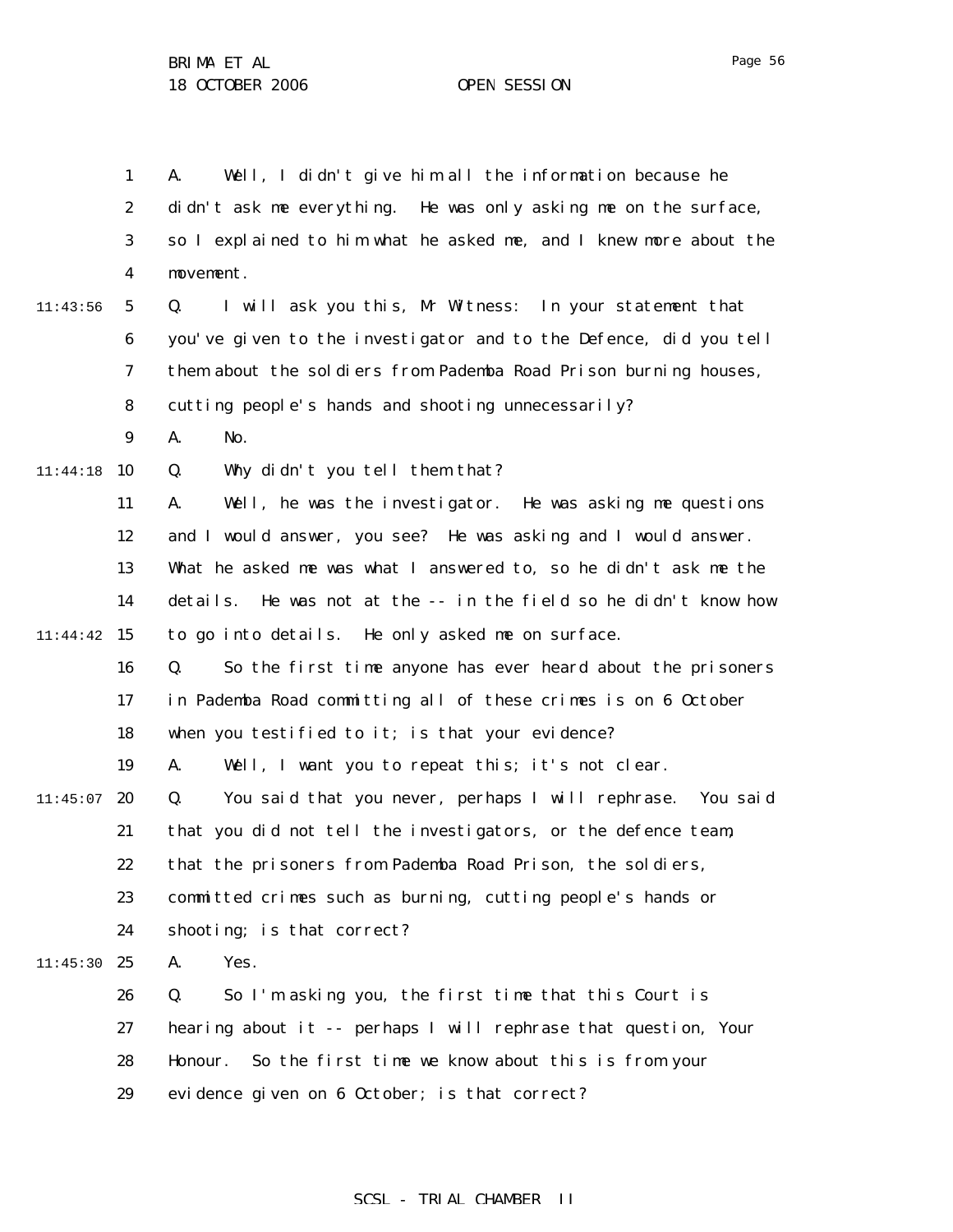Page 57

|          | 1                | Respectfully, before the witness answers, Your<br>MR FOFANAH:     |
|----------|------------------|-------------------------------------------------------------------|
|          | $\boldsymbol{2}$ | Honour, can my learned colleague be a bit clear as to what he     |
|          | 3                | means by "we," when he says we know about this.                   |
|          | $\boldsymbol{4}$ | The Court as an organisation but I will --<br>MR HARDAWAY:        |
| 11:46:08 | $\mathbf{5}$     | PRESIDING JUDGE: Well, Mr Hardaway, on the same topic, how        |
|          | 6                | can he answer for what has been said in Court in his absence?     |
|          | 7                | There have been a lot of witnesses giving testimony. Is he in a   |
|          | 8                | position to answer your question that the Court hasn't heard it   |
|          | $\boldsymbol{9}$ | from any other source?                                            |
| 11:46:25 | 10               | MR HARDAWAY: I will clean it up, Your Honour.<br>I will           |
|          | 11               | clean it up.                                                      |
|          | 12               | Is it your evidence, Mr Witness, that until you came into<br>Q.   |
|          | 13               | Court you told no one from the Special Court about the soldiers   |
|          | 14               | from Pademba Road burning houses, cutting hands, and shooting     |
| 11:46:45 | 15               | unnecessarily?                                                    |
|          | 16               | A.<br>No.                                                         |
|          | 17               | No, it is not your evidence. So did you say that to<br>Q.         |
|          | 18               | anybody before you came to Court?                                 |
|          | 19               | Well, no, I did not tell such -- I didn't talk to anybody<br>A.   |
| 11:47:04 | 20               | about that. I only spoke about the burning of houses but I        |
|          | 21               | didn't talk about this other issue you are bringing up now.       |
|          | 22               | Q. Did you tell the people who took your statement that the       |
|          | 23               | soldiers from Pademba Road burned houses; "yes" or "no"?          |
|          | 24               | A.<br>Yes.                                                        |
| 11:47:28 | 25               | Q.<br>Mr Witness, we are given in the Prosecution a summary of    |
|          | 26               | the statement you've provided and nowhere in that summary does it |
|          | 27               | state that soldiers released from Pademba Road Prison burned      |
|          | 28               | I put it to you, Mr Witness, that you never said that?<br>houses. |
|          | 29               | Do you agree, disagree or don't know?                             |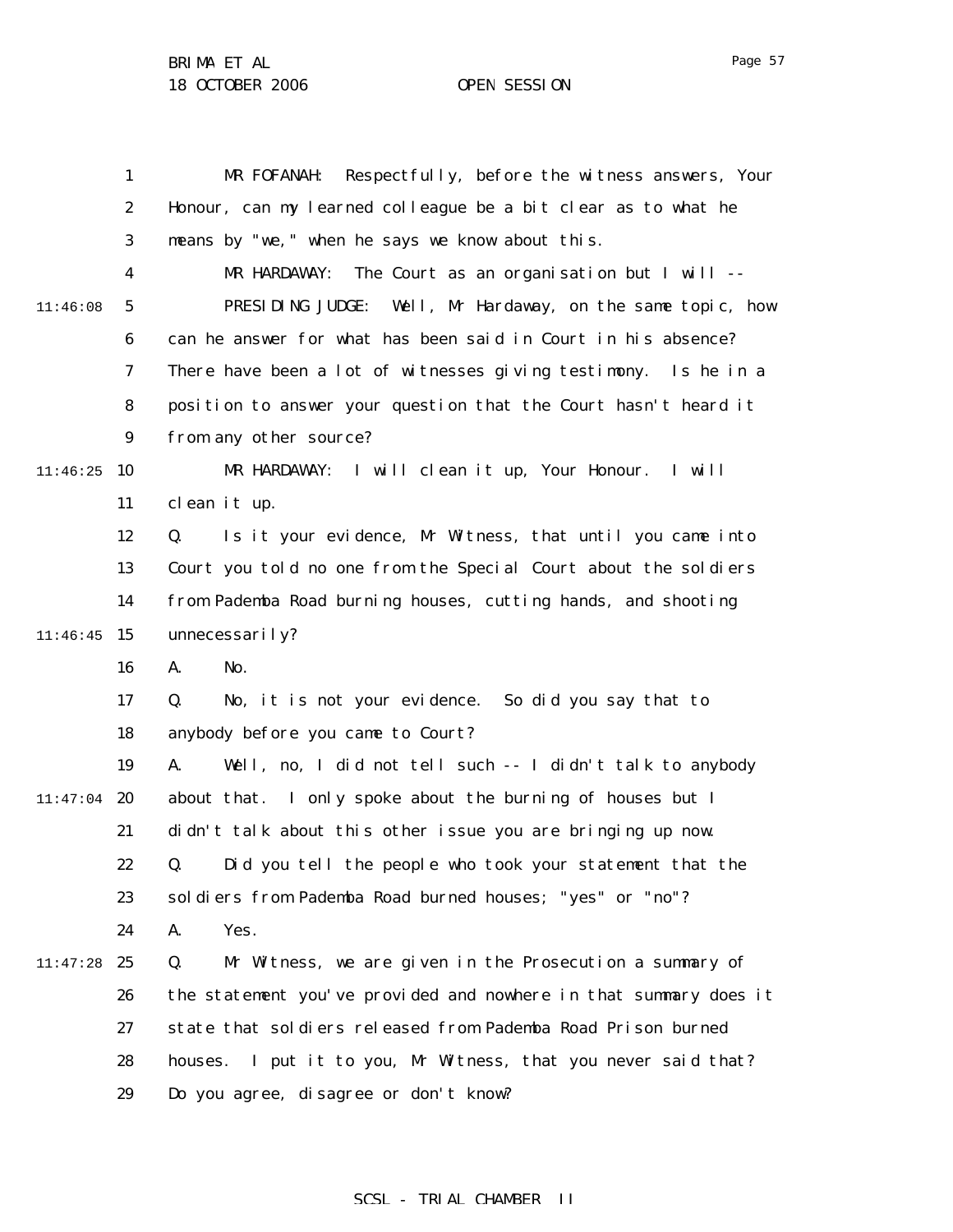Page 58

1 2 3 4 5 6 7 8 9 10 11 12 13 14  $11:48:54$  15 16 17 18 19 11:49:13 20 21 22 23 24 11:49:33 25 26 27 28 29 11:48:10 11:48:29 A. I disagree. Q. I put it to you, Mr Witness, that you are lying; what is your response? A. I have come here to say the truth and I'm saying the truth. Q. Did you tell people, did you put in your statement, did you tell anyone from the Special Court, prior to your evidence, that the soldiers from Pademba Road were cutting people's hands? A. No, no, no. Q. Did you tell people from the Special Court prior to your evidence that the soldiers from Pademba Road were shooting unnecessarily? A. No. Q. I will move on, Mr Witness. Now, who was the overall commander in State House during this Freetown invasion? A. It was FAT Sesay. Q. I put it to you, Mr Witness, that it was the first accused, Alex Tamba Brima, also known as Gullit, who was first in command, who was the overall commander at State House; do you agree, disagree or don't you know? A. I disagree. Q. Once more, Mr Witness, I put it to you that you are lying; what is your response? A. I am saying the truth. Q. Who was second in command at State House? A. Captain Eddie. Q. I put it to you, Mr Witness, that it was the second accused, Ibrahim Bazzy Kamara, who was second in command at State House; do you agree, disagree or don't you know? A. I disagree.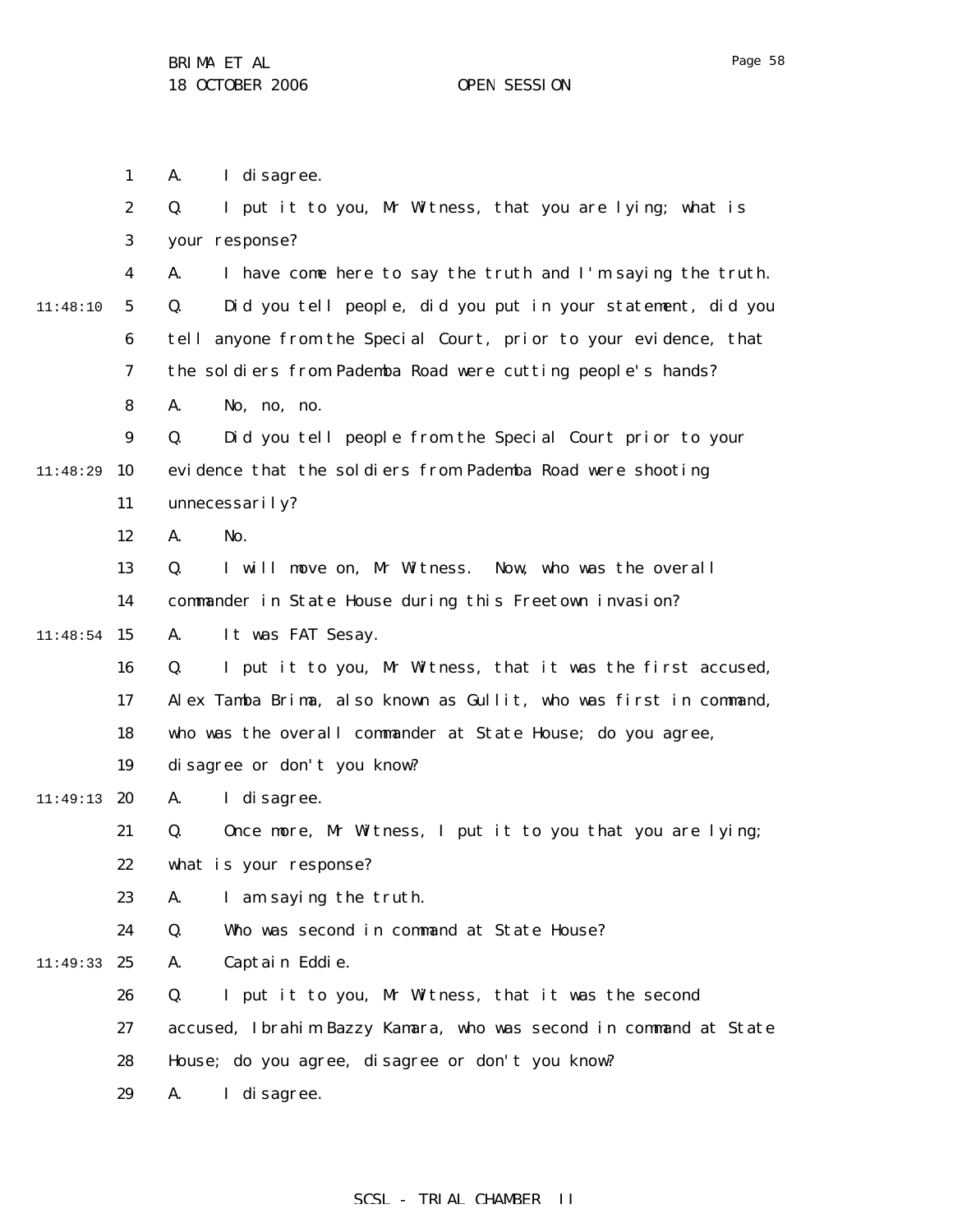Page 59

1 2 3 4 5 6 7 8 9  $11:50:31$  10 11 12 13 14  $11:50:59$  15 16 17 18 19  $11:51:31$  20 21 22 23 24  $11:52:14$  25 26 27 28 29 11:50:10 Q. And once more, Mr Witness, I say that you are lying in your evidence; what is your response? A. I am saying the truth. Q. You have further testified, Mr Witness, that while at State House, you did not see or hear that the first accused had killed two of the ECOMOG soldiers that were brought to State House; is that correct? A. No. No, sir. Q. So it is not correct? You did not -- so it's wrong when it says you did not see or hear? A. It is wrong. I disagree. Q. I'll move on. You have testified that while at State House, during the invasion, you did not see or hear of women being brought to State House and being raped; is that correct? A. No, no, sir. Q. You didn't say that? A. No, sir. Q. I'll back track. I'll move forward. I'll move forward. You had also testified that while at State House, no beautiful young girls were brought to the three accused for purposes of sex; is that correct? A. No, sir. The men didn't even come to Freetown. No, sir. Q. You had also testified that the first accused, Alex Tamba Brima, also known as Gullit, did not order commander O-Five to burn down the harbour police station in Freetown; is that correct? A. No, sir. No, sir. Q. You also testified that it was not true that Alex Tamba Brima, the first accused, ordered the fighting forces to go to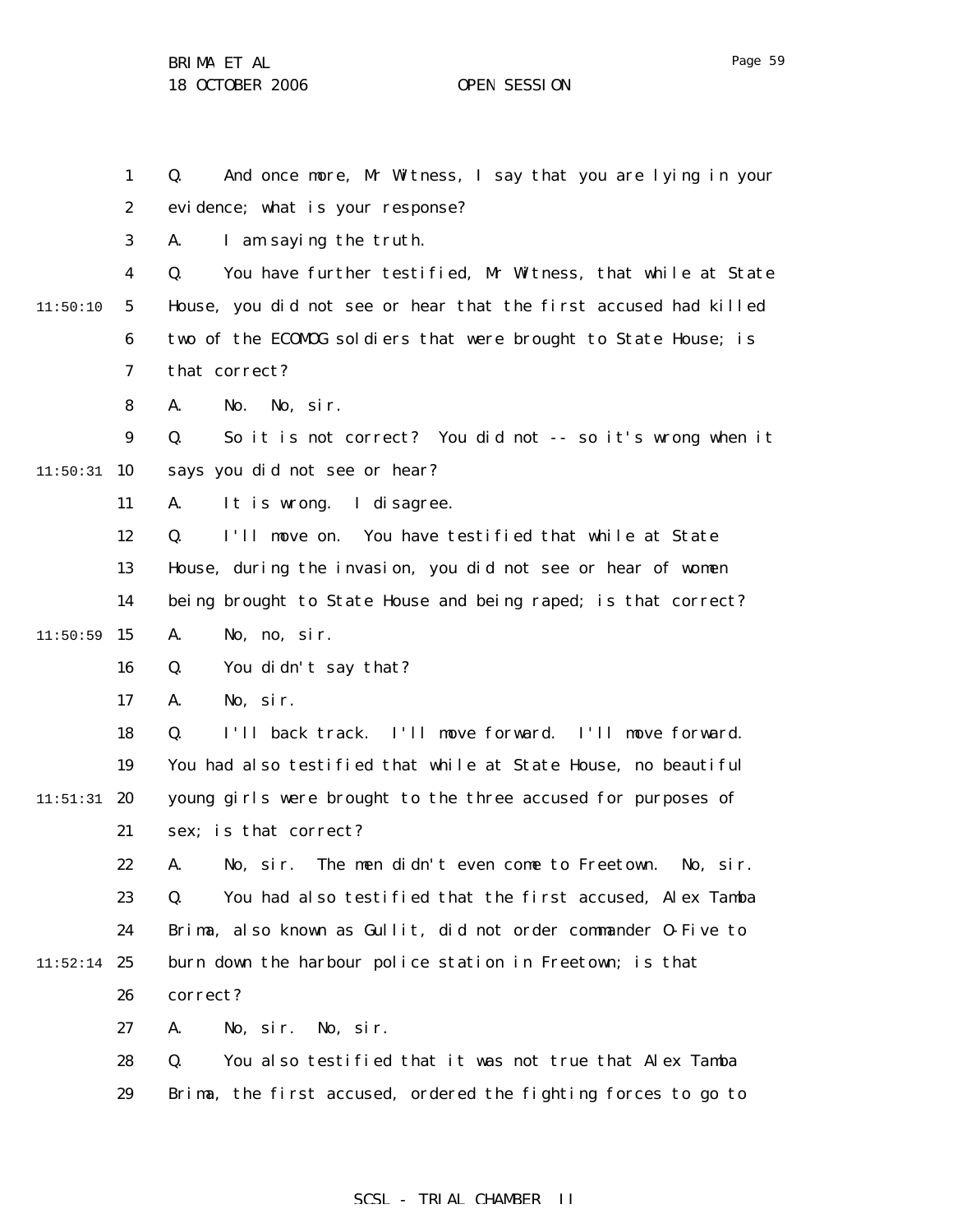Page 60

1 2 3 4 5 6 7 8 9  $11:53:27$  10 11 12 13 14  $11:53:54$  15 16 17 18 19  $11:54:13$  20 21 22 23 24  $11:54:41$  25 26 27 28 29 11:52:58 Fourah Bay to avenge the killing of one of the soldiers; did you say that? A. No, sir. Q. You also testified that it was not true that the first accused, Alex Tamba Brima, ordered the CID headquarters building burnt down; did you say that? A. I disagree. No. Q. You had also testified that you never heard of the second accused, Santigie, no, the third accused, I am sorry, that you had testified that you had never heard about Santigie Borbor Kanu, alias Five-Five, demonstrating how to amputate arms; did you say that, sir, in your evidence? A. No, sir. I did not say that. Q. Moving on from State House, Mr Witness. You had mentioned in your evidence that you had gone to the national stadium swimming pool because there were soldiers there; is that correct? A. Yes, sir. Q. And you had freed these soldiers from the swimming pool, didn't you? A. Yes, sir. Q. How many other troops went with you when you went to the swimming pool at the national stadium? A. Well, it was one troop which was Junior Lion's troop that went with my own troop. We went together. Junior Lion's group. Q. How many people total were with you when you went to the swimming pool at the national stadium? A. Well, I cannot tell the number because it was a built up area fight. I cannot tell the number. Q. Do you know if it was more than 100; less than 100?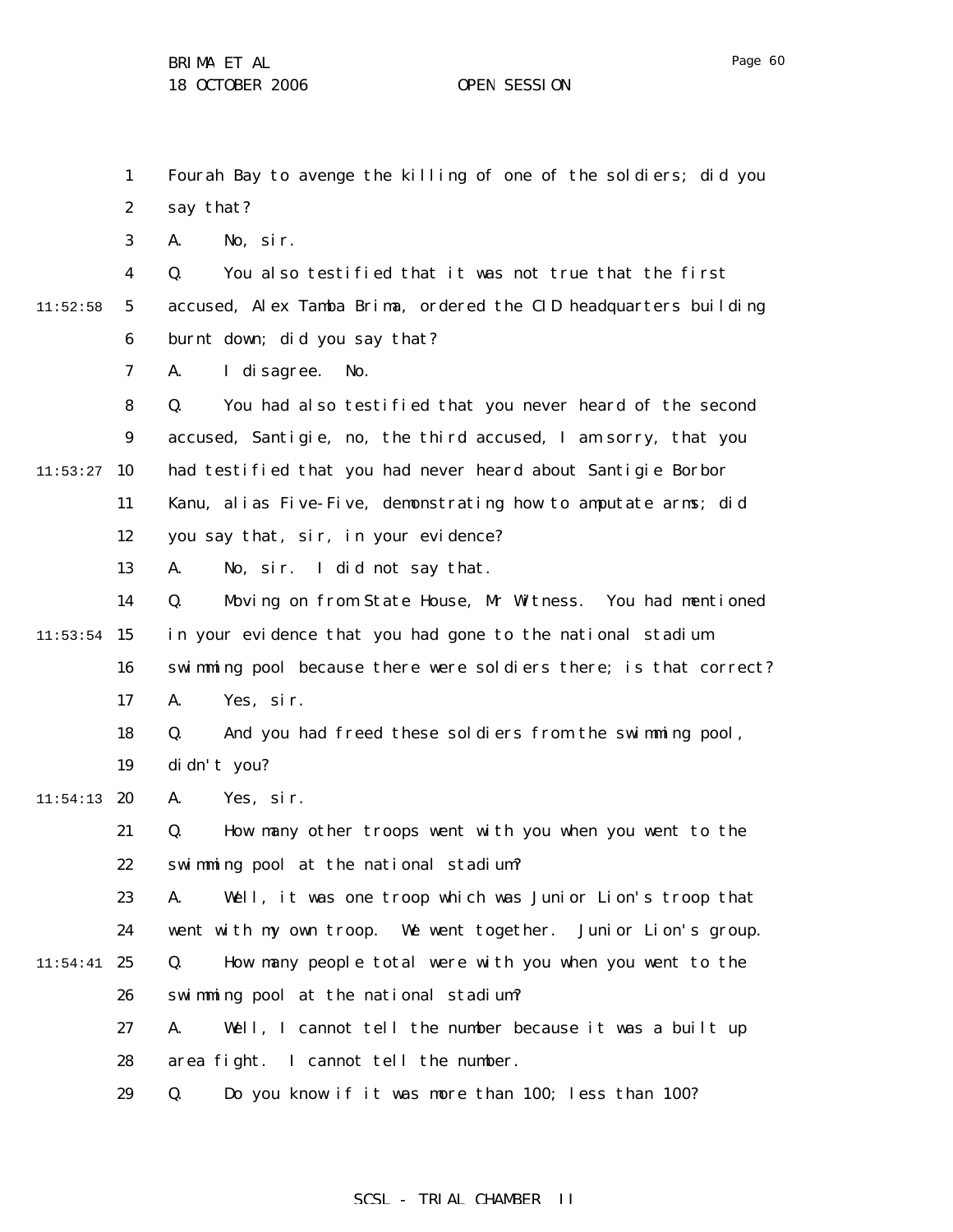1 2 3 4 5 6 7 8 9  $11:55:43$  10 11 12 13 14  $11:56:02$  15 16 17 18 19  $11:56:13$  20 21 22 23 24  $11:56:31$  25 26 27 28 29 11:55:23 A. Well, I don't know the number. It's more than 100. I don't know the number. MR GRAHAM: Your Honours, I'm sorry to interrupt. The first accused, Mr Brima, would want to use the restroom, with your kind permission. PRESIDING JUDGE: Yes, Mr Brima can leave the courtroom. MR HARDAWAY: Thank you, Your Honours. Q. You, Mr Witness, had testified that when you got to the swimming pool, the soldiers there were disgruntled as well; is that correct? A. No, sir, it's not correct. Q. Wait a minute. I may have an interpretation problem, Your Honour. I heard through the phone he said "yes," and the interpreter is saying "no". THE INTERPRETER: He said no, sir. MR HARDAWAY: All right. I will ask again -- I don't know if my learned friend -- MR FOFANAH: Exactly. I mean, that is not what I got but respectfully, my learned friend colleague can repeat the question. MR HARDAWAY: I will repeat the question. Q. Mr Witness, when you got to the national stadium swimming pool you had testified that the soldiers who were there were disgruntled; is that correct? A. Yes, sir. Q. You also said that they were emaciated and not healthy; is that correct? A. Yes, sir. Q. And you also testified that the soldiers had been tortured,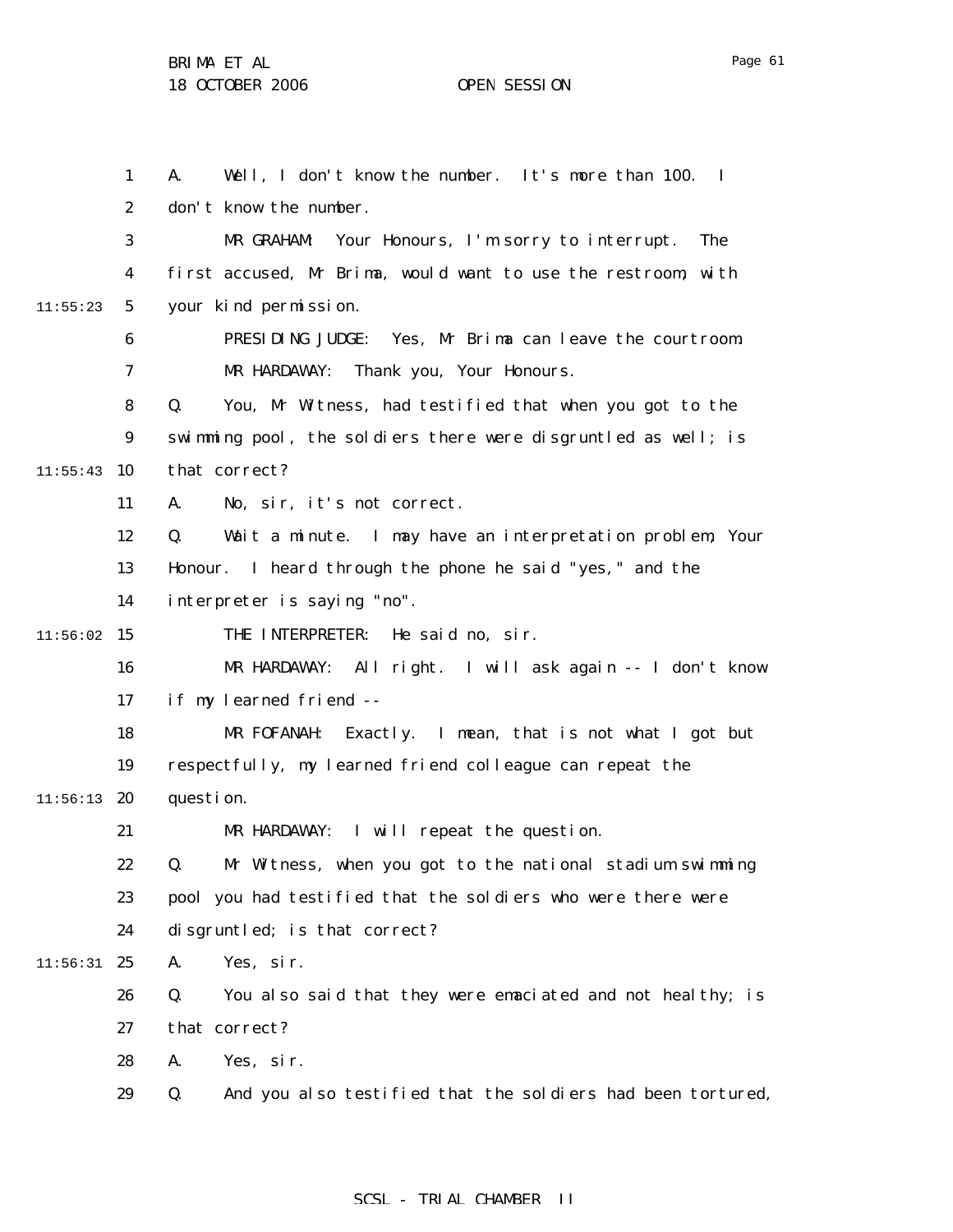|          | $\mathbf{1}$     | di dn't you?                                                     |
|----------|------------------|------------------------------------------------------------------|
|          | $\boldsymbol{2}$ | Yes, sir.<br>A.                                                  |
|          | 3                | Now, these soldiers were tortured by ECOMDG, weren't they?<br>Q. |
|          | 4                | Yes, sir.<br>A.                                                  |
| 11:57:16 | $\mathbf{5}$     | And it is -- you also testified that these soldiers from<br>Q.   |
|          | $\boldsymbol{6}$ | the swimming pool also burned down houses, didn't they?          |
|          | 7                | No, I did not talk about that.<br>A.                             |
|          | 8                | You did not mention, you did not testify at all that you<br>Q.   |
|          | 9                | had heard that the soldiers from the swimming pool burnt houses? |
| 11:57:41 | 10               | No, sir, I did not say that.<br>A.                               |
|          | 11               | Did you hear that the soldiers who you rescued from the<br>Q.    |
|          | 12               | swimming pool were killing people and amputating people in       |
|          | 13               | Freetown?                                                        |
|          | 14               | No, sir.<br>A.                                                   |
| 11:58:10 | 15               | Did you not -- did you testify that you heard that the<br>Q.     |
|          | 16               | soldiers released from the swimming pool had engaged in looting? |
|          | 17               | Well, no, I did not tell you that, sir.<br>A.                    |
|          | 18               | Then I will ask it: Did you hear of -- no, I will rephrase<br>Q. |
|          | 19               | Mr Witness, did you tell the people who took your<br>that.       |
| 11:58:50 | 20               | statement from the Special Court about the soldiers at the       |
|          | 21               | national swimming pool?                                          |
|          | 22               | A. Yes, I told them.                                             |
|          | 23               | The incident you are referring to is not in the summary<br>Q.    |
|          | 24               | that is provided to us, the Prosecution, Mr Witness. I put it to |
| 11:59:18 | 25               | you that you are lying and you never said anything about the     |
|          | 26               | national swimming pool in your statement; what is your response? |
|          | 27               | I'm saying the truth.<br>A.                                      |
|          | 28               | Your Honours, I am listening to both<br>MR FOFANAH:              |
|          | 29               | interpretations. It seems to me that the witness, from his       |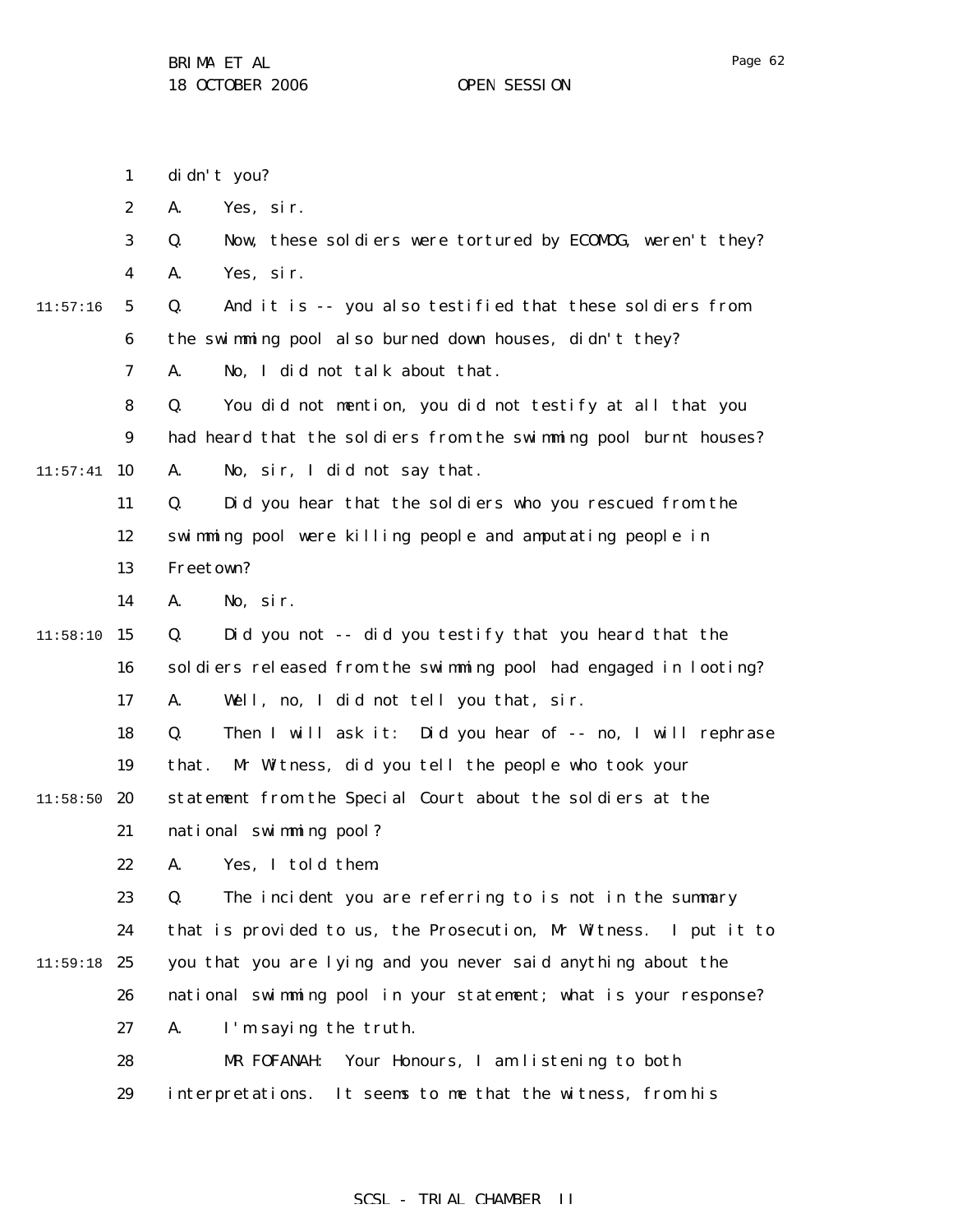1 2 3 4 5 6 11:59:55 answers, does not seem to understand the difference between a summary and a statement, because the answers as they come suggest that the reference to summary and statement are one and the same because the interpreters are using the word "summary" in the same way as my colleague is using it, and I don't think we have "summary" as a Krio word. So that is just my concern.

> 7 8 PRESIDING JUDGE: I'm not quite sure what you are saying, Mr Fofanah.

9  $12:00:17$  10 11 12 13 14  $12:00:48$  15 16 MR FOFANAH: My learned colleague made reference to a summary of the witness's statement, which we disclosed to the Prosecution. But, prior to that, he had asked about the witness making a statement to the Defence. And respectfully, the summary and the statement are not one and the same. The latter is certainly a summary of the former but then the interpretation that is coming out suggests that summary and statement are one and the same.

17 18 19  $12:01:01$  20 21 22 23 PRESIDING JUDGE: You are saying there is no separate word for summary in Krio; is that right? Or is it not being used? MR FOFANAH: The interpretation, the Krio interpretation has consistently used the word "summary". And I think, I don't know, but I think that is confusing the witness because his reference to summary and statement are not being distinguished now.

24  $12:01:23$  25 26 27 28 29 JUDGE SEBUTINDE: But, Mr Fofanah, it's not so much the distinction between the two. I think the question that Mr Hardaway put to the witness, or the suggestion he put to the witness, is that because this statement is not in the summary, therefore, the witness did not ever make it to the investigators. You see what I mean? And he put the suggestion to the witness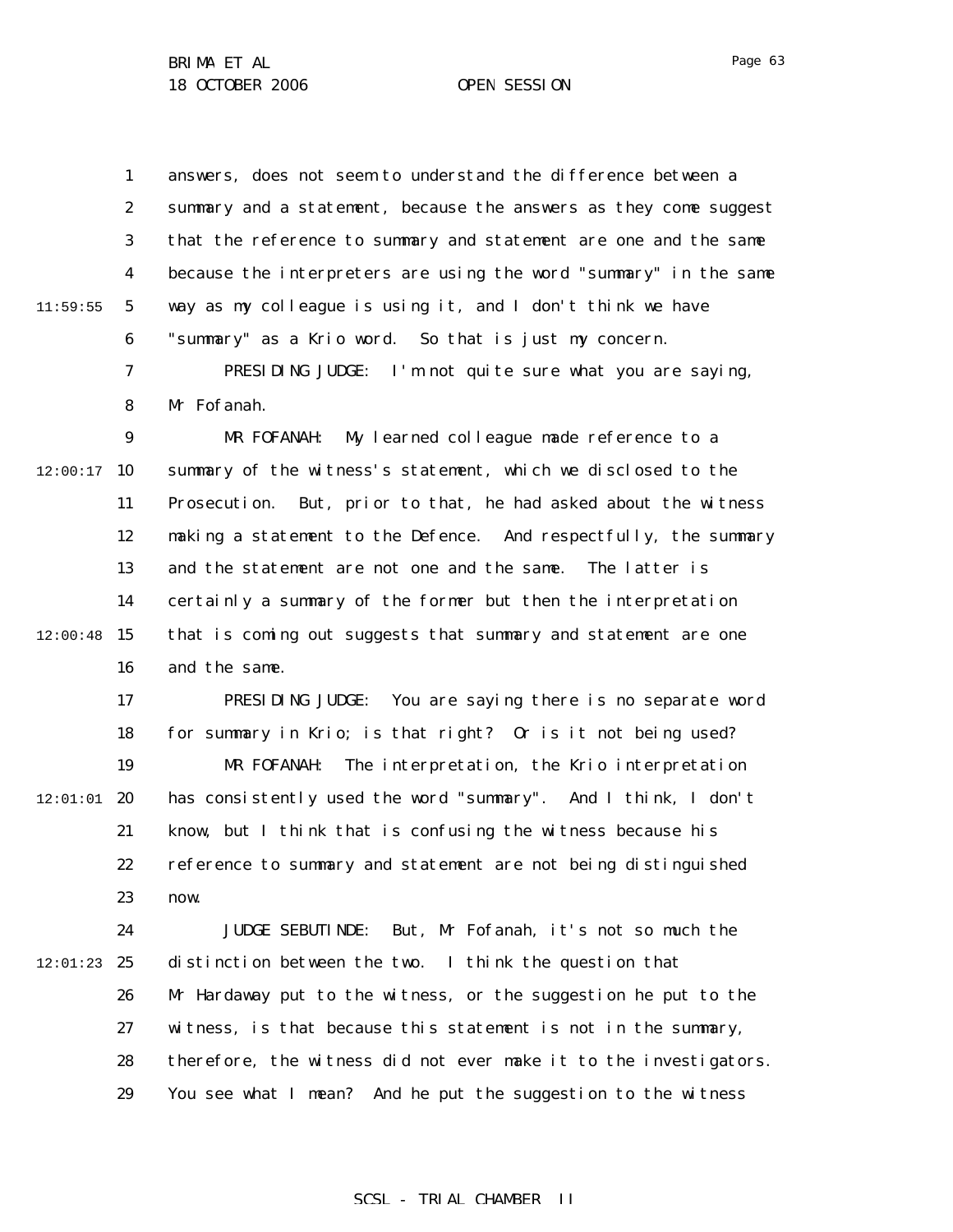1 2 3 4 5 6 7 8 9  $12:02:19$  10 11 12 13 14  $12:02:35$  15 16 17 18 19  $12:02:53$  20 21 22 23 24  $12:03:08$  25 26 27 28 29 12:02:05 for him to respond. The conclusion is because this reference to the soldiers at the swimming pool is not found in the summary, which the lawyer has, therefore, it follows that this witness did not mention the soldiers at the swimming pool to the investigators when he made his statement. That is the logic. That is how I've understood the question. And I don't see how the confusion can come in. MR FOFANAH: Respectfully -- THE INTERPRETER: Yes, Your Honours. If the interpreter can be -- MR FOFANAH: -- Your Honours, I follow your logic. Suffice it to say that if the witness does not understand the meaning, the difference between summary and statement, then it may be logically inferred that the answers that he gives will be coming from his knowledge about the word "statement," and not necessarily about his knowledge about the word "summary". THE INTERPRETER: Your Honours, if the interpreter can be heard? Your Honours, if the interpreter can be heard? I don't think there has been a confusion between a summary and a statement. Statement in Krio is statement and summary is summary. There has not been any confusion. So I wasn't aware learned attorney brought that problem, so the thing has been so clear. MR FOFANAH: Respectfully, Your Honours, on behalf of the second accused, at this stage I will challenge the interpreter that Krio has no word like "summary". I mean, until the proper interpretation of the word "summary" is given, then we stand the risk of confusing the witness. PRESIDING JUDGE: Well, I agree with my colleague, Justice

### SCSL - TRIAL CHAMBER II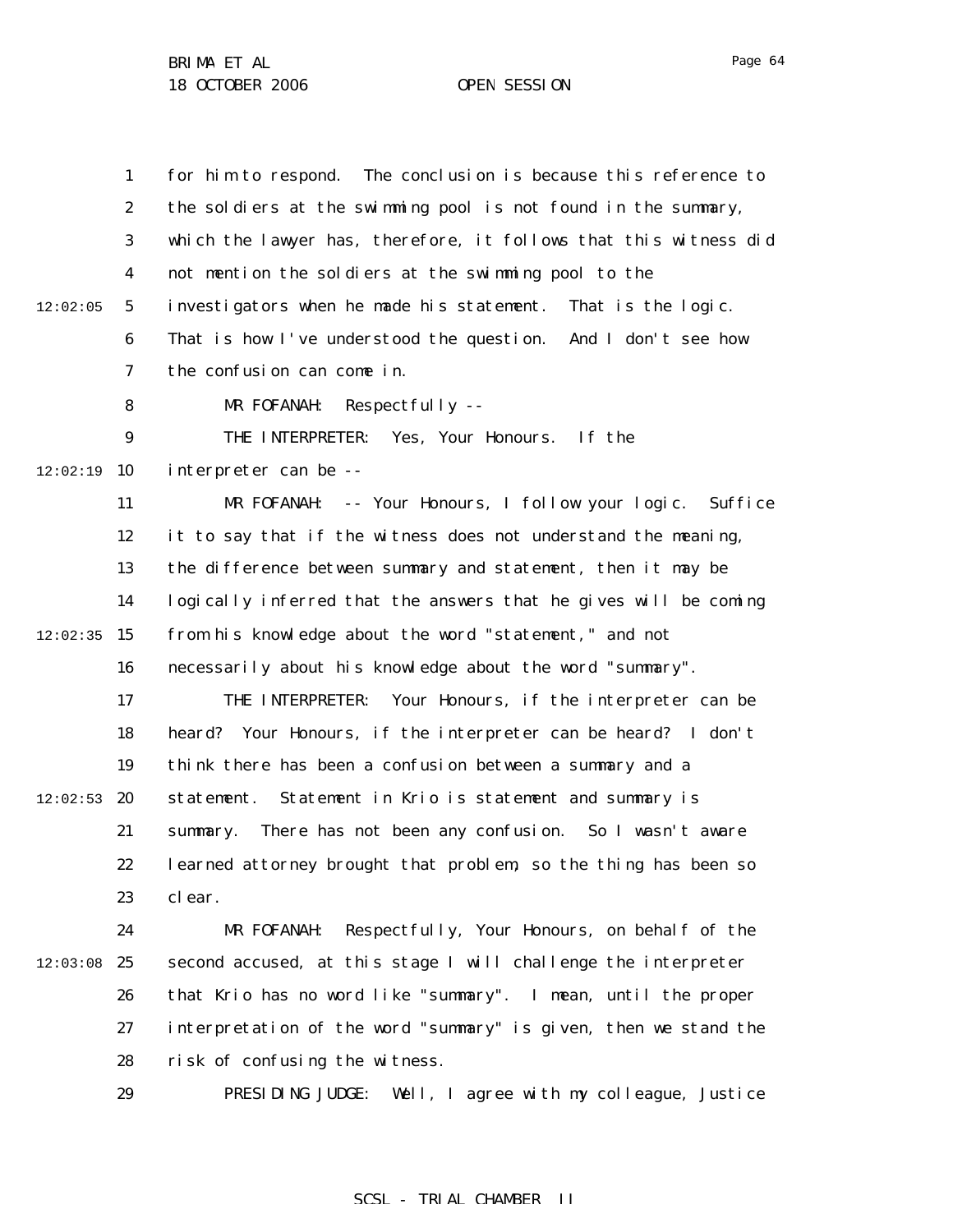1 2 3 4 5 6 7 8 9  $12:04:02$  10 11 12 13 14  $12:04:17$  15 16 17 18 19  $12:04:52$  20 21 22 23 24  $12:05:19$  25 26 27 28 29 12:03:48 Sebutinde, that the focus of the present controversy is not on whether the summary is confused with the statement. The focus is: Did he ever say those things to anyone, because it's not in his statement -- summary. Perhaps look -- MR FOFANAH: If the question can be phrased in that light then I think it will be more clear. PRESIDING JUDGE: Well, I was just about to -- I am sure Mr Hardaway was about to do that. MR HARDAWAY: Perhaps I can use another word as opposed to "summary," if that's acceptable to the Court? JUDGE SEBUTINDE: Mr Hardaway, there is no need to change names of things from what they actually are. Just rephrase your question in such a way that you remove this ambiguity that the Defence have complained about. MR HARDAWAY: Very well, Your Honour. Q. Mr Witness, you just testified that you, in the statement you gave to the Defence team, you had mentioned the incident at the swimming pool at the national stadium; do you remember that? A. Yes, sir. Yes, sir. Q. Mr Witness, in the summary that is provided to the Prosecution, of your evidence, there is no mention of the swimming pool at the national stadium. Do you understand what I have just said to you, sir? A. Yes. Yes, sir. Q. I put it to you, Mr Witness, that you never mentioned in your statement about the national -- about the swimming pool at the national stadium. Do you agree, disagree or don't you know? A. Well, I cannot recall because the statement was -- it was not all questions that the investigators asked me and the

## SCSL - TRIAL CHAMBER II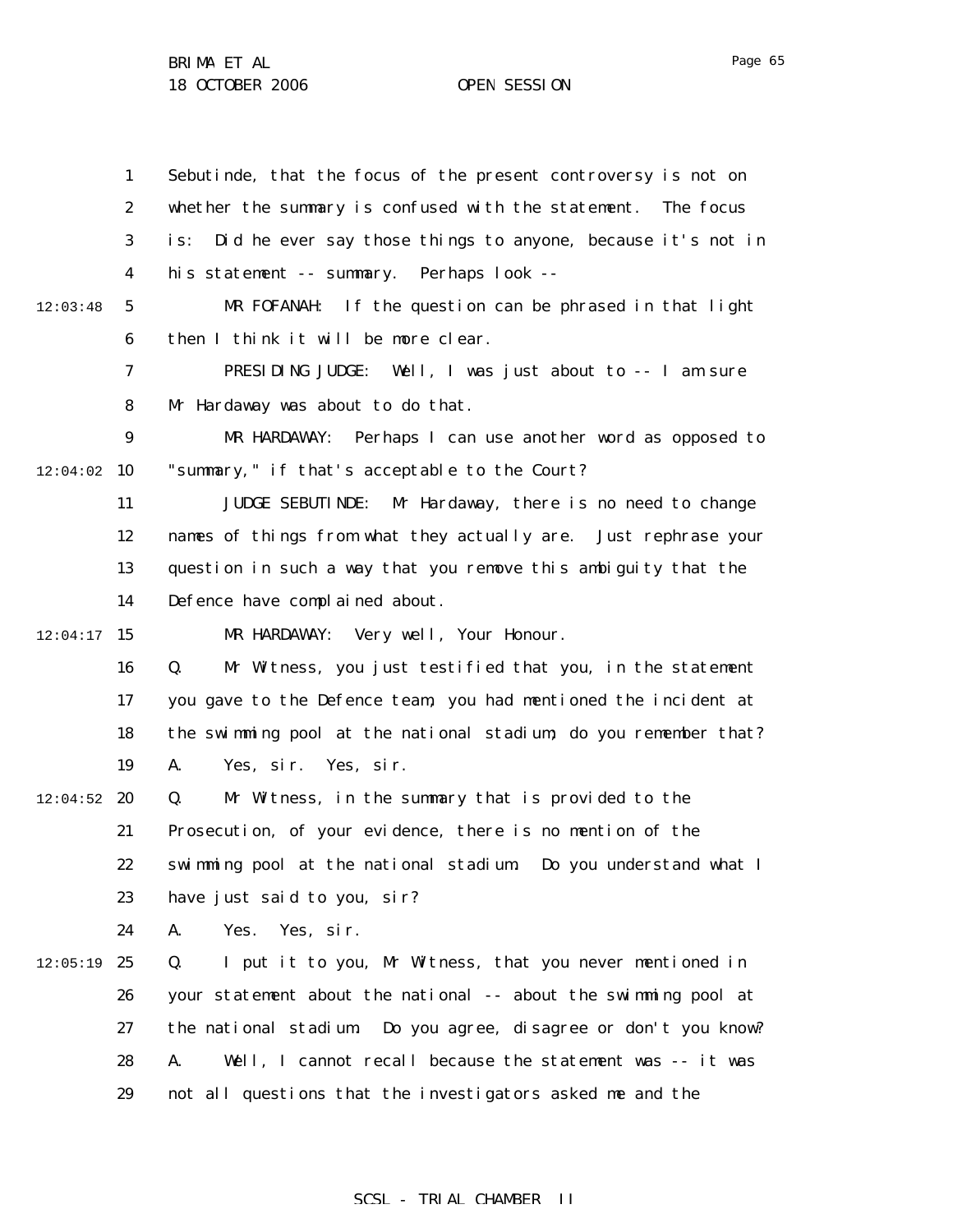|          | 1                | statements were so many and he did not ask me all sorts of         |
|----------|------------------|--------------------------------------------------------------------|
|          | $\boldsymbol{2}$ | He only asked me surface questions and what I knew<br>questions.   |
|          | 3                | was that when they asked me these questions.                       |
|          | 4                | Mr Witness, my question was in terms of my statement to<br>Q.      |
| 12:06:05 | 5                | I put it to you that you never mentioned in your statement<br>you. |
|          | 6                | to the Defence teams about the incident at the swimming pool at    |
|          | 7                | the national stadium; do you agree, disagree or don't you know?    |
|          | 8                | I cannot recall. I cannot recall.<br>A.                            |
|          | 9                | I will move on, Your Honours.<br>Q.                                |
| 12:06:33 | 10               | I cannot recall.<br>A.                                             |
|          | 11               | Actually, before I do that, I put it to you, Mr Witness,<br>Q.     |
|          | 12               | that you are lying, that you know full well, you did not give      |
|          | 13               | that -- you did not mention in your statement about the swimming   |
|          | 14               | pool at the national stadium; what is your response?               |
| 12:06:56 | 15               | Well, I am saying the truth. The Court deals with the<br>A.        |
|          | 16               | justice. I'm saying the truth. And what I saw with my eyes and     |
|          | 17               | my feet when I was on the ground.                                  |
|          | 18               | Now I will move on, Mr Witness. I want to take you now to<br>Q.    |
|          | 19               | the withdrawal from Freetown; all right?                           |
| 12:07:20 | 20               | Yes, sir.<br>A.                                                    |
|          | 21               | During your withdrawal from Freetown, did you ever cross --<br>Q.  |
|          | 22               | did you ever come across a woman named Edna?                       |
|          | 23               | I cannot recall.<br>A.                                             |
|          | 24               | During the withdrawal from Freetown, some of the troops<br>Q.      |
| 12:07:53 | 25               | went through Guard Street, didn't they?                            |
|          | 26               | I don't know about that.<br>A.                                     |
|          | 27               | I put it to you, Mr Witness, that during the withdrawal<br>Q.      |
|          | 28               | from Freetown, some of the troops did go through Guard Street; do  |
|          | 29               | you agree, disagree or don't you know?                             |

# SCSL - TRIAL CHAMBER II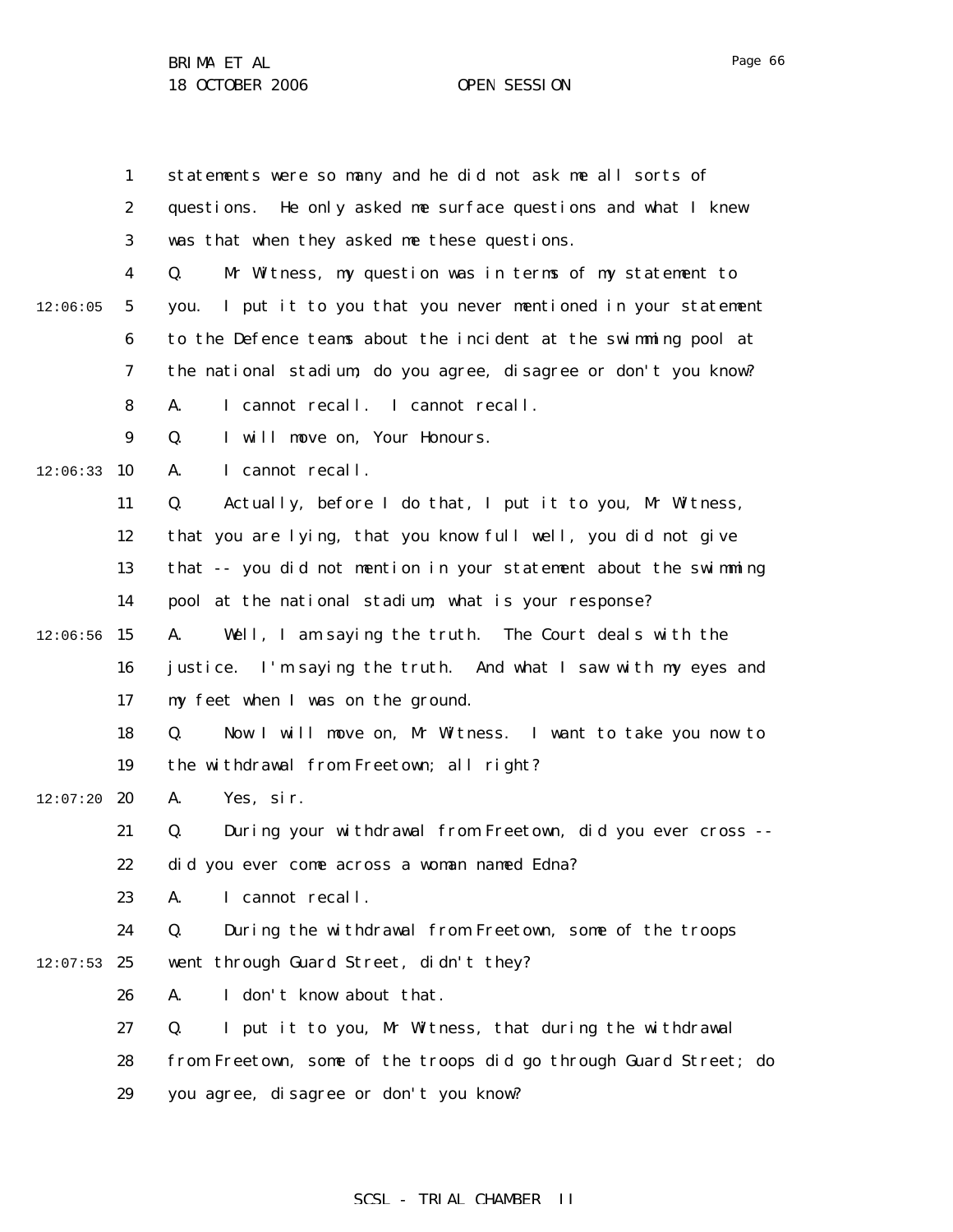1 2 3 4 5 6 7 8 9  $12:09:03$  10 11 12 13 14  $12:09:29$  15 16 17 18 19  $12:09:57$  20 21 22 23 24  $12:10:25$  25 26 27 28 29 12:08:33 A. I don't know about that. Q. Mr Witness, Captain Blood was one of the SLAs who went through Guard Street during the withdrawal from Freetown, wasn't he? A. I cannot recall. Q. Captain Blood, and his men, burnt houses and executed seven civilians while on Guard Street during the withdrawal, didn't he? A. I don't know. Q. I put it to you, sir, that during the withdrawal from Freetown, Captain Blood and his men burnt houses, and executed seven civilians while on Guard Street; do you agree, disagree or don't you know? A. I don't know. Q. During the withdrawal from Freetown, the troops went down Shell Old Road, didn't they? A. Yes. Q. And while on Shell Old Road, these retreating troops burnt down houses, didn't they? A. I don't know. Q. I put it to you, Mr Witness, that while on Shell Old Road the retreating troops from the Freetown invasion did burn houses; do you agree, disagree or don't you know? A. I don't know. Q. While on Shell Old Road the retreating troops committed abductions, didn't they? A. I'm not -- I was not aware of that. I was not aware of that. Q. Now, when you retreated you were also on Shell Old Road, weren't you?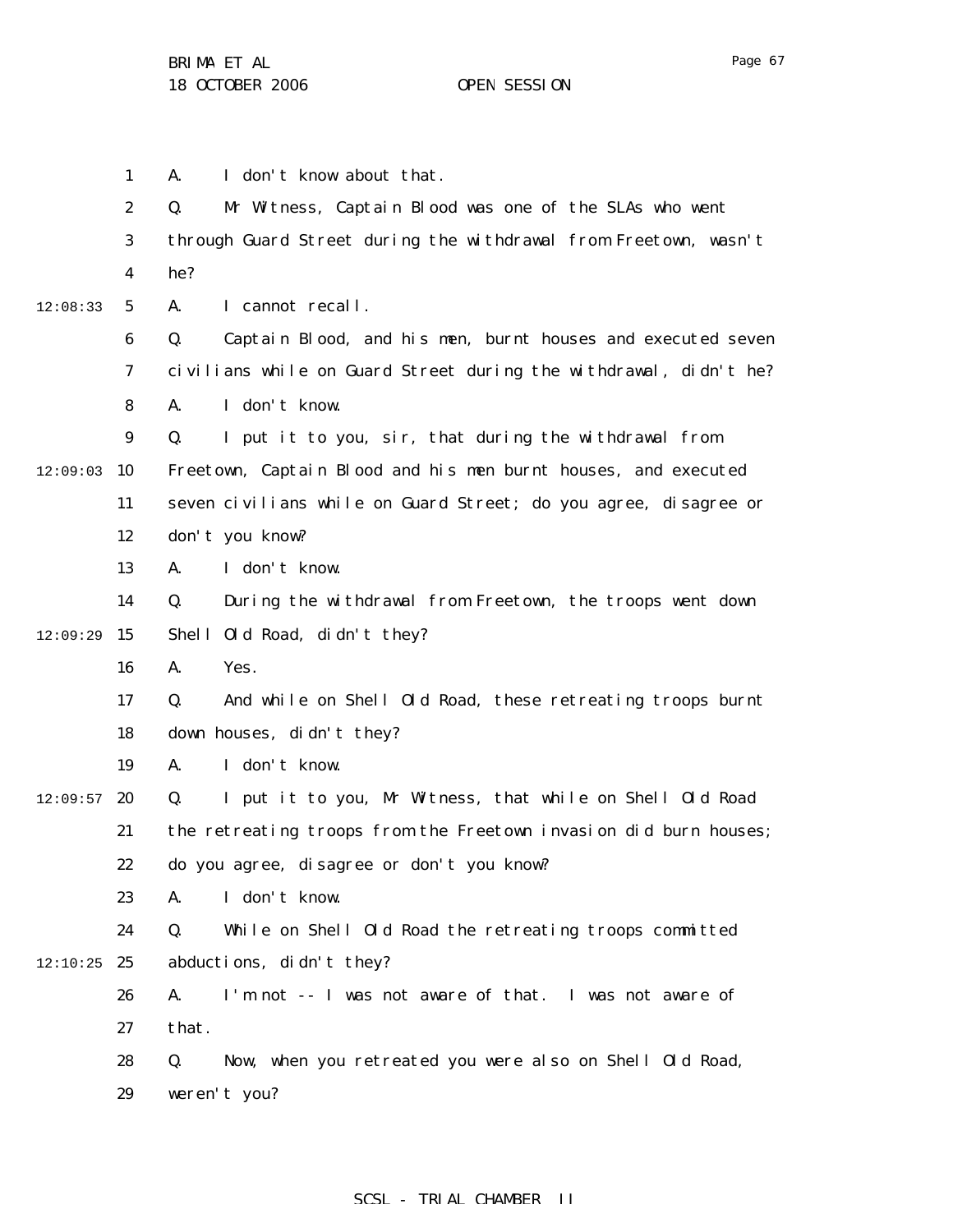1 2 3 4 5 6 7 8 9 12:11:36 10 11 12 13 14 12:11:49 15 16 17 18 19 12:12:19 **20** 21 22 23 24  $12:12:42$  25 26 27 28 29 12:11:04 A. No, sir. I was not at Shell Old Road. I was -- I was at Upgun. Q. I put it to you, Mr Witness, that while on Shell Old Road, the retreating troops committed abductions; do you agree, disagree or don't you know? A. That was not to my knowledge. I do not know. Q. While on Shell Old Road, Mr Witness, the retreating troops committed amputations, didn't they? A. I was not aware of that. I was not aware of that. I did not see that with my eyes. Q. Did you hear about it? A. No, sir. Q. Did you hear about the abductions on Shell Old Road? A. No, I did not hear about that. Q. Did you hear about the burned houses on Shell Old Road? A. Yes, I heard about that. Q. And did you hear about this through your radio communication set? A. Yes, sir. Yes, sir. And I saw again that with my eyes. Q. Thank you, Mr Witness. I put it to you that while on Shell Old Road, the retreating troops from the Freetown invasion committed amputations; do you agree, disagree or don't know? A. I disagree. Q. I put it to you, Mr Witness, that you are lying in your evidence; what is your response? A. I'm saying the truth because I was in the field. You were not in the field. You had information from some other people from the Prosecution side. See, I'm saying the truth. Q. I'll move on, Mr Witness. During the retreat from Freetown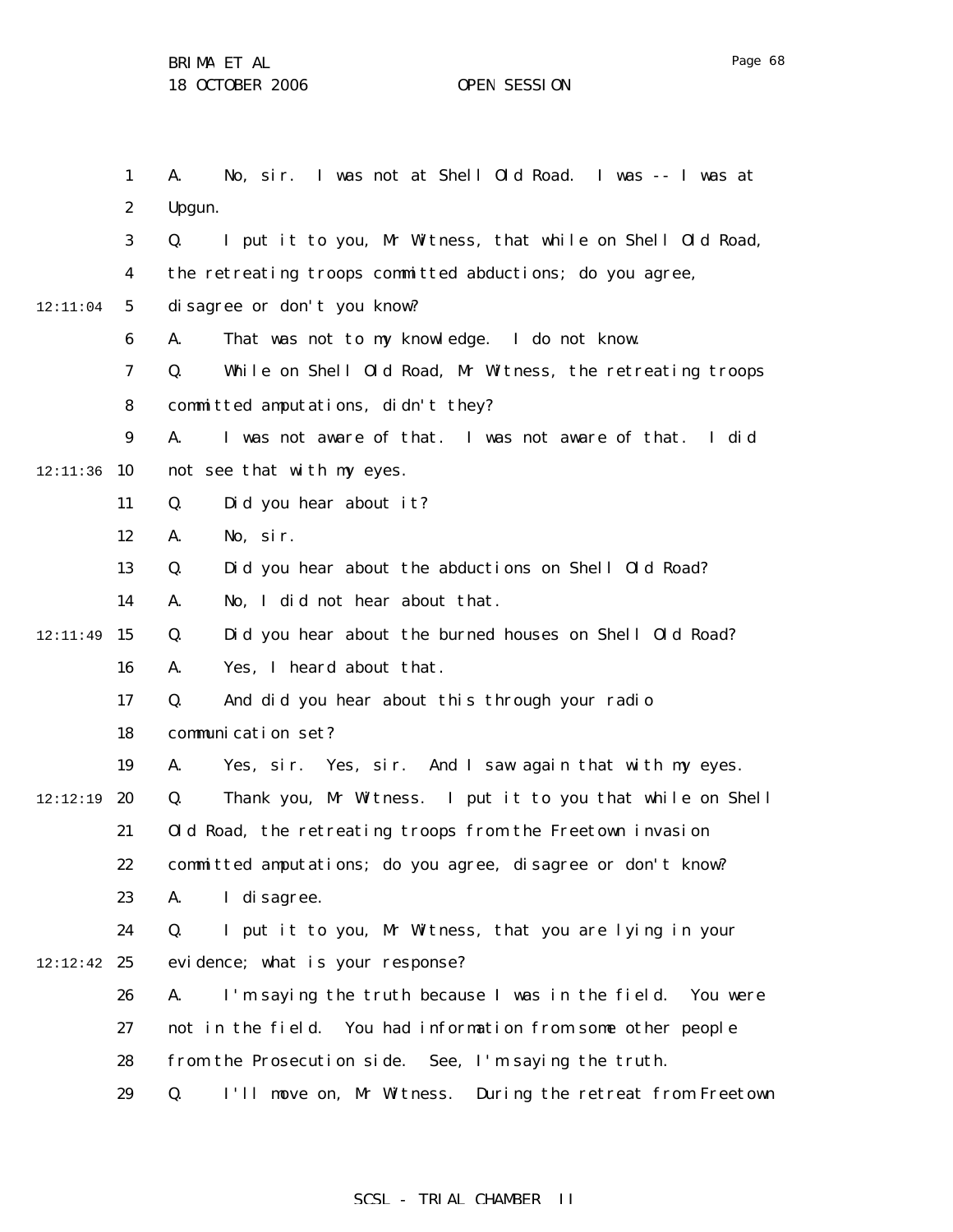1 2 3 4 5 6 7 8 9 12:13:49 10 11 12 13 14  $12:14:05$  15 16 17 18 19  $12:14:30$  20 21 22 23 24  $12:14:56$  25 26 27 28 29 12:13:24 the third accused, Santigie Borbor Kanu, alias Five-Five, along with troops, shot and killed civilians by Kissy mosque, didn't they? A. No, sir. It was not like that, sir. In fact, the man did not come to town. It was not like that. Q. Mr Witness, a simple "yes" or "no" answer. If I want an explanation I will ask you. Remember, we agreed on this in the beginning. I put it to you, Mr Witness, that, in fact, the third accused, Santigie Borbor Kanu, alias Five-Five, along with the troops shot and killed people at Kissy mosque; do you agree, disagree or don't you know? A. I disagree. Q. Once more, Mr Witness, I put it to you that you are lying in your evidence; what is your response? A. I'm saying the truth. Even God knows that I am saying the truth; God. Q. Mr Witness, during the retreat from Freetown, the troops went through Calaba Town, didn't they? A. I was not aware of that. Q. I put it to you, Mr Witness, that during the retreat from Freetown, the troops went through Calaba Town; do you agree, disagree or don't you know? A. Well, I don't know about that. Q. The third accused, Santigie Borbor Kanu, alias Five-Five, ordered the retreating troops to burn Calaba Town, didn't he? A. That's not to my knowledge. I don't know about that. Q. Did you ever hear later on that Calaba Town was burnt during the withdrawal from Freetown? A. Yes, I heard information.

Page 69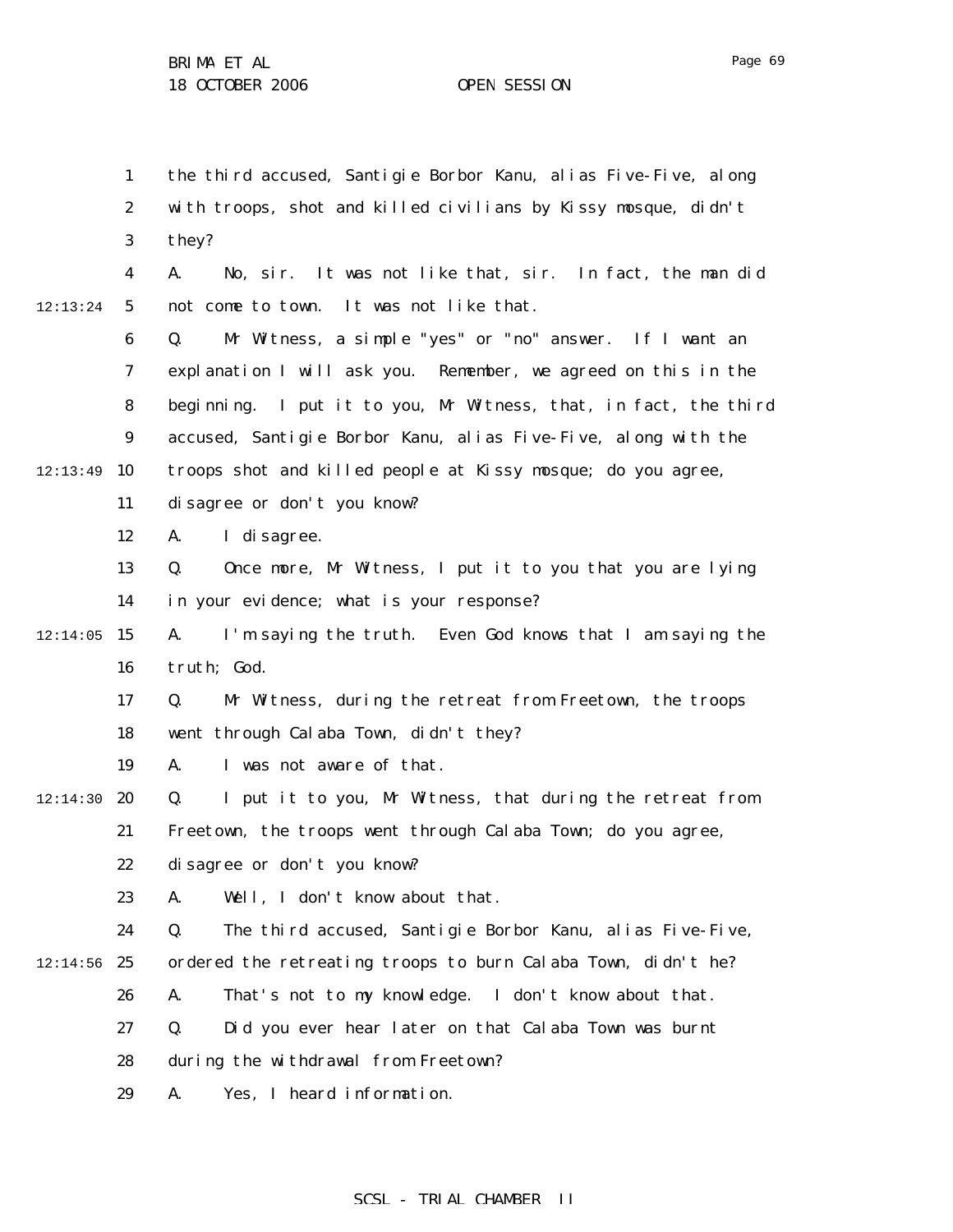1 2 3 4 5 6 7 8 9  $12:16:00$  10 11 12 13 14  $12:16:27$  15 16 17 18 19  $12:16:49$  20 21 22 23 24  $12:17:07$  25 26 27 28 29 12:15:40 Q. And you heard it over the military communication set; is that correct? A. Yes, sir. Q. I put it to you, Mr Witness, that it was the third accused, Santigie Borbor Kanu, also known as Five-Five, that ordered the burning of Calaba Town; do you agree, disagree or don't you know? A. I disagree. Q. I put it to you, Mr Witness, that once more you are lying in your evidence; how do you respond? A. I'm saying the truth. I came here to say the truth and I'm saying the truth. Q. During the withdrawal from Freetown, Mr Witness, on your march to Waterloo, the third accused, Santigie Borbor Kanu, ordered a baby buried alive because it was crying, didn't he? A. No, sir. Q. I put it to you, Mr Witness, but before I do that, did you ever hear of a baby, later on, of a baby being buried alive on the march to Waterloo because it was crying? Did you ever hear about that? A. No, sir. Q. I put it to you, Mr Witness, that it was the third accused, Santigie Borbor Kanu, who ordered a baby buried alive on the way to Waterloo because it was crying; do you agree, disagree or don't you know? A. I disagree. Q. Once more, Mr Witness, I put it to you that you are lying in your evidence; what is your response? A. I'm saying the truth. Q. On the way to Waterloo, Mr Witness, the troops killed and

## SCSL - TRIAL CHAMBER II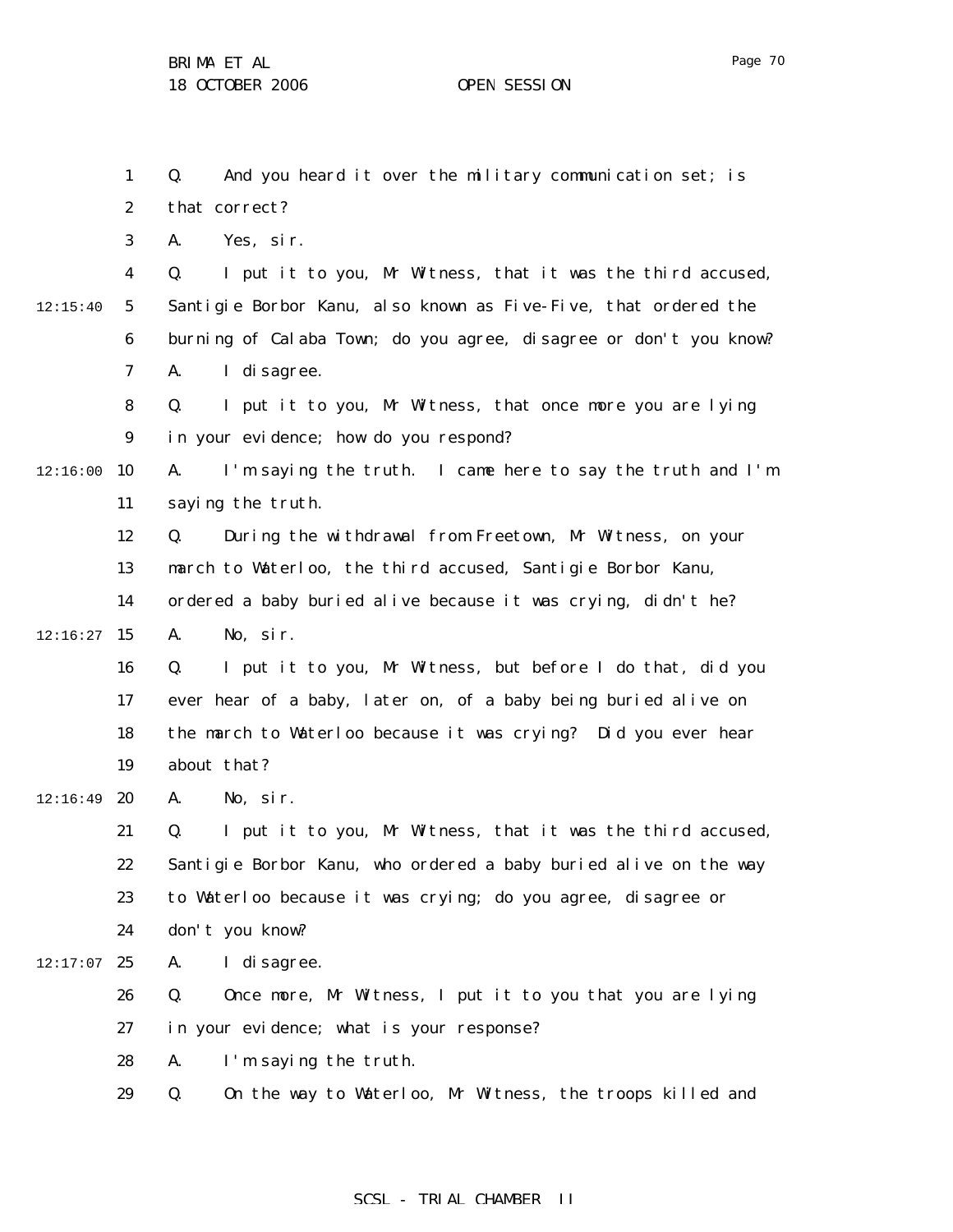|          | $\mathbf{1}$     | mutilated people, didn't they?                                    |
|----------|------------------|-------------------------------------------------------------------|
|          | $\boldsymbol{2}$ | That's not to my knowledge, no, sir.<br>A.                        |
|          | 3                | I put it to you, sir, that on the way to Waterloo, during<br>Q.   |
|          | 4                | the retreat from Freetown, the troops killed and mutilated        |
| 12:17:49 | $\mathbf 5$      | people; do you agree, disagree or don't you know?                 |
|          | 6                | I di sagree. I di sagree.<br>A.                                   |
|          | 7                | Q.<br>Once more, Mr Witness, I put it to you that you are lying   |
|          | 8                | in your evidence; what is your response?                          |
|          | $\boldsymbol{9}$ | I'm saying the truth.<br>A.                                       |
| 12:18:13 | 10               | On the way to Waterloo, after leaving Freetown, the troops<br>Q.  |
|          | 11               | burned houses, didn't they?                                       |
|          | 12               | No, sir.<br>A.                                                    |
|          | 13               | I put it to you that the troops did burn houses on the way<br>Q.  |
|          | 14               | to Waterloo; do you agree, disagree or don't you know?            |
| 12:18:39 | 15               | I di sagree.<br>A.                                                |
|          | 16               | Once more, Mr Witness, I put it to you that you are lying<br>Q.   |
|          | 17               | in your evidence before this Court; how do you respond?           |
|          | 18               | Well, I am saying the truth. God knows that I am saying<br>A.     |
|          | 19               | the truth and I've come to say, save lives and property. I'm      |
| 12:19:03 | 20               | saying the truth. See, I was in the field. You were not there.    |
|          | 21               | You only heard information. See, I was on the ground at the       |
|          | 22               | battlefield, at the front. I'm saying the truth, sir.             |
|          | 23               | I'll move on, Mr Witness.<br>Now you had ultimately stopped<br>Q. |
|          | 24               | at Waterloo with the withdrawing troops from Freetown, didn't     |
| 12:19:26 | 25               | you?                                                              |
|          | 26               | No, sir; we stopped at Benguema. It was not at Waterloo.<br>A.    |
|          | 27               | At any point did you stop at Waterloo during your<br>Q.           |
|          | 28               | withdrawal from Freetown?                                         |
|          | 29               | Yes, sir.<br>A.                                                   |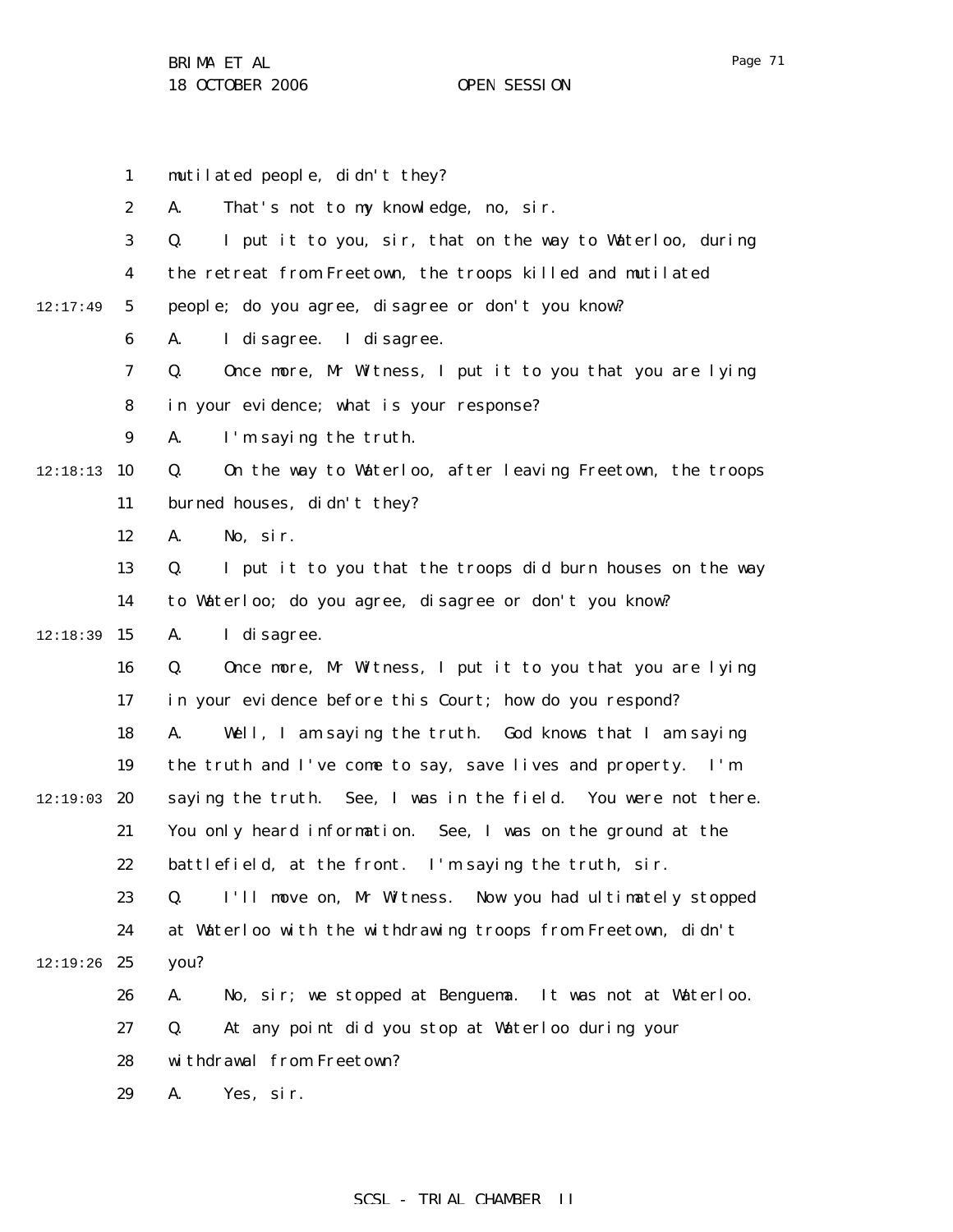1 2 3 4 5 6 7 8 9  $12:20:30$  10 11 12 13 14  $12:21:02$  15 16 17 18 19 12:21:28 **20** 21 22 23 24  $12:21:52$  25 26 27 28 29 12:20:06 Q. And during the time that you had stopped at Waterloo the troops burnt houses at Waterloo, didn't they? A. I was not aware of that. Q. And you were at Waterloo at this time; is that correct? A. I was at Benguema. Benguema Barracks. Q. Did you come to hear later on that the troops withdrawing from Freetown had burnt houses at Waterloo? A. No, sir. Q. I put it to you, Mr Witness, that in fact withdrawing troops from Freetown burnt houses in Waterloo; do you agree, disagree or don't you know? A. I don't know. Q. Now, you had testified that it was a big lie that the third accused, Santigie Borbor Kanu, alias Five-Five, raped a lady in Sumbuya; did you say that? A. No, sir. Q. I will move on. You've also given evidence before this Court that you -- that during the withdrawal from Freetown that you avoided Mamamah because of an ECOMOG force there; is that correct? A. Repeat that, sir. Repeat that, sir. Q. You had testified earlier that during the withdrawal from Freetown you had avoided Mamamah because of an ECOMOG force that was there at the time; is that correct? A. Yes, sir. Yes, sir. Q. I put it to you, Mr Witness, that, in fact, you did attack Mamamah on the orders of the second accused, Ibrahim Bazzy Kamara, and that 15 people were chopped to death and the town burnt; do you agree, disagree or don't you know?

SCSL - TRIAL CHAMBER II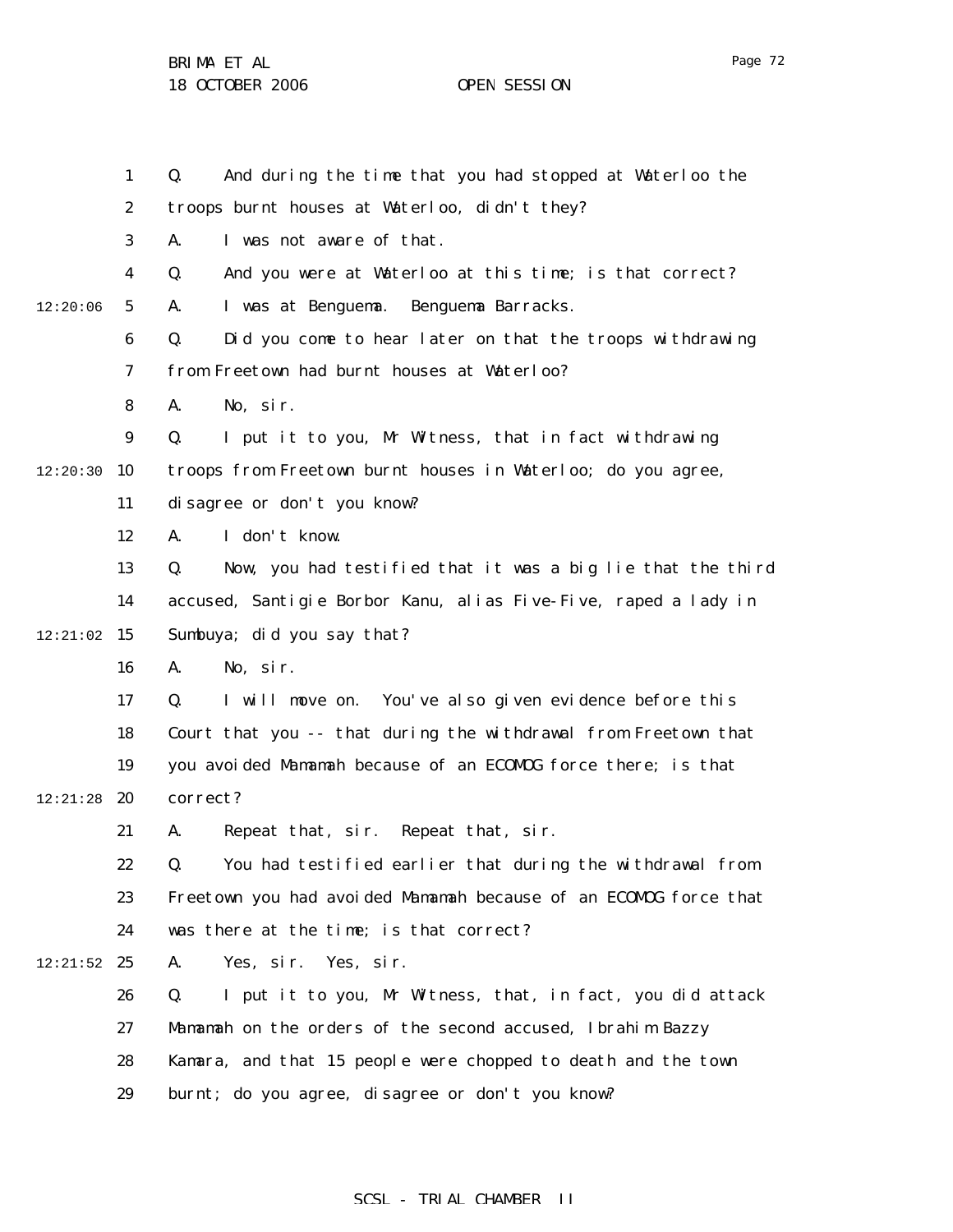1

Page 73

2 3 4 5 6 7 8 9  $12:23:07$  10 11 12 13 14  $12:23:30$  15 16 17 18 19  $12:23:55$  20 21 22 23 24 12:24:24 25 26 27 28 29 12:22:38 A. I disagree. Q. Again, Mr Witness, I put it to you that you are lying in your evidence before this Court; how do you respond? A. I'm saying the truth. I'm saying the truth. Q. You had also testified that it was a big lie that a Kamajor was cooked and given to civilians to eat; did you say that? A. No, sir. Q. I will move on. Overall, during your withdrawal from Freetown you and the troops abducted people, didn't you? A. No, sir. Q. I put it to you that during the withdrawal from Freetown, after the 1999 invasion, you and your fellow soldiers abducted civilians; do you agree, disagree or don't you know? A. Well, that's not to my knowledge. Q. So what's the answer, Mr Witness. Do you agree, disagree or you don't know? A. I want you to repeat the question; the question. Q. I'm putting it to you, Mr Witness, that after the 1999 invasion of Freetown, during the withdrawal, you and your fellow troops abducted civilians; do you agree, disagree or don't know? A. I disagree. I disagree. Q. Again, Mr Witness, I submit that you are lying in your evidence before this Court; what is your response? A. I'm saying the truth. Q. During the withdrawal from Freetown you and your troops used child soldiers, didn't you? A. No, sir. Q. I put it to you, Mr Witness, that during the withdrawal from Freetown you and your fellow soldiers did use child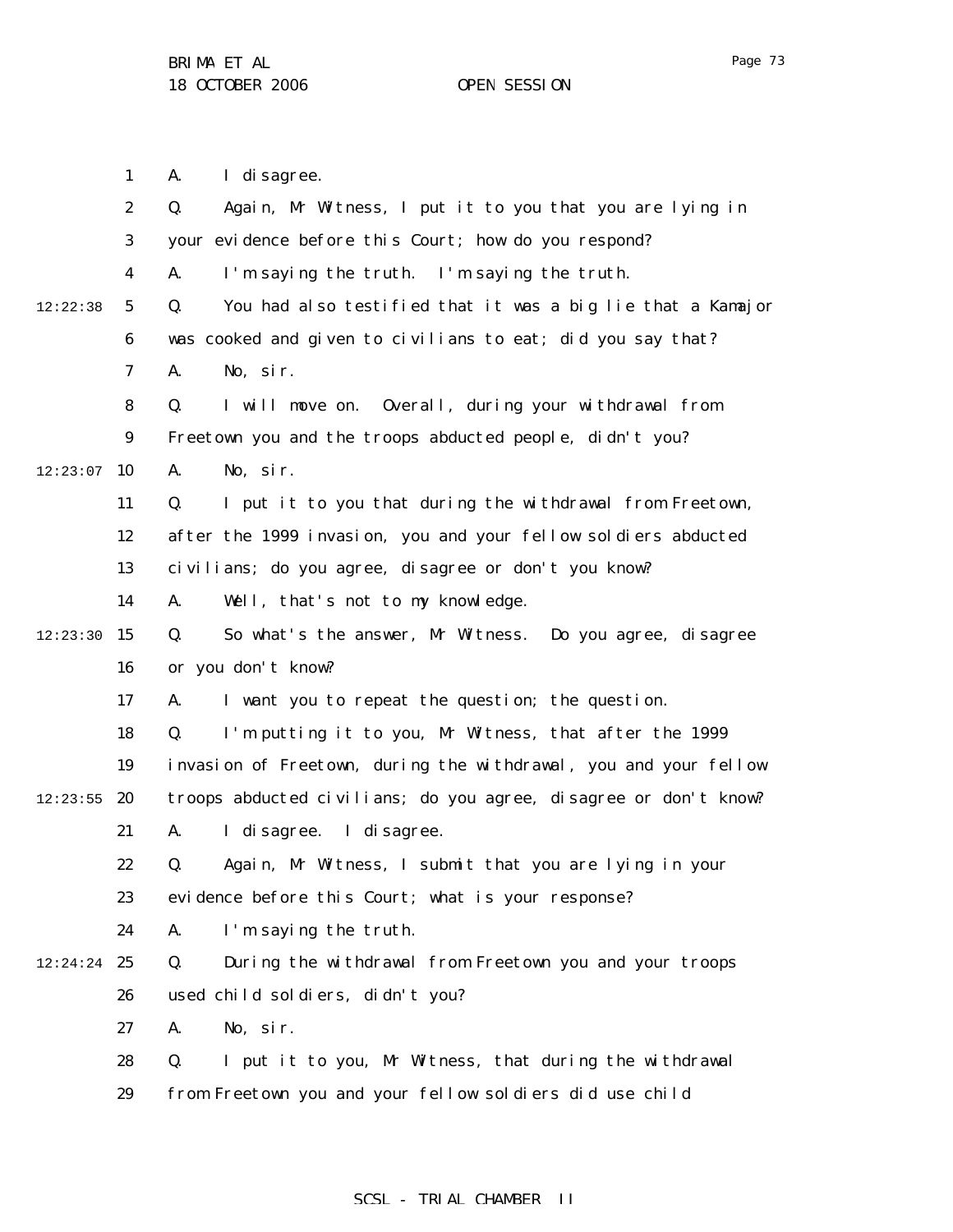|          | $\mathbf{1}$     | soldiers; do you agree, disagree or don't you know?              |
|----------|------------------|------------------------------------------------------------------|
|          | $\boldsymbol{2}$ | I di sagree.<br>A.                                               |
|          | 3                | Q.<br>Once more, Mr Witness, I put it to you that you are lying; |
|          | $\boldsymbol{4}$ | what is your response?                                           |
| 12:24:56 | $\mathbf{5}$     | I'm saying the truth. I'm saying the truth.<br>A.                |
|          | 6                | During the withdrawal from Freetown you and the troops<br>Q.     |
|          | 7                | abducted women and forced them to be bush wives, didn't you?     |
|          | 8                | No, sir.<br>A.                                                   |
|          | $\boldsymbol{9}$ | Q.<br>I put it to you, Mr Witness, that during the withdrawal    |
| 12:25:20 | 10               | from Freetown, after the 1999 invasion, that you and your fellow |
|          | 11               | troops abducted women and forced them to be bush wives; do you   |
|          | 12               | agree, disagree or don't know?                                   |
|          | 13               | I di sagree.<br>A.                                               |
|          | 14               | Mr Witness, I put it to you that you are lying before this<br>Q. |
| 12:25:42 | 15               | Court; what is your response?                                    |
|          | 16               | I'm saying the truth.<br>A.                                      |
|          | 17               | Q.<br>I now want to move over to the West Side, Mr Witness; is   |
|          | 18               | that all right? I want to talk about your evidence then?         |
|          | 19               | Yes.<br>A.                                                       |
| 12:25:59 | 20               | Now, you had stated that you know Alimamy Bobson Yapo<br>Q.      |
|          | 21               | Sesay; is that correct?                                          |
|          | 22               | Yes, sir.<br>A.                                                  |
|          | 23               | And you also testified that he was your second in command,<br>Q. |
|          | 24               | wasn't he?                                                       |
| 12:26:13 | 25               | Yes, sir.<br>A.                                                  |
|          | 26               | Q.<br>And he was with you during the withdrawal from Freetown,   |
|          | 27               | wasn't he?                                                       |
|          | 28               | A.<br>Yes, sir.                                                  |
|          | 29               | And when you ultimately arrived at West Side he was there<br>Q.  |
|          |                  |                                                                  |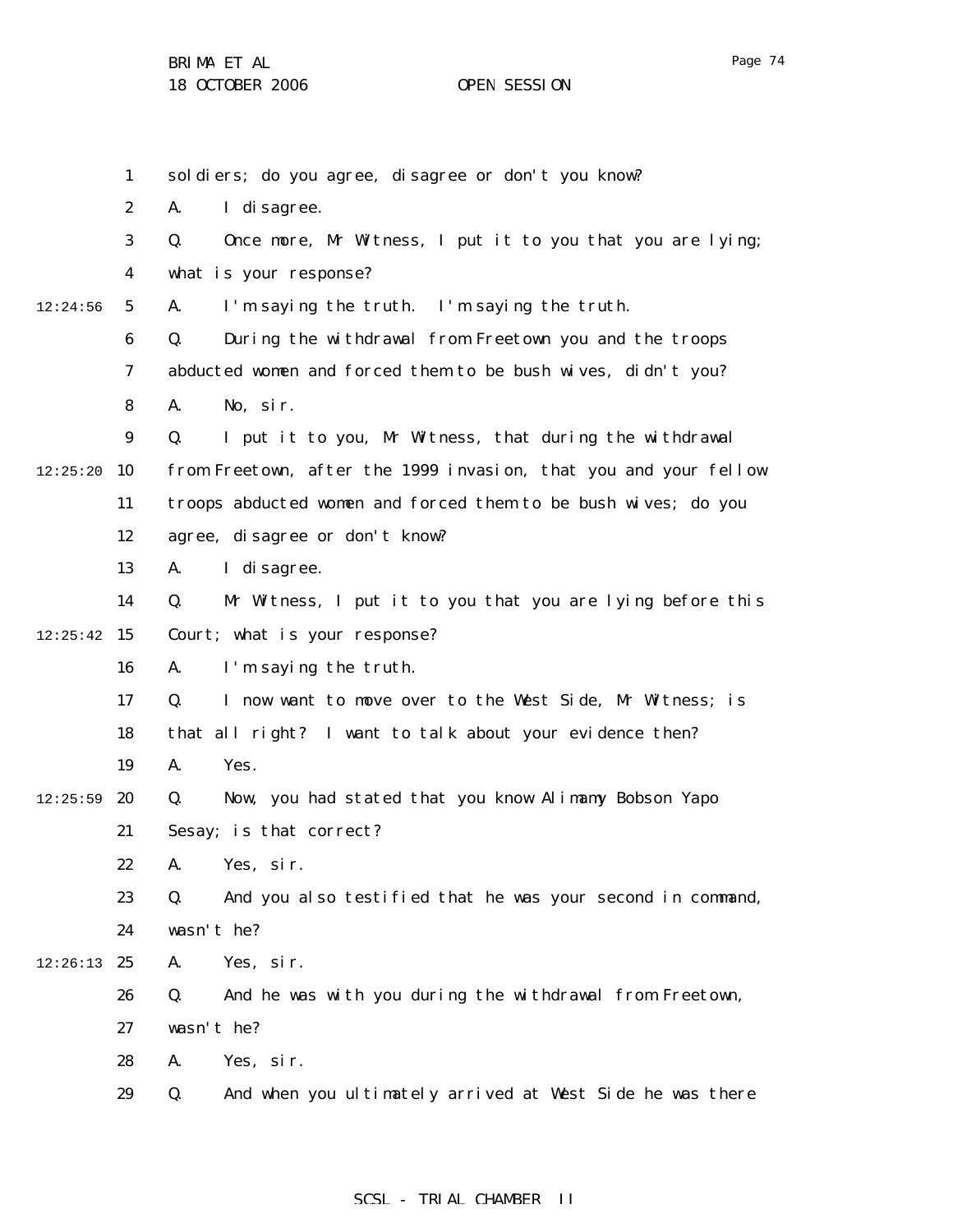1 2 3 4 5 6 7 8 9  $12:27:22$  10 11 12 13 14  $12:27:49$  15 16 17 18 19  $12:28:05$  20 21 22 23 24 12:28:31 25 26 27 28 29 12:26:50 as well, wasn't he? A. Yes, sir. Yes, sir. Q. As a matter of fact, from West Side he went to Liberia as part of a delegation to meet with Johnny Paul Koroma, didn't he? A. Yes, sir. Q. Was there a person at West Side known as Screw Face? A. Yes. Q. Who was Screw Face, Mr Witness? A. It's I, the witness; that is my other name. I, Mr Witness. Q. Now, who was the overall commander at West Side? A. Well, it was Junior Lion. Q. I put it to you, Mr Witness, that it was the second accused, Ibrahim Bazzy Kamara, who was the overall commander at West Side; do you agree, disagree or don't know? A. I disagree. Q. I put it to you, Mr Witness, that you are lying; what is your response? A. I'm saying the truth. Q. I'll move on, Mr Witness. I want to now direct your attention to the time that you were in Pademba Road Prison; okay? A. Yes. Q. Now, you stated that you saw Alimamy Bobson Yapo Sesay in Pademba Road Prison in 2002; is that correct? A. 2002? It wasn't 2002. It was 2000. The year 2000. That was the time that he went there. I went there in 2002. Q. I'm not asking when you went there, Mr Witness. I'm asking when you saw him in prison it was in 2002; is that correct? A. Yes, sir. Q. Now, you had also testified that you were this prison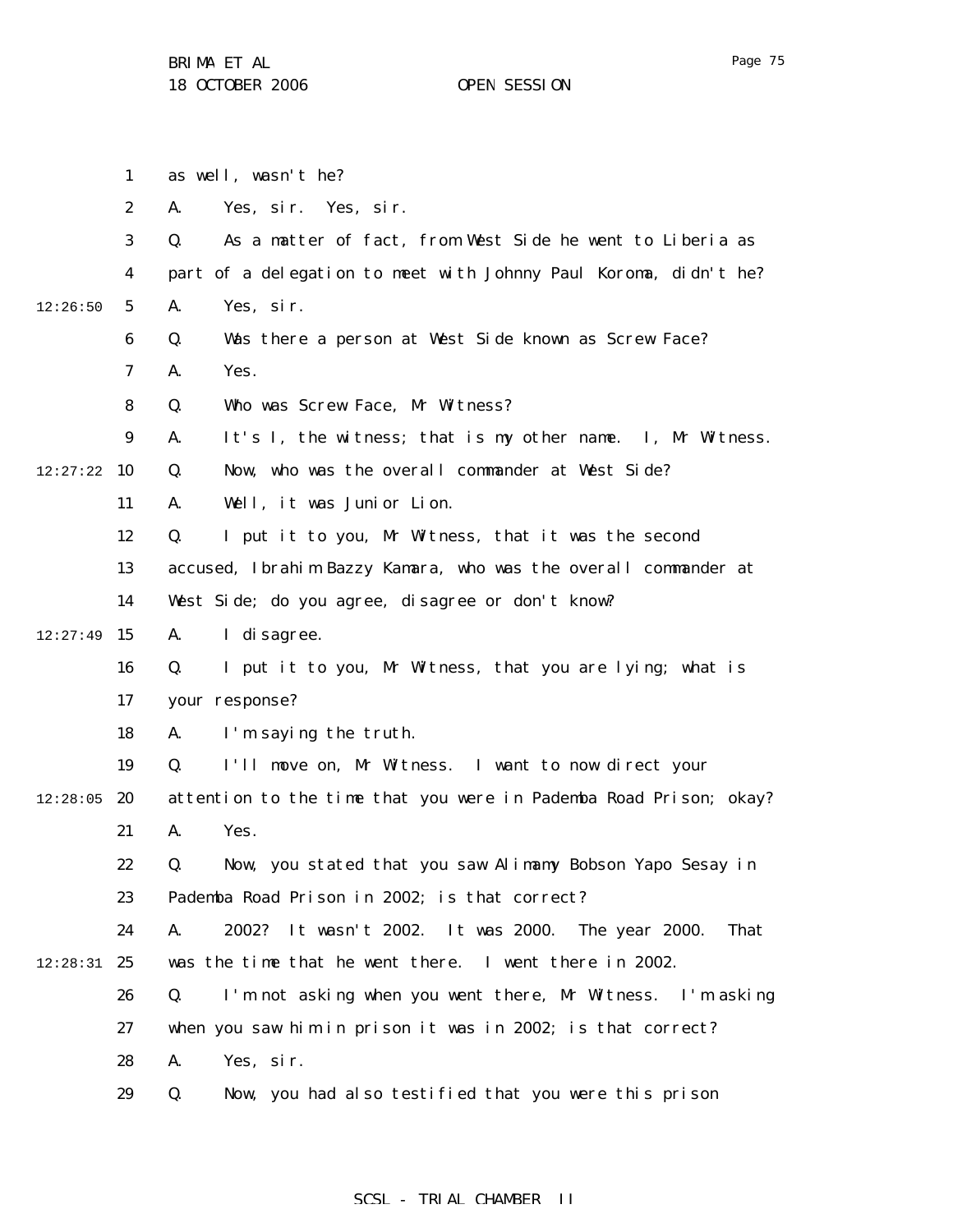1 2 3 4 5 6 7 8 9  $12:29:31$  10 11 12 13 14  $12:29:44$  15 16 17 18 19  $12:30:21$  20 21 22 23 24  $12:30:50$  25 26 27 28 29 12:29:05 because they wanted to put you in the RUF or the West Side but they were unable to; is that correct? A. Yes, sir. Q. What exactly were you charged with to be put in Pademba Road Prison in 2002? A. Well, it was an allegation. They charged me with conspiracy, conspiracy. That was the charge that they gave me. That was why I was kept at Pademba Road. They said I conspired to aggravate; that was the allegation. That was why I was put at Pademba Road. Q. To aggravate what, sir? A. Well, they knew. Q. Were you ever charged with assault for occasioning actual bodily harm? A. No. I was charged with assault. Q. You were charged with assault? A. Yes, and -- and aggravation with conspiracy. MR HARDAWAY: Thank you, Mr Witness. With the Court's indulgence for one moment, please. I thank the Court. Q. Now, Mr Witness, you had testified that the prisoners who received favourable treatment were taken out of the prison for several hours a day; is that correct? A. Yes, sir. Q. When did you first see these prisoners receiving special treatment? What year? A. Well, it was around the year 2003. Q. Do you recall what month in 2003? A. I can't recall the right month. Q. Do you recall if it was in the rainy season or the dry

#### SCSL - TRIAL CHAMBER II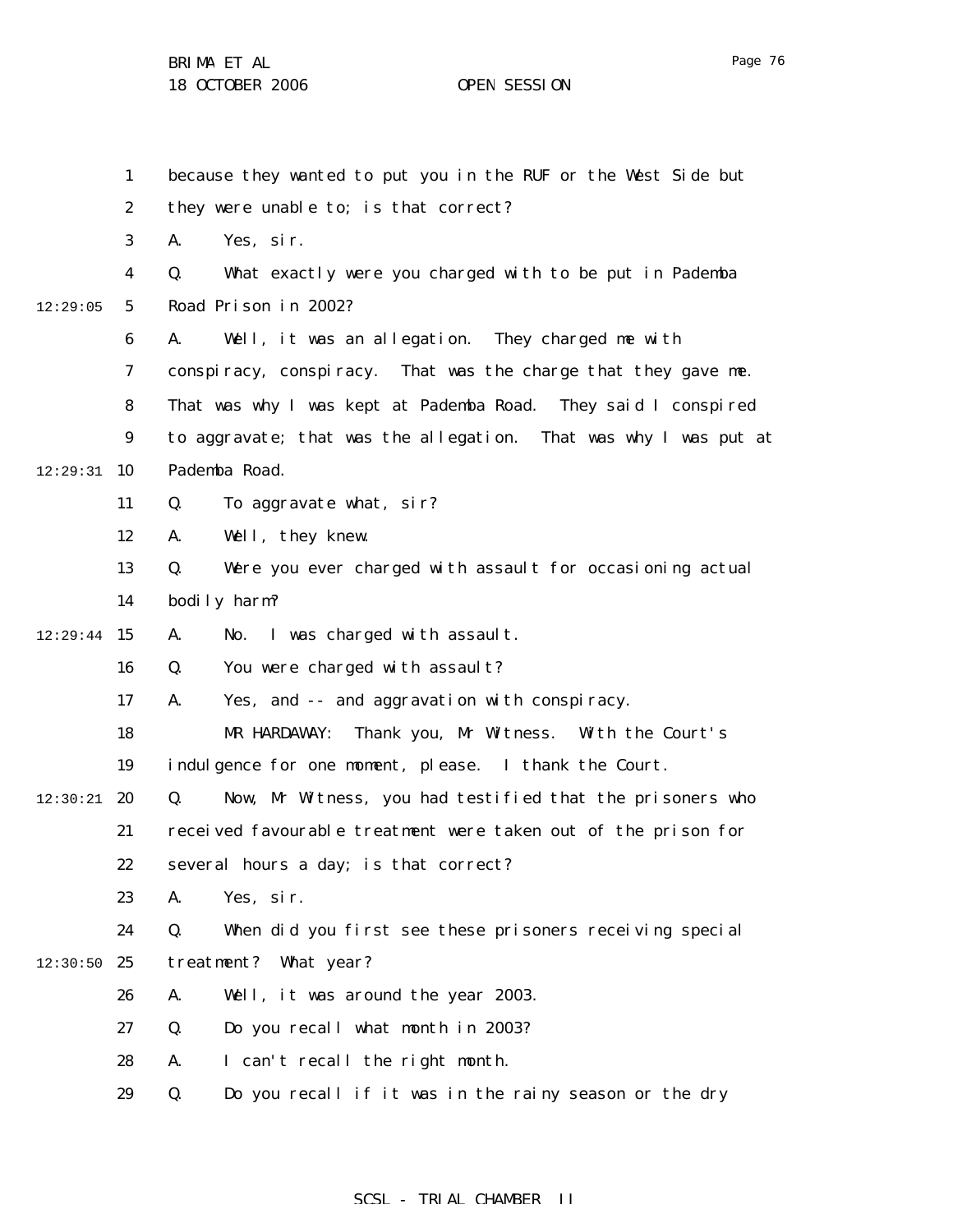1

season?

|          | $\boldsymbol{2}$ | Well, I cannot recall the dry season, but it was in 2003.<br>A.   |
|----------|------------------|-------------------------------------------------------------------|
|          | 3                | Q.<br>And you had also testified that you saw these prisoners     |
|          | 4                | being taken out by men wearing plain clothes; is that correct?    |
| 12:31:37 | $5\phantom{.0}$  | Yes, sir.<br>A.                                                   |
|          | 6                | Were these men black or white?<br>Q.                              |
|          | 7                | Well, they were mixed.<br>A.                                      |
|          | 8                | So they would be both black, and sometimes black, sometimes<br>Q. |
|          | 9                | white and sometimes both?                                         |
| 12:32:00 | 10               | Majority were black.<br>Majority were black. There was only<br>A. |
|          | 11               | one white man among them.                                         |
|          | 12               | Q.<br>Thank you, Mr Witness. Did you ever learn where these       |
|          | 13               | plain clothes men came from?                                      |
|          | 14               | I knew where they came from<br>A.<br>Well, yes.                   |
| 12:32:24 | -15              | Where did they come from?<br>Q.                                   |
|          | 16               | They came from town. They came from town.<br>A.                   |
|          | 17               | Do you know what organisation they came from?<br>Q.               |
|          | 18               | From the Special Court of -- for Sierra Leone.<br>A.              |
|          | 19               | Q.<br>Now, you had testified that the prisoners who received      |
| 12:32:46 | 20               | special treatment were to be used against the three accused; is   |
|          | 21               | that correct?                                                     |
|          | 22               | Yes, sir.<br>A.                                                   |
|          | 23               | And you had spoken to Ayo Cole, aka Six Fingers, while in<br>Q.   |
|          | 24               | prison concerning this; is that correct?                          |
| 12:33:06 | 25               | Yes, sir.<br>A.                                                   |
|          | 26               | Q.<br>And he told you how he had been briefed about the three     |
|          | 27               | accused; is that also correct?                                    |
|          | 28               | Yes, sir.<br>A.                                                   |
|          | 29               | Q.<br>Did he ever tell you who the men were that came and took    |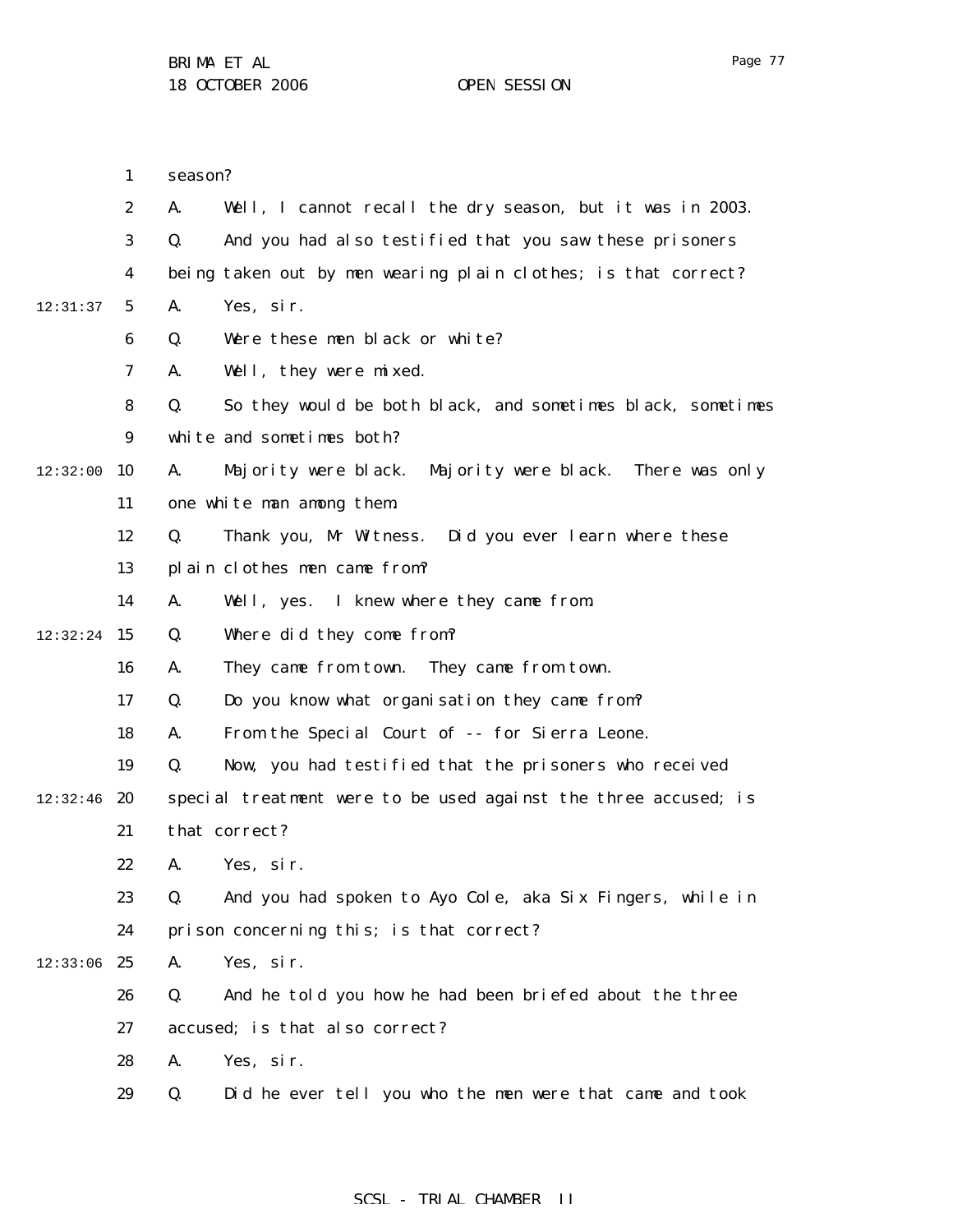|          | $\mathbf{1}$     | him away and brought him provisions?                              |
|----------|------------------|-------------------------------------------------------------------|
|          | $\boldsymbol{2}$ | Yes.<br>A.                                                        |
|          | 3                | And what did he say?<br>Q.                                        |
|          | 4                | He said they were people from the Special Court. CIDs and<br>A.   |
| 12:33:43 | 5                | the workers at the Special Court, they were the ones that what    |
|          | 6                | take them and bring them to Special Court and gave them a         |
|          | 7                | ideology what to talk about the three clients, see, when they     |
|          | 8                | were in detention.                                                |
|          | $\boldsymbol{9}$ | Now, did he ever give you any names of any of the people he<br>Q. |
| 12:34:01 | 10               | talked to at the Special Court?                                   |
|          | 11               | No, he did not give me their names.<br>A.                         |
|          | 12               | Did you ask?<br>Q.                                                |
|          | 13               | Yes.<br>A.                                                        |
|          | 14               | And how did he respond?<br>Q.                                     |
| 12:34:13 | 15               | He kept it to himself. He did not show me the paper.<br>A.<br>He  |
|          | 16               | only told me what happened. He did not call the names of the      |
|          | 17               | people.                                                           |
|          | 18               | And he showed you the provisions he got as well; right?<br>Q.     |
|          | 19               | Yes.<br>A.                                                        |
| 12:34:33 | 20               | But he wouldn't tell you the names of the people he spoke<br>Q.   |
|          | 21               | with?                                                             |
|          | 22               | A. Not at all.                                                    |
|          | 23               | Now, he also told you that he would be freed from prison<br>Q.    |
|          | 24               | and that when he is free they would use him against the three     |
| 12:34:53 | 25               | accused; is that correct?                                         |
|          | 26               | Yes, sir.<br>A.                                                   |
|          | 27               | Now, you also talked to Ranger while you were in prison,<br>Q.    |
|          | 28               | di dn't you?                                                      |
|          | 29               | A.<br>Yes, sir.                                                   |
|          |                  |                                                                   |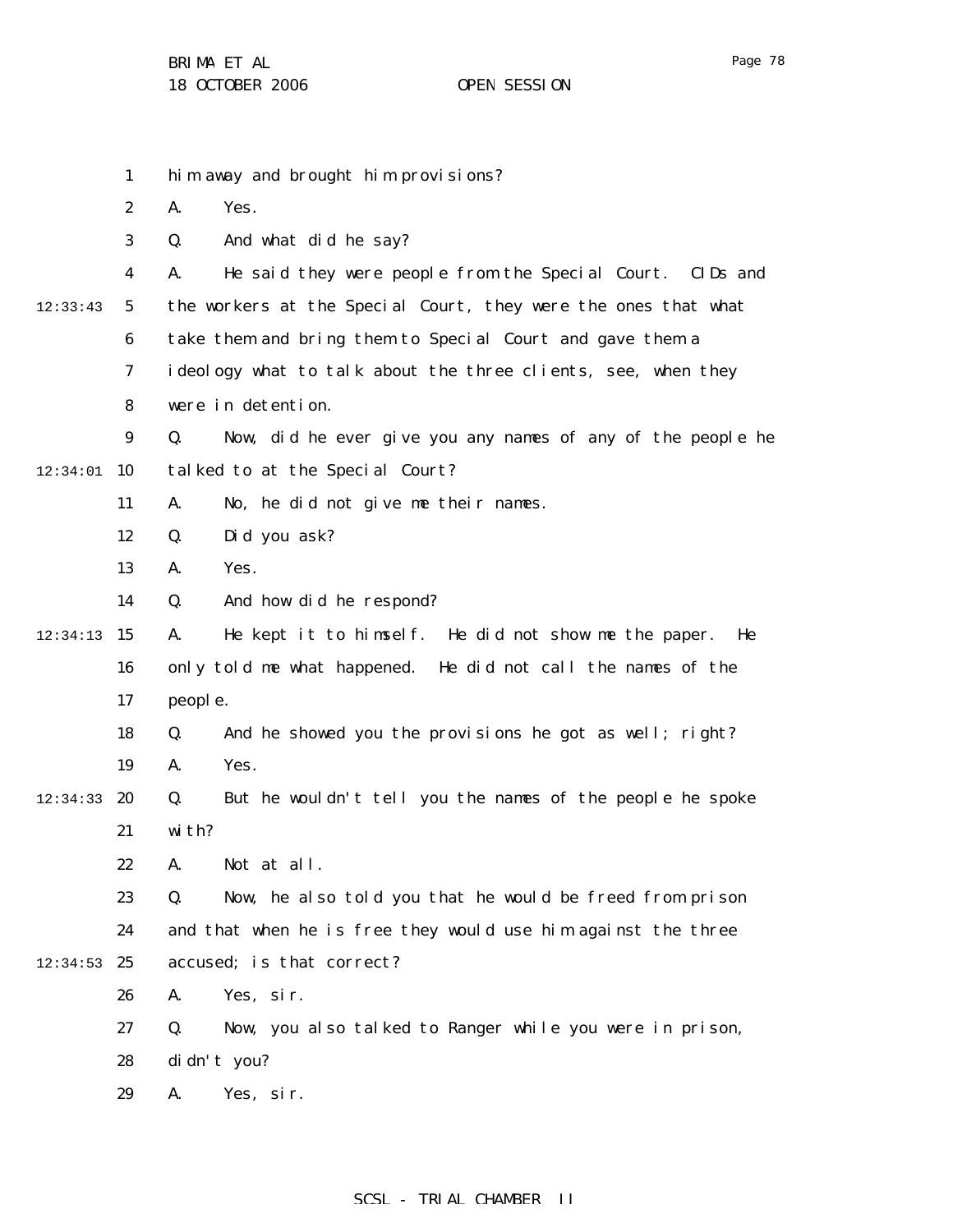1

Q. And did he ever tell you the men -- who the men were that

Page 79

2 3 4 5 6 7 8 9  $12:35:46$  10 11 12 13 14  $12:36:00$  15 16 17 18 19  $12:36:21$  20 21 22 23 24  $12:36:43$  25 12:35:21 came and took him away and brought him provisions? A. Yes, sir. Q. What did he say? A. He said they were people from the Special Court. They were the ones that met them at the maximum prison, talked to him, say how to come and defend, how to come and jail these people. He said because -- they said that they would be freed and that if they are free they would come and prosecute these people and that they would be sent to America with their families all. Q. Now, he also mentioned to you about the Special Court programme, didn't he? A. Yes, sir. Q. And what specifically did he say about the Special Court programme? A. Well, what he said about the Special Court programme, he said, now, that they will be taken from the jail and be brought to Special Court, here, and they would eat good food and they had planned to release them and to come and prosecute these people and, after that, the Special Court would send them to America with their families all. Q. Thank you, Mr Witness. Now, you had testified that you also were contacted by the people who had spoken to Ayo Cole and Ranger; is that correct? A. Repeat that, sir.

26 27 28 Q. You had earlier testified that you were also contacted by the same people that had spoken to Ayo Cole and Ranger, didn't you?

29 A. Yes, they called me.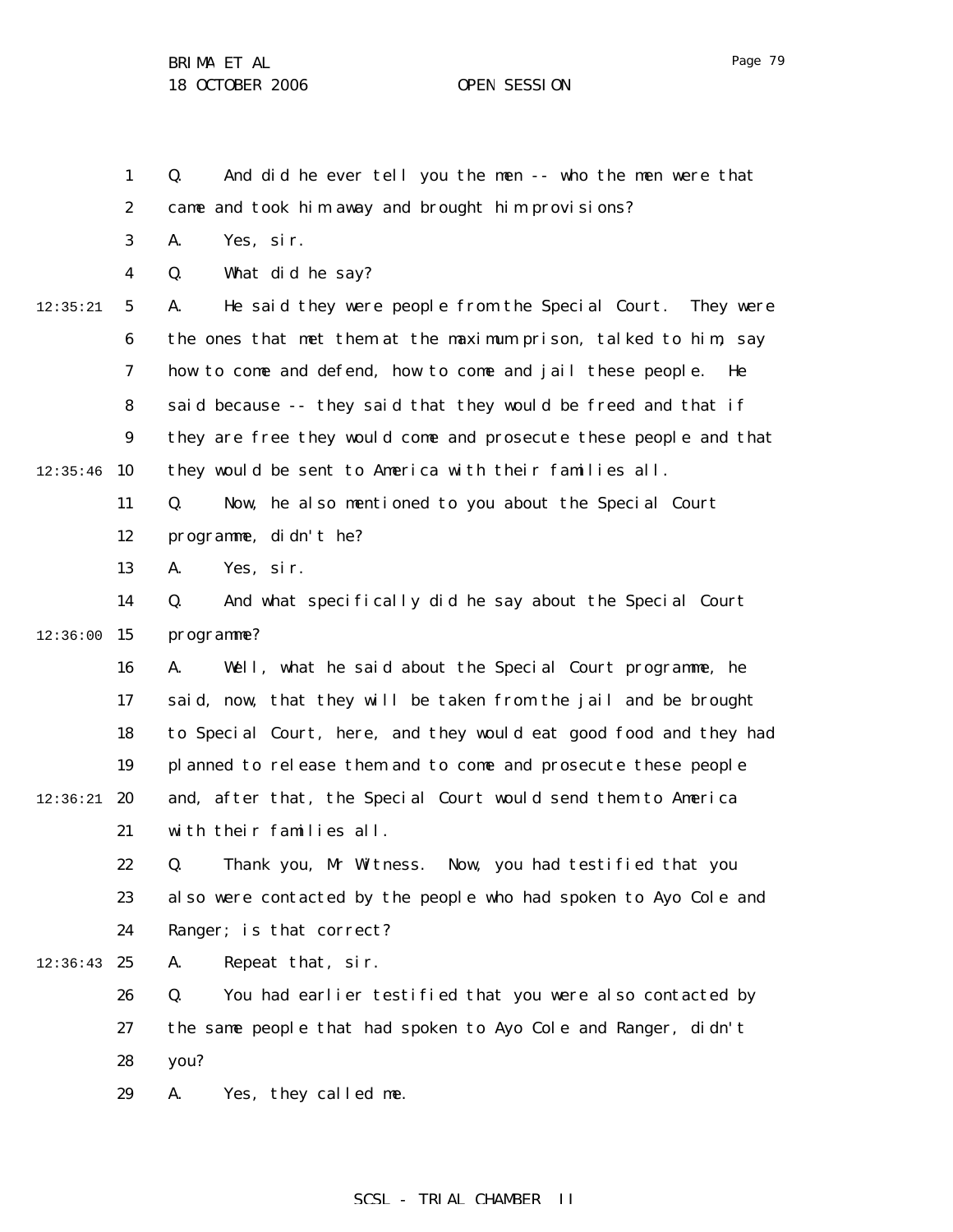|               | $\mathbf{1}$     | They called you. Thank you. How long had you been in jail<br>Q.     |
|---------------|------------------|---------------------------------------------------------------------|
|               | $\boldsymbol{2}$ | before you were contacted by the people who spoke to Ayo Cole and   |
|               | $\bf{3}$         | Ranger?                                                             |
|               | 4                | I spent four years in jail; four years.<br>A.                       |
| 12:37:29      | 5                | <b>JUDGE DOHERTY:</b><br>Mr Witness, I'm not sure that that is what |
|               | $\boldsymbol{6}$ | you were asked. You were asked how long were you in jail before     |
|               | 7                | you were contacted and you've answered saying the total time you    |
|               | 8                | were in jail.                                                       |
|               | $\boldsymbol{9}$ | I thank Your Honour, I will clarify it.<br>MR HARDAWAY:             |
| 12:37:48      | 10               | How long were you in jail before you were contacted by the<br>Q.    |
|               | 11               | people who had also contacted Ranger and Ayo Cole?                  |
|               | 12               | Well, it was two years.<br>A.                                       |
|               | 13               | Now, can you recall the person who you had contact with?<br>Q.      |
|               | 14               | No, I cannot recall that person's name.<br>A.                       |
| 12:38:25      | 15               | Was that person black or white?<br>Q.                               |
|               | 16               | A black.<br>A.                                                      |
|               | 17               | Did he show you any identification?<br>Q.                           |
|               | 18               | I only knew that yes, they came from town and they<br>A.<br>No, no. |
|               | 19               | were different from us that were in jail.                           |
| 12:38:47      | 20               | Did he ever tell you his name?<br>Q.                                |
|               | 21               | He did not disclose his name to me.<br>A.<br>No.                    |
|               | 22               | And this person had asked you if you knew the three<br>Q.           |
|               | 23               | accused; "yes" or "no"?                                             |
|               | 24               | Well, yes.<br>A.                                                    |
| $12:39:14$ 25 |                  | Okay. Now, Mr Witness, during -- well -- let me scratch<br>Q.       |
|               | 26               | Did he tell you about the Special Court programme, this<br>that.    |
|               | 27               | person?                                                             |
|               | 28               | A.<br>Yes, sir.                                                     |
|               | 29               | What did he say about the programme?<br>Q.                          |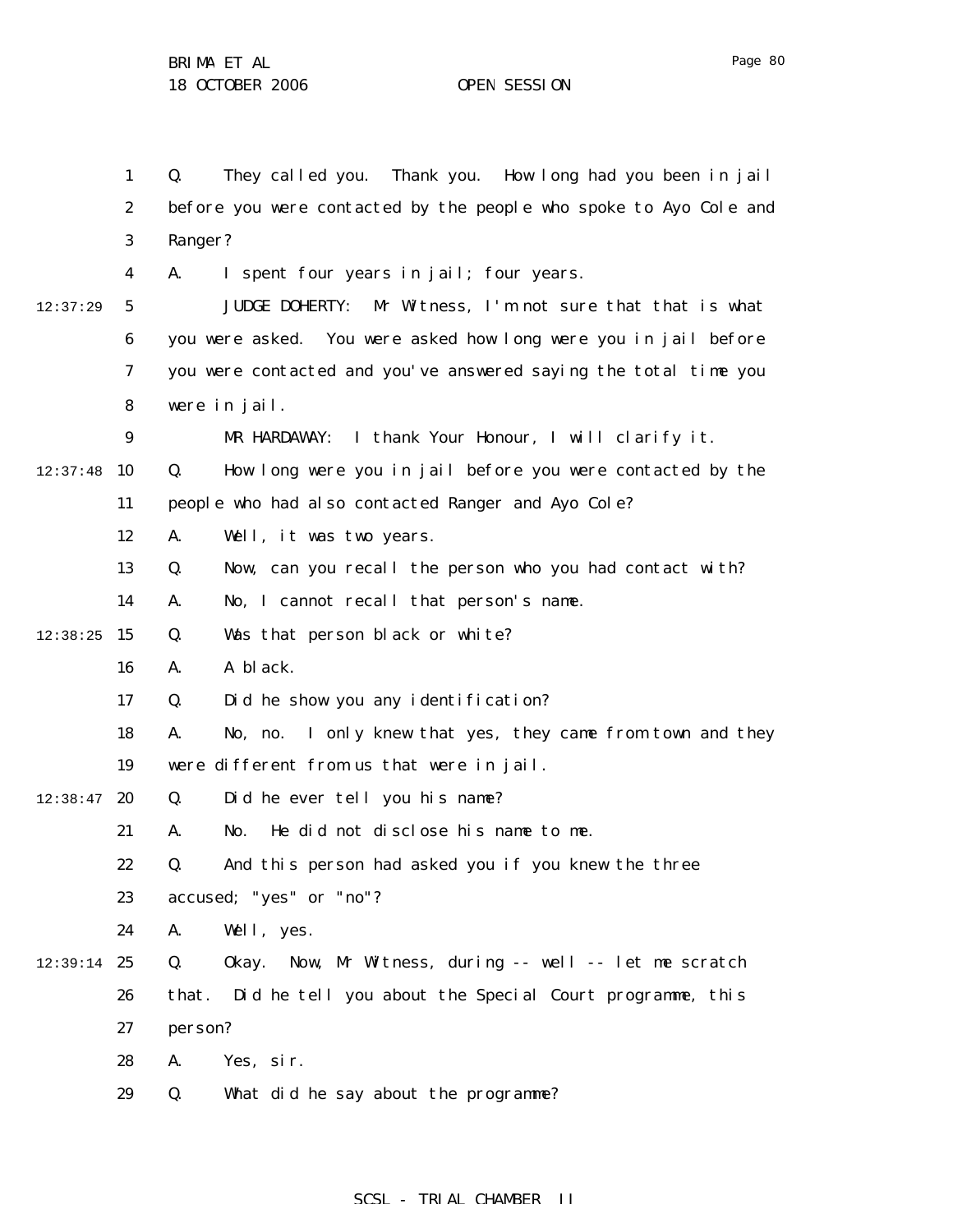| Page<br>o |  |
|-----------|--|
|-----------|--|

|          | $\mathbf{1}$     | Well, the person said, he talked to me, said that it was<br>A.       |
|----------|------------------|----------------------------------------------------------------------|
|          | $\boldsymbol{2}$ | not us that they wanted. He said those that, the men that were       |
|          | 3                | there, they wanted to make, build a case for them. So I said         |
|          | $\boldsymbol{4}$ | that my own case that brought me here was different from theirs,     |
| 12:40:03 | $5\phantom{.0}$  | so I would not -- I was not with you so I left him there and went    |
|          | $\boldsymbol{6}$ | away. So I said that I was not going to prosecute people that        |
|          | 7                | were in the Special Court. Something that concerned a life.          |
|          | 8                | Now, Mr Witness, I believe you just stated that during this<br>Q.    |
|          | $\boldsymbol{9}$ | time you were worried about your case, weren't you?                  |
| 12:40:20 | 10               | Yes, I was worried about my case.<br>A.                              |
|          | 11               | And you wanted to get out of jail, didn't you?<br>Q.                 |
|          | 12               | Yes.<br>A.                                                           |
|          | 13               | As a matter of fact, I believe you testified in your<br>Q.           |
|          | 14               | evidence that you had prayed to God to remove you from prison        |
| 12:40:41 | 15               | heal thily, didn't you?                                              |
|          | 16               | Yes, sir.<br>A.                                                      |
|          | 17               | Now, Mr Witness, if you were so worried about getting out<br>Q.      |
|          | 18               | of jail, and you wanted to do so healthily, why didn't you take      |
|          | 19               | the offer to go into the Special Court programme?                    |
| 12:41:00 | 20               | I'm a soldier. I wouldn't do that.<br>The case that<br>No, no.<br>A. |
|          | 21               | took me there, see, was the case that I was thinking about so        |
|          | 22               | when God's time came I would get out of that place. See, when        |
|          | 23               | God's time came I would give -- leave the place. He would not        |
|          | 24               | come and take me out of the jail to prosecute the SLA. See, I        |
| 12:41:23 | 25               | said that was not correct. So I said that I decided that I           |
|          | 26               | stayed in jail until the time that God's time would come and when    |
|          | 27               | God's time came I came out. No witness, nothing, no exhibit,         |
|          | 28               | nothing. So I was discharged.                                        |
|          | 29               | So you weren't that worried about your case to the point<br>Q.       |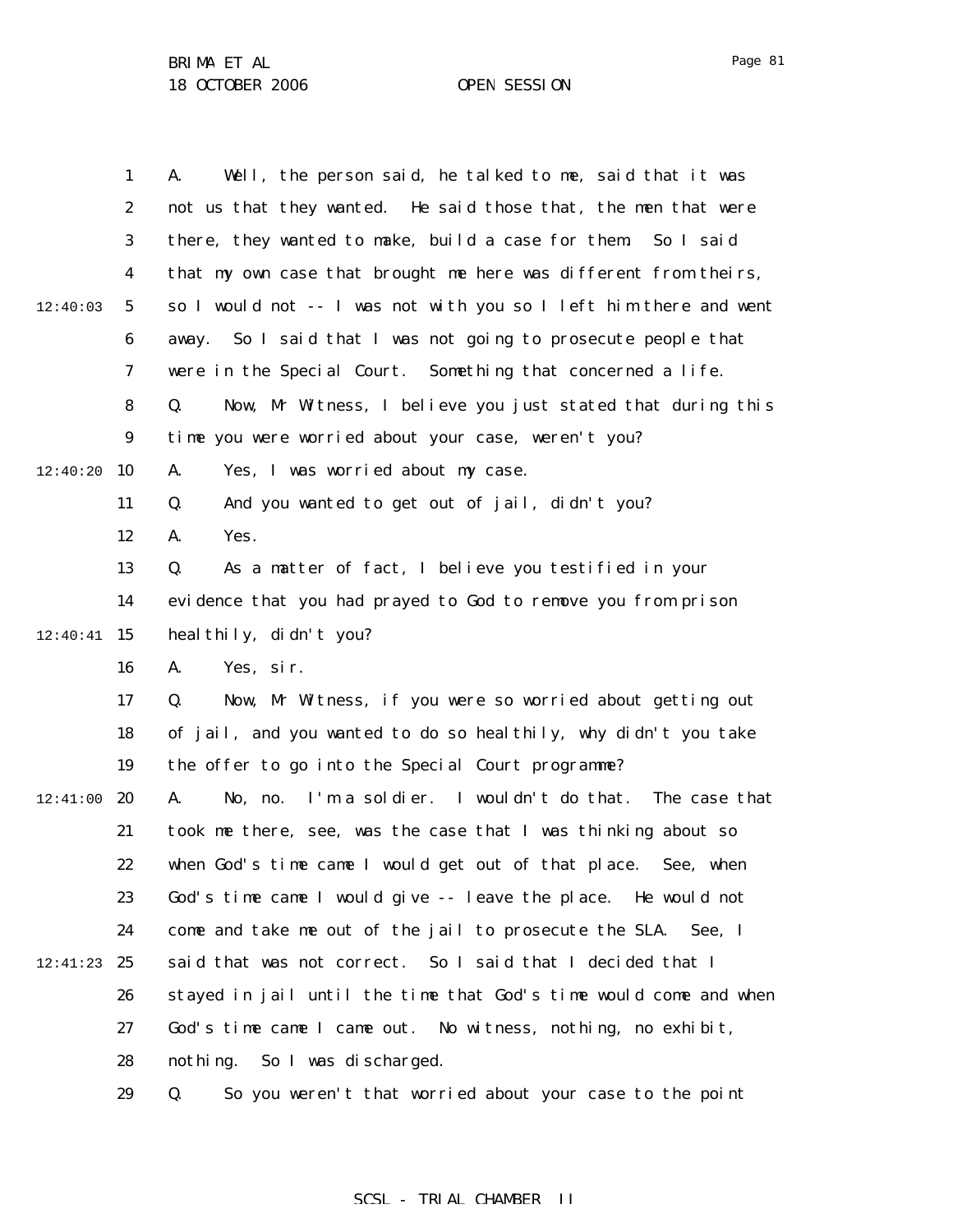|          | $\mathbf{1}$     | where you would join the Special Court programme; is that         |
|----------|------------------|-------------------------------------------------------------------|
|          | $\boldsymbol{2}$ | correct?                                                          |
|          | 3                | Repeat that, sir.<br>A.                                           |
|          | 4                | You have testified that you were worried about your case;<br>Q.   |
| 12:41:56 | $\sqrt{5}$       | "yes" or "no"?                                                    |
|          | $\boldsymbol{6}$ | Yes.<br>A.                                                        |
|          | 7                | Q.<br>But you were not so worried about your case as to join the  |
|          | 8                | Special Court programme; yes?                                     |
|          | 9                | Well, I was not so worried because I knew that my case was<br>A.  |
| 12:42:21 | 10               | not that big. It was a small case and it was an allegation and I  |
|          | 11               | knew that at any time God's time came I would go, I would get out |
|          | 12               | of prison.                                                        |
|          | 13               | Now, Mr Witness, all of the evidence that you have<br>Q.          |
|          | 14               | testified to about your experience in Pademba Road, did you put   |
| 12:42:43 | 15               | that in the statement you gave to the investigators and the       |
|          | 16               | Defence; "yes, " "no" or "I don't know"?                          |
|          | 17               | Well, I cannot recall.<br>A.                                      |
|          | 18               | We do not have any reference to your time in Pademba Road<br>Q.   |
|          | 19               | in the summary that has been provided to the Prosecution.         |
| 12:43:11 | 20               | Mr Witness, I put it to you that you never told the               |
|          | 21               | investigators, in your statement, about your time in              |
|          | 22               | Pademba Road; do you agree, disagree or don't you know?           |
|          | 23               | Well, I don't know about that. I cannot recall.<br>A.             |
|          | 24               | Q.<br>I put it to you, Mr Witness, that you are lying, that you   |
| 12:43:38 | 25               | know full well you did not make such a -- you did not say such a  |
|          | 26               | thing in your statement; what is your response?                   |
|          | 27               | I'm saying the truth. I came here to say the truth.<br>A.<br>That |
|          | 28               | was why I said I couldn't recall.                                 |
|          | 29               | Now, when were you released from Pademba Road Prison?<br>Q.       |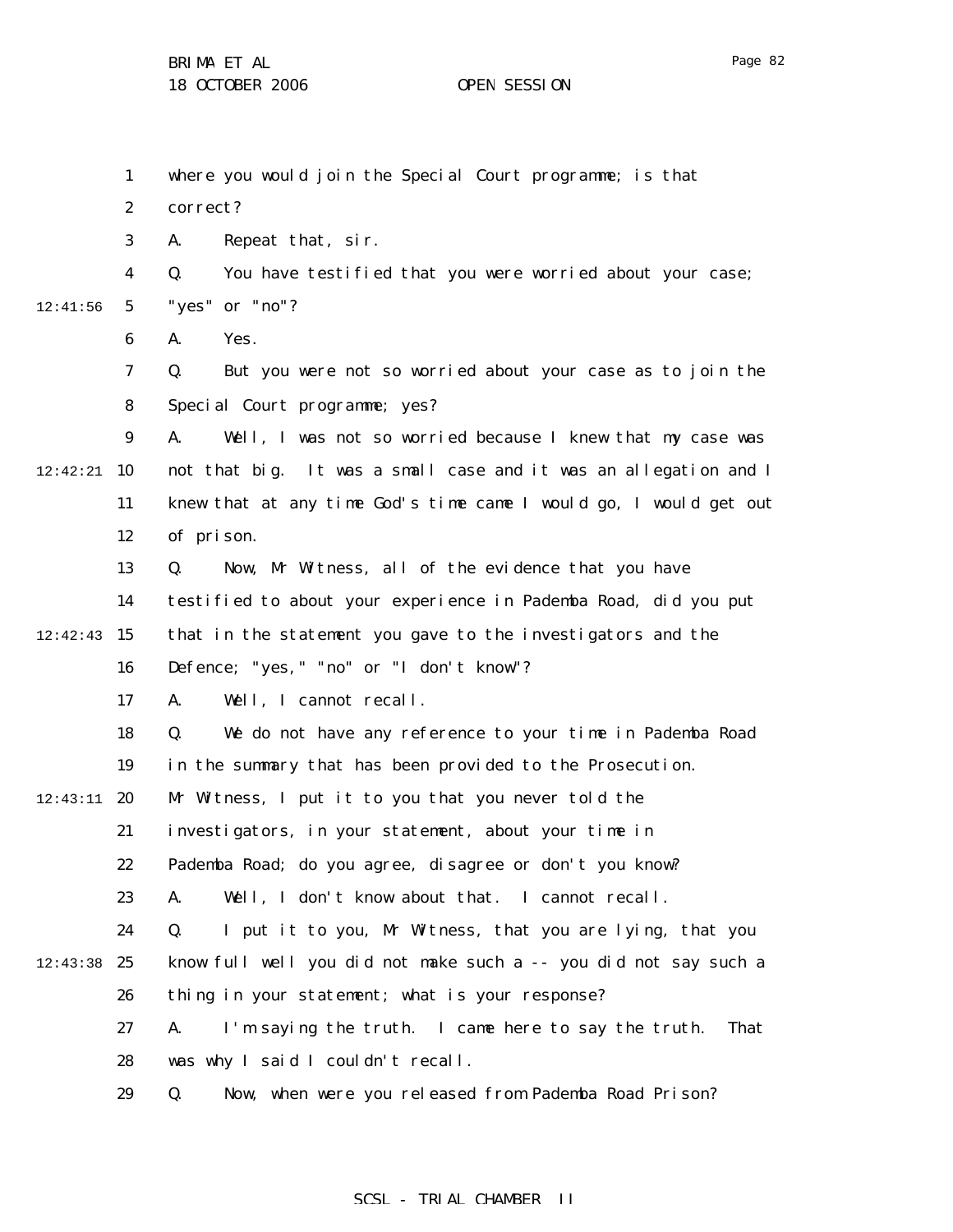|          | $\mathbf{1}$     | 2005.<br>A.                                                       |
|----------|------------------|-------------------------------------------------------------------|
|          | $\boldsymbol{2}$ | How were you released from Pademba Road Prison?<br>Q.             |
|          | 3                | Well, I was released from the Court.<br>A.                        |
|          | 4                | I put it to you, Mr Witness, that you were released because<br>Q. |
| 12:44:24 | $\sqrt{5}$       | of the efforts of one of the Defence counsel for the second       |
|          | 6                | accused, Ibrahim Bazzy Kamara; what is your response?             |
|          | 7                | No, sir.<br>A.                                                    |
|          | 8                | I put it to you, Mr Witness, that one of the reasons you<br>Q.    |
|          | $\boldsymbol{9}$ | are defending Bazzy Kamara here today is because of the efforts   |
| 12:44:46 | 10               | of the Defence team, one of the Defence counsel for the second    |
|          | 11               | accused, in releasing you from prison; how do you respond?        |
|          | 12               | No, sir.<br>A.                                                    |
|          | 13               | If I can have the Court's indulgence for one<br>MR HARDAWAY:      |
|          | 14               | moment, please.                                                   |
| 12:45:14 | 15               | [Counsel conferred]                                               |
|          | 16               | I thank the Court.<br>MR HARDAWAY:                                |
|          | 17               | Mr Witness, who is Kobolo, and that is spelt, Your Honour,<br>Q.  |
|          | 18               | $K - 0 - B - 0 - L - 0$ ?                                         |
|          | 19               | Kurubonla?<br>A.                                                  |
| 12:45:40 | 20               | Kobol o?<br>Q.                                                    |
|          | 21               | I don't know.<br>A.                                               |
|          | 22               | She is one of the sisters of the second accused, Ibrahim<br>Q.    |
|          | 23               | Bazzy Kamara, isn't she?                                          |
|          | 24               | No.<br>No.<br>A.                                                  |
| 12:45:58 | 25               | She is currently living with you, isn't she?<br>Q.                |
|          | 26               | No, sir.<br>A.                                                    |
|          | 27               | You are currently in a relationship with Kobolo, one of the<br>Q. |
|          | 28               | sisters of the second accused, aren't you?                        |
|          | 29               | Respectfully, I will object at this stage.<br>MR FOFANAH:         |
|          |                  |                                                                   |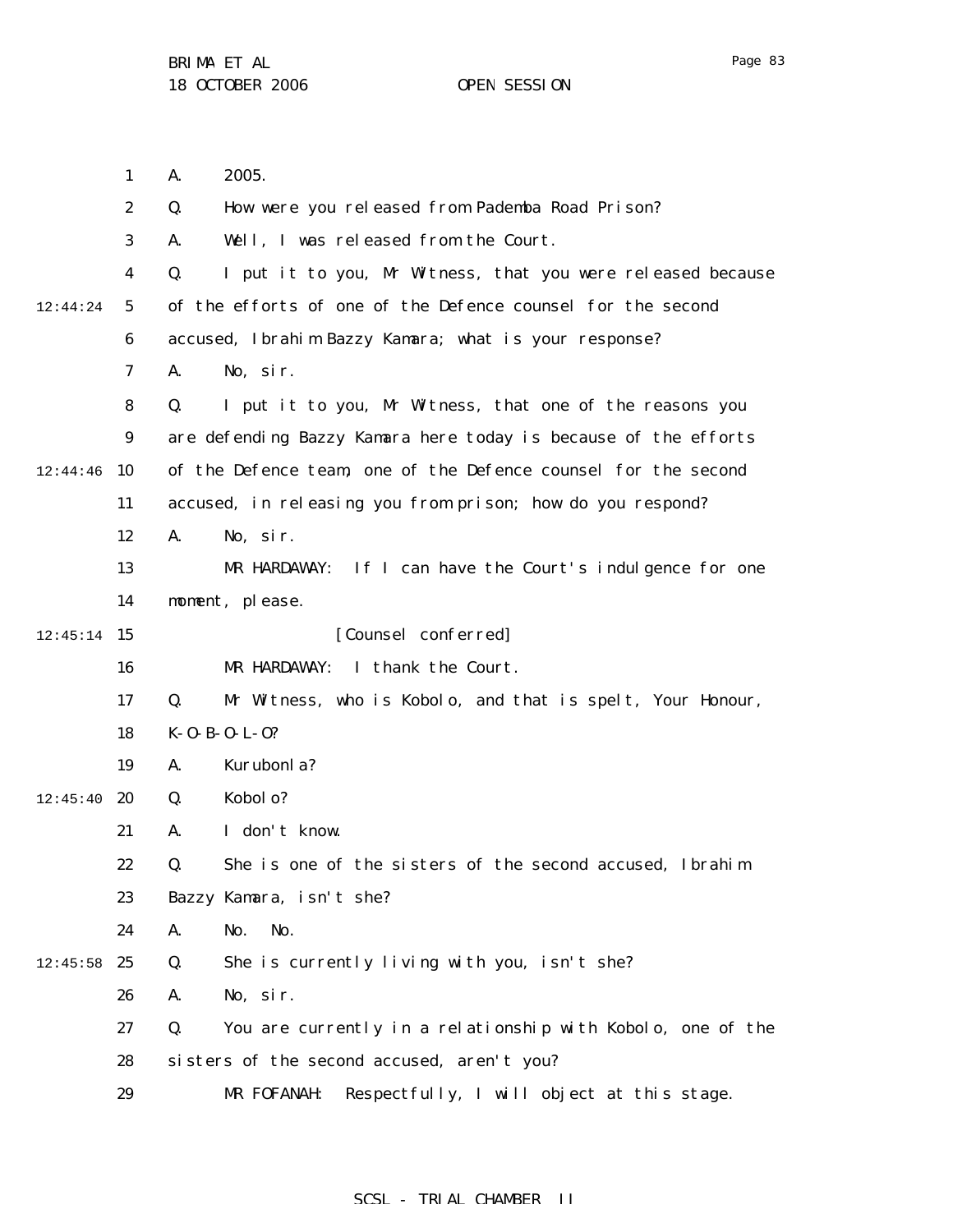1 2 3 4 5 6 7 8 9  $12:46:48$  10 11 12 13 14  $12:46:57$  15 16 17 18 19  $12:47:11$  20 21 22 23 24  $12:47:33$  25 26 27 28 29 12:46:29 The witness has categorically told the Court that he doesn't know that person. I don't think if he can give any further answers to questions on -- relating to that person. PRESIDING JUDGE: Yes, I'll overrule that. Go ahead, Mr Hardaway. MR HARDAWAY: Thank you, Your Honour. Q. I put it to you, Mr Witness, that you are currently involved in a relationship with a sister of the second accused, named Kobolo, and that she is currently living with you; do you agree, disagree -- MR FOFANAH: Double barrel. The question is doublebarreled; two questions in one. PRESIDING JUDGE: Yes, ask them one at a time, Mr Hardaway. MR HARDAWAY: Yes, Your Honour. Q. I put it to you, Mr Witness, that you are currently involved in a relationship with Kobolo, who is one of the sisters of the second accused, Ibrahim Bazzy Kamara; do you agree, disagree or don't you know? A. I disagree. Q. Mr Witness, I put it to you that once more you are lying in your evidence to this Court; how do you respond? A. I'm saying the truth. Q. I put it to you, Mr Witness, that this sister of the second accused, Ibrahim Bazzy Kamara, is currently living with you; do you agree, disagree or don't you know? A. I disagree. Q. Mr Witness, I put it to you that the other reason that you are here to defend Bazzy Kamara is because of your relationship with his sister; agree, disagree or don't you know?

#### SCSL - TRIAL CHAMBER II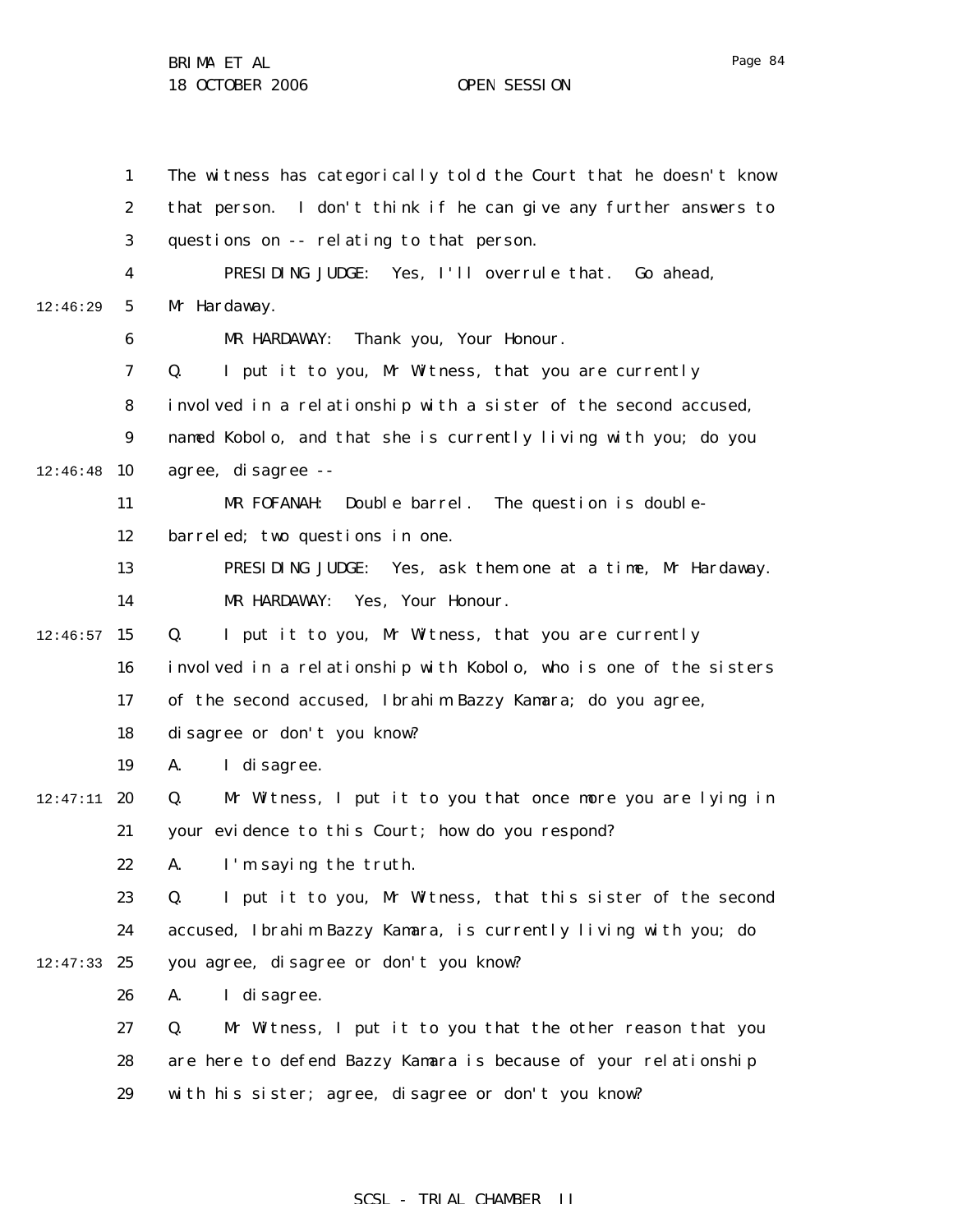1 2 3 4 5 6 7 8 9  $12:48:27$  10 11 12 13 14  $12:48:48$  15 16 17 18 19  $12:48:57$  20 21 22 23 24  $12:49:15$  25 26 27 28 29 12:48:15 A. I disagree. Q. And once more, Mr Witness, I put it to you that you are lying in your evidence to this Court; how do you respond? A. I'm saying the truth to the Special Court. MR HARDAWAY: Mr Witness, I am through with you. Your Honours, this concludes my cross-examination. PRESIDING JUDGE: Thank you, Mr Hardaway. Any re-examination, Mr Fofanah? MR FOFANAH: Yes, Your Honours, just a few questions. RE-EXAMINED BY MR FOFANAH: Q. Mr Witness, I will start with a couple of general questions. When my learned colleague, Mr Andrew Daniels, was leading you in evidence, you said you are a Muslim; your religion is Islam? PRESIDING JUDGE: Does this arise? MR HARDAWAY: Objection, Your Honour. I never brought up his religion in his cross-examination. MR FOFANAH: I am following that up with a question. I just want -- because he said in cross-examination that he has sworn on the Bible. I just want to clarify that. PRESIDING JUDGE: All right. Go ahead. MR FOFANAH: Q. Yes, Mr Witness, did you tell Mr Andrew Daniels, counsel for the second accused, that you are a Muslim? A. Yes, sir. Q. Now, when my learned colleague was cross-examining you, you said you have sworn on the Bible to tell the truth to this Court; do you recall that? A. Well, I cannot recall.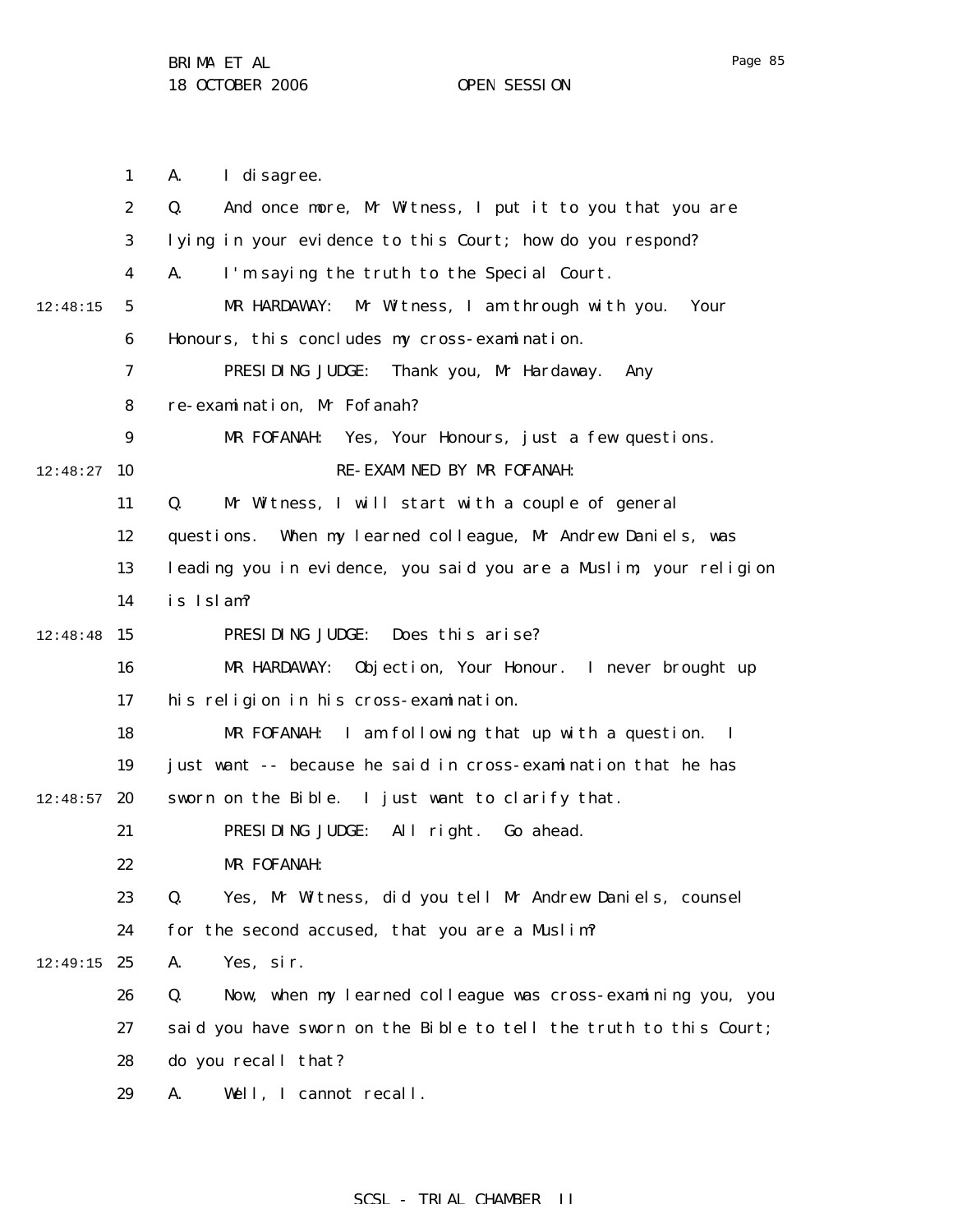1 2 3 4 5 6 7 8 9  $12:50:24$  10 11 12 13 14  $12:50:52$  15 16 17 18 19  $12:51:26$  20 21 22 23 24  $12:51:50$  25 26 27 28 29 12:50:01 Q. So what religion are you? Are you a Muslim or a Christian? A. I am a Muslim. Q. And on what book did you swear to tell the truth? A. It was the Koran. Q. Now, Mr Witness, do you know the difference between a statement and a summary? A. No, sir. Q. Mention was also made to the Supreme Council when my learned colleague was cross-examining you. Do you know if there was any difference between the Supreme Council and the AFRC? A. No, sir. Q. Is it no, you don't know or no, what? A. I don't know. Q. Mr Witness, you said that Ibrahim Bazzy Kamara, the second accused, was not a member of the AFRC Supreme Council. Why did you say so? A. Why I said so was because it was later on that I came to know about him; that was why I said so. Q. Now, on your movement from Freetown to the West Side. Throughout the movement of the troops from Freetown to the West Side, in 1999, was Ibrahim Bazzy Kamara, the second accused, with the troops at all during that movement? A. No, sir. Q. Do you know if Ibrahim Bazzy Kamara gave any orders to anyone from anywhere, throughout your movement from Freetown to West Side? MR HARDAWAY: Objection, Your Honour. THE WITNESS: No, sir. No, sir. MR HARDAWAY: I never asked him questions in

#### SCSL - TRIAL CHAMBER II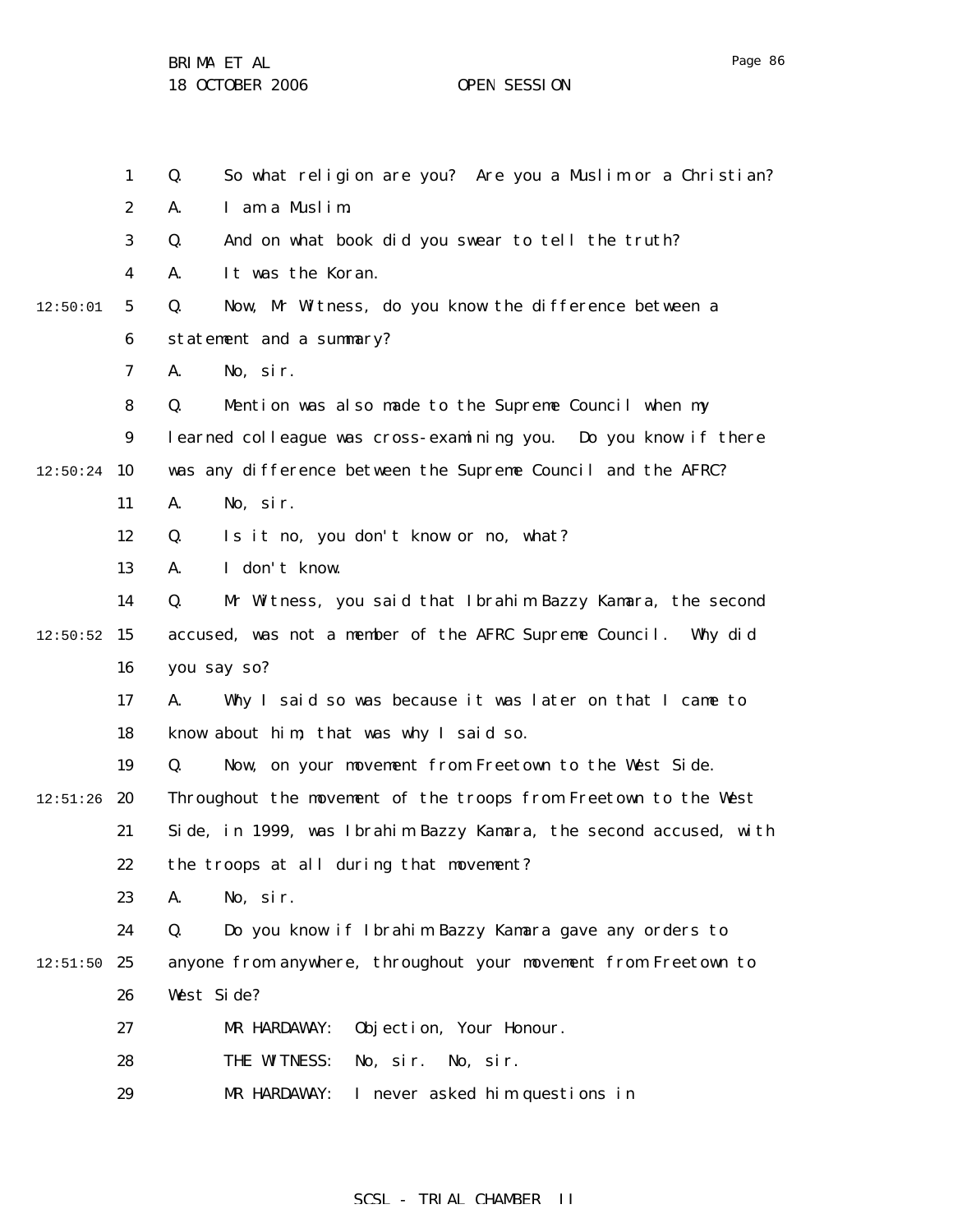1 2 3 4 5 6 7 8 9  $12:52:34$  10 11 12 13 14  $12:52:59$  15 16 17 18 19  $12:53:15$  20 21 22 23 24  $12:53:39$  25 26 27 28 29 12:52:10 cross-examination about orders being given. PRESIDING JUDGE: I didn't hear your objection, Mr Hardaway. MR HARDAWAY: There was nothing in my cross-examination about -- no, actually, I take that back. MR FOFANAH: I will repeat the question, Your Honours. Q. Mr Witness, did you hear, or do you know if Ibrahim Bazzy Kamara, the second accused, gave any orders to anyone from anywhere in Sierra Leone throughout your movement from Freetown to the West Side? A. No. No, sir. Q. And what do you mean by "no"? A. What I meant by "no" was because the man, he was under suppression, detention. So that was why I said no, sir. MR FOFANAH: Respectfully, Your Honours, I did not get the answer because of the noise. PRESIDING JUDGE: We are getting a lot of interference over the headphones here. Do you want to repeat that question? MR FOFANAH: Yes, Your Honour. Q. So the question again, Mr Witness, and please be as precise as you can in your answer: Do you know if the second accused, Ibrahim Bazzy Kamara, gave orders to anyone from anyone -- from anywhere in Sierra Leone throughout your movement from Freetown to the West Side in 1999? A. No, sir. Q. And whilst you were at the West Side, in 1999, do you know if the second accused, Ibrahim Bazzy Kamara, gave orders to anyone from anywhere in Sierra Leone, to do anything from the West Side? From the West Side?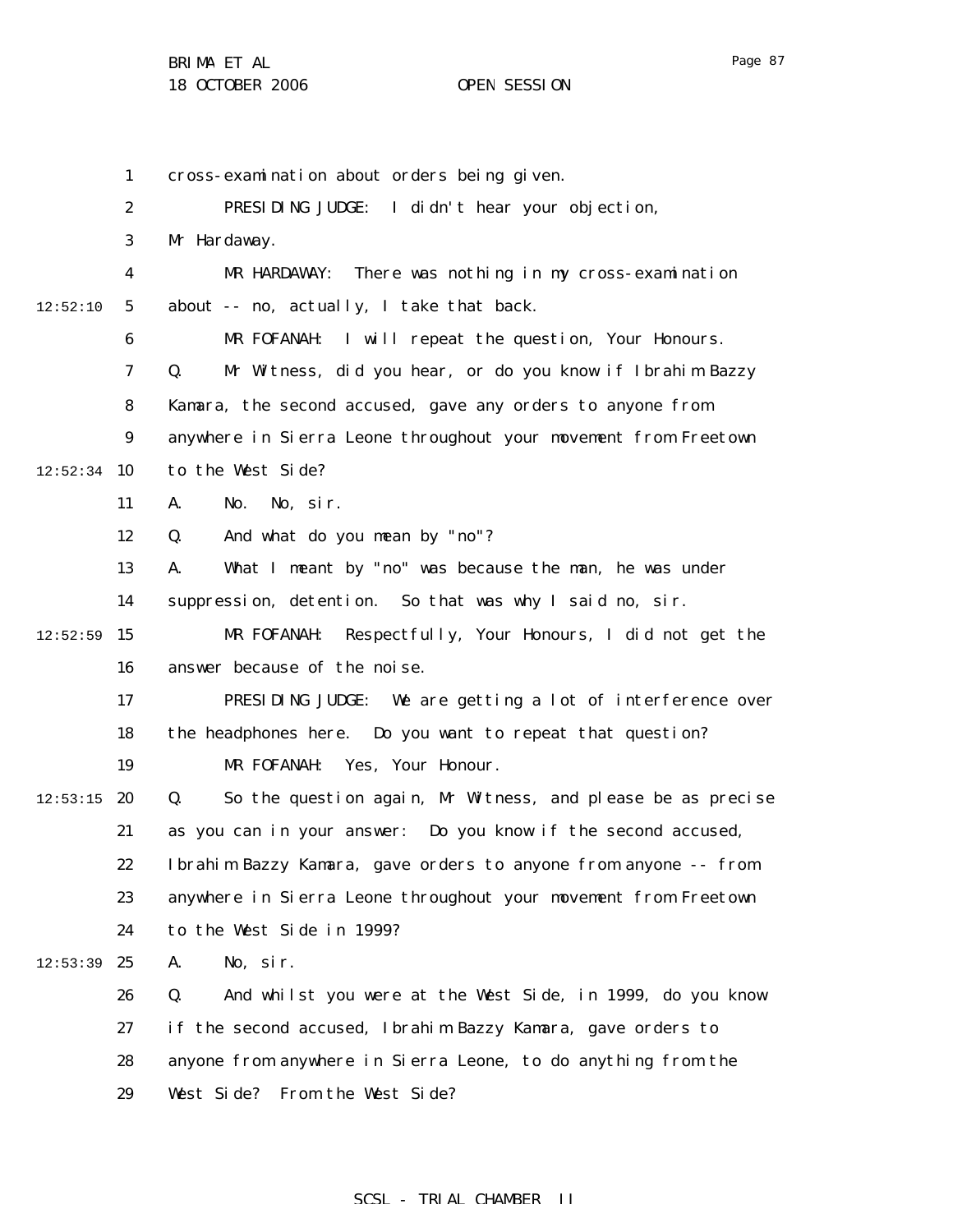1 A. No, sir.

|          | $\boldsymbol{2}$ | MR FOFANAH: Sorry about that, Your Honours.                        |
|----------|------------------|--------------------------------------------------------------------|
|          | $\boldsymbol{3}$ | Finally, Mr Witness, in your answers to the Court about<br>Q.      |
|          | 4                | your stay at Pademba Road, you've said a number of things.<br>Now, |
| 12:54:41 | $\mathbf{5}$     | those who went to Pademba Road from the Special Court, to          |
|          | $\boldsymbol{6}$ | encourage you to come and testify against the accused persons in   |
|          | 7                | this Court, did they ask you to come and lie about accused         |
|          | 8                | persons, or did they just tell you to come and tell the truth to   |
|          | $\boldsymbol{9}$ | the Court?                                                         |
| 12:55:10 | 10               | MR HARDAWAY:<br>Leading question, Your Honour.                     |
|          | 11               | PRESIDING JUDGE:<br>Yes, it is leading. You are putting            |
|          | 12               | words in his mouth, Mr Fofanah.                                    |
|          | 13               | MR FOFANAH: I will rephrase, Your Honours. Thank you.              |
|          | 14               | Now, what did those who went to Pademba Road Prison, and<br>Q.     |
| 12:55:29 | 15               | who had meetings with you about the Special Court, what did they   |
|          | 16               | exactly tell you about your requirement to testify before this     |
|          | 17               | Court?                                                             |
|          | 18               | Well, the men, people like Alabama, Bobson Yapo Sesay, they<br>A.  |
|          | 19               | called me --                                                       |
| 12:55:53 | 20               | I have to interrupt you. I'm talking about those whom you<br>Q.    |
|          | 21               | have described as coming from the Special Court and who            |
|          | 22               | encouraged you to come and testify against the accused persons.    |
|          | 23               | Please tell the Court as precisely as you can what they exactly    |
|          | 24               | required of you regarding your testimony before this Court?        |
| 12:56:14 | 25               | Well, Mr Lawyer Fofanah, I want you to repeat that so I can<br>A.  |
|          | 26               | get it. I want you to repeat the same question so that I can get   |
|          | 27               | it clearly.                                                        |
|          | 28               | Q.<br>Now, the people who came from the Special Court, who had     |
|          | 29               | identified themselves, you said they were requiring you to come    |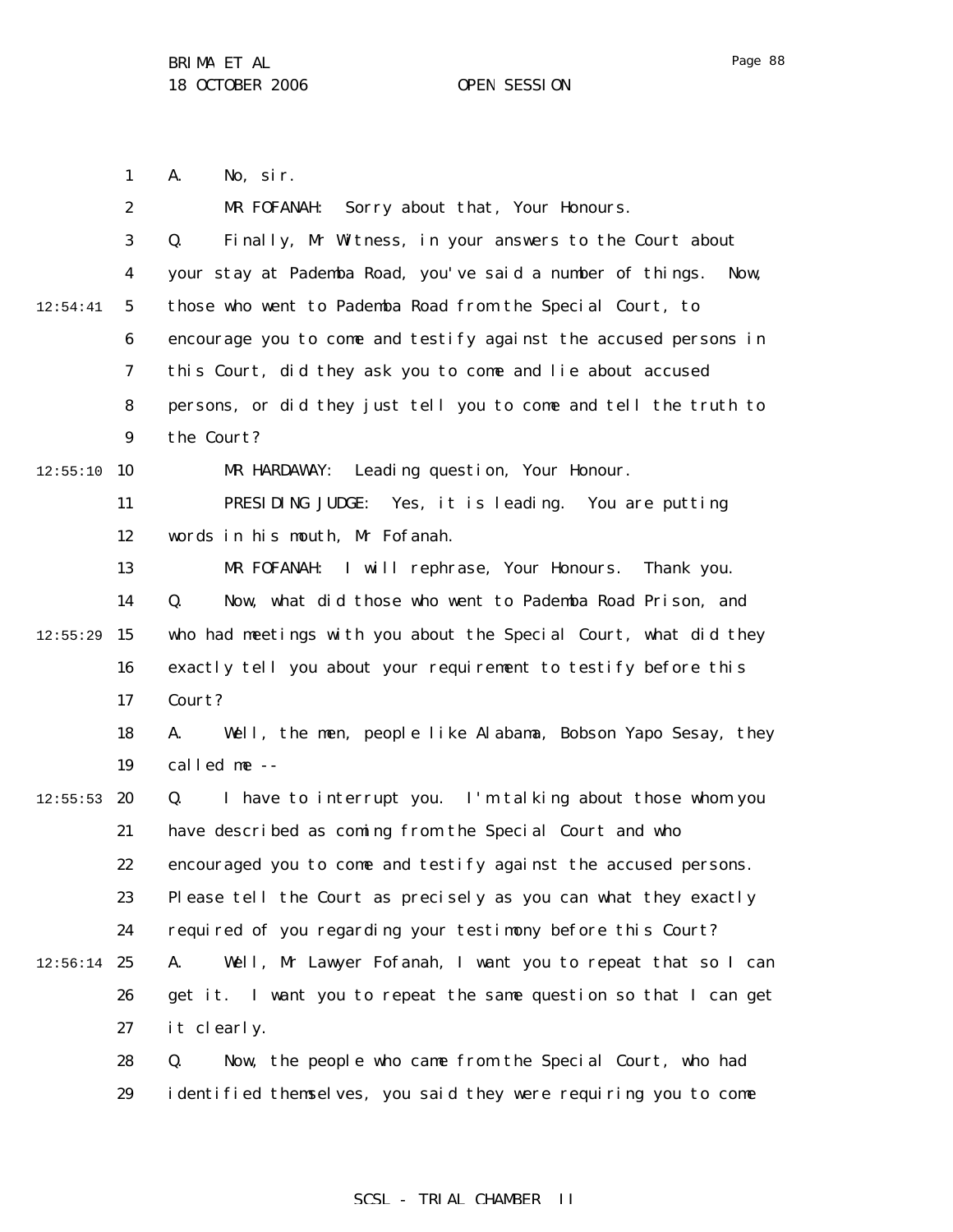1 2 3 4 5 6 7 8 9  $12:57:31$  10 11 12 13 14  $12:57:49$  15 16 17 18 19  $12:58:09$  20 21 22 23 24  $12:58:22$  25 26 27 28 29 12:57:03 to the Special Court and testify against the three accused persons. Now, what did they say about the need for your testimony to this Court? A. Well, they met me, they said I should come and testify in Court so as to lie against the accused people, when I was at Pademba Road, so as to come and lie about them, so that they could be jailed. So I refused. So I said I was not going to do that. Instead, let me just stay in jail. Q. And was anyone present when they told you to come and do that against the accused persons? A. Yes. Q. Who was present? A. Lamin Sidiki. Lamin Sidiki, alias Terminator. Q. Who else? A. [Phon] Wolie Jalloh, [phon] Wolie Jalloh was there. Q. Lamin Sidiki, alias Terminator, who is he? Do you know his occupation? A. He was an SLA soldier. MR HARDAWAY: That wasn't asked in cross-examination. MR FOFANAH: It just came from the witness. I was just trying to clarify that. PRESIDING JUDGE: Well, move on, Mr Fofanah. MR FOFANAH: Yes. Q. Now finally, Mr Witness, now, you've mentioned that you were going to say something about Alabama and Bobby. Did they tell you anything about your need to testify to this Court? MR HARDAWAY: Objection, Your Honour. That did not come out in cross-examination either. PRESIDING JUDGE: Mr Fofanah, what do you say to that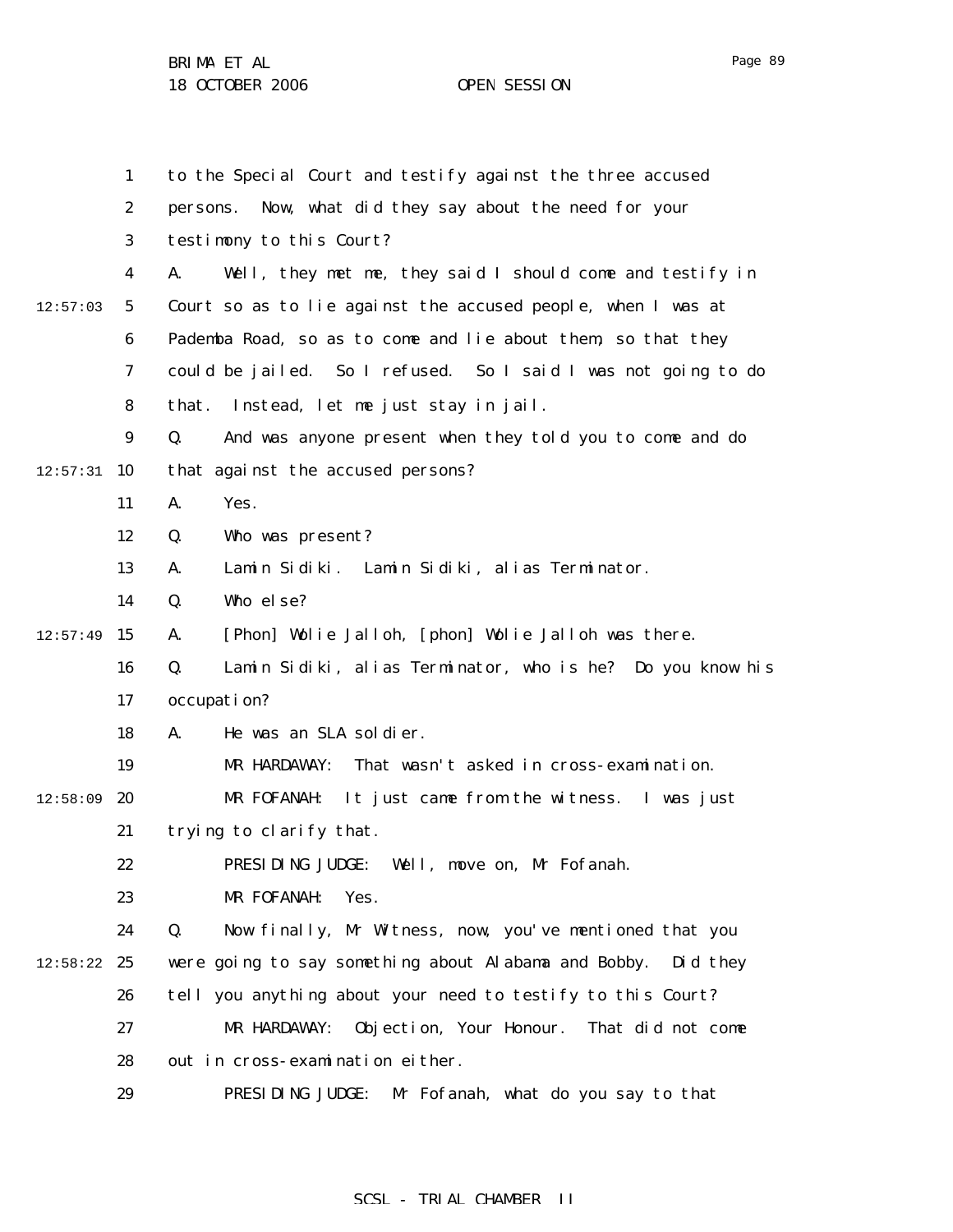1 2 3 4 5 6 7 8 9  $12:59:06$  10 11 12 13 14  $12:59:41$  15 16 17 18 19  $13:00:06$  20 21 22 23 24 13:00:28 25 26 27 28 29 12:58:51 objection? MR FOFANAH: I withdraw the question and I have no further questions for the witness. Thank you, Your Honours. PRESIDING JUDGE: Thank you. QUESTIONED BY THE COURT: JUDGE DOHERTY: Q. Mr Witness, earlier in your evidence you said that you had been deployed at Daru in 1996 but came to town. You were later asked about 1997 and you also said you had a pass from Daru for one week to relax. Today you said you came one week before April 1997. When exactly did you leave Daru? Was it 1996 or 1997? A. Well, I left Daru '97. I left Daru '97. When I came it only -- it was only one week and we had the overthrow. Q. You also said in your evidence that "civilians were willing to follow us." This is after -- in the withdrawal from Freetown in January 1999. Were all the civilians who were with the troops willingly following you? A. Yes, ma'am. Yes, they followed us willingly. Q. How did you know that? A. Well, according to what they said, what they had been explaining to us that because what made them to join us was that they had been burning them in the city. They would put tyres on their head, put petrol and they would burn them. That was why they were willing to follow us. Q. Mr Witness, I asked you how you knew that the civilians came with you willingly? I didn't ask you the reason. A. It was through, it was through the civilians that I heard information. Q. All of them?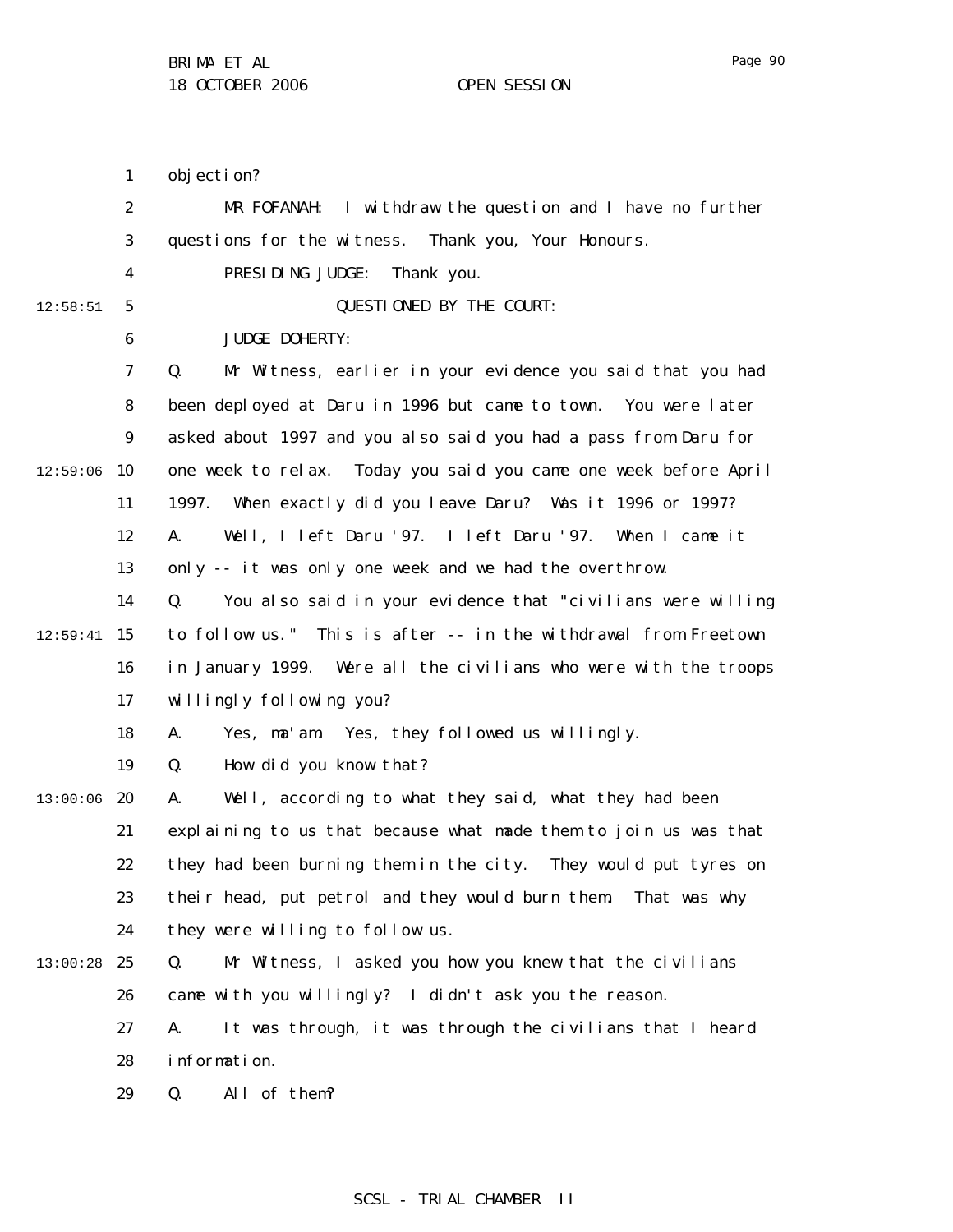|          | $\mathbf{1}$     | Some of them.<br>A.<br>No.                                        |
|----------|------------------|-------------------------------------------------------------------|
|          | $\boldsymbol{2}$ | <b>JUDGE DOHERTY:</b><br>Those are my questions.                  |
|          | 3                | <b>JUDGE SEBUTINDE:</b>                                           |
|          | $\boldsymbol{4}$ | Q.<br>Mr Witness, I want to ask you about the time that you and   |
| 13:01:00 | $\sqrt{5}$       | your troops went to Pademba Road to free the other soldiers out   |
|          | 6                | of the prison. Do you know if any of your group of soldiers       |
|          | 7                | handed out guns to the released soldiers while at Pademba Road    |
|          | 8                | Prison?                                                           |
|          | $\boldsymbol{9}$ | No ma' am.<br>A.<br>No, ma'am.                                    |
| 13:01:23 | 10               | And you say none of your soldiers handed out guns?<br>Q.          |
|          | 11               | I did not see that with my eye, with my naked eyes.<br>A.         |
|          | 12               | Let me ask more specifically: Did you see Junior Lion<br>Q.       |
|          | 13               | handing out guns to the soldiers who were just released?          |
|          | 14               | I did not see that but we went for -- on the movement but I<br>A. |
| 13:01:51 | 15               | did not see that.                                                 |
|          | 16               | So you were with Junior Lion all the time and would you say<br>Q. |
|          | 17               | that he did not hand out any guns?                                |
|          | 18               | I did not see with my eyes but I was with him. I did not<br>A.    |
|          | 19               | see with my eye.                                                  |
| 13:02:09 | 20               | Thank you, Mr Witness.<br><b>JUDGE SEBUTINDE:</b>                 |
|          | 21               | PRESIDING JUDGE:                                                  |
|          | 22               | Mr Witness, you've referred to SAJ Musa as a five-star<br>O.      |
|          | 23               | general. Is a five-star general a rank in the Sierra Leonean      |
|          | 24               | Army?                                                             |
| 13:02:25 | 25               | No, sir.<br>A.<br>No, sir.                                        |
|          | 26               | Why do you refer to SAJ Musa as a five-star general?<br>Q.        |
|          | 27               | Well, he was our overall commander, overall commander and<br>A.   |
|          | 28               | he just came from England. He came from this -- a course in law   |
|          | 29               | and he was our head, so he gave himself the promotion as          |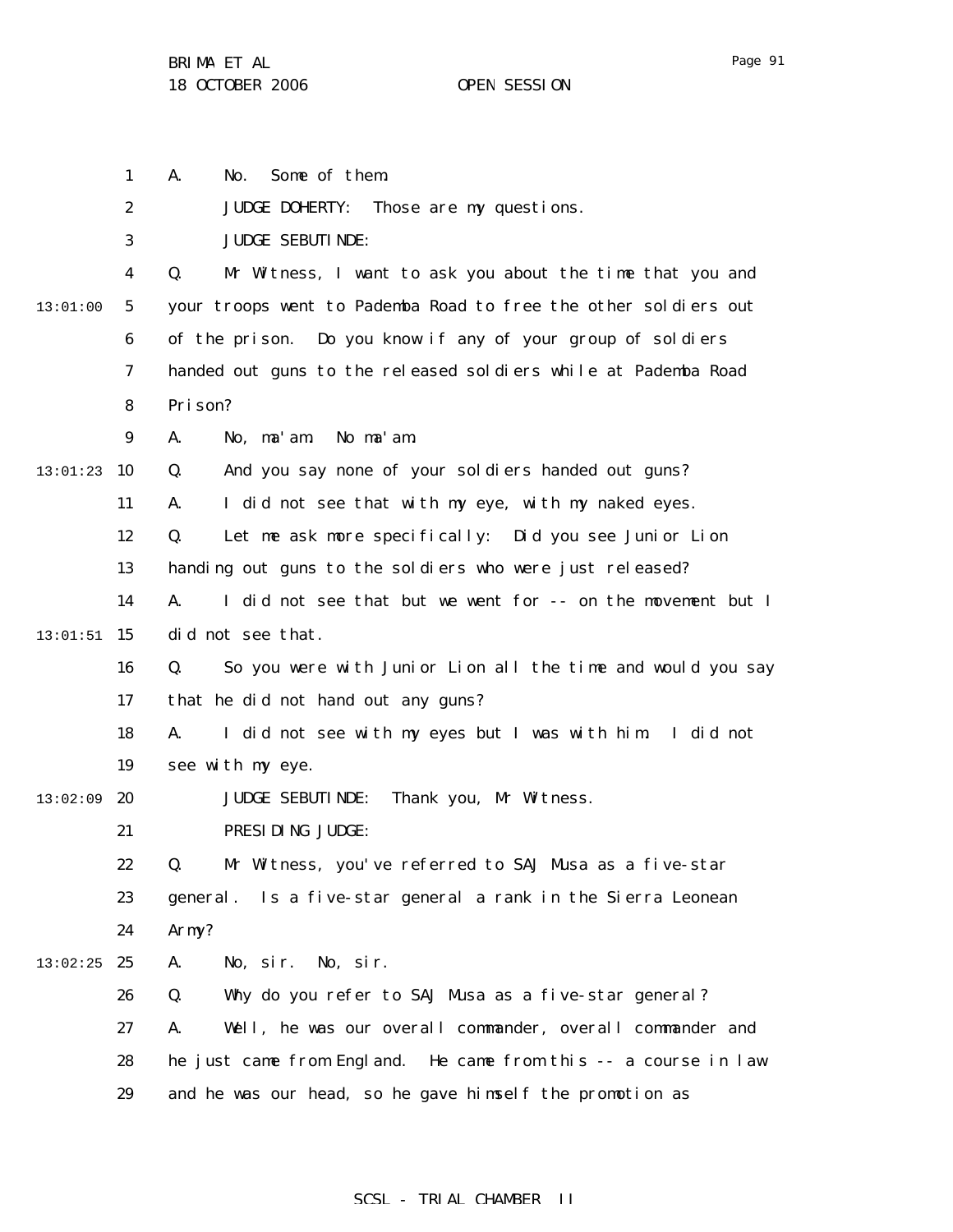Page 92

|          | 1                | Five-Star General SAJ Musa.                                       |
|----------|------------------|-------------------------------------------------------------------|
|          | $\boldsymbol{2}$ | So you are saying SAJ Musa promoted himself to five-star<br>Q.    |
|          | 3                | general; is that right?                                           |
|          | 4                | Sir. Yes, sir. Correct.<br>A.                                     |
| 13:03:15 | $5\phantom{.0}$  | And that is not a rank that is known in the Sierra Leonean<br>Q.  |
|          | 6                | Army?                                                             |
|          | 7                | No, sir.<br>A.                                                    |
|          | 8                | Now, you've told us about 60 soldiers who surrendered to<br>Q.    |
|          | 9                | ECOMOG. I think you said that was around Batkanu. And you were    |
| 13:03:45 | <b>10</b>        | saying that ECOMDG executed all of them Do you remember giving    |
|          | 11               | that testimony?                                                   |
|          | 12               | Yes, I can recall that, sir.<br>A.                                |
|          | 13               | And I think you said that you found this out through<br>Q.        |
|          | 14               | Brigadier Mani?                                                   |
| 13:04:01 | 15               | A.<br>Si r?                                                       |
|          | 16               | Q.<br>You were told about this through Brigadier Mani; is that    |
|          | 17               | correct?                                                          |
|          | 18               | Yes, sir. You are correct, sir.<br>A.                             |
|          | 19               | Q.<br>And then after Brigadier Mani told you this you went and -- |
| 13:04:19 | 20               | you went to verify that the soldiers had been killed; is that     |
|          | 21               | correct?                                                          |
|          | 22               | A.<br>Yes, sir. It's correct, sir.                                |
|          | 23               | Why did you need to go and verify that?<br>Q.                     |
|          | 24               | Well, why I tried to because I'm somebody who did not want<br>A.  |
| 13:04:46 | 25               | to depend on information. I would like to see with my own naked   |
|          | 26               | eyes and it was my colleague SLA soldiers. So when I heard        |
|          | 27               | information through Brigadier Mani that ECOMOG and the Kamajors   |
|          | 28               | had executed them all, so that was why I went and find out, so as |
|          | 29               | to know, and I went on the ground and I saw with my own naked     |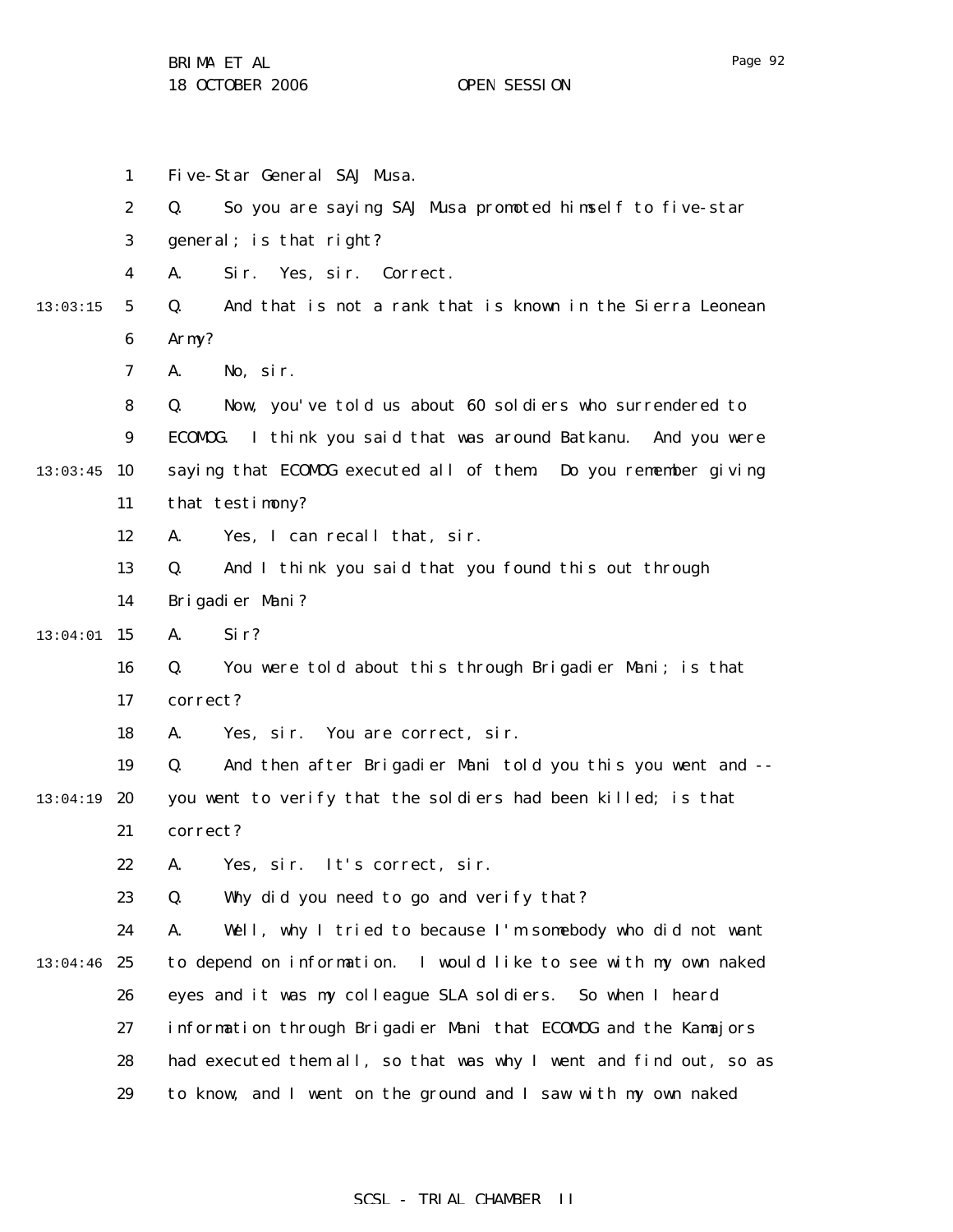1 eyes.

|          | $\boldsymbol{2}$ | Q.<br>So do I take it you did not believe Brigadier Mani?           |
|----------|------------------|---------------------------------------------------------------------|
|          | 3                | Well, because it was a jungle movement, so I did not have<br>A.     |
|          | $\boldsymbol{4}$ | any confidence in him because I was a battlefield commander, so     |
| 13:05:23 | $\mathbf{5}$     | what he came and told me, I did not take it for granted. I took     |
|          | 6                | it for granted. That was why I went and verified it with my own     |
|          | 7                | naked eyes.                                                         |
|          | 8                | So information you are given, you normally don't believe it<br>Q.   |
|          | $\boldsymbol{9}$ | until you verify it; would it be fair to say that?                  |
| 13:05:41 | 10               | Yes, I am a man that likes to prove something with my<br>A.<br>Yes. |
|          | 11               | naked eyes. I wouldn't like to say something that I have not        |
|          | 12               | seen my naked eyes. That is how I was trained, you see.             |
|          | 13               | All right.<br>Thank you. And my last question, you told us<br>Q.    |
|          | 14               | that $-$                                                            |
| 13:06:01 | 15               | A.<br>Yes, sir.                                                     |
|          | 16               | -- you fought ECOMDG, I think you said at a place called<br>Q.      |
|          | 17               | Mamusa, and you captured a lot of weapons. I think you said         |
|          | 18               | artillery weapons, rifles, LMG, SMGs, semi-automatic rifles,        |
|          | 19               | HMGs, bazookas, 60mm mortars, cannon, French support weapons,       |
| 13:06:39 | 20               | 120mm mortars, single-barreled anti-aircraft and you mentioned      |
|          | 21               | others and you also captured eight boxes of ammunition.<br>Do you   |
|          | 22               | remember telling the Court that?                                    |
|          | 23               | Yes, sir.<br>A.                                                     |
|          | 24               | Who carried all these captured ammunition and arms for you?<br>Q.   |
| 13:07:07 | 25               | The soldiers.<br>SLA.<br>The sol di ers.<br>A.                      |
|          | 26               | PRESIDING JUDGE:<br>All right.<br>Thank you.<br>Mr Fofanah,         |
|          | 27               | anything arising from those questions from the Bench?               |
|          | 28               | I have nothing, Your Honours.<br>MR FOFANAH:                        |
|          | 29               | PRESIDING JUDGE:<br>Yes $-$                                         |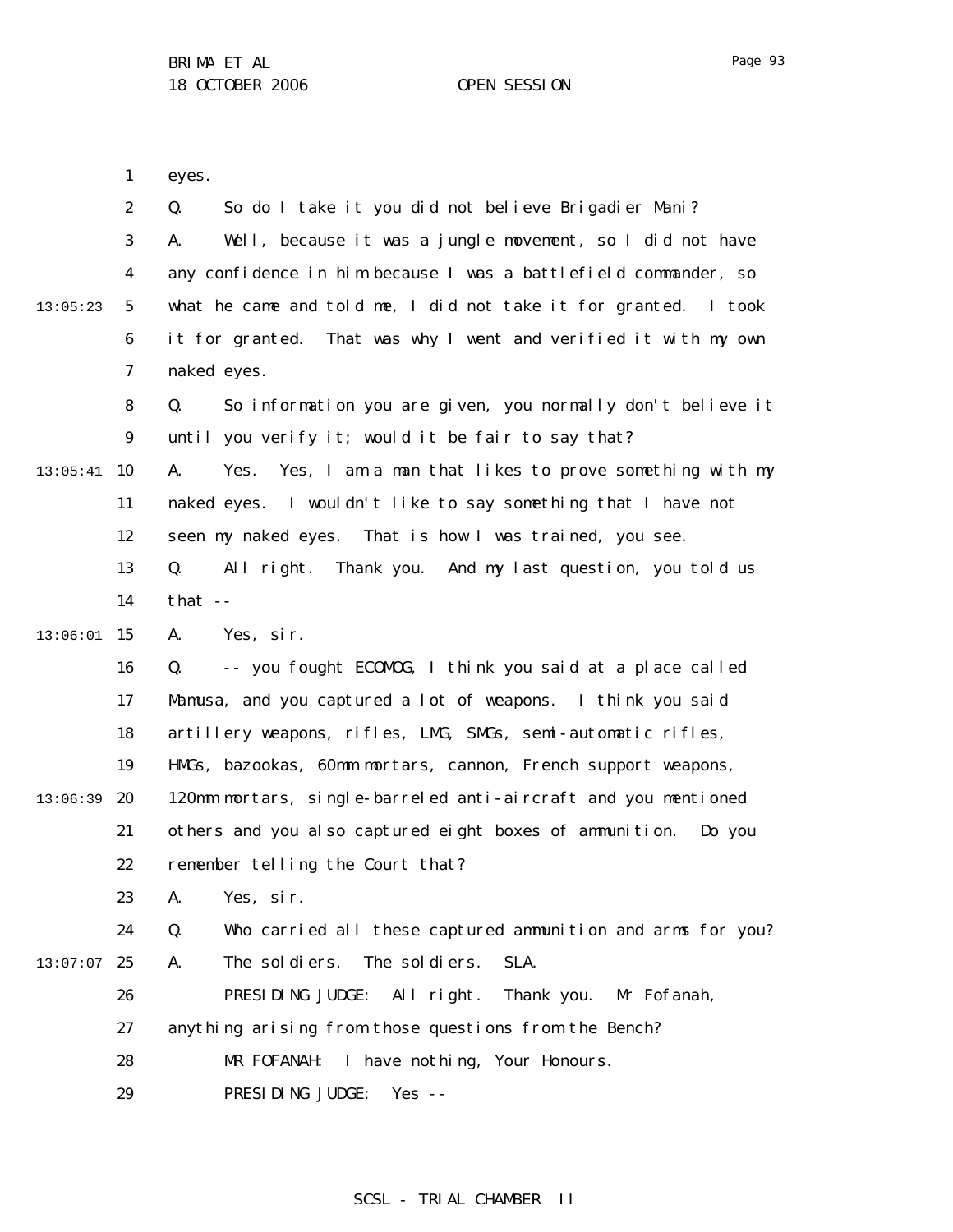$13:07:52$  10 13:07:37 MR HARDAWAY: Nothing from the Prosecution, Your Honour. PRESIDING JUDGE: All right. Thank you. Well, Mr Witness, that ends your testimony. If you will please just sit there, we will adjourn the Court and then arrangements will be made for you to be able to leave the Court. THE WITNESS: Yes, sir. Thank you, sir. [The witness withdrew] PRESIDING JUDGE: We will adjourn until 9.15 tomorrow morning. [Whereupon the hearing adjourned at 1.10 p.m., to be reconvened on Thursday, the 19th day of October 2006, at 9.15 a.m.]